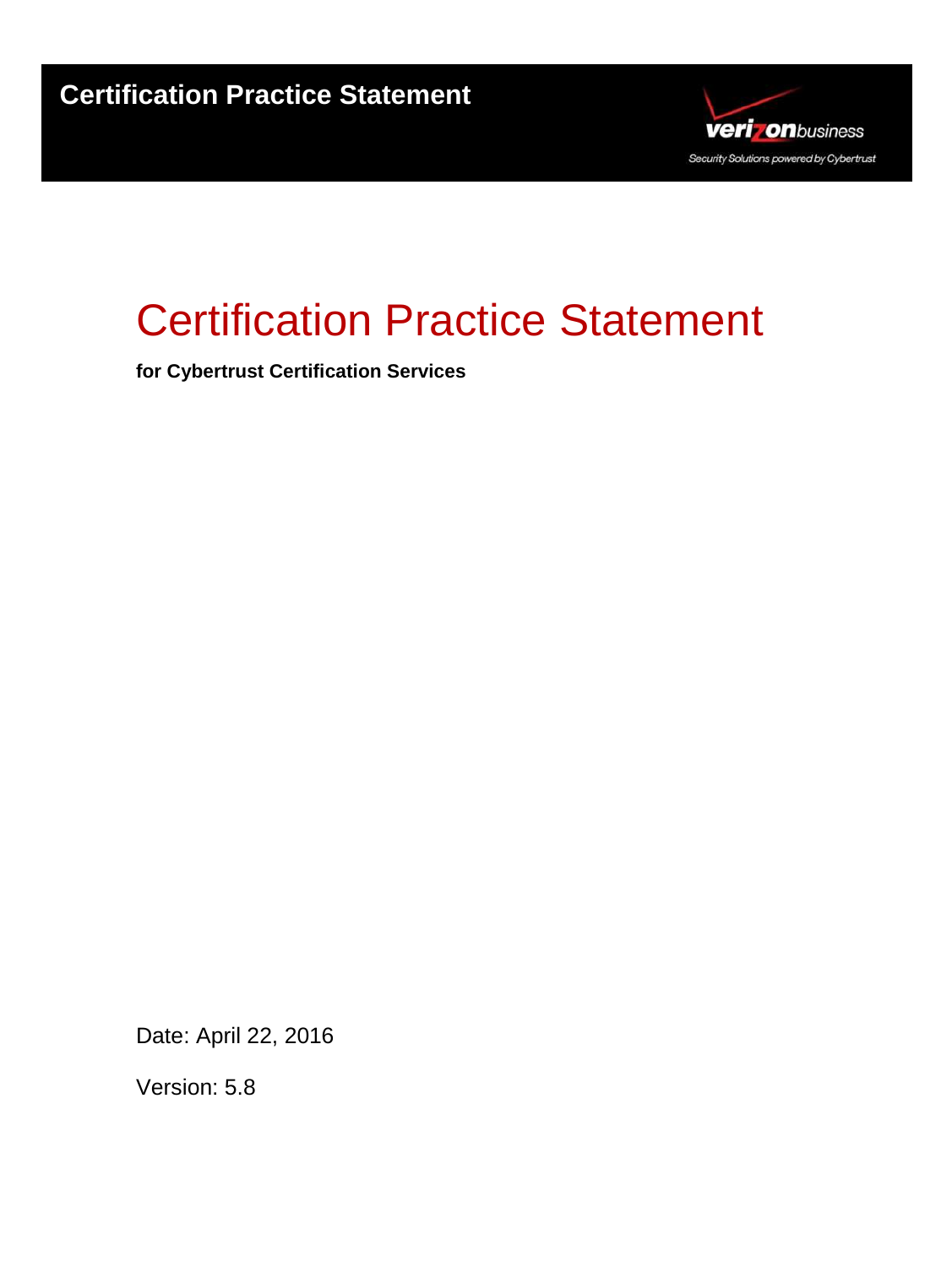# **Table of Contents**

| 1.    |  |  |  |
|-------|--|--|--|
| 1.1   |  |  |  |
| 1.2   |  |  |  |
| 1.2.1 |  |  |  |
| 1.2.2 |  |  |  |
| 1.2.3 |  |  |  |
| 1.2.4 |  |  |  |
| 1.2.5 |  |  |  |
| 1.3   |  |  |  |
| 1.3.1 |  |  |  |
| 1.3.2 |  |  |  |
| 1.3.3 |  |  |  |
| 1.3.4 |  |  |  |
| 1.3.5 |  |  |  |
| 1.3.6 |  |  |  |
| 1.3.7 |  |  |  |
| 1.3.8 |  |  |  |
| 1.3.9 |  |  |  |
| 1.4   |  |  |  |
| 1.4.1 |  |  |  |
| 1.4.2 |  |  |  |
| 1.4.3 |  |  |  |
| 1.4.4 |  |  |  |
| 1.4.5 |  |  |  |
| 1.4.6 |  |  |  |
| 1.4.7 |  |  |  |
| 1.4.8 |  |  |  |
| 1.5   |  |  |  |
| 1.5.1 |  |  |  |
| 1.5.2 |  |  |  |
| 1.5.3 |  |  |  |
| 1.5.4 |  |  |  |
| 1.5.5 |  |  |  |
| 1.5.6 |  |  |  |
| 1.5.7 |  |  |  |
| 1.5.8 |  |  |  |
| 1.5.9 |  |  |  |
| 1.6   |  |  |  |
| 1.6.1 |  |  |  |
| 1.6.2 |  |  |  |
| 1.6.3 |  |  |  |
| 1.6.4 |  |  |  |
| 1.6.5 |  |  |  |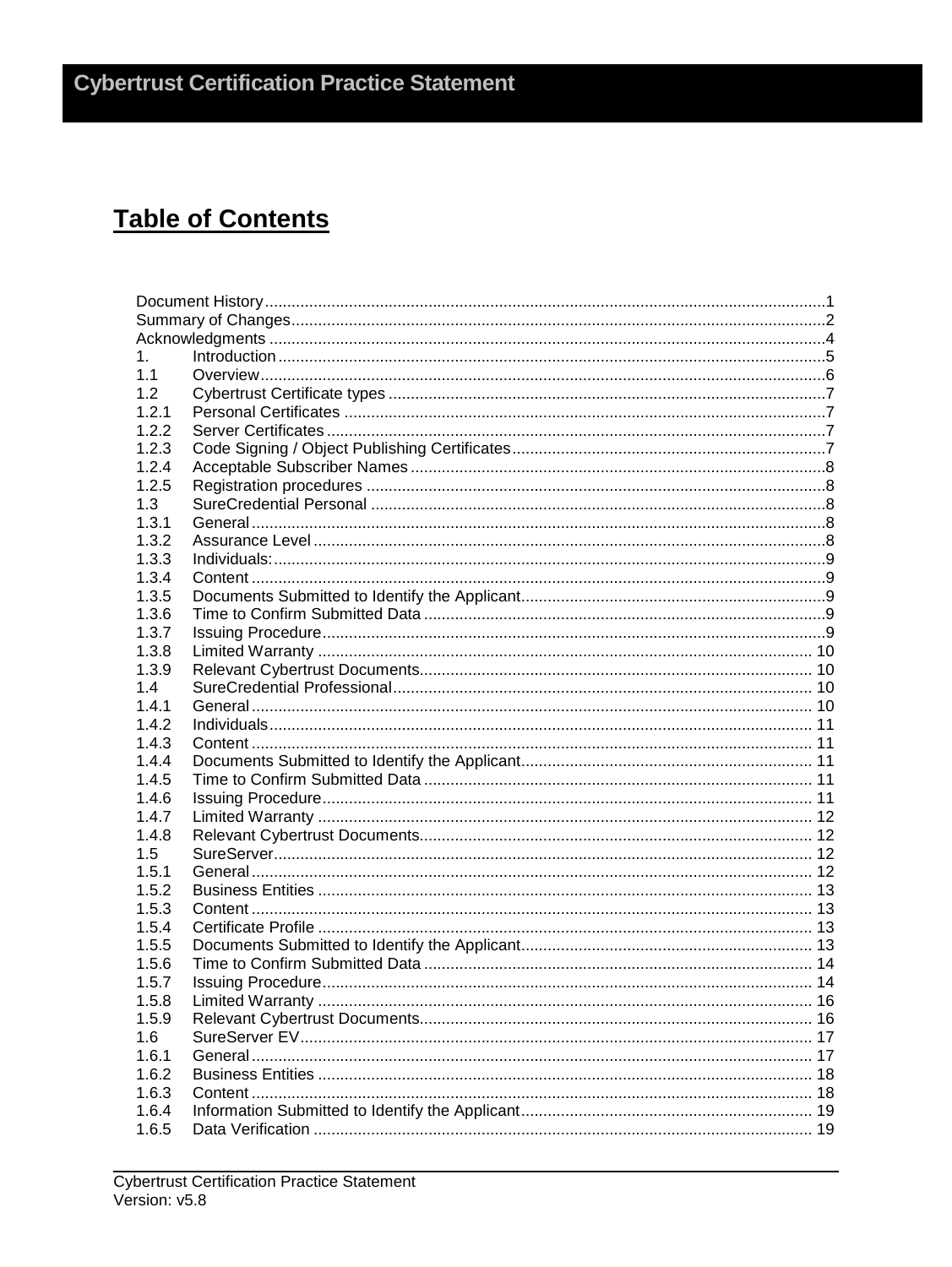| 1.6.6  |  |
|--------|--|
| 1.6.7  |  |
| 1.6.8  |  |
| 1.6.9  |  |
| 1.7    |  |
| 1.7.1  |  |
| 1.7.2  |  |
| 1.7.3  |  |
| 1.7.4  |  |
| 1.7.5  |  |
| 1.7.6  |  |
| 1.7.7  |  |
| 1.7.8  |  |
| 1.8    |  |
| 1.9    |  |
| 1.10   |  |
| 1.10.1 |  |
|        |  |
|        |  |
|        |  |
|        |  |
|        |  |
|        |  |
| 1.11   |  |
|        |  |
|        |  |
|        |  |
|        |  |
| 1.12   |  |
| 1.12.1 |  |
|        |  |
|        |  |
|        |  |
| 1.13   |  |
| 2.     |  |
| 2.1    |  |
| 3.     |  |
| 3.1    |  |
| 3.2    |  |
| 3.3    |  |
| 3.3.1  |  |
| 3.3.2  |  |
| 3.3.3  |  |
| 3.3.4  |  |
| 3.4    |  |
| 4.     |  |
| 4.1    |  |
| 4.2    |  |
| 4.3    |  |
| 4.4    |  |
|        |  |
| 4.5    |  |
| 4.6    |  |
| 4.6.1  |  |
| 4.6.2  |  |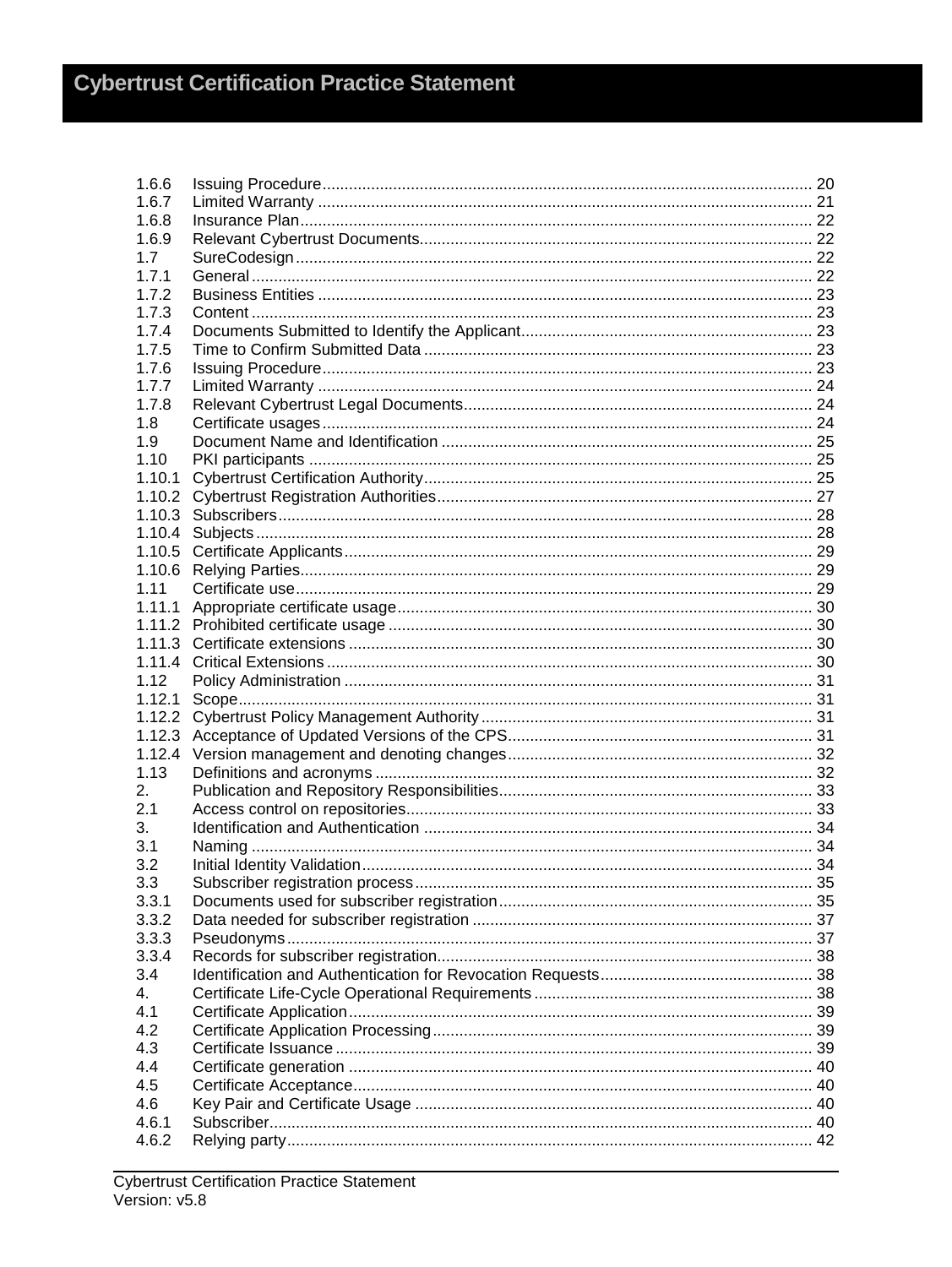| 4.7   |                                                                         |  |
|-------|-------------------------------------------------------------------------|--|
| 4.8   |                                                                         |  |
| 4.8.1 |                                                                         |  |
| 4.9   |                                                                         |  |
| 4.10  |                                                                         |  |
| 4.11  |                                                                         |  |
| 5.    |                                                                         |  |
| 5.1   |                                                                         |  |
| 5.2   |                                                                         |  |
| 5.3   |                                                                         |  |
| 5.3.1 |                                                                         |  |
| 5.3.2 |                                                                         |  |
| 5.3.3 |                                                                         |  |
| 5.3.4 |                                                                         |  |
| 5.3.5 |                                                                         |  |
| 5.3.6 |                                                                         |  |
| 5.3.7 |                                                                         |  |
|       |                                                                         |  |
| 5.3.8 |                                                                         |  |
| 5.4   |                                                                         |  |
| 5.5   |                                                                         |  |
| 5.5.1 |                                                                         |  |
| 5.5.2 |                                                                         |  |
| 5.5.3 |                                                                         |  |
| 5.5.4 |                                                                         |  |
| 5.5.5 |                                                                         |  |
| 5.6   |                                                                         |  |
| 5.7   |                                                                         |  |
| 6.    |                                                                         |  |
| 6.1   |                                                                         |  |
| 6.1.1 |                                                                         |  |
| 6.1.2 |                                                                         |  |
| 6.1.3 |                                                                         |  |
| 6.2   |                                                                         |  |
| 6.2.1 |                                                                         |  |
| 6.2.2 |                                                                         |  |
| 6.2.3 |                                                                         |  |
| 6.2.4 |                                                                         |  |
| 6.3   | Private Key Protection and Cryptographic Module Engineering Controls 53 |  |
| 6.4   |                                                                         |  |
| 6.4.1 |                                                                         |  |
| 6.4.2 |                                                                         |  |
| 6.4.3 |                                                                         |  |
| 6.5   |                                                                         |  |
| 6.6   |                                                                         |  |
| 6.7   |                                                                         |  |
| 6.8   |                                                                         |  |
|       |                                                                         |  |
| 6.9   |                                                                         |  |
| 7.    |                                                                         |  |
| 7.1   |                                                                         |  |
| 7.2   |                                                                         |  |
| 7.3   |                                                                         |  |
| 8.    |                                                                         |  |
| 8.1   |                                                                         |  |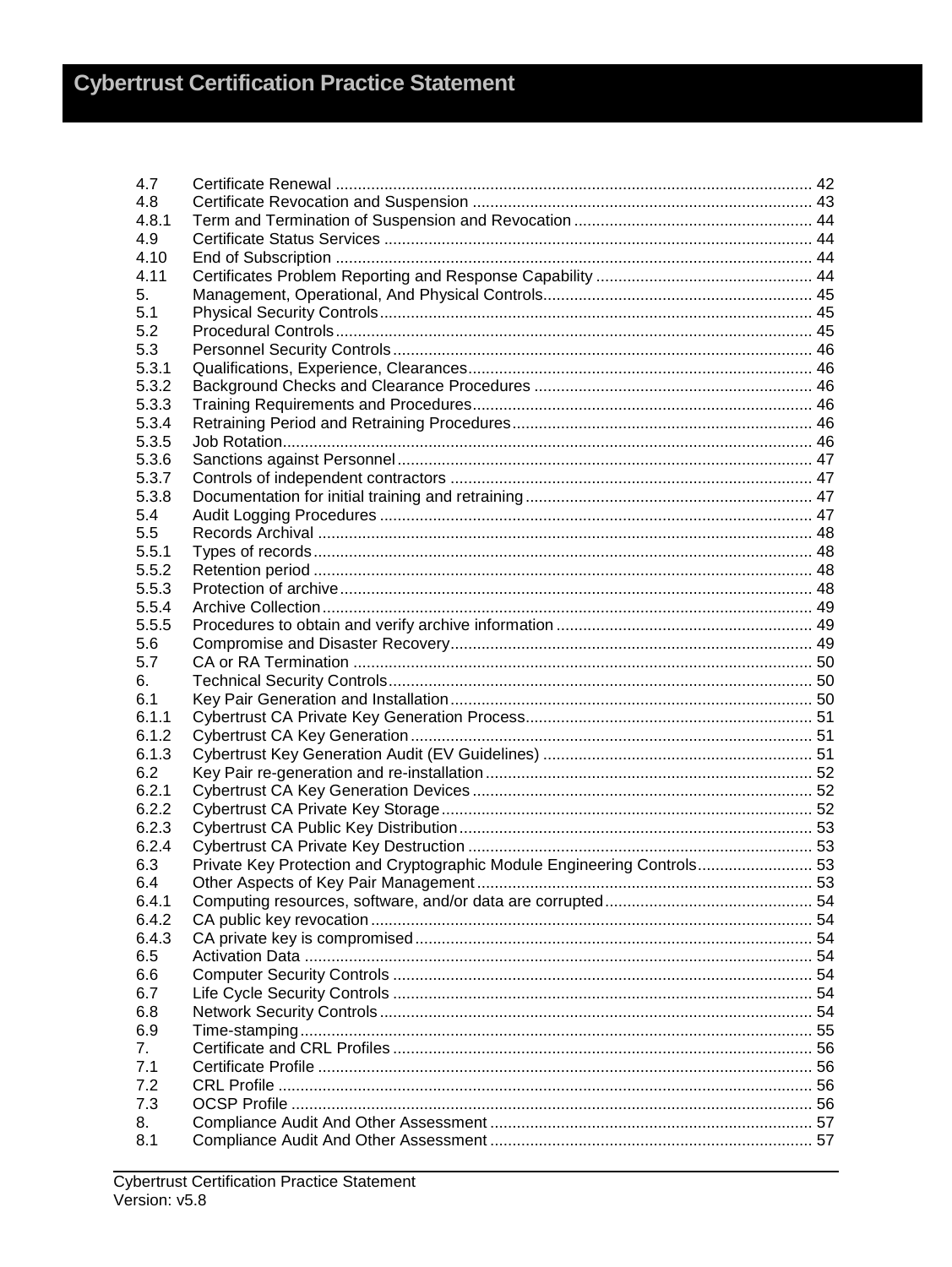| 8.1.1  |  |
|--------|--|
| 9.     |  |
| 9.1    |  |
| 9.1.1  |  |
| 9.2    |  |
| 9.3    |  |
| 9.3.1  |  |
| 9.4    |  |
| 9.5    |  |
| 9.6    |  |
| 9.6.1  |  |
| 9.6.2  |  |
| 9.6.3  |  |
| 9.6.4  |  |
| 9.6.5  |  |
| 9.6.6  |  |
| 9.6.7  |  |
| 9.7    |  |
| 9.7.1  |  |
| 9.7.2  |  |
| 9.8    |  |
| 9.8.1  |  |
| 9.9    |  |
| 9.10   |  |
| 9.11   |  |
| 9.12   |  |
| 9.13   |  |
| 9.13.1 |  |
| 9.14   |  |
| 9.15   |  |
| 9.16   |  |
| 9.16.1 |  |
| 9.16.2 |  |
| 10.    |  |
| 11.    |  |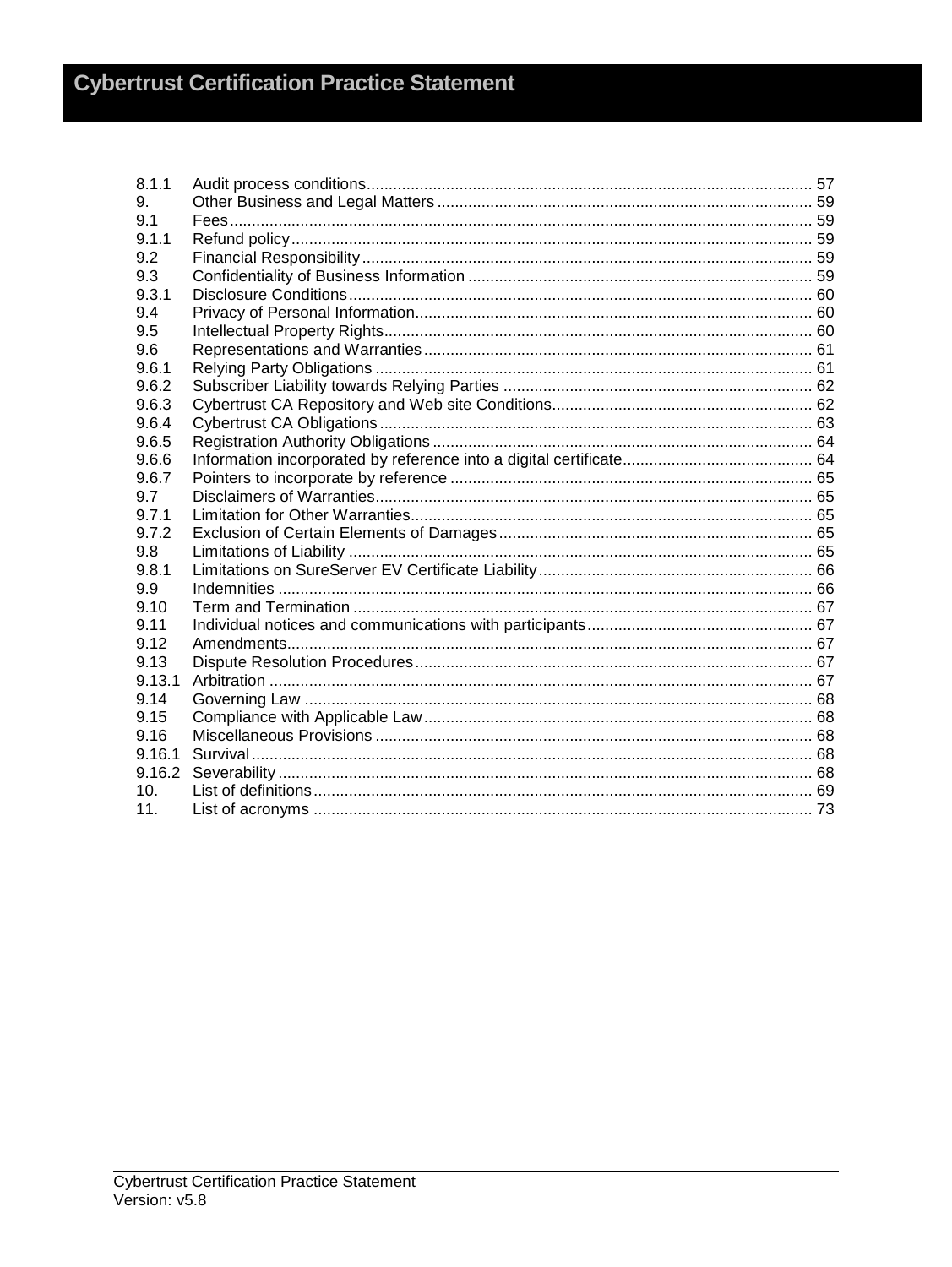#### **Copyright**

Copyright © 2006-2016 Cybertrust Belgium nv/sa and OmniRoot LLC and/or their affiliates and licensors. All rights reserved. No part of this publication may be copied or reproduced, stored in a retrieval system, sold or transferred to any person, in whole or in part, in any manner or form or on any media, without the prior written permission of Cybertrust.

#### **Intellectual Property Rights**

Any rights, including title, ownership rights, copyright, trademarks, patents and any other intellectual property rights of whatever nature, in this document and the services or products described herein, including any associated processes or any derivative works, will remain the sole and exclusive property of Cybertrust and/or its licensors and suppliers.

#### **Disclaimer**

Cybertrust has made all reasonable efforts to ensure that this publication is accurate. However, Cybertrust assumes no liability for any accidental error or omission that may be found in this publication. The information in this document is the latest available at its publication date. It may change over time; make sure that you use the latest version available of this publication.

#### **Trademarks**

Cybertrust and all names used to identify the products and/or services of Cybertrust in this documents are trademarks or registered trademarks of Verizon Business Network Services LLC and/or its affiliates and licensors. All other trademarks or registered trademarks that appear in this document are the property of their respective owners.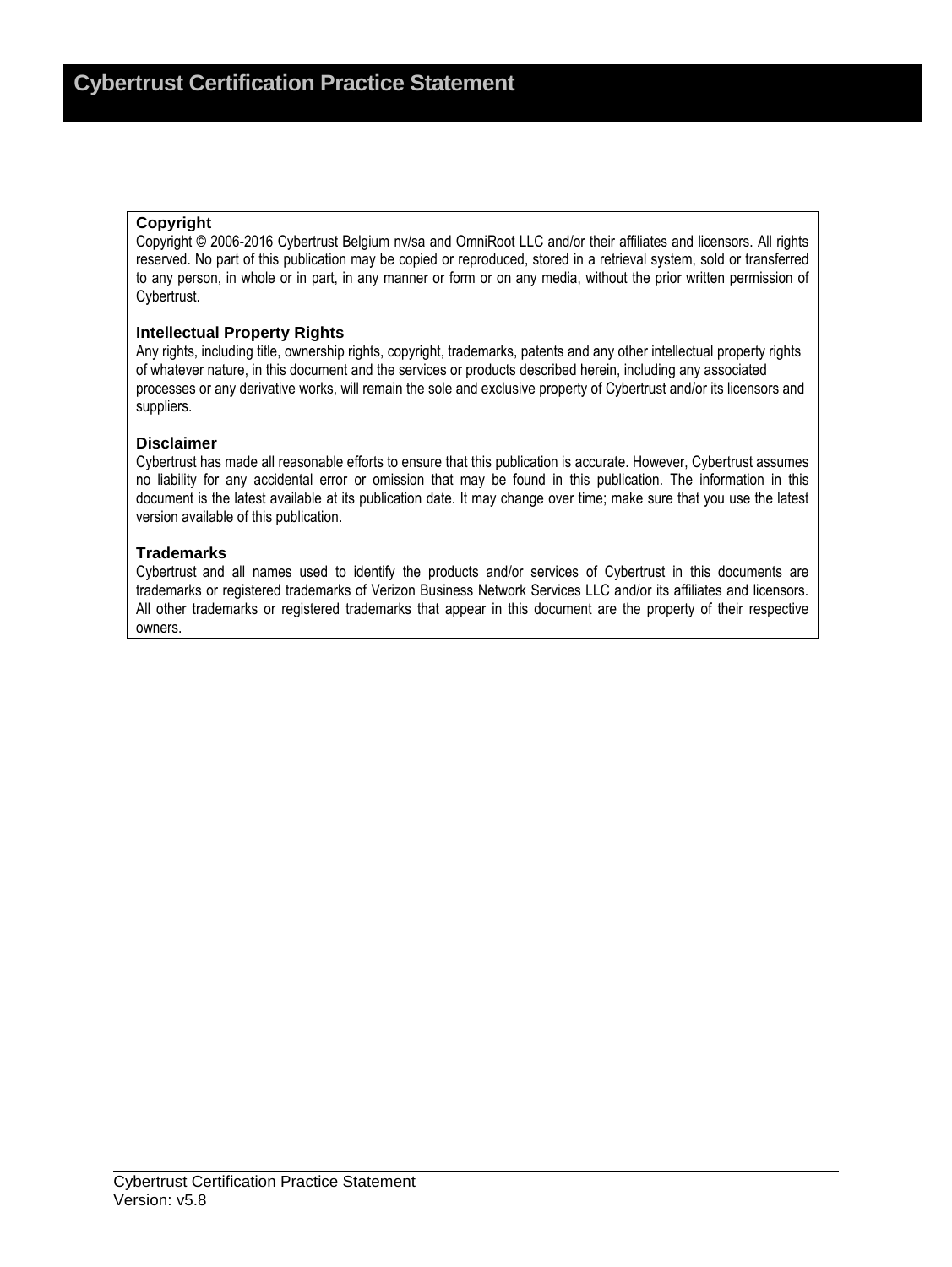# **Document History**

### **Document Change Control**

| <b>Version</b>                   | <b>Release Date</b> | Author              | <b>Status / Description</b>                                             |
|----------------------------------|---------------------|---------------------|-------------------------------------------------------------------------|
| v5.0                             | 10-JUL-2005         | Andreas Mitrakas    | Draft                                                                   |
|                                  | 30-AUG-2005         | Jean-Paul Declerck  | Final version                                                           |
|                                  | 02-FEB-2006         | Johan Sys           | Administrative clean-up                                                 |
| v5.1                             | 13-MAR-2006         | Johan Sys           | Added SureServer EDU                                                    |
| v <sub>5.2</sub>                 | 29-NOV-2006         | Philippe Deltombe   | Added SureServer EV                                                     |
|                                  | 06-DEC-2006         | Johan Sys           | Removed HyperSign and ServerSign                                        |
| v <sub>5.3</sub>                 | 04-JUN-2007         | Johan Sys           | Administrative Update                                                   |
|                                  | 18-JUL-2007         | Jean-Paul Declerck  | General update / Removed certain policy<br>references                   |
| V <sub>5.4</sub>                 | 01-AUG-2008         | <b>Steven Medin</b> | Administrative Update                                                   |
| V <sub>5.5</sub><br>(unreleased) | 27-JUL-2013         | Steven Medin        | Administrative Update                                                   |
| V5.6                             | 28-APR-2014         | Stephane Mans-Zunz  | Administrative Update                                                   |
| V <sub>5.7</sub>                 | 20-JAN-2015         | Steven Medin        | Administrative Update                                                   |
| V5.8                             | 22-APR-2016         | Stephane Mans-Zunz  | Updates related to CAB Forum SSL Baseline, and<br>Network requirements. |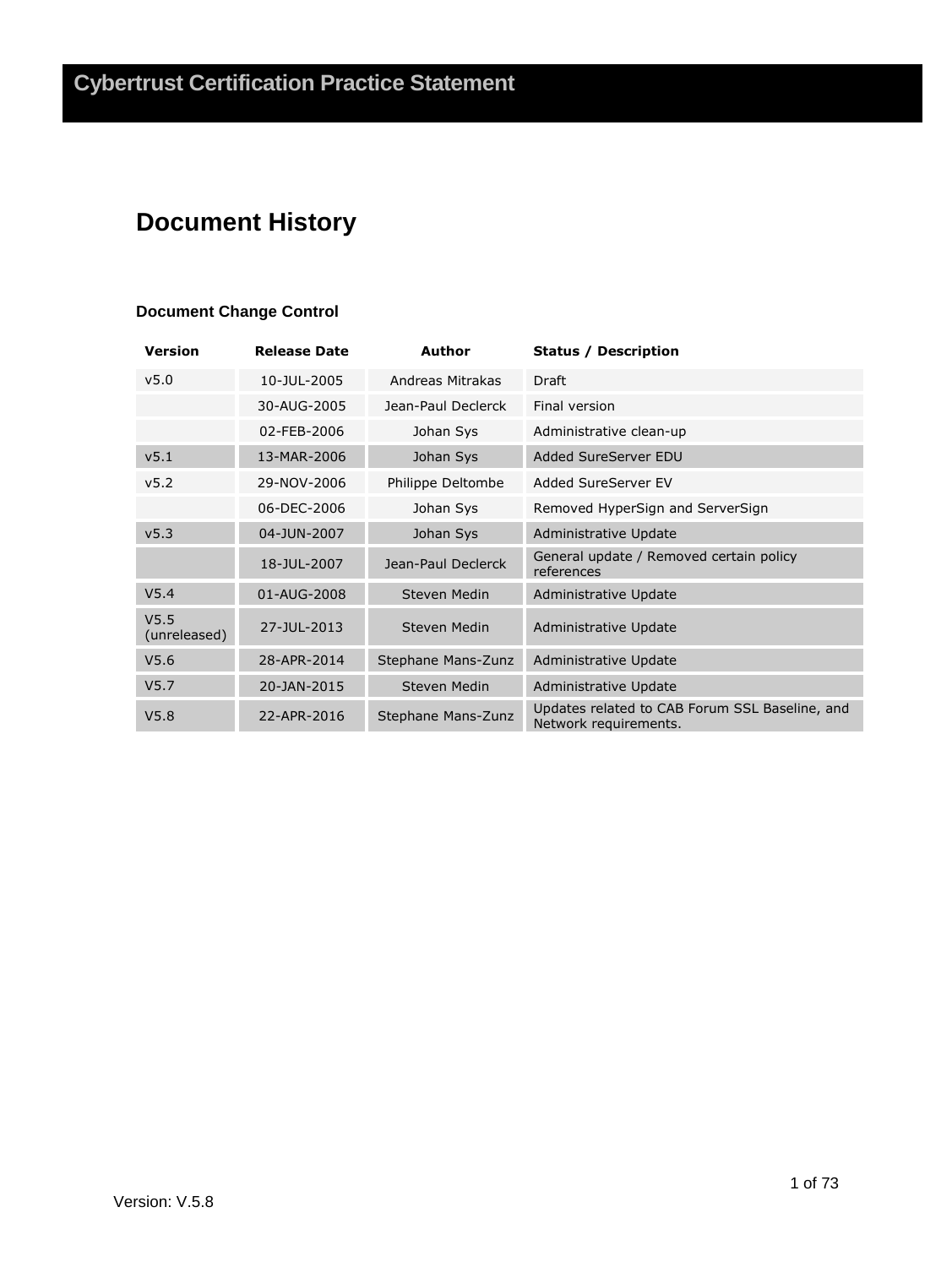# Summary of Changes

#### **Changes in v5.8 (publication date : April 2016) with respect to v5.7**

- Administrative Changes to SureServer permitted vetting methods to expand inclusion of alternatives permitted by the CA/Browser Forum Baseline Requirements
- Minor administrative changes
- Updates to state compliance with CAB Forum SSL, Baseline and Network requirements

#### **Changes in v5.7 (publication date : January 2015) with respect to v5.6**

• Administrative Changes to CRL lifespan and records retention duration

#### **Changes in v5.6 (publication date : April 2014) with respect to v5.4**

- Administrative Changes
- Inclusion of CA/Browser Forum requirements

#### **Changes in v5.5 (publication date : July 2010) with respect to v5.4**

- Administrative Changes
- Addition of procedure detail for WebTrust 2.0

#### **Changes in v5.4 (publication date : August 2008) with respect to v5.3**

- Administrative Changes
- SureCredential product renaming
- SureCredential process update

#### **Changes in v.5.3 (publication date: September 2007) with respect to v.5.2**

- Administrative changes
- General update
- Language updates
- Removed certain outdated policy references and associated language.

#### **Changes in v.5.2 (publication date: December 2006) with respect to v.5.1**

- Added SureServer EV product
- Removed HyperSign and ServerSign products
- Administrative changes

#### **Changes in v.5.1 (Publication Date: 13 March 2006) with respect to v.5.0**

• Added SureServer EDU product

#### **Changes in v.5.0 (Publication Date: 10 July 2005) with respect to v.4.3.2**

- Adaptation to the RFC 3647 format
- Separation of Data protection policy, warranty policy and consumer policy.
- Updated references to Cybertrust Certificate Policy

#### **Changes in v.4.3.2 (Publication Date: 8 April 2005) with respect to v.4.3.1**

Separated references to Cybertrust Qualified Certificates product

#### **Changes in 4.3.1 (Publication Date: 10 October 2003) with respect to v.4.3**  • Added SureServer product

#### **Changes in 4.3 (Publication Date: 10 October 2003) with respect to v.4.2**

- Section 1.4: Updated wording
- Section 4.3.6: Updated wording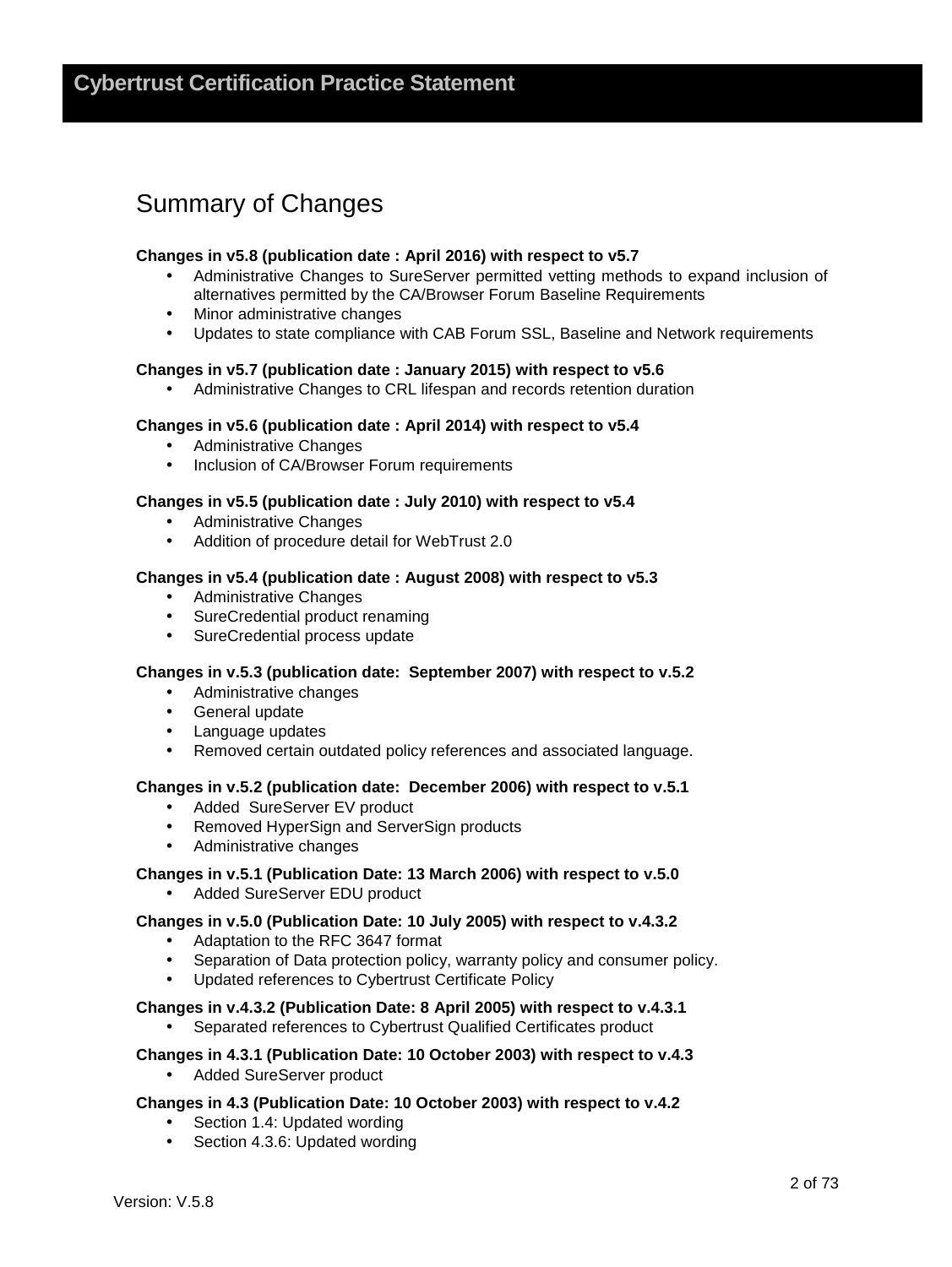- Section 5.13: Updated reference to logs retention period.
- Section 21.10: Updated wording
- Section 21.22: Updated wording
- Section 21.23: Updated wording

#### **Changes in v.4.2 (Publication Date: 1 August 2003) with respect to v.4.1**

- New Chapter 21 Cybertrust SureCredential 3 Qualified certificates issued under Belgian Law of 9 July 2001 implementing the European Directive 1999/93/EC of the Council and the Parliament on a Community Framework on Electronic Signatures.
- Updated Chapter 10 Cybertrust Limited Warranty Policy to include warranty requirements for product named Cybertrust SureCredential 3 Qualified certificate.
- Updated Section 5.12 on records retention period for SureCredential 3 Qualified certificate.
- Appropriate additions to the definitions list with regard to qualified certificates.
- Minor editorial updates to accommodate SureCredential 3 Qualified in the Introduction.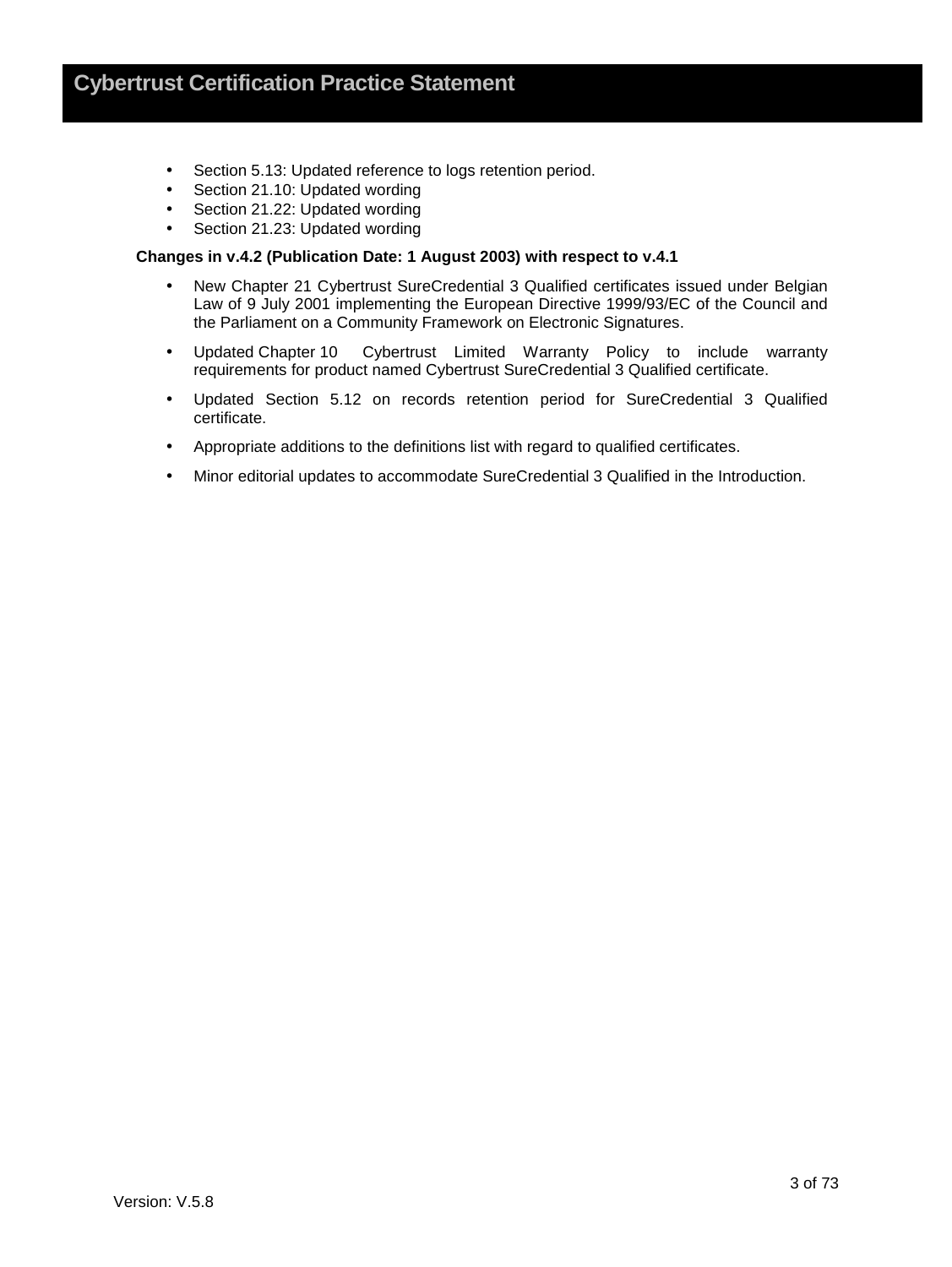# **Acknowledgments**

This Cybertrust CA CPS endorses in whole or in part the following industry standards:

- RFC 3647: Internet X.509 Public Key Infrastructure Certificate Policies and Certification Practices Framework (obsoletes RFC 2527)
- RFC 2459, 3280, 5280: Internet X.509 Public Key Infrastructure Certificate and CRL Profile.
- RFC 3039: Internet X.509 Public Key Infrastructure Qualified Certificates Profile.
- RFC 2560: X.509 Internet Public Key Infrastructure Online Certificate Status Protocol **OCSP**
- RFC 3279: Algorithms and Identifiers for the Internet X.509 Public Key Infrastructure Certificate and CRI Profile
- ETSI TS 101 862: Qualified certificate profile.
- ETSI TS 101 042: Policy requirements for certification authorities issuing public key certificates (Normalised level only).
- The ISO 1-7799 standard on security and infrastructure
- CA/Browser Forum Certificate Guidelines version 1.3.4 and prior versions during their effective periods as well as future versions as they take effect.
- CA/Browser Forum EV Certificate Guidelines version 1.5.9 and prior versions during their effective periods as well as future versions as they take effect.
- CA / Browser Forum Network and Certificate System Security Requirements, v. 1.0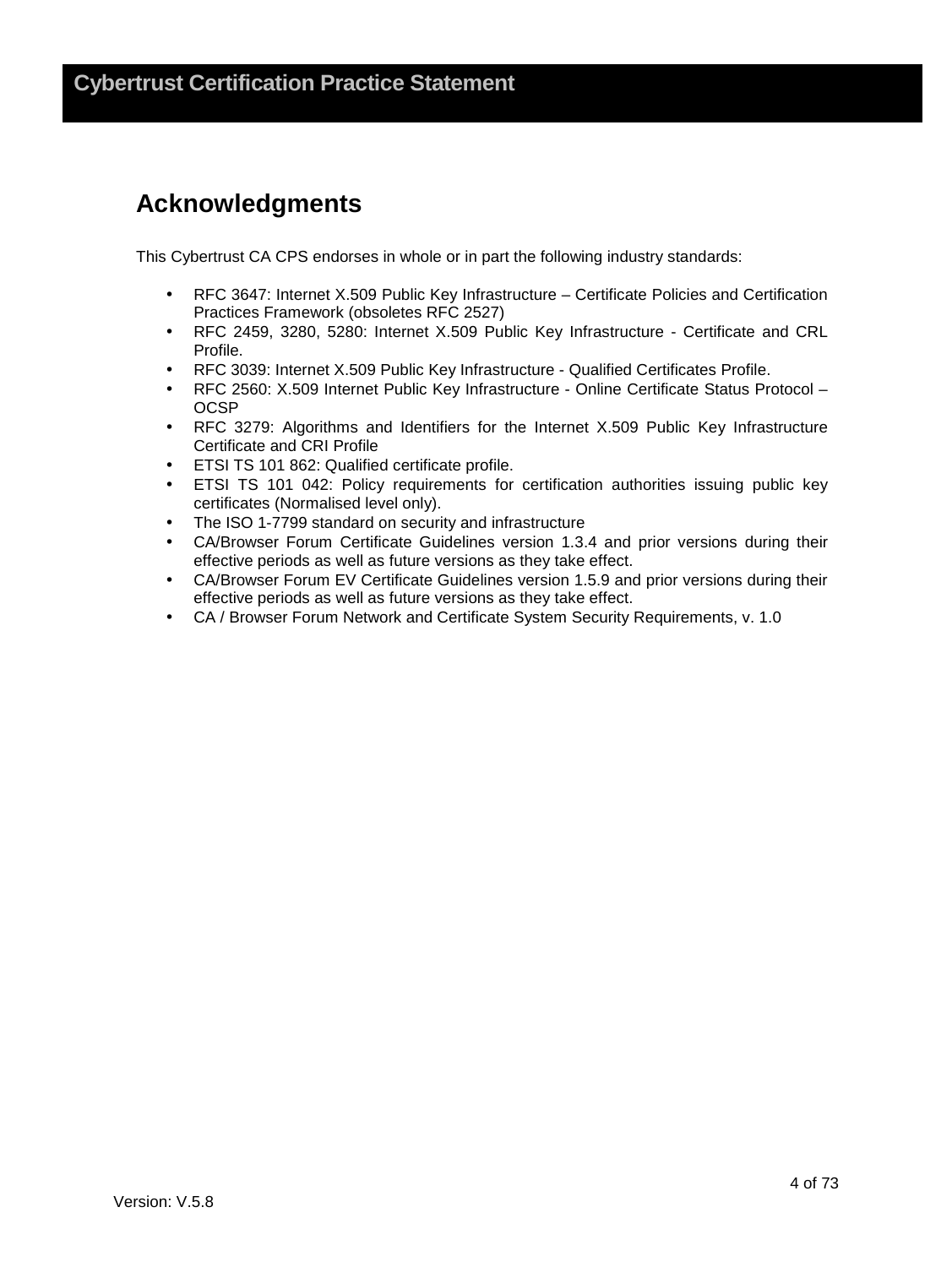# **1. Introduction**

This Certification Practice Statement (CPS) of the Cybertrust Certification Authority (hereinafter, Cybertrust CA) applies to the services of the Cybertrust CA that are associated with the issuance of and management of digital certificates. Digital certificates can be used to create or rely upon electronic signatures. This CPS can be found on the Cybertrust CA repository at: https://secure.omniroot.com/repository. This CPS may be updated from time to time.

A certificate policy is a "named set of rules that indicates the applicability of a certificate to a particular community and/or class of application with common security requirements". This CPS is a certificate policy in broad sense and meets the formal requirements of Internet Engineering Task Force (IETF) RFC 3647, dated November 2003 with regard to content, layout and format. An RFC issued by IETF is an authoritative source of guidance with regard to standard practices in the area of electronic signatures and certificate management. While certain section titles are included in this policy according to the structure of RFC 3647, the topic may not necessarily apply in the implementation of the certificate management services of the Cybertrust CA. These sections have been removed from this document. Where necessary additional information is presented as subsections added to the standard structure. Meeting the format requirements of RFC 3647 enhances and facilitates the mapping and interoperability of the Cybertrust CA with other third party CAs and provides relying parties with advance notice on the practices and procedures of the Cybertrust CA. Additional assertions on standards used in this CPS can be found under section "Acknowledgements".

This CPS addresses the technical, procedural personnel policies and practices of the CA in all services and during the life cycle of certificates as issued by the Cybertrust CA.

Request for information on the compliance of the Cybertrust CA with accreditation schemes as well as any other inquiry associated with this CPS can be addressed to:

Cybertrust Belgium nv/sa Verizon Enterprise Solutions Attn. Head of Information Security Culliganlaan 2E 1831 Diegem Belgium Email: EVServiceDesk@verizonbusiness.com URL: www.verizon.com/ssl

For subscribers this CPS becomes effective and binding by accepting a subscriber agreement. For relying parties this CPS becomes binding by merely addressing a certificate related request on a Cybertrust certificate to Cybertrust for issuance. The subscriber agreement forfeits the consent of the relying party with regard to accepting the conditions laid out in this CPS.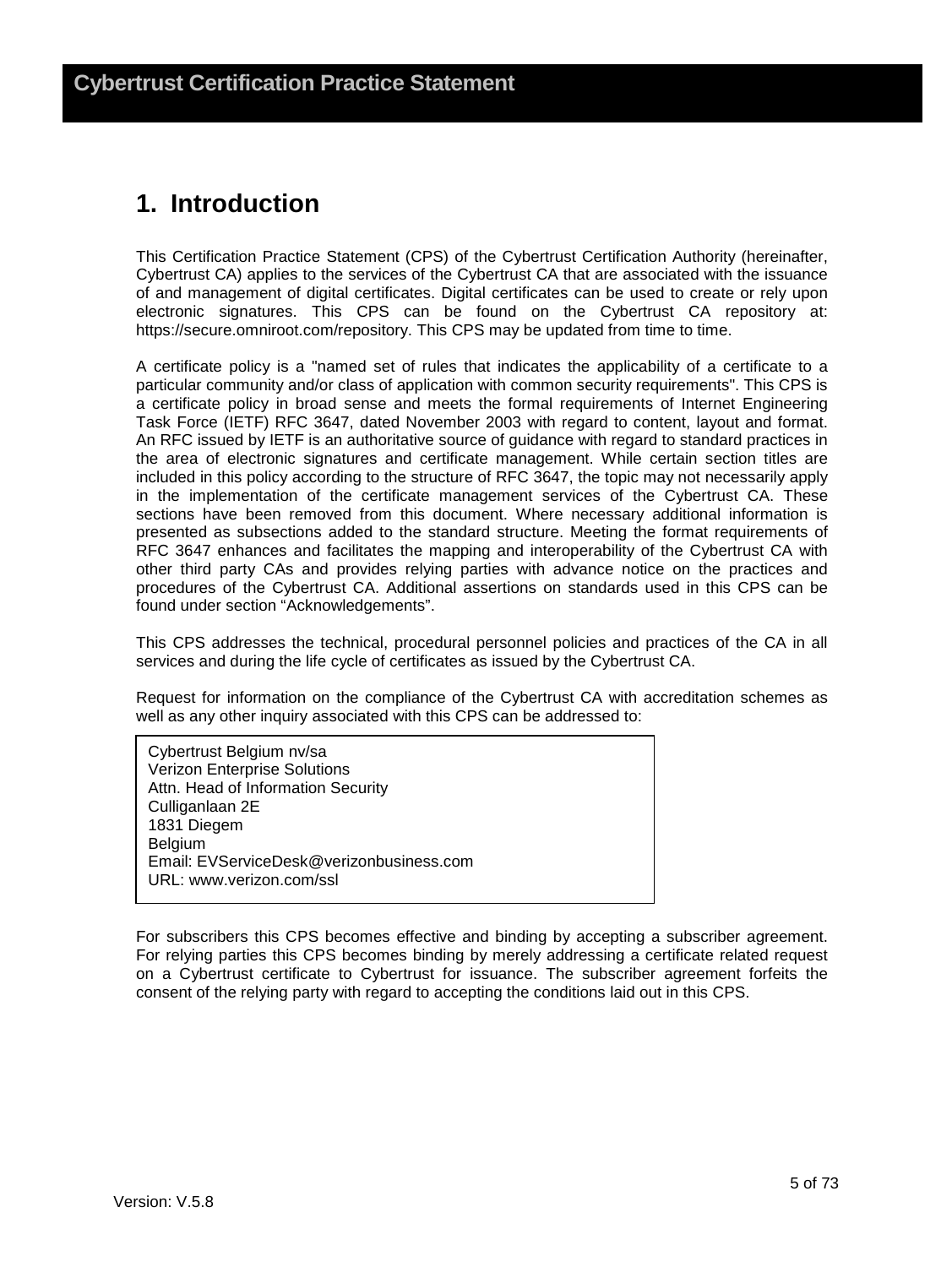### **1.1 Overview**

This CPS applies to the specific domain of the Cybertrust CA. The purpose of this CPS is to present the Cybertrust practices and procedures in managing certificates according to Cybertrust's own and certain industry requirements pursuant to the standards set out above. This CPS applies to the above-stated domain to the exclusion of any other. This CPS aims at facilitating the Cybertrust CA in delivering certification services through discrete CAs issuing end entity certificates. The certificate types addressed in this CPS are the following:

| <b>SureCredential</b><br>Personal     | A personal certificate of medium assurance                                                                                                             |
|---------------------------------------|--------------------------------------------------------------------------------------------------------------------------------------------------------|
| <b>SureCredential</b><br>Professional | A personal certificate of medium assurance with reference to professional context<br>included in the subject distinguished name organization attribute |
|                                       |                                                                                                                                                        |
|                                       |                                                                                                                                                        |
| <b>SureServer</b>                     | A certificate to authenticate web servers <sup>(1)</sup>                                                                                               |
| <b>SureServer EV</b>                  | A certificate to authenticate web servers (2)                                                                                                          |
| <b>SureServer EDU</b>                 | A certificate to authenticate web servers (1)                                                                                                          |
| <b>SureCodesign</b>                   | A certificate to authenticate data objects and software                                                                                                |
| <b>OmniRoot</b>                       | A certificate for subordinate CAs that enter the Cybertrust hierarchy                                                                                  |

(1) These certificates are issued and managed having regard to the CA/Browser Forum Baseline Requirements Certificate Policy for the Issuance and Management of Publicly-Trusted Certificates, which are incorporated by reference in this CPS.

(2) These certificates are issued and managed having regard to the CA/Browser Forum Guidelines for Extended Validation Certificates, which are incorporated by reference in this CPS.

Conditional upon their type, Cybertrust certificates:

- Can be used for electronic signatures in order to replace handwritten signatures where transacting parties choose to accept them.
- Can be used to authenticate web resources, such as servers and other devices.
- Can be used to digitally sign code and data objects.
- Can be used to authenticate and establish trust of other certification authorities.

This CPS identifies the roles, responsibilities and practices of all entities involved in the life cycle, use, reliance upon and management of Cybertrust certificates.

A Cybertrust Certificate Policy (CP) complements this CPS. The purpose of the Cybertrust CP is, amongst others, to set out an operational rule framework for the Cybertrust CA and subordinate CAs.

In addition to the CP and CPS, Cybertrust maintains a range of adjacent documented polices which include but are not limited to addressing such issues as:

- Business continuity
- Security policy
- Personnel policies
- Key management policies
- Registration procedures

External policies, binding certificate applicants, subscribers and relying parties, are made available on line at https://secure.omniroot.com/repository, or at such other place Cybertrust may indicate.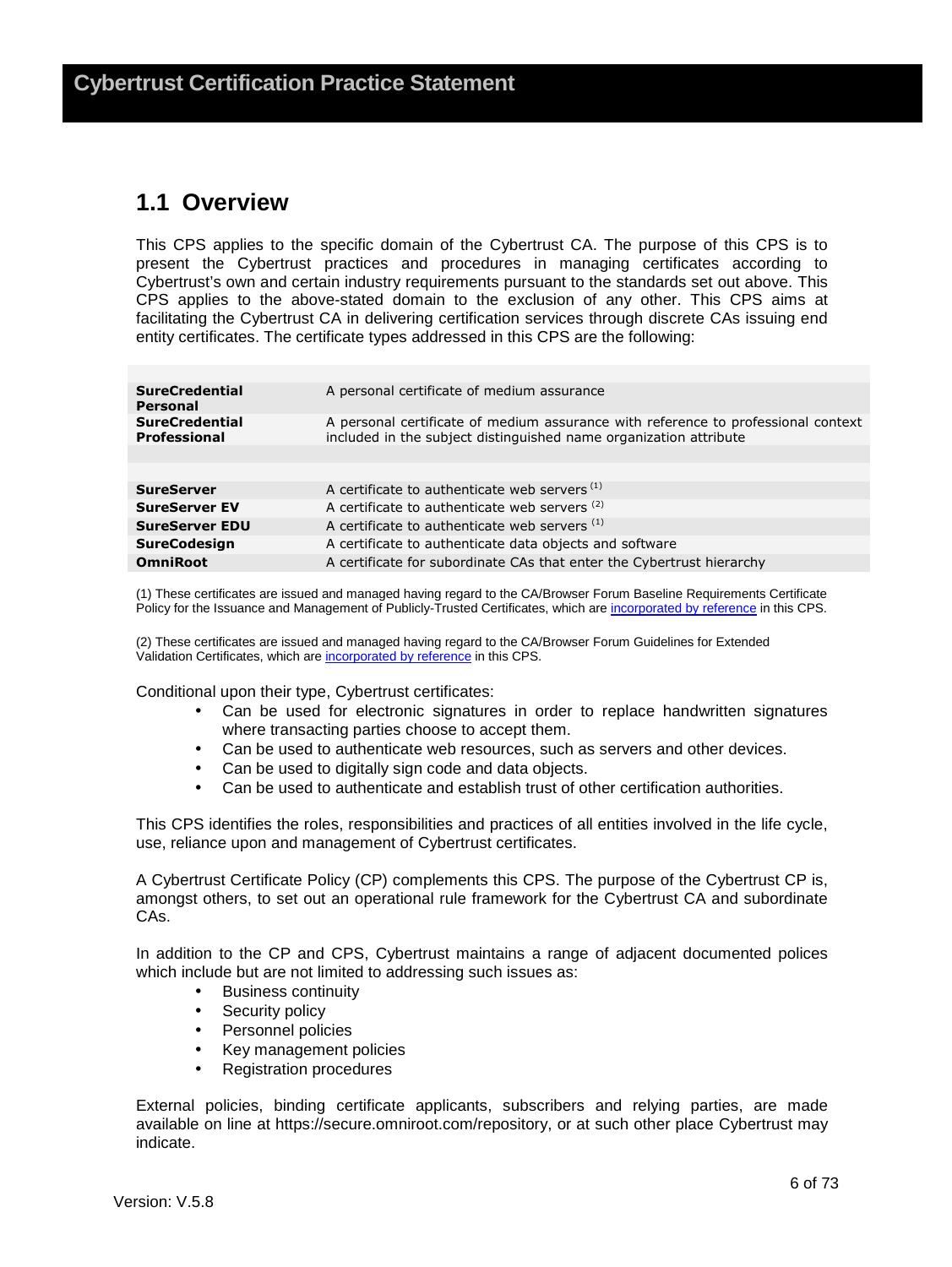The exact name of the Cybertrust CA certificates that make use of this CPS are:

- GTE CyberTrust Global Root expiring in 2018
- Baltimore CyberTrust Root expiring in 2025
- Cybertrust Global Root expiring in 2021 and in 2030
- Verizon Global Root expiring in 2034

The aforementioned Cybertrust CA certificates are hereinafter, individually and collectively, referred to as the Cybertrust CA Root.

# **1.2 Cybertrust Certificate types**

This part provides additional information on the Cybertrust certificates issued under this CPS.

### 1.2.1 Personal Certificates

Cybertrust offers two types of certificates for individuals that can be used for web browsing, secure e-mail, inter-organizational communications, access to personal financial information, and/or online Internet transactions:

- **SureCredential Personal**: provides a limited identity authentication by requiring a signed copy of an identity element. These personal digital certificates for browsers are meant for low-value/low risk commercial transactions. They are valid for one, two or three years.
- **SureCredential Professional**: provides a limited identity authentication by requiring a signed copy of an identity proof. SureCredential Professional certificates require professional context affiliation with a named organizational entity. These personal digital certificates for browsers and email applications are meant for low-value/low risk commercial transactions. They are valid for one, two or three years.

### 1.2.2 Server Certificates

Cybertrust offers several types of certificates for servers that can be used for web-based transactions, such as the following:

- **SureServer**: SureServer is meant for entities that wish to verify their identity and participate in secured communication and transactions at the web server level, using Secure Socket Layer (SSL) technology. The identity of the certificate holder is authenticated by Cybertrust. SureServer Certificates containing the policy OID pointing to this CPS are managed in accordance of the "Baseline Requirements for the Issuance and Management of Publicly-Trusted Certificates", current and future versions.
- **SureServer EV:** SureServer EV is meant for entities that wish to verify their identity and participate in secured communication and transactions at the web server level using Secure Socket Layer (SSL) technology. The identity of the certificate holder is fully authenticated by Cybertrust in accordance with the CA/Browser Forum Guidelines for Extended Validation Certificates. The identity of the certificate holder is authenticated by Cybertrust. SureServer EV Certificates containing the policy OID pointing to this CPS are managed in accordance of the "Guidelines For The Issuance And Management Of Extended Validation Certificates", current and future versions.

# 1.2.3 Code Signing / Object Publishing Certificates

Cybertrust offers one type of code signing / object publishing certificate: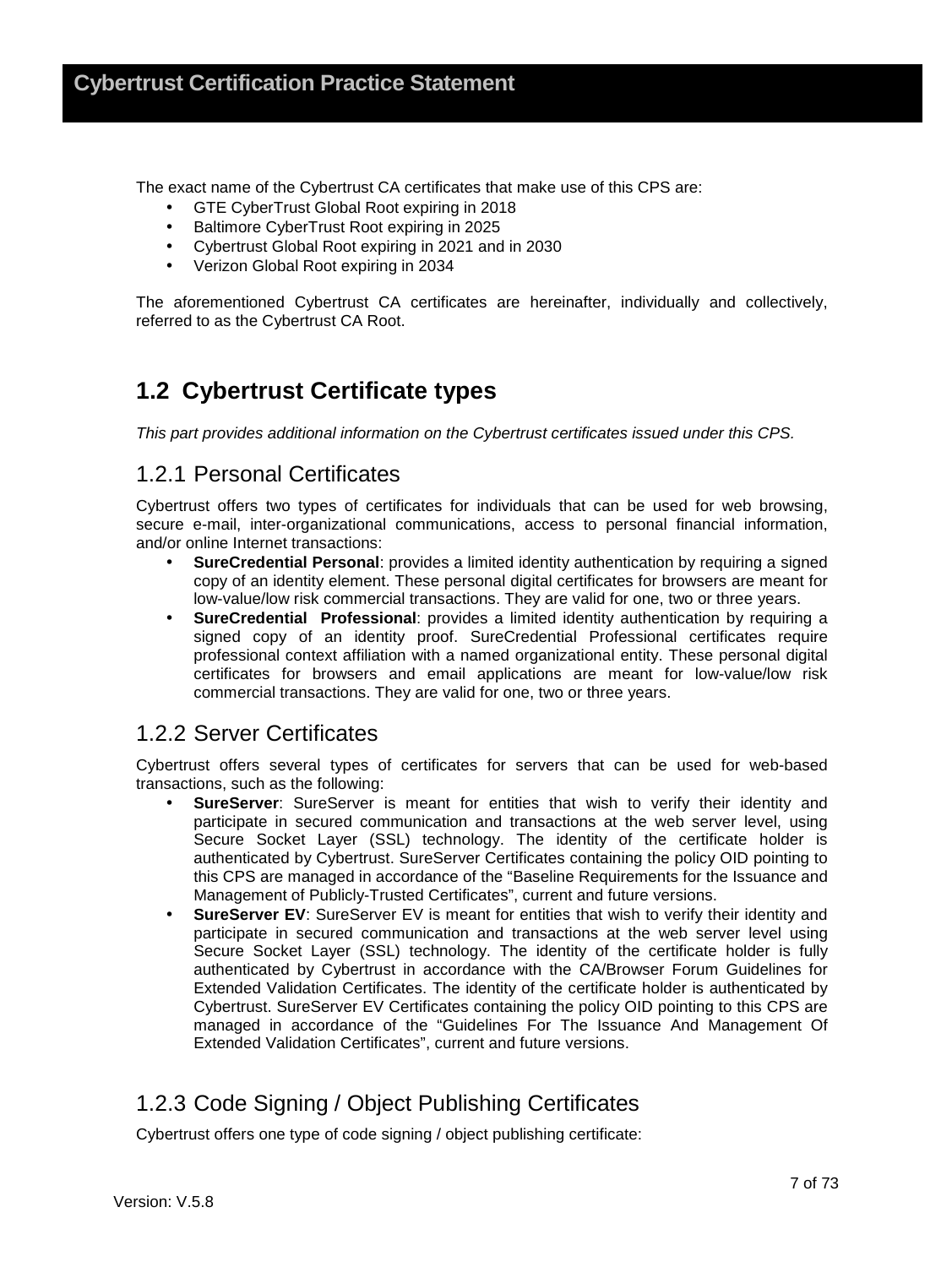• **SureCodesign** provides assurance of the identity of an entity that distributes software or software objects such as applets etc. on the Internet, and on the integrity of the digital files being distributed as well, utilizing Microsoft Authenticode, Netscape code signing and various Java standards. No assurance of the viability of the software code or disclaimer of malicious intent can be construed; SureCodeSign does not include software code review or testing.

### 1.2.4 Acceptable Subscriber Names

For publication in its certificates Cybertrust accepts subscriber names that are meaningful and can be authenticated as required for each product type.

### 1.2.4.1 Pseudonyms

For certain types of products, Cybertrust may allow the use of pseudonyms, reserving its right to disclose the identity of the subscriber as may be required by law or pursuant to an otherwise legitimate request.

### 1.2.5 Registration procedures

For all types of certificates Cybertrust reserves the right to update registration procedures and subscriber submitted data to improve the identification and registration process.

### **1.3 SureCredential Personal**

### 1.3.1 General

SureCredential Personal certificates are intended for communications and transactions that require a minimum verification of the identity.

SureCredential Personal certificates are meant for communications and transactions with a low value and little risk with a need to authenticate the communicating parties and encrypt the exchange of web and email communications.

SureCredential Personal certificate validity period is at maximum five years.

SureCredential Personal certificates are issued to natural persons (individuals) only.

SureCredential Personal applicant verification is undertaken by a registration authority by using a copy of an identity proof.

### 1.3.2 Assurance Level

SureCredential Personal certificates may provide reasonable, but not foolproof, assurance of a subscriber's identity, based on a manual human verification process that compares the applicant's name, address, and other personal information on the certificate application against a signed identity proof.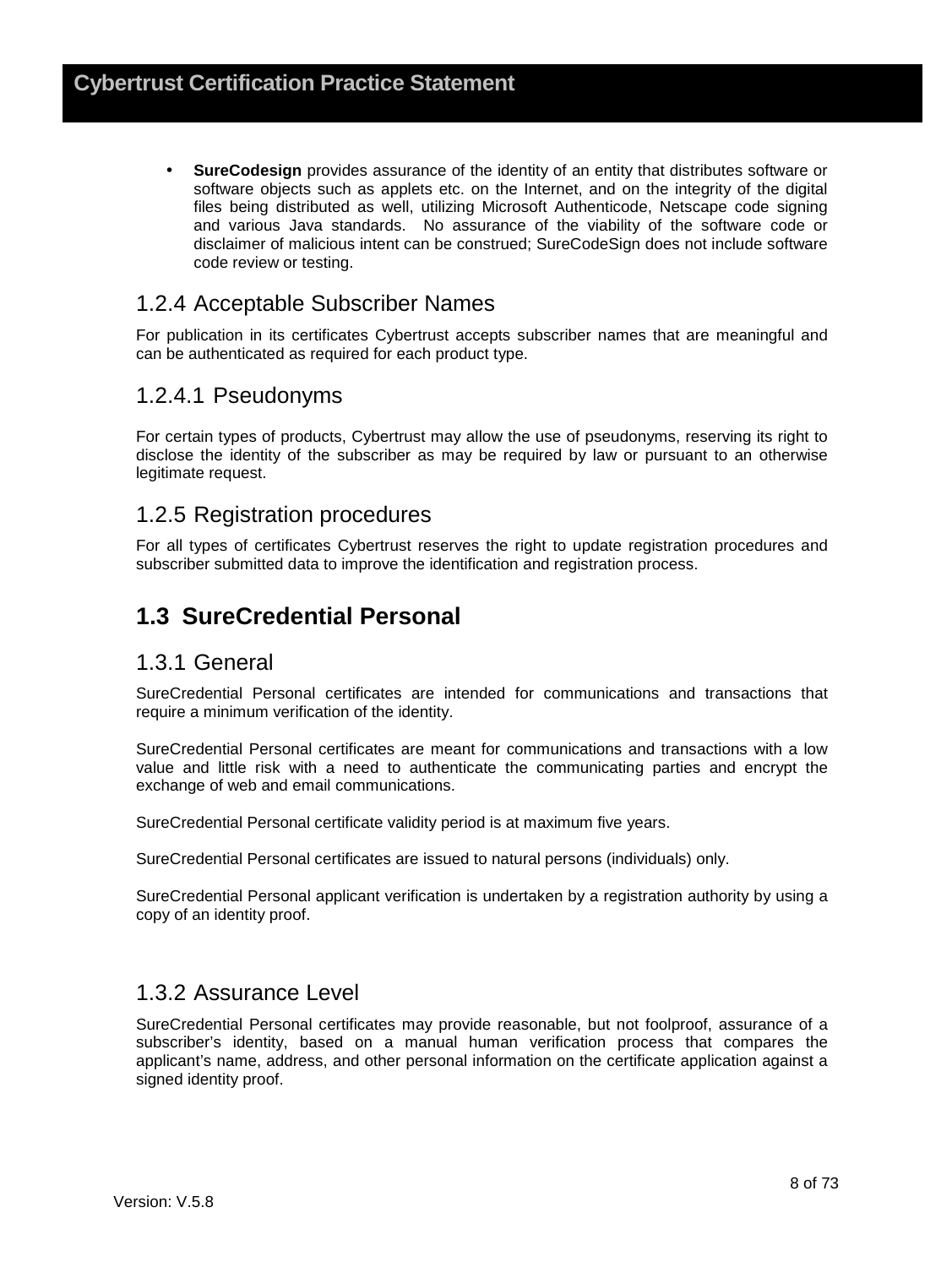Although Cybertrust's SureCredential Personal identification process is a high level method of authenticating a certificate applicant's identity, it does not require the applicant's physical appearance before a registration authority.

### 1.3.3 Individuals:

The procedure for a certificate request can be summarized as follows:

**Online:** via the Web using an SSL secured connection. The certificate applicant submits an application via a secure online series of web pages according to a procedure provided by Cybertrust. Additional documentation in support of the application may be required so that Cybertrust can verify the identity of the applicant. The applicant submits to Cybertrust such additional documentation. Upon verification of identity, Cybertrust issues the certificate and sends a notice to the applicant. The applicant downloads and installs the certificate to its device. The applicant must notify Cybertrust of any inaccuracy or defect in a certificate promptly after receipt of the certificate or earlier notice of the information to be included in the certificate.

### 1.3.4 Content

Information published in a SureCredential Personal certificate typically includes the following elements:

- Subscriber's e-mail address
- Subscriber's name
- Applicant's public key
- Code of applicant's country
- Issuing certification authority (Cybertrust):
- Cybertrust electronic signature
- Type of algorithm
- Validity period of the digital certificate
- Serial number of the digital certificate

### 1.3.5 Documents Submitted to Identify the Applicant

The applicant must submit to a Cybertrust Registration Authority a signed copy of an identification document such as an identity card, driver's licence or passport.

### 1.3.6 Time to Confirm Submitted Data

Cybertrust makes reasonable efforts to confirm the certificate application information and issue a digital certificate within reasonable time frames, having also regard to the verification process.

### 1.3.7 Issuing Procedure

The following steps describe the milestones in the procedure to issue a SureCredential Personal certificate:

- 1 The applicant fills out the online registration form: e-mail address, common name, country code, verification method, billing information as part of the online request.
- 2 The applicant accepts online subscriber agreement.
- 3 A key pair is generated on an applicant's device (e.g. computer, smart card device etc.).
- 4 The public key and online request are sent to Cybertrust.
- 5 Cybertrust verifies the request by checking the signed copy of the verification document and payment.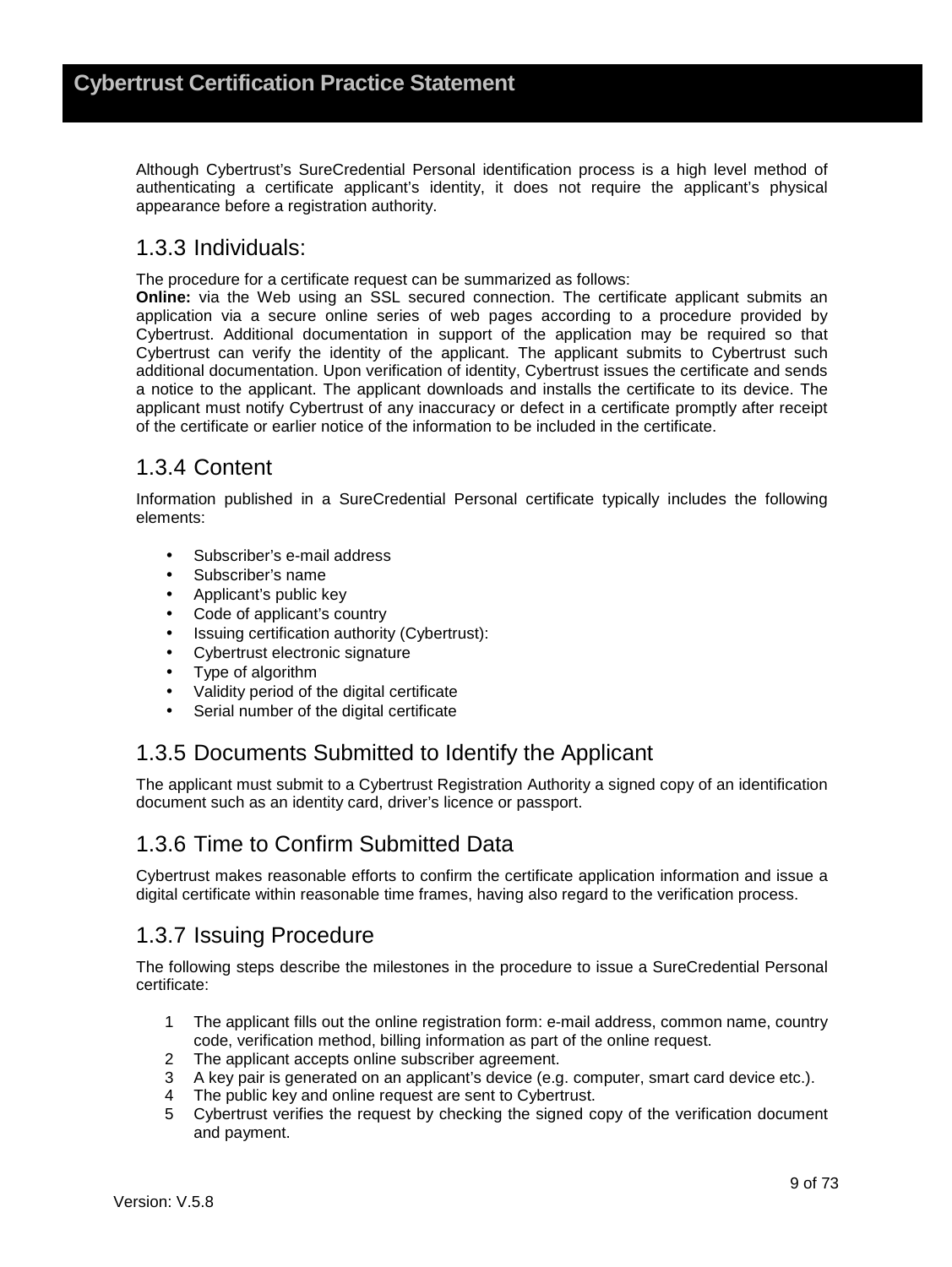- 6 Cybertrust verifies the applicant by sending an email message containing the request details to the applicant email address and awaiting response to that email.
- 7 The RA positively verifies the applicant.
- 8 Cybertrust may issue the certificate to the applicant.
- 9 Cybertrust publishes the issued certificate in on line database.
- 10 Renewals that extend life of the existing keys are not allowed. Re-keying using similar data to the original request is allowed.
- 11 Revocation is allowed.

Cybertrust might apply variations of this procedure in order to meet service, standards or legal requirements.

### 1.3.8 Limited Warranty

The warranty provided with respect to SureCredential Personal certificates is limited to the extent permitted by applicable law and further as per the applicable subscriber agreement.

### 1.3.9 Relevant Cybertrust Documents

The applicant must take notice and is bound by the following documents available on http://cybertrust.omniroot.com/repository

#### 1 CPS

2 Subscriber Agreement

3 Data Protection Policy

and such other documents as may be applicable and made available by Cybertrust at the aforementioned website.

# **1.4 SureCredential Professional**

This part describes the specific requirements for SureCredential Professional certificates.

### 1.4.1 General

SureCredential Professional certificates are intended for certain communications and transactions that require a verification of the identity of the participants.

SureCredential Professional certificates can be distributed for communications and transactions with a low value and little risk with a need to authenticate the communicating parties and encrypt the exchanged communications.

SureCredential Professional certificate validity period is at maximum five years.

SureCredential Professional certificates are issued to natural persons (individuals) within their professional context only. Organizational validation and affiliation are verified.

SureCredential Professional applicant identification is done by a registration authority using a copy of an identity proof.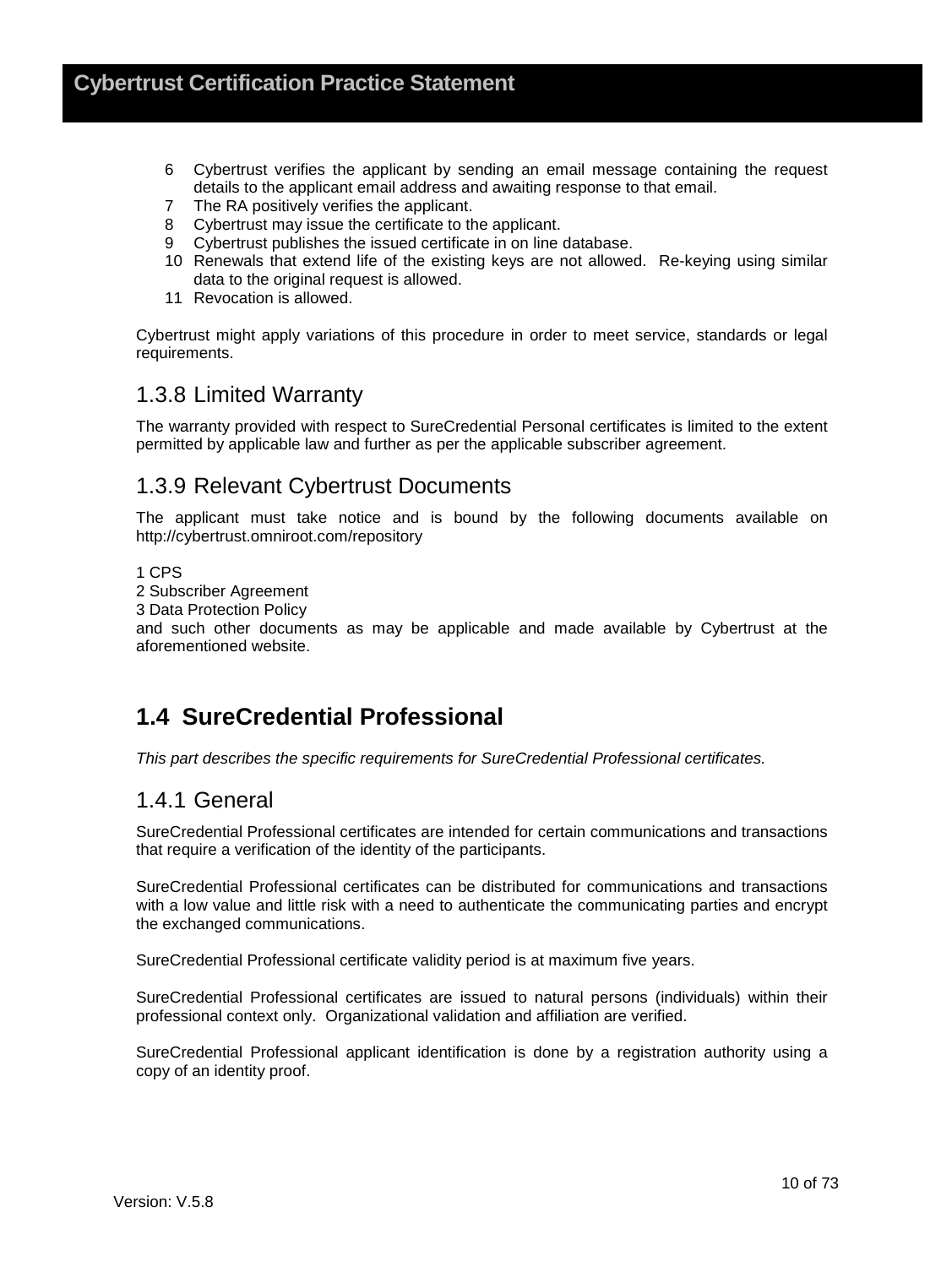SureCredential Professional certificates are typically used primarily for intra-organizational and inter-organizational email; small, low risk transactions; personal/individual email; password replacement; software validation; online purchases and online subscription services.

### 1.4.2 Individuals

The procedure for a certificate request can be summarized as follows:

**Online:** via the Web using an SSL secured connection. The certificate applicant submits an application via a secure online series of web pages according to a procedure provided by Cybertrust. Additional documentation in support of the application may be required so that Cybertrust verifies the identity of the applicant. The applicant submits to Cybertrust such additional documentation. Upon verification of identity, Cybertrust issues the certificate and sends a notice to the applicant. The applicant downloads and installs the certificate to the applicant's device. The applicant must notify Cybertrust of any inaccuracy or defect in a certificate promptly after receipt of the certificate or earlier notice of changes to the information to be included in the certificate.

### 1.4.3 Content

Information published in a SureCredential Professional certificate typically includes the following elements:

- Subscriber's e-mail address
- Subscriber's name
- Applicant's professional organization
- Applicant's public key
- Code of applicant's country
- Issuing certification authority (Cybertrust)
- Cybertrust electronic signature
- Type of algorithm
- Validity period of the digital certificate
- Serial number of the digital certificate

### 1.4.4 Documents Submitted to Identify the Applicant

In all cases, the applicant must submit to a Cybertrust Registration Authority a signed registration form, a signed subscriber agreement, proof of professional context and a copy of their personal identity proof.

Cybertrust may require additional proof of identity in support of the verification of the applicant.

### 1.4.5 Time to Confirm Submitted Data

Cybertrust makes reasonable efforts to confirm certificate application information and issue a digital certificate within reasonable time frames, also having regard to the verification process.

### 1.4.6 Issuing Procedure

The following steps describe the milestones in the procedure to issue a SureCredential Professional certificate: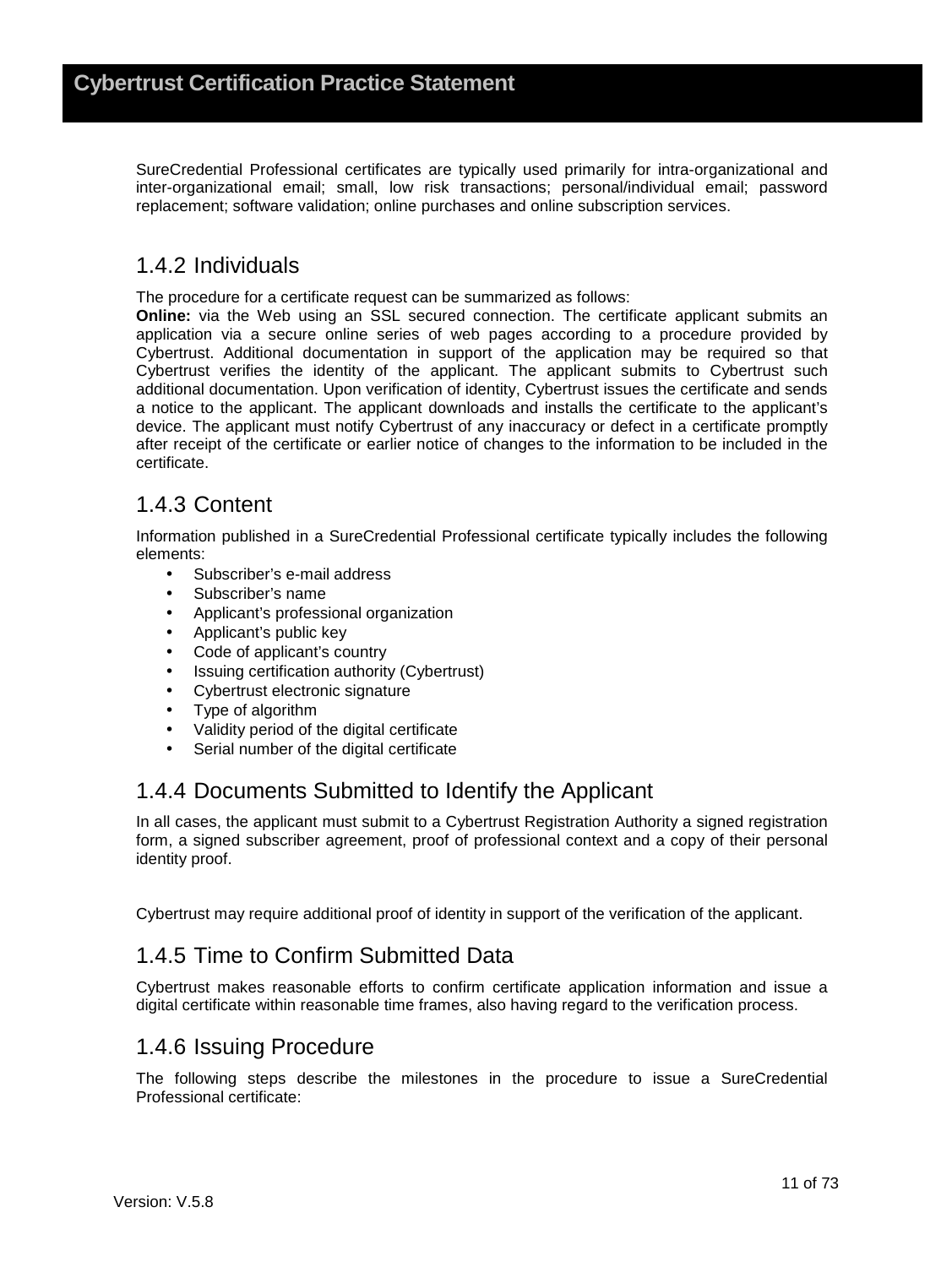- 1 The applicant submits online the required information: e-mail address, common name, organizational information, country code, verification method, billing information.
- 2 The applicant accepts the online subscriber agreement.
- 3 A key pair is generated on an applicant's device (e.g. computer, smart card device etc.).
- 4 The public key and the online request are sent to Cybertrust automatically
- 5 Applicant must deliver, to an RA, copies of identity, professional context and payment information.
- 6 Cybertrust verifies the applicant by sending an email message containing the request details to the applicant email address and awaiting response to that email.
- 7 The RA positively verifies the applicant.
- 8 Cybertrust may issue the certificate to the applicant.
- 9 Cybertrust publishes the issued certificate in on line database.
- 10 Renewals that extend life of the existing keys are not allowed. Re-keying using similar data to the original request is allowed.
- 11 Revocation is allowed.

Cybertrust might apply variations of this procedure in order to meet service, standards or legal requirements.

### 1.4.7 Limited Warranty

The warranty provided with respect to SureCredential Professional certificates is limited to the extent permitted by applicable law and further as per the applicable subscriber agreement.

### 1.4.8 Relevant Cybertrust Documents

The applicant must take notice and is bound by the following documents available on http://cybertrust.omniroot.com/repository:

1 CPS

2 Subscriber Agreement

3 Data Protection Policy

and such other documents as may be applicable and made available by Cybertrust at the aforementioned website.

# **1.5 SureServer**

### 1.5.1 General

SureServer certificates are meant for securing communication with, for example, a web site through an SSL or TLS link.

The applicant is an organization that operates a server as a website or virtual private network access point, for example. Server certificates are used to assure the server's identity to the visitor and to assure a confidential communication with the server.

SureServer certificate validity period is at maximum five years according to the choice of the applicant.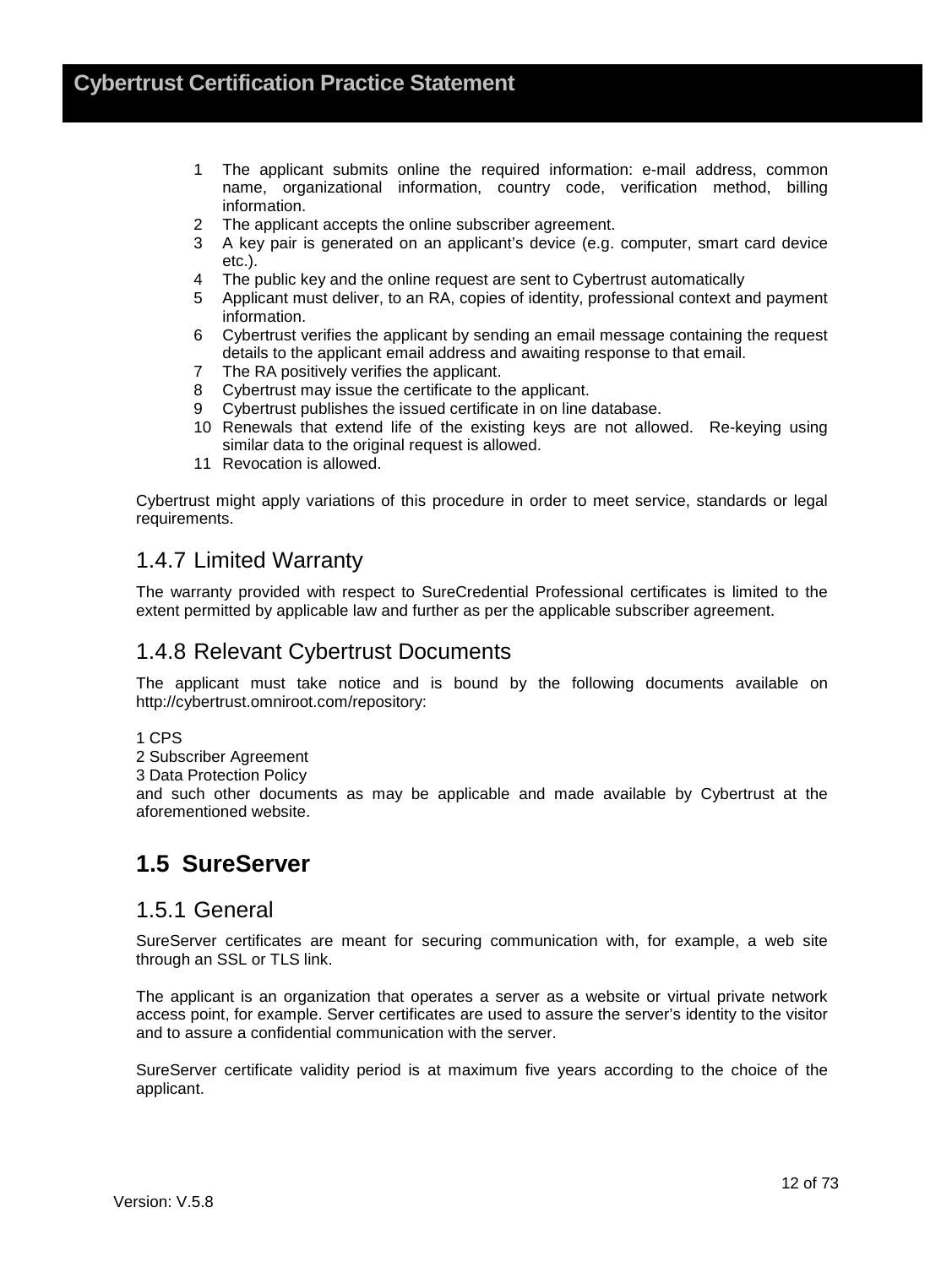SureServer certificates are issued to legal entities and self-employed professionals registered with a professional organization.

### 1.5.2 Business Entities

The procedure for a certificate request can be summarized as follows:

**Online:** via the Web using an SSL secured connection. The certificate applicant submits an application via a secure online series of web pages following a procedure provided by Cybertrust. Additional documentation in support of the application may be required so that Cybertrust verifies the identity of the applicant. The applicant submits to Cybertrust the additional documentation. Upon verification of identity of the server and applicant identity, Cybertrust issues the certificate and sends a notice to the applicant. The applicant downloads and installs the certificate on the server. The applicant must notify Cybertrust of any inaccuracy or defect in a certificate promptly after receipt of the certificate or earlier notice of information to be included in the certificate.

### 1.5.3 Content

Information published in a SureServer certificate typically includes the following elements

- Applicant's fully qualified domain names in the common name and subject alternate names
- Applicant's name of organization
- Applicant's locality, and where applicable, state or province
- Applicant's public key of 2048 bits or greater
- Code of applicant's country
- Issuing certification authority (Cybertrust)
- Cybertrust electronic signature
- Type of algorithm
- Validity period of the digital certificate with a maximum of 60 months
- Serial number of the digital certificate with at least 20 bits of randomness
- An extended key usage extension to limit the certificate to its intended purposes
- A certificate policies extension that refers to this CPS and its CP

### 1.5.4 Certificate Profile

In order to effect constant improvement in certificate content efficiently, and in lieu of detailed specifications in this section, Cybertrust makes available the certificate profiles of the certificates it issues upon receiving a duly justified request.

### 1.5.5 Documents Submitted to Identify the Applicant

The applicant must provide business and contact details to Cybertrust and underwrite those by click-through process. Cybertrust has the right to request a signed registration form, a signed subscriber agreement, the articles of association of the applying organization and proof of the applying organization belonging to the educational or research market if it deems necessary. Independent verification through consulting industry or other database with telephone confirmation will be performed.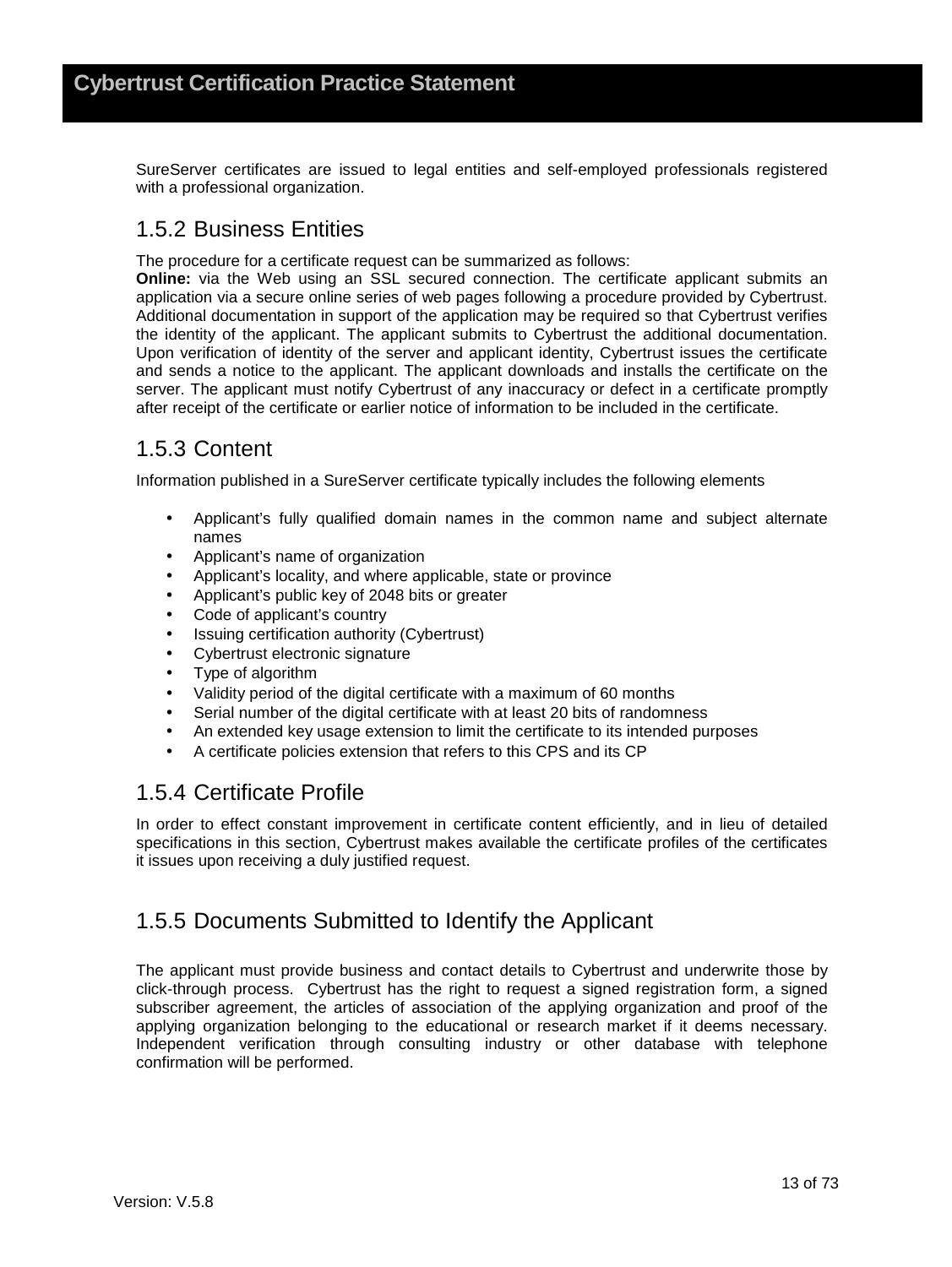### 1.5.6 Time to Confirm Submitted Data

Cybertrust makes reasonable efforts to confirm certificate application information and issue a digital certificate within reasonable time frames.

### 1.5.7 Issuing Procedure

The following steps describe the milestones in the procedure to issue a SureServer certificate:

- 1) The applicant creates Certificate Signing Request (CSR) and a key pair using appropriate server software.
- 2) The applicant follows the online registration procedure.
- 3) The applicant submits the required information including organizational information, administrative contact, technical contact, server information, and payment information. Software rules screen the following conditions and prevent progress:
	- a) Missing Organization name, Cybertrust only issues organization validated SSL certificates
	- b) Key less than 2048 bits
	- c) Cryptographically weak keys, such as bad exponents
	- d) Missing locality or country
	- e) Maliciously null terminated common names and subject alternate names
	- f) Failed verification of the signature on the PKCS#10 request
- 4) The applicant accepts the online subscriber agreement.
- 5) Data is sent with the certificate request to Cybertrust. After signature verification, software extracts the requested distinguished name attributes, the public key, and any subject alternate names from the request, discarding any additional data in the PKCS#10 structure.
- 6) Cybertrust verifies the submitted information by checking organizational, payment and any other information as follows. Below, BR refers to the CA/Browser Forum Baseline Requirements.
	- a) Prior to accessing any external data sources, the Cybertrust RA searches internal records for requests for the same domain or same organization within the past 39 months that were fully verified, rather than relying on another proof within 39 months of that issuance, and resulted in the issuance of a certificate.
		- i) To be reusable for right to use domain, the common name and subject alternate names must be suffixed with the same ICANN controlled domains as the current request and the applicant identity must significantly match the current request.
		- ii) To be reusable for requestor authority, the administrative and technical contacts must be the same as the current request.
		- iii) To be reusable for accuracy of information and proof of applicant identity, the applicant data placed in the distinguished name of the issued reference certificate must significantly match the data used in the current request.
	- b) When external data sources are required, Cybertrust will always retrieve a Dun & Bradstreet Patriot Act Report, anequivalent information from a Qualified Governmental Information Source, or another Reliable Data Source (RDS) for the applicant organization and perform a WHOIS query that (1) begins at any ICANN certified registrar's query facility (2) determines the source registrar and (3) retrieves authoritative domain ownership data from that source registrar's WHOIS service.
	- c) Proof of right to use domain.
		- i) Use the WHOIS query (only if its registrant data is public or made public) and the D&B/QGIS/Other RDS report to correlate the applicant identity to one or more reliable data sources
		- ii) If the domain is not found, verify that the top level domain is not on the ICANN gTLD candidate list and treat the name like an internal server name in the steps that follow. Otherwise, reject the request until the applicant can demonstrate ownership of the domain after the new gTLD is activated.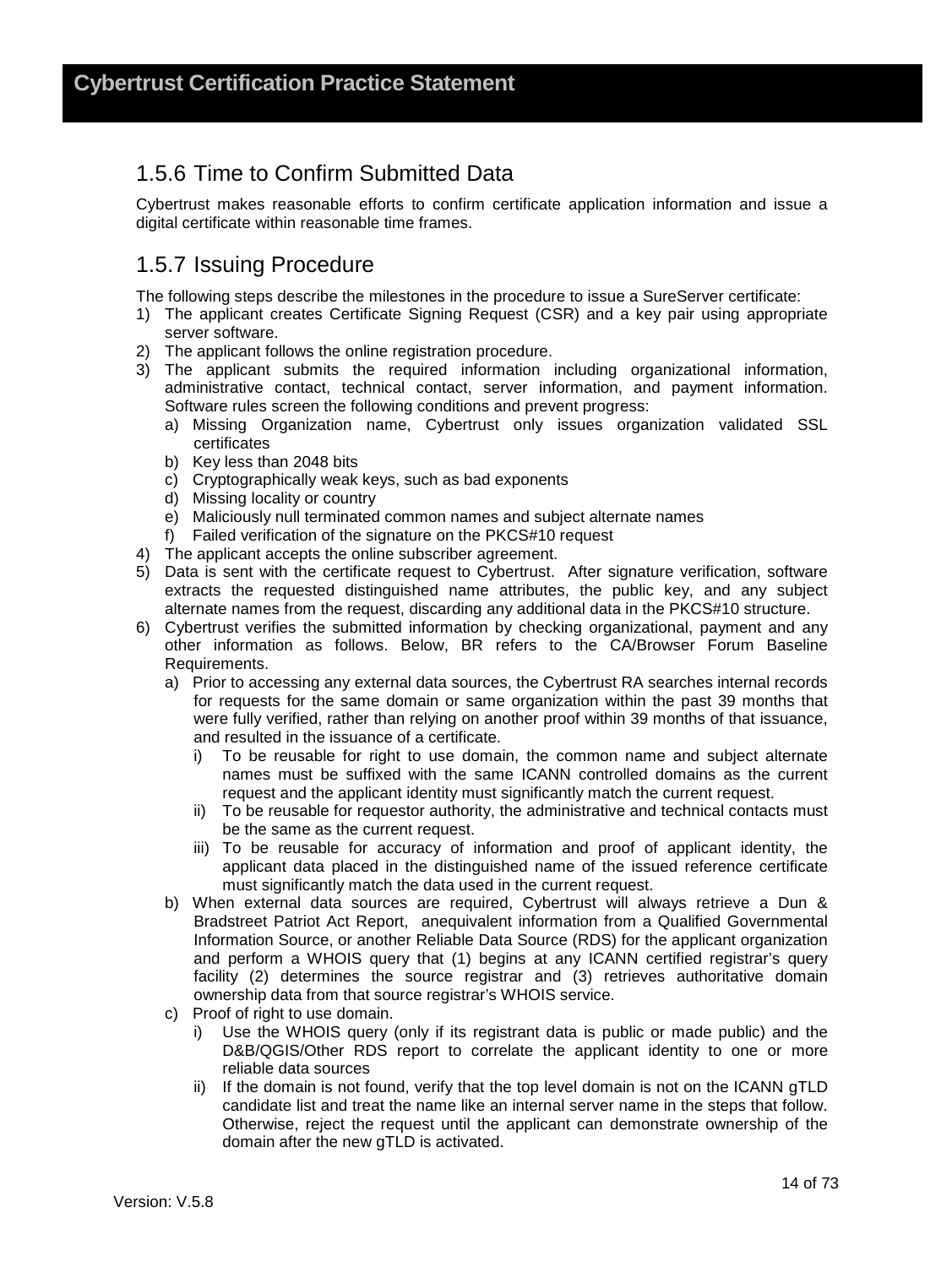- iii) If the D&B Patriot Act report indicates a US BIS Denied Person or Denied Country of ownership, reject the request
- iv) Use a Domain Authorization Document to resolve differences
- v) Confirm awareness of the domains in the request with the administrative contact via telephone, using a main phone number from a reliable data source or via email using email addresses provided in the request and/or using well-known prefixes such as admin, hostmaster, etc in the format admin@domain.com
- vi) When deemed necessary, rely on a demonstration of practical control of the domain where an agreed upon change is made to a web page within the domain
- vii) When necessary, warn the applicant of the October 2016 deprecation of use of reserved IP addresses and internal server names
- viii) In the event that an organization or RA prefers to use a method explicitly permitted in the BR, the Cybertrust or delegated RA may use that method
- d) Proof of requestor authority.
	- i) Using a reliable data source, obtain the main telephone number of the applicant and ask to be connected to the administrative contact named in the supporting data submitted along with the certificate request.
	- ii) Ask the administrative contact to blindly identify the technical contact for the request to prove both awareness of the request and awareness of the requestor.
	- iii) Confirm the authority of the technical contact with the administrative contact.
	- iv) In the case of outsourced server operation,Applicant Representative shall be determined to be a member of the hosting provider or content delivery network provided that the requested common and subject alternative names and all relevant wildcarded hosts resolve into a network documented as controlled by the host/CDN, to be determined using forward DNS resolution to an IP address and confirmation that the resulting IP resides within an address range documented as under control of the host/CDN using the registered number authorities recognized by the BR
	- v) In the case of requests delivered to Cybertrust through a mutual TLS authenticated interface including the Cybertrust SSL API, all requests shall be deemed to be authentic as ensured by the client authentication credential and its physical and logical controls. API client access certificates equate to enterprise RA administrator authority and are contractually bound to be protected as such.
- e) Proof of accuracy of information.
	- i) Use the D&B Patriot Act report, Qualified Government Information Source, or another Reliable Data Source to ensure the accuracy of the distinguished name attributes, with the exclusion of the organizational unit name.
	- ii) Use the WHOIS query and/or other methods of domain control validation permitted by the then-current CA/Browser Forum Baseline Requirements to ensure the accuracy of the common name and subject alternate names
	- iii) When not already proven by documented evidence, use the administrative contact telephone call to confirm the accuracy of information in the request
- f) Proof that the request contains no misleading information.
	- i) Examine the organizational unit attribute for names and terms that refer to a legal entity other than the applicant or marks and property owned by entities other than the applicant.
	- ii) Reject requests that use names and marks that are not the applicant or owned by the applicant.
- g) Proof of applicant identity.
	- i) Use the D&B Patriot Act report,Qualified Government Information Source, or another Reliable Data Source as a reliable data source to verify the identity of the applicant.
	- ii) For organizations not listed with D&B, access a government information source appropriate for the applicant jurisdiction that provides reliable data and, only when necessary to locate the proper jurisdiction and/or legal organization name,request the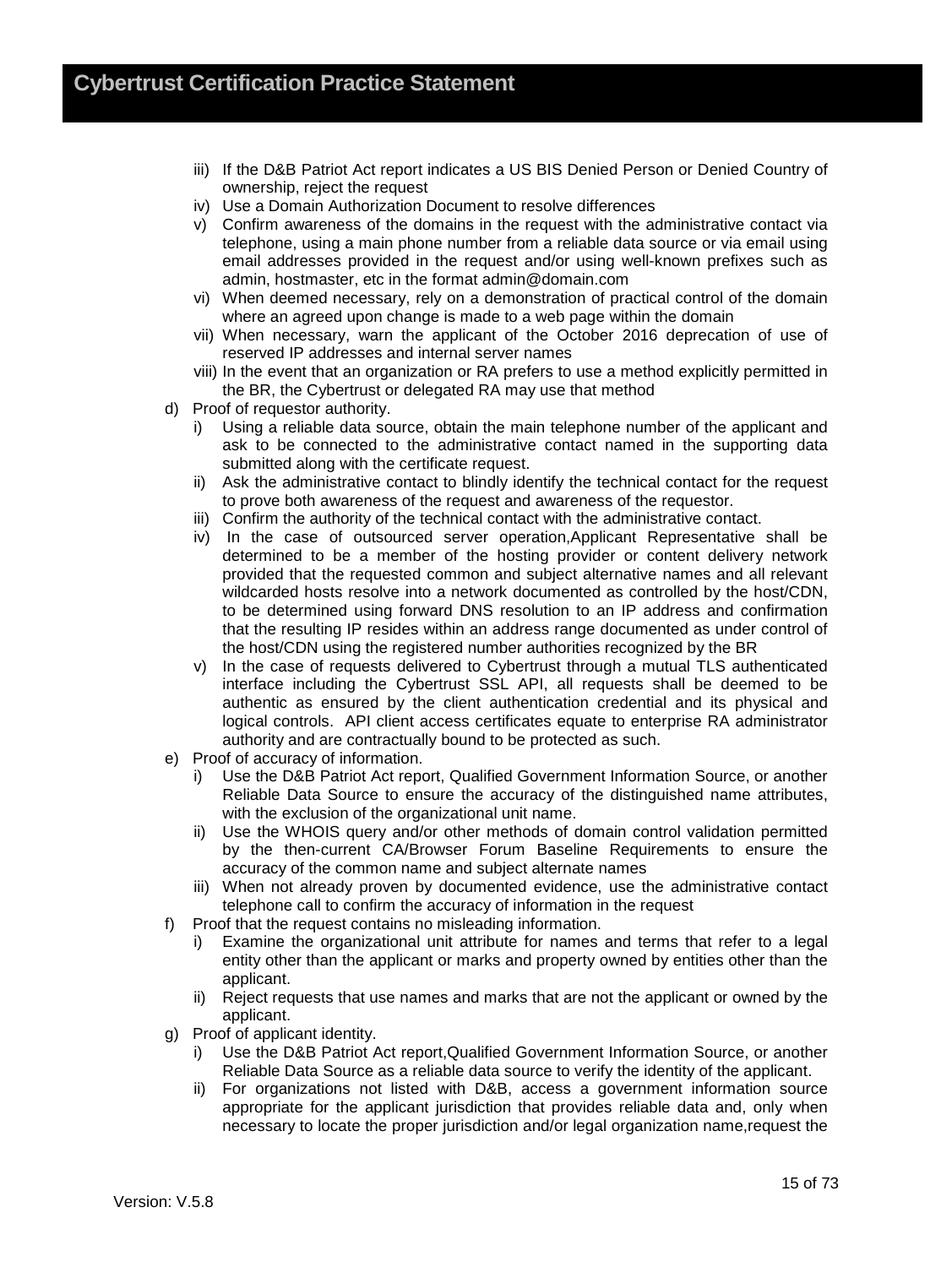applicant to provide articles of incorporation, DBA registration, fictitious business name statement, charter documentation, and/or business license.

- h) IP and internal names.
	- i) Notify applicant of the October 2016 deprecation and November 2015 end of issuance of SSL server certificates that contain reserved IP addresses or internal server names
	- ii) Verify that the internal server names that may have been automatically inserted into the request by the web server are required in the issued certificate, and delete unnecessary internal server names
	- iii) Confirm via telephone with the administrative contact that certificates with an IP address are to be used with devices that do not support fully qualified domain names.
	- iv) For IP addresses, either confirm that the IP address is within the RFC 1918 reserved range, or confirm that the IP address is an assigned IP address
	- v) For assigned IP addresses, confirm the name of the assigned organization in the records of a reliable data source such as ARIN, RIPE, APNIC and their agents. In the event of a mismatch of the name of the assigned organization and the applicant, require a practical demonstration of control of the server using the IP address by placing a previously agreed upon value on a web page on that server.
- i) High risk
	- i) Consult the Anti-Phishing Working Group target list for high risk applicants with previous phishing attacks.
	- ii) Require practical demonstration of control in any case that the applicant organization is listed at the APWG list.
	- iii) Using a reliable data source, obtain the main telephone number of the applicant and contact the HR department. Verify the employment status of the administrative contact.
- 7) Cybertrust may issue the certificate to the applicant.
- 8) Cybertrust publishes the issued certificate in online database
- 9) Renewals that extend life of the existing keys are not allowed. Re-keying using similar data to the original request is allowed.
- 10) Revocation: allowed

Cybertrust might apply variations of this procedure in order to meet service, standards or legal requirements. Cybertrust and its delegated RAs will avail all methods permitted by the thencurrent CA/Browser Forum Baseline Requirements as needed to produce a compliant issued certificate.

### 1.5.8 Limited Warranty

The warranty provided with respect to SureServer certificates is limited to the extent permitted by applicable law and further as per the applicable subscriber agreement.

### 1.5.9 Relevant Cybertrust Documents

The applicant must take notice and is bound by the following documents available on cybertrust.omniroot.com/repository:

#### 1 CPS

2 Subscriber Agreement

3 Data Protection Policy

and such other documents as may be applicable and made available by Cybertrust at the aforementioned website.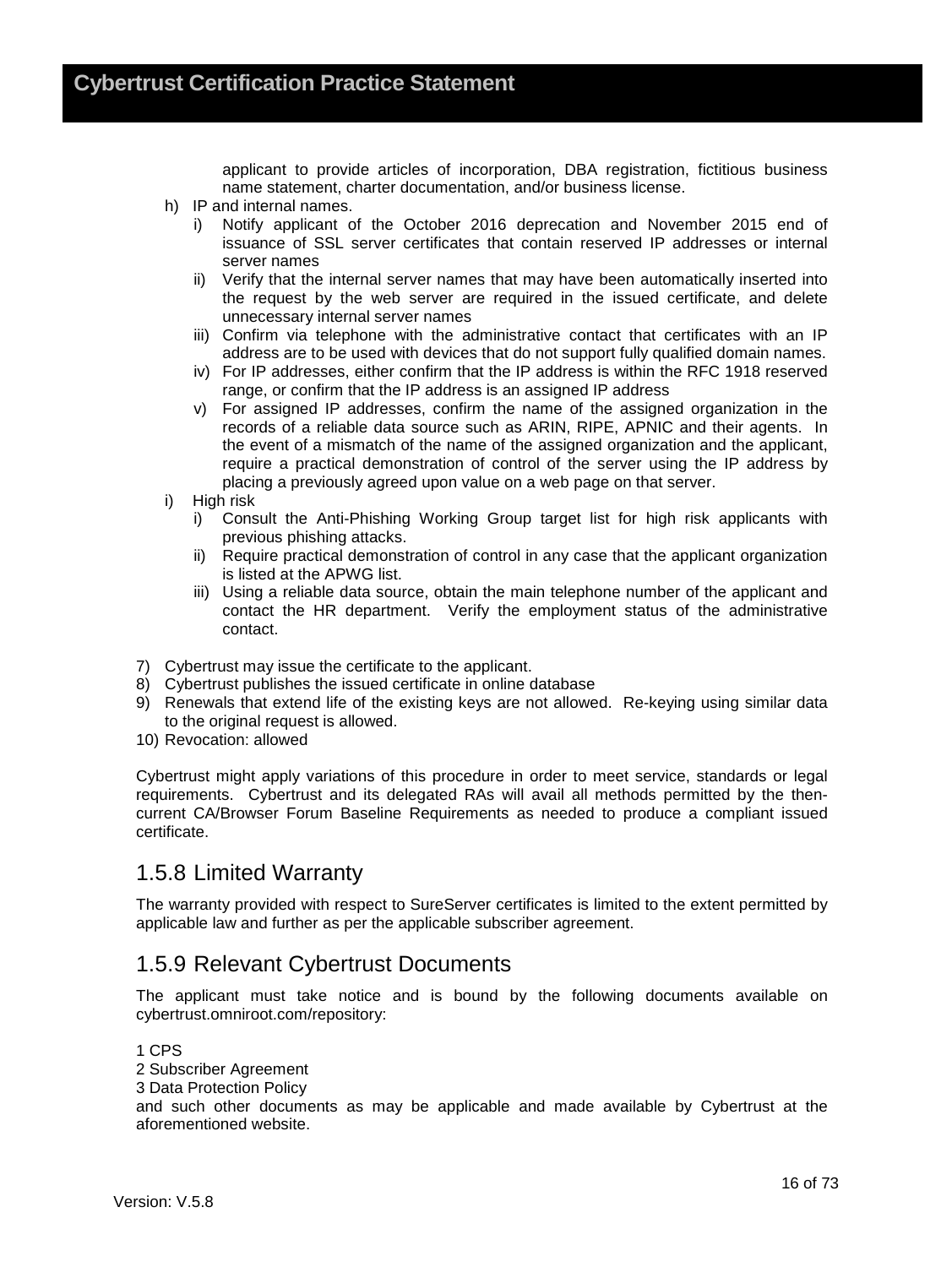# **1.6 SureServer EV**

### 1.6.1 General

SureServer EV certificates are used to assure the Internet Server's identity to the visitor and to assure a confidential communication with the Internet Server through an SSL or TLS link.

SureServer EV certificates validity period is at maximum 27 months.

#### 1.6.1.1 Extended Validation Certificates

SureServer EV certificates are issued under the minimum requirements described in the Guidelines for Extended Validation certificates. A Certificate Authority (CA) must meet such requirements in order to issue Extended Validation Certificates ("EV Certificates").

Organization information from valid EV Certificates may be displayed in a special manner by certain software applications (e.g., browser software) in order to provide users with a trustworthy confirmation of the identity of the entity that controls the website they are accessing.

#### 1.6.1.2 Guidelines for Extended Validation Certificates

The Guidelines address basic issues relating to the verification of information regarding Subjects named in EV Certificates and certain related matters.

The Guidelines for Extended Validation Certificates (or EV guidelines) are an integrant part of the present Certification Practice Statement and are incorporated by reference herein.

Questions on the Guidelines for Extended Validation Certificates may be directed to the CA/Browser Forum at questions@cabforum.org.

#### 1.6.1.3 Extended Validation Guidelines Compliance

SureServer EV certificates related sections and, if applicable, other sections of this CPS have been written out to reflect the Guidelines for EV certificates requirements.

SureServer EV issuance and management practices comply with the current version of the said Guidelines.

In the event of any inconsistencies between the SureServer EV related provisions of this document and the Guidelines for Extended Validation Certificates, the Guidelines for Extended Validation Certificates take precedence over this document.

#### 1.6.1.4 SureServer EV Subjects

SureServer EV certificates may solely be issued to private organizations and government entities, provided they are duly incorporated in the jurisdiction of incorporation where Cybertrust acts as a CA.

Cybertrust does not issue SureServer EV certificates to general partnerships, unincorporated associations, sole proprietorships, and individuals (natural persons).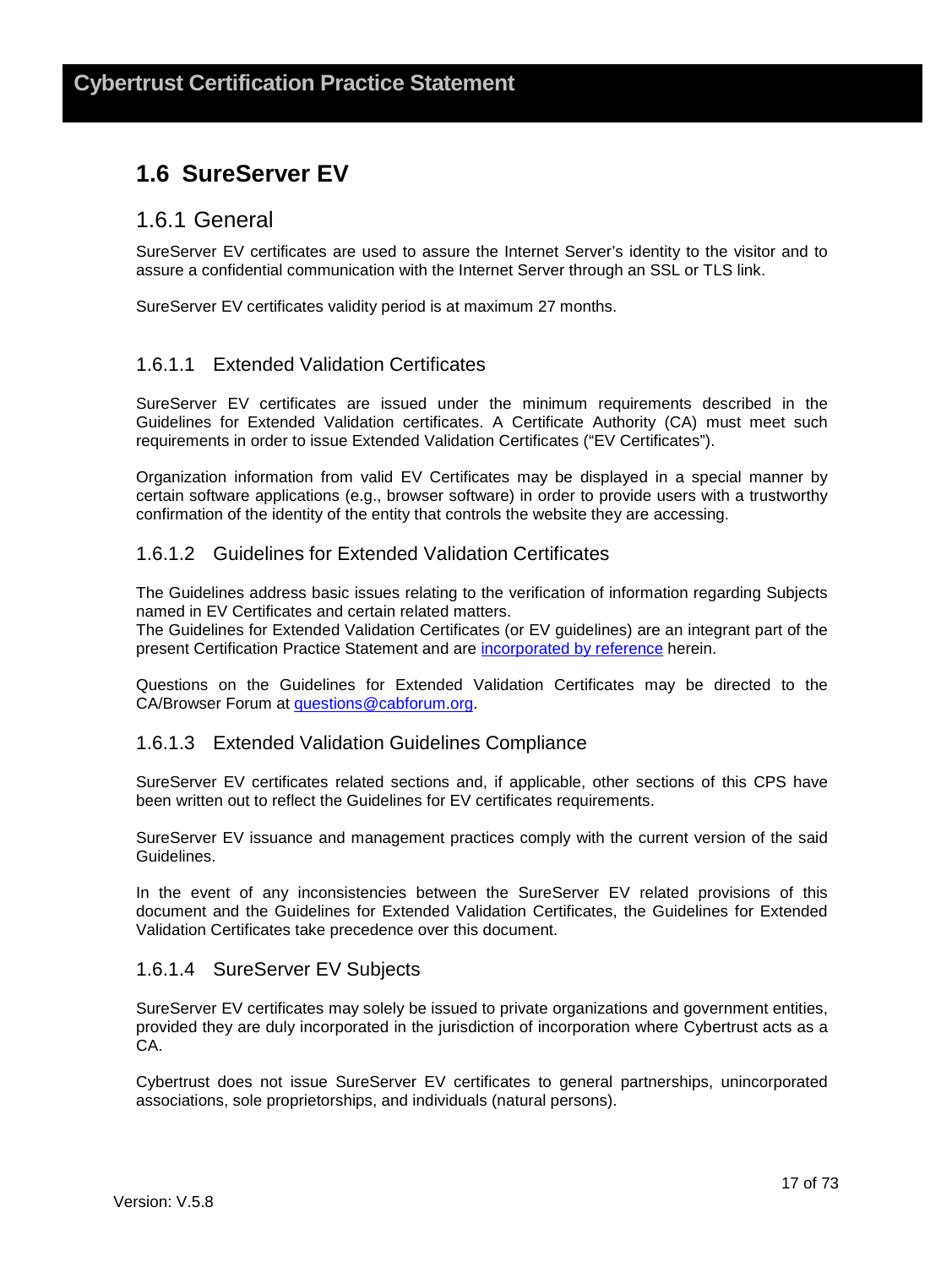The period retention for records fulfils professional records requirements of the Laws of the United States.

#### 1.6.1.5 SureServer EV Issuance Specific Roles

The following applicant roles are required for the issuance of a SureServer EV Certificate

- The Certificate Requester is an applicant's employee, or an authorized agent who has express authority to represent the applicant or a third party (such as an ISP or hosting company), who is responsible for completing and submitting a Cybertrust Extended certificate request on behalf of the applicant.
- The Certificate Approver is responsible for approving the certificate request. He is an applicant's employee, or an authorized agent who has express authority to represent the Applicant to (i) act as a Certificate Requester and to authorize other employees or third parties to act as a Certificate Requester, and (ii) to approve SureServer EV Certificate Requests submitted by other Certificate Requesters.
- The Contract Signer is responsible for signing the Subscriber Agreement applicable to the requested SureServer EV Certificate. He is an applicant's employee, or an authorized agent who has express authority to represent the Applicant who has authority on behalf of the Applicant to sign Subscriber Agreements on behalf of the Applicant.

One person, whether an Applicant's employee or an authorized agent, may be authorized by the applicant to fill one, two, or all three of these roles, as the case may be. An applicant may also authorize more than one person to fill each of these roles.

### 1.6.2 Business Entities

The procedure for a certificate request can be summarized as follows:

On-line: Prior to the issuance of a SureServer EV certificate, Cybertrust must obtain from the applicant (via a Certificate Requester authorized to act on applicant's behalf) a properly signed SureServer EV certificate request that includes a certification by or on behalf of the applicant that all of the information contained therein is true and correct.

The certificate applicant submits the certificate request via a secure on-line link following a procedure provided by Cybertrust. Additional documentation in support of the application may be required so that Cybertrust verifies the identity of the applicant. The applicant submits to Cybertrust the additional documentation. Upon verification of identity of the Internet Server, Cybertrust issues the certificate and sends a notice to the applicant. The applicant downloads and installs the certificate on the server. The applicant must notify Cybertrust of any inaccuracy or defect in a certificate promptly after receipt of the certificate or earlier notice of information to be included in the certificate.

### 1.6.3 Content

Information published on a SureServer EV certificate typically includes the following elements

- Applicant's Organization Name
- Applicant's fully qualified Domain Name
- Jurisdiction of Incorporation city, state/province when appropriate, and country
- Registration Number (Incorporation)
- Physical Address of Place of Business (City, State, Country)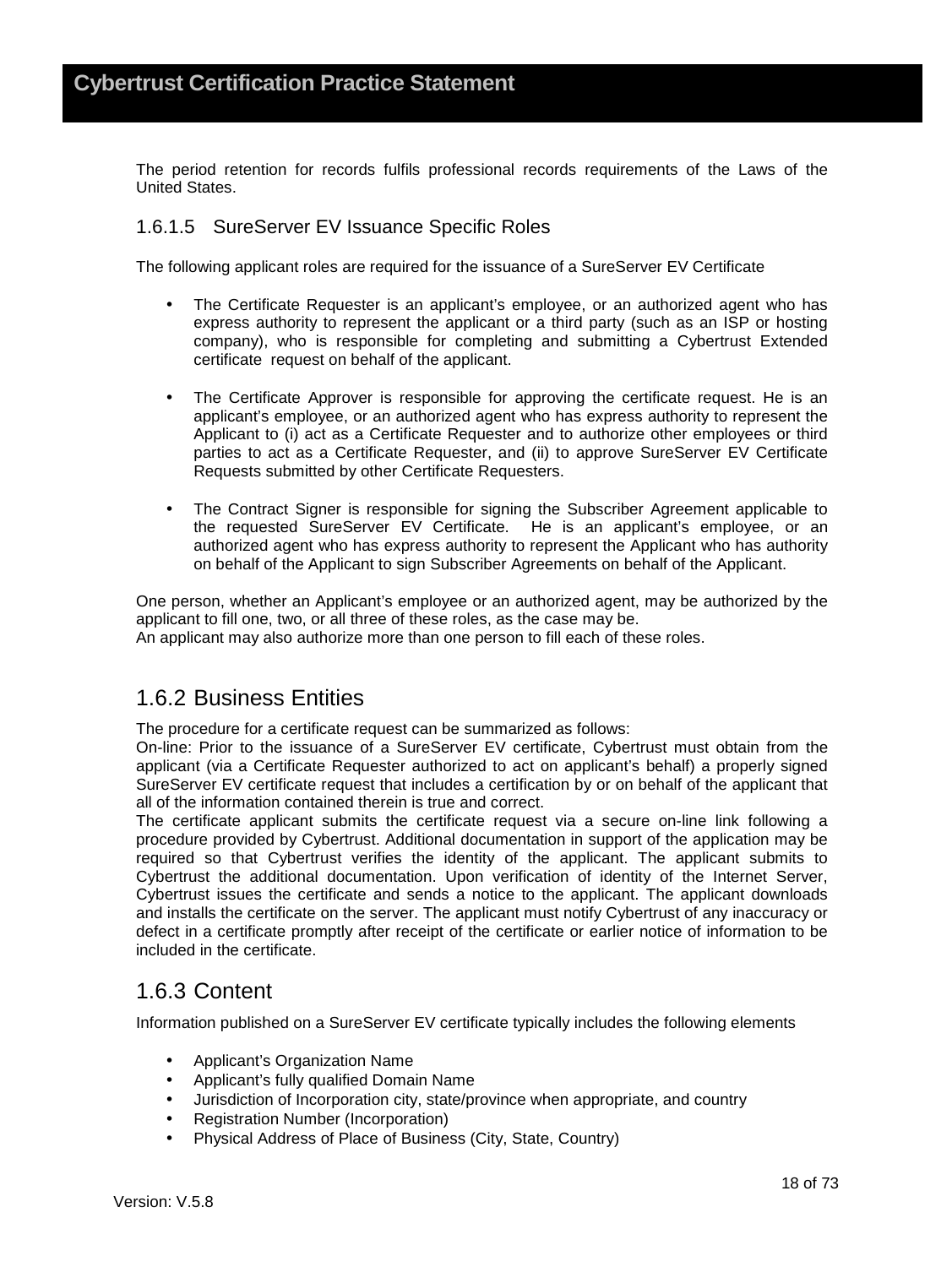- Applicant's public key of a minimum of 2048 bits
- Code of applicant's country
- Issuing certification authority (Cybertrust CA)
- Cybertrust electronic signature
- Type of algorithm
- Validity period of the digital certificate with a maximum of 27 months
- Serial number of the digital certificate with at least 20 bits of randomness
- An extended key usage extension to limit the certificate to its intended purposes
- A certificate policies extension that refers to this CPS and its CP

### 1.6.4 Information Submitted to Identify the Applicant

The certificate request must contain complete and accurate data relating to the following:

- Organization Name (formal legal organization name)
- Assumed Name (optional)
- Fully Qualified Domain Name and subject alternate names
- Jurisdiction of Incorporation (city, state, province, country)
- Incorporating Agency (name)
- Registration Number (assigned by the incorporating agency)
- Applicant Address (including phone number)
- Certificate Approver (name and contact information)
- Certificate Requester (name and contact information)

### 1.6.5 Data Verification

As to data verification, Cybertrust ensures that the following Subject organization information has been submitted by the applicant and shall be verified by the CA in accordance with the EV Guidelines by taking all verification steps reasonably necessary:

- 1 Applicant's existence and identity, including:
- (a) Applicant's legal existence and identity (as established with an Incorporating Agency),
- (b) Applicant's physical existence (business presence at a physical address), and
- (c) Applicant's operational existence (business activity)
- 2 Applicant's exclusive control of the domain name to be included in certificate;
- 3 Applicant's authorization for the SureServer EV certificate, including;
- (a) Contract Signer, Certificate Approver and Certificate Requester name, title, and authority
- (b) Subscriber Agreement signing by Contract Signer
- (c) Approval by the Certificate Approver of the certificate Request.

In this regard, Cybertrust acknowledges that a satisfactory data verification process requires an appropriate assessment of the legal and administrative practices that are applicable in the applicant's jurisdiction. Cybertrust shall consequently take all reasonable steps to conform to the said practices.

In all cases, Cybertrust is responsible for taking any additional verification steps that may be reasonably necessary under the circumstances to satisfy the EV Guidelines Verification Requirement (e.g. Verification through verified Legal Opinion, verified Accountant letter, or other Qualified Independent Information Sources or Qualified Government Information source).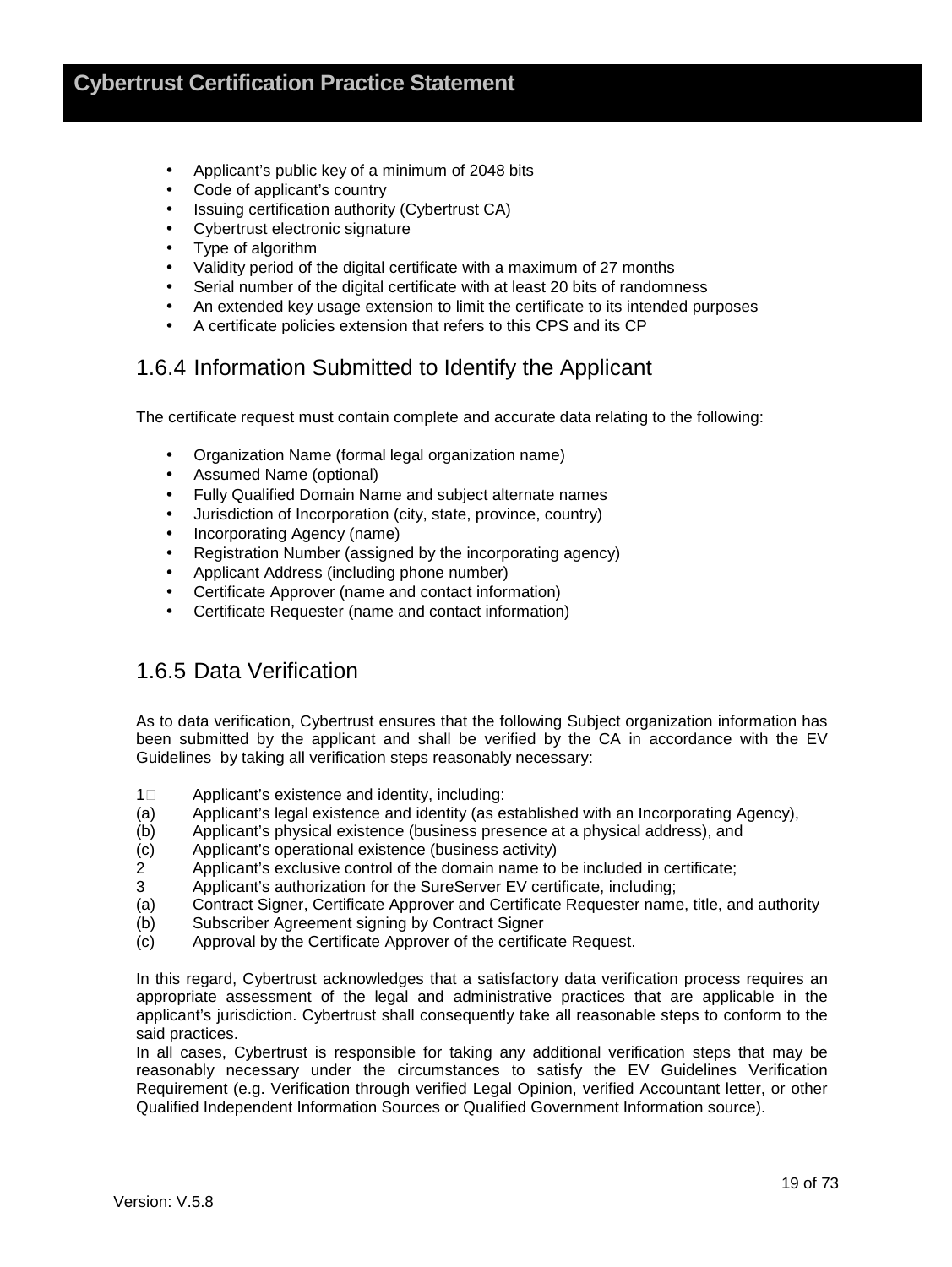In addition, Cybertrust shall take reasonable steps to identify Applicants likely to be at a high risk of being targeted for fraudulent attacks (phishing and other fraudulent schemes), and conduct such additional verification activity and take such additional precautions as are reasonably necessary to ensure that such Applicants are properly verified under the EV Guidelines.

#### 1.6.5.1 Data Validation Dual Role

After all of the verification processes and procedures are completed, Cybertrust reviews all of the information and documentation assembled in support of the SureServer EV certificate and look for discrepancies or other details requiring further explanation.

Cybertrust assigns such review to a person (Validation Specialist) who is not responsible for the collection of information.

Cybertrust enforces control procedures for the separation of validation duties to ensure that no one person can single-handedly validate and authorize the issuance of a SureServer EV certificates.

Cybertrust ensures that the Validation Specialists pass an internal examination and qualify for each skill level required by the corresponding validation task before granting privilege to perform said task

Cybertrust provides Validation Specialists with skills training that covers basic PKI knowledge, authentication and verification policies and procedures and common threats to the validation process including phishing and other social engineering tactics.

#### 1.6.5.2 Time to Confirm Submitted Data

Cybertrust makes reasonable efforts to confirm certificate application information and issue a digital certificate within reasonable time frames.

#### 1.6.5.3 Data Validity

The maximum validity period for validated data that can be used to support issuance of a SureServer EV certificate (before revalidation is required) is one year.

#### 1.6.5.4 Issuance Prohibition

Cybertrust shall not issue any SureServer EV Certificate to the Applicant if either the Applicant, the Contract Signer, or Certificate Approver or if the Applicant's Jurisdiction of Incorporation or Place of Business is identified on any government denied list, list of prohibited persons, list of prohibited countries, or other list that prohibits doing business with such organization or person under the laws of the country of the CA's jurisdiction(s) of operation.

### 1.6.6 Issuing Procedure

The issuing procedure for a SureServer EV certificate is as follows: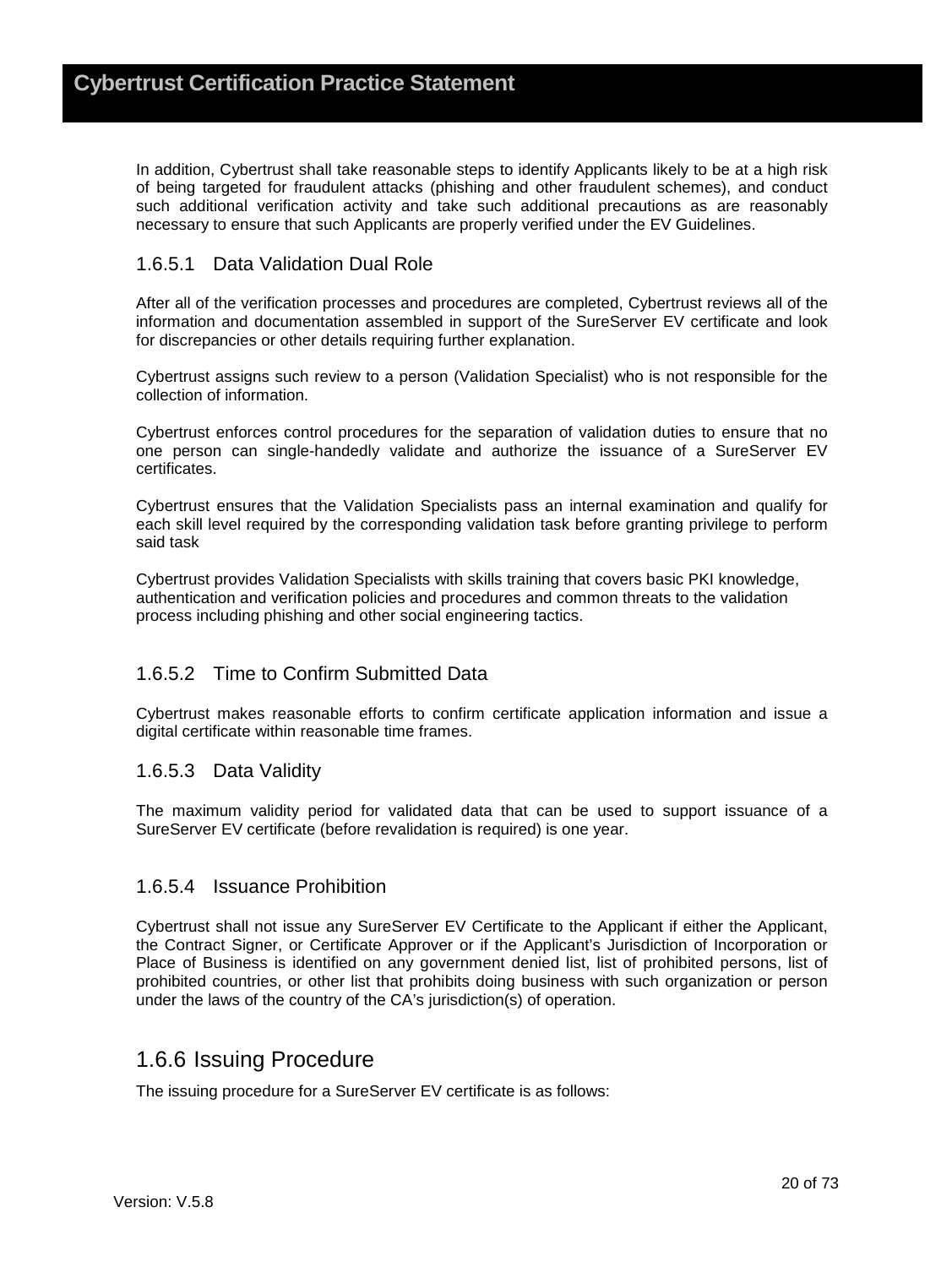- 1) The Certificate Requester acting on behalf of the applicant follows the on line and off line registration procedure.
- 2) The Certificate Requester gathers the required information as specified under the related provisions on the EV Guidelines incorporated by reference herein including but not limited to technical contact, server information, and payment information.
- 3) The Certificate Request ensures that the subscriber agreement is signed by the Contract Signer on behalf of the applicant.
- 4) The Contract Requester ensures that the certificate request is properly filled out.
- 5) The Certificate Requester sends both the subscriber agreement and the certificate request to Cybertrust on behalf of the applicant.
- 6) Cybertrust ensures that the Certificate Approver approves the certificate request submission on behalf of the applicant.
- 7) Cybertrust verifies the submitted information as specified under the related provisions of the EV Guidelines incorporated by reference herein. The Cybertrust RA makes use of all verification options available in the EV Guidelines as necessary. For all matters where the EV Guidelines are silent, Cybertrust at least uses the verification steps documented under SureServer in section 1.5.7.
- 8) Cybertrust may issue the certificate to the applicant.
- 9) Cybertrust may publish the issued certificate in an online database
- 10) Renewals that extend life of the existing keys are not allowed. Re-keying using similar data to the original request is allowed.
- 11) Revocation: allowed

Cybertrust might apply variations of this procedure in order to meet service, standards or legal requirements.

### 1.6.7 Limited Warranty

#### 1.6.7.1 Subscribers and Relying Parties

In cases where Cybertrust has issued and managed the SureServer EV certificate in compliance with these Guidelines, Cybertrust shall not be liable to the SureServer EV certificate beneficiaries or any other third parties for any losses suffered as a result of use or reliance on such certificate beyond those specified in the CA's CPS.

In cases where Cybertrust has not issued or managed the Certificate in complete compliance with the EV Guidelines, Cybertrust may seek to limit its liability to the Subscriber and to Relying Parties for any cause of action or legal theory involved for any and all claims, losses or damages suffered as a result of the use or reliance on such SureServer EV certificate, provided that all such purported limitations must also be specified in Cybertrust CPS, and provided further that in no event shall Cybertrust seek to limit its liability to Subscribers or Relying Parties for legally recognized and provable claims to a monetary amount less than \$2,000 per Subscriber or Relying Party per SureServer EV certificate.

#### 1.6.7.2 Indemnification of Application Software Vendors

Notwithstanding any limitations on its liability to Subscribers and Relying Parties, Cybertrust acknowledges that the Application Software Vendors who have a root certificate distribution agreement in place do not assume any obligation or potential liability of Cybertrust under these Guidelines or that otherwise might exist because of the issuance or maintenance of SureServer EV certificates or reliance thereon by Relying Parties or others.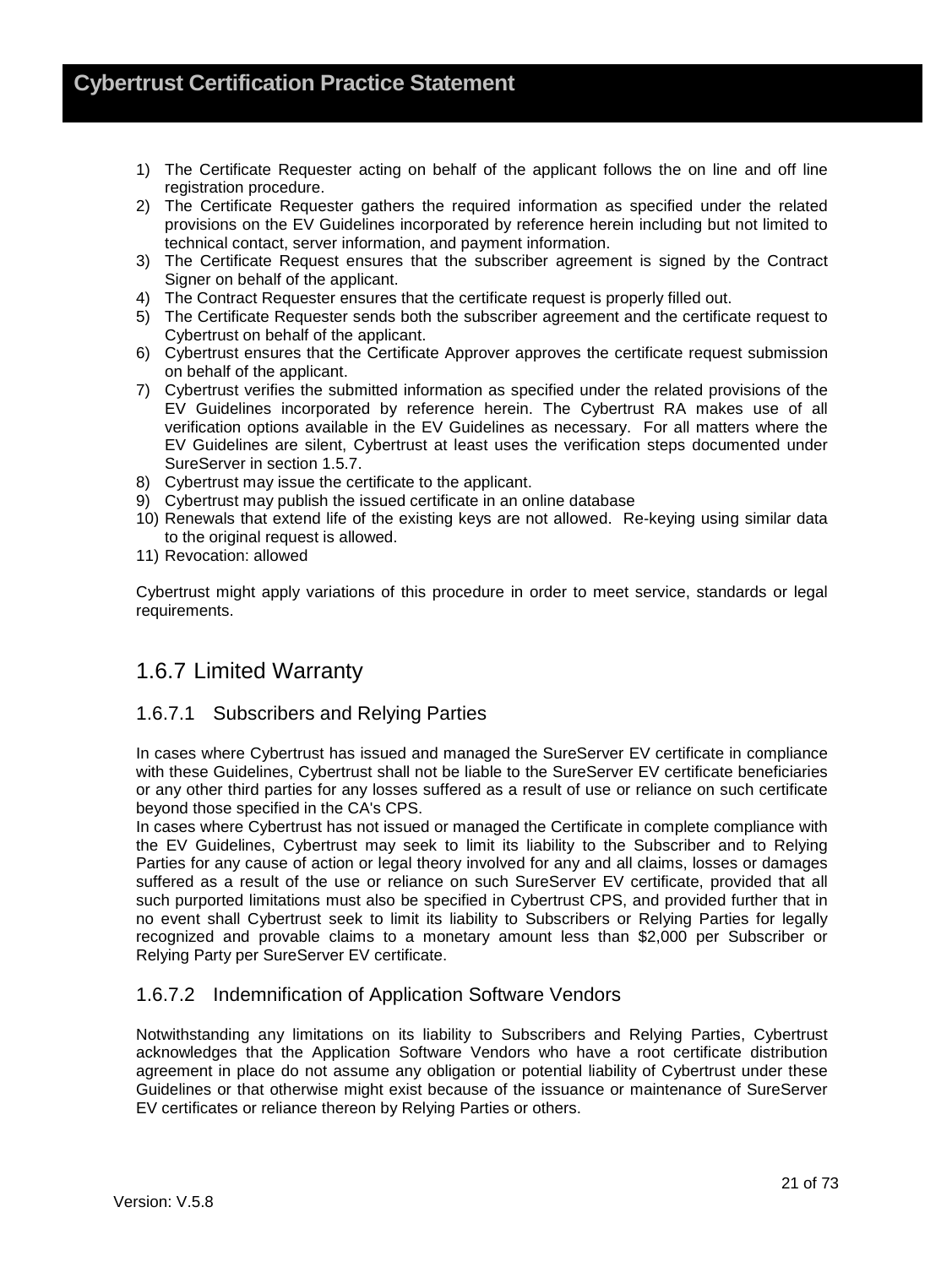Thus, Cybertrust shall defend, indemnify, and hold harmless each Application Software Vendor for any and all claims, damages, and losses suffered by such Application Software Vendor related to a SureServer EV Certificate, regardless of the cause of action or legal theory involved. This shall not apply, however, to any claim, damages, or loss suffered by such Application Software Vendor related to a SureServer EV certificate issued by Cybertrust where such claim, damage, or loss was directly caused by such Application Software Vendor's software displaying as not trustworthy a SureServer EV certificate that is still valid, or displaying as trustworthy: (1) a SureServer EV certificate that has expired, or (2) a SureServer EV certificate that has been revoked (but only in cases where the revocation status is currently available from the CA online, and the browser software either failed to check such status or ignored an indication of revoked status).

#### 1.6.7.3 Root CA Indemnification

In cases where the Subordinate CA and the Root CA are different legal entities and the Root CA specifically enables the Subordinate CA to issue SureServer EV Subscriber Certificates, the Root CA shall also be responsible for the performance and warranties of the Subordinate CA, for the Subordinate CA's compliance with the EV Guidelines, and for all liabilities and indemnification obligations of the Subordinate CA under the EV Guidelines, as if the Root CA was the Subordinate CA issuing the SureServer EV Certificates.

However, this Section shall not apply to cases where a Root CA, Root CA "A", from a different legal entity, cross-certifies Root CA "B" to enable certificates issued by "B" to be trusted in older, non-EV enabled browsers. The cross certificate issued by "A" to "B" does not enable EV according to these guidelines. Certificates issued by "B" are EV enabled only when an EV enabled browser can build a certificate chain to the root certificate of "B".

### 1.6.8 Insurance Plan

As to SureServer EV Certificates, Cybertrust maintains an appropriate insurance related to its respective performance and obligations under this CPS and the EV Guidelines.

### 1.6.9 Relevant Cybertrust Documents

The applicant must take notice and is bound by the following documents available on secure.omniroot.com/repository:

#### 1 Cybertrust CPS

2 Subscriber Agreement, which includes by reference the CA/Browser Forum Guidelines for Extended Validation Certificates, managed at www.cabforum.org.

### **1.7 SureCodesign**

### 1.7.1 General

SureCodesign certificates are used for the signing of software objects, such as software packages or applets.

SureCodesign certificates validity period is at maximum five years. SureCodesign certificates are issued to legal entities and self-employed professionals.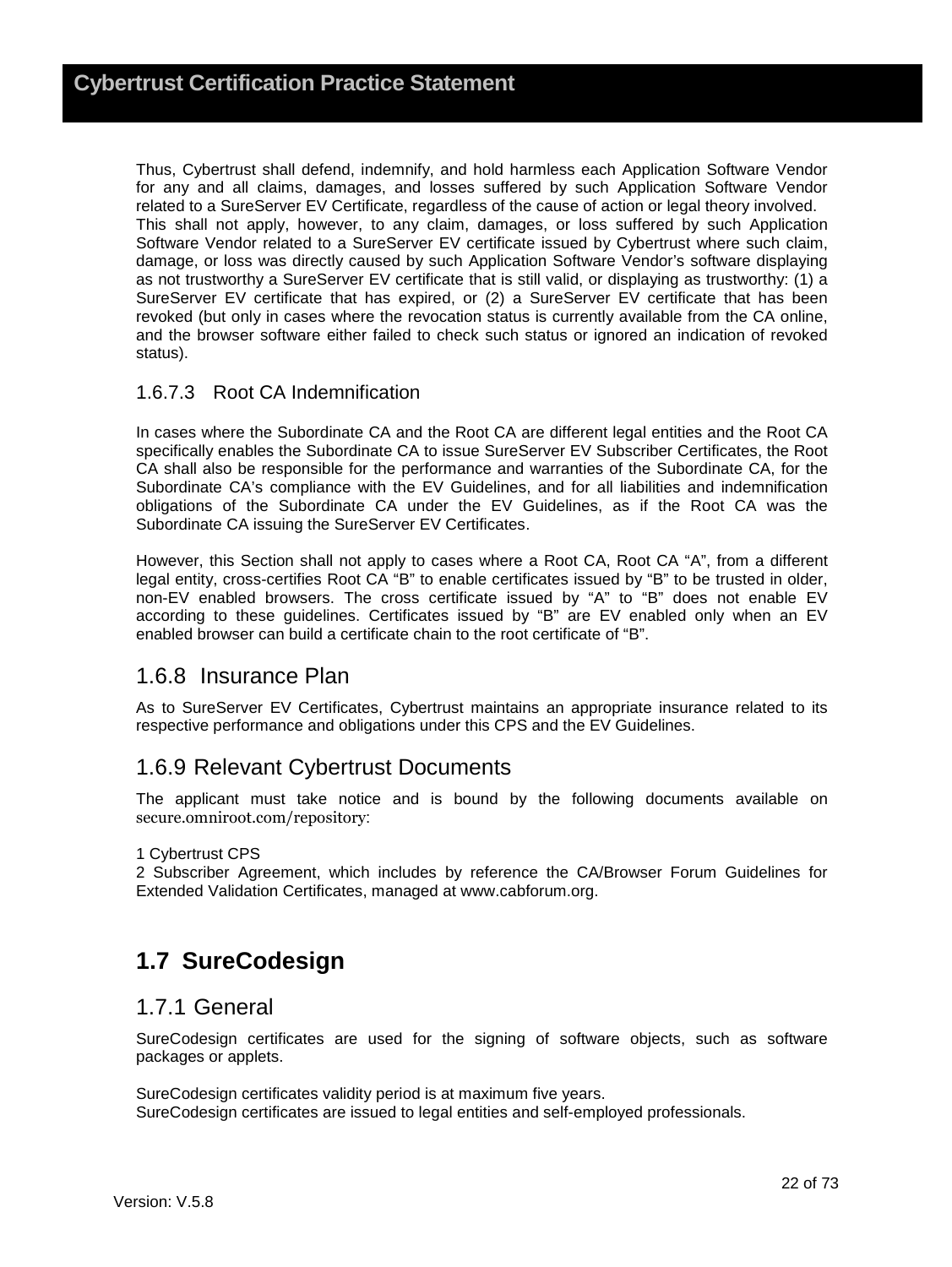### 1.7.2 Business Entities

A certificate request can be done according to the following means:

**Online:** The certificate applicant submits an application via a secure online link according to a procedure provided by Cybertrust. Additional documentation in support of the application may be required so that Cybertrust verifies the identity of the applicant. The applicant submits to Cybertrust such additional documentation. Upon verification of identity, Cybertrust issues the certificate and sends a notice to the applicant. The applicant downloads and installs the certificate to its device. The applicant must notify Cybertrust of any inaccuracy or defect in a certificate promptly after receipt of the certificate or earlier notice of the information to be included in the certificate.

### 1.7.3 Content

Information published on a SureCodesign certificate typically includes the following elements:

- Applicant's e-mail address
- Applicant's name of organization
- Applicant's public key
- Code of applicant's country
- Issuing certification authority (Cybertrust)
- Cybertrust electronic signature
- Type of algorithm
- Validity period of the digital certificate
- Serial number of the digital certificate

### 1.7.4 Documents Submitted to Identify the Applicant

The applicant must submit to a Cybertrust Registration Authority a copy of identity proof such as an identity card, driver's license or passport and the articles of association of the applying organization (if applicable).

### 1.7.5 Time to Confirm Submitted Data

Cybertrust makes reasonable efforts to confirm certificate application information and issue a digital certificate within the reasonable time frames.

### 1.7.6 Issuing Procedure

The procedure for a certificate request can be summarized as follows:

- 1 The applicant fills out online the registration form: e-mail address, organizational info, common name, country code, payment info
- 2 The applicant accepts the online subscriber agreement
- 3 A key pair is generated on an applicant's device (e.g. computer, smart card device etc.)
- 4 The public key and online request are sent to Cybertrust automatically
- 5 Cybertrust verifies the submitted information by checking organizational, payment and any other information as it sees fit also through third party databases or resources. This may also include checks in third party databases or resources and independent verification through telephone.
- 6 Cybertrust may positively verify the applicant.
- 7 Cybertrust may issue the certificate to the applicant.
- 8 Cybertrust publishes the issued certificate in an online database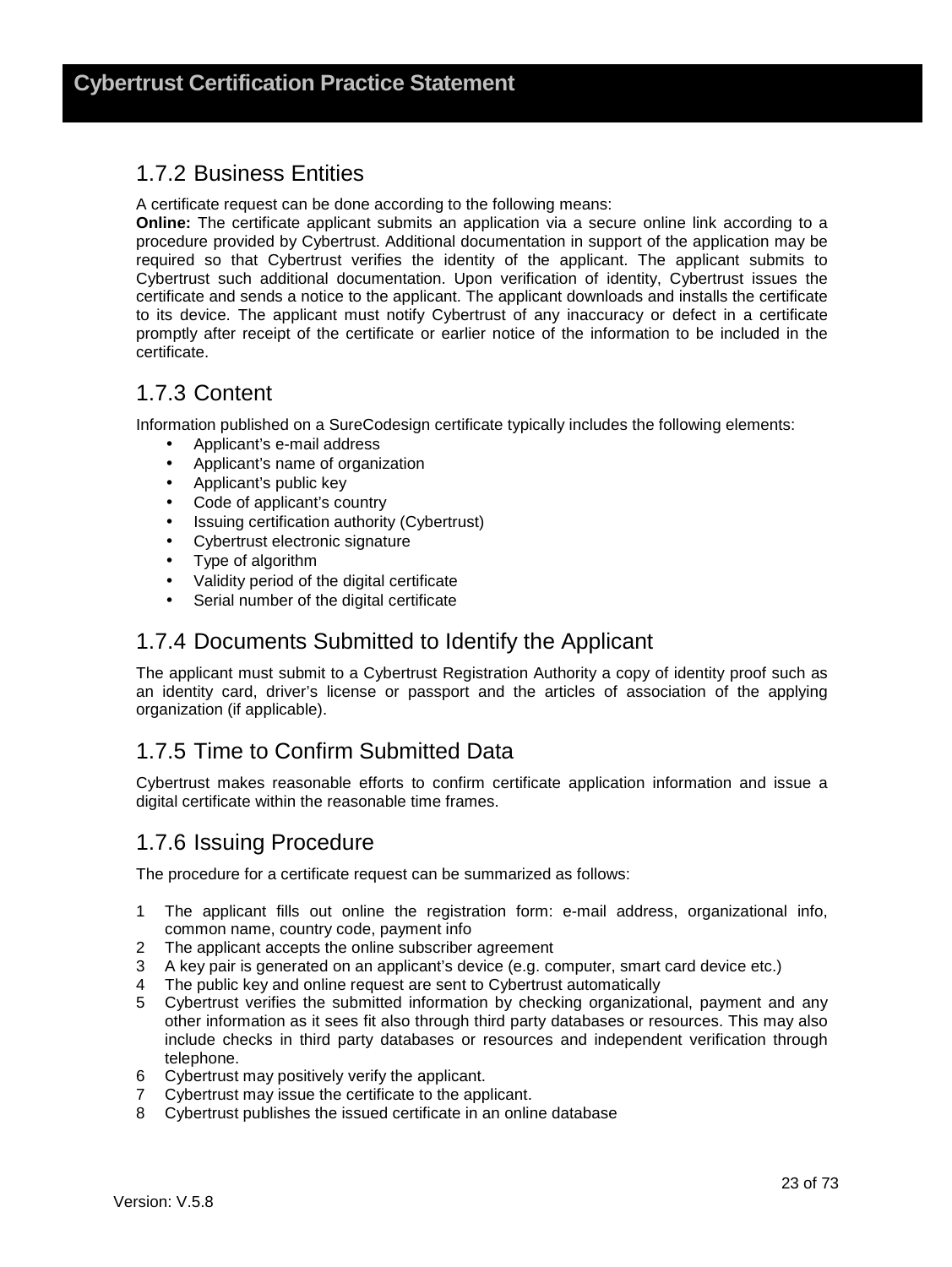- 9 Renewals that extend life of the existing keys are not allowed. Re-keying using similar data to the original request is allowed.
- 10 Revocation: allowed

Cybertrust might apply variations of this procedure in order to meet service, standards or legal requirements.

### 1.7.7 Limited Warranty

The warranty provided with respect to SureCodesign certificates is limited to the extent permitted by applicable law and further as per the applicable subscriber agreement..

### 1.7.8 Relevant Cybertrust Legal Documents

The applicant must take notice and is bound by the following documents available on http://cybertrust.omniroot.com/repository:

1 CPS

2 Subscriber Agreement

3 Data Protection Policy

and such other documents as may be applicable and made available by Cybertrust at the aforementioned website.

### **1.8 Certificate usages**

Certain limitations apply to the use of Cybertrust certificates. A Cybertrust certificate can only be used for purposes explicitly permitted as they are listed below:

- **Electronic signature**: Electronic signature can only be used for specific electronic transactions that support electronic signing of electronic forms, electronic documents, electronic mail etc. The signature certificate is only warranted to produce electronic signatures in the context of applications that support digital certificates. To describe the function of an electronic signature, the term non-repudiation is often used. Certificates that are appropriate for electronic signature are the following: **SureCredential Personal**: non repudiation of a transaction (medium level)
- **SureCredential Professional**: non repudiation of the transaction by a party acting in an organizational context (medium level)
- **SureServer and SureServer EV**: authenticity of SAML assertions for peer to peer web services communication and single sign on

**Authentication (Users)**: User authentication certificates can be used for specific electronic authentication transactions that support accessing web sites and other online content, electronic mail etc. The Authentication function of a digital certificate can be ascertained in any transaction context with the purpose of authenticating the end user subscriber to a digital certificate. To describe the function of authentication, the term digital signature is often used.

- **SureCredential Personal**: authentication of a natural person (medium level)
- **SureCredential Professional**: authentication of a natural person within an organizational context (medium level)

**Authentication (Devices and objects)**: Device authentication certificates can be used for specific electronic authentication transactions that support the identifying of web sites and other on line resources, such as software objects etc. The Authentication function of a digital certificate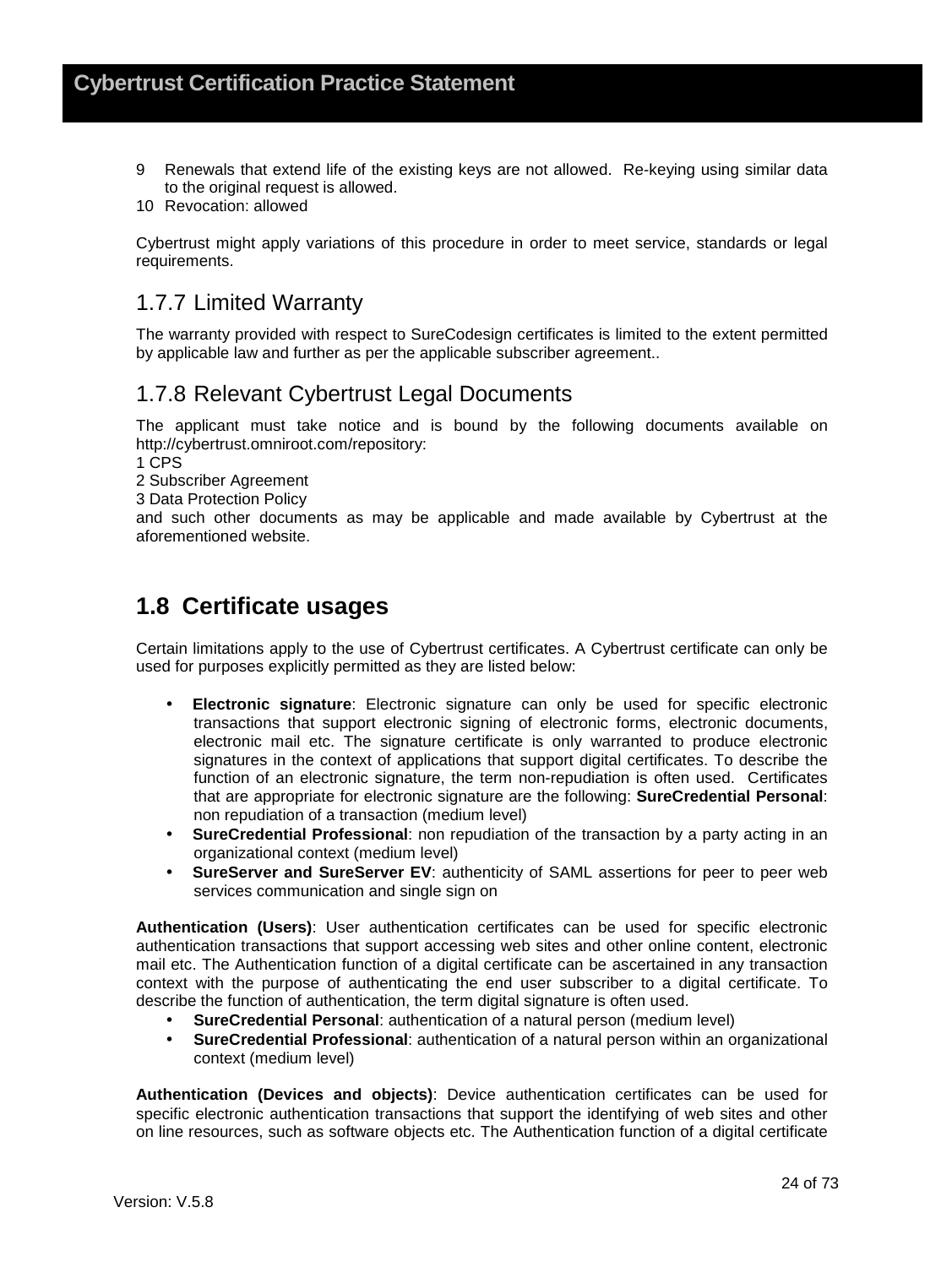can be ascertained in any transaction context with the purpose of authenticating a device that the subscriber seeks to secure through a digital certificate. To describe the function of authentication, the term digital signature is often used.

- **SureServer:** authentication of a remote domain name and web service and encryption of the communication channel.
- **SureServer EV**: authentication of a remote domain name and web service and encryption of the communication channel.
- **SureCodesign**: authentication of a data object.

**Confidentiality**: All certificate types can be used to ensure the confidentiality of communications effected by means of digital certificates. Confidentiality is required to assure the confidentiality of business and personal communications as well as for purposes of personal data protection and privacy.

**SSL Inspection**: Under no circumstances may a certificate be used for the purpose of clear text inspection of SSL/TLS encrypted traffic by means of a certificate issued to one organization containing a domain name registered by another organization that is the target server with which traffic is intended to be inspected.

Any other use of a digital certificate is not supported by this CPS. When using a digital certificate the functions of electronic signature (non repudiation) and authentication (digital signature) are permitted together with the same certificate.

### **1.9 Document Name and Identification**

Cybertrust ensures compliance of its certificates with the requirements and assertions of this CPS.

### **1.10 PKI participants**

The Cybertrust CA makes its services available to Cybertrust subscribers. These subscribers may, by way of an example, include natural persons and legal entities that use certificates for the purposes of:

- Authentication (digital signature); and/or
- Electronic signature (non-repudiation); and/or
- **Encryption**

under the terms and conditions of the applicable subscriber agreement.

### 1.10.1 Cybertrust Certification Authority

A Certification Authority, such as Cybertrust, is an organization that issues digital certificates to be used in public or private domains, within a business framework, a transactions context etc. A certification authority is also referred to as the Issuing Authority to denote the purpose of issuing certificates at the request of an RA.

The Cybertrust CA drafts and implements the policy prevailing in issuing a certain type of digital certificates. The Cybertrust CA is a Policy Authority with regard to issuing Cybertrust CA certificates. The Cybertrust CA has ultimate control over the lifecycle and management of the Cybertrust CA Root and any subsequent root belonging to its hierarchy.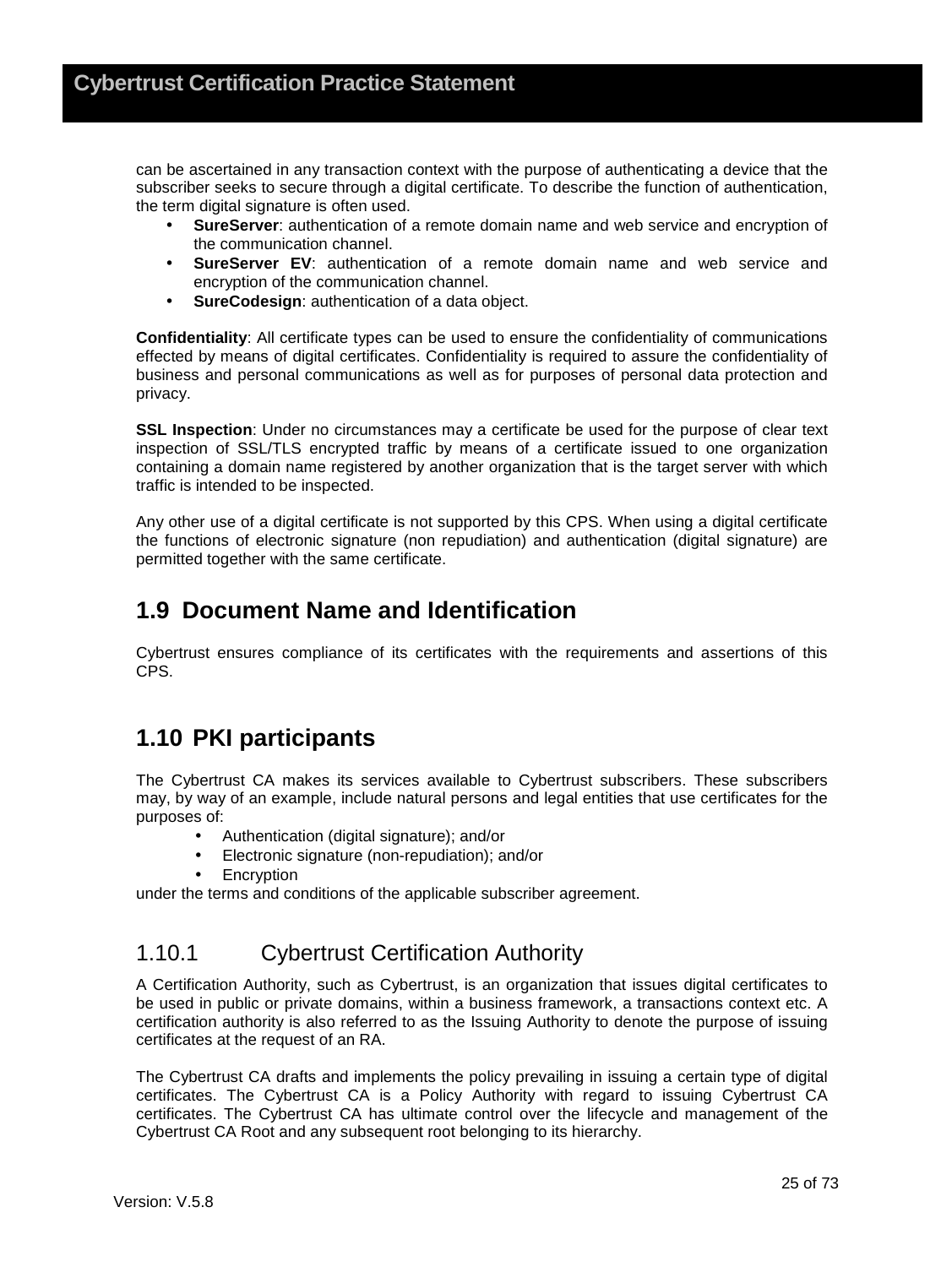The Cybertrust CA provides the services pertaining to the management of certificates under the Cybertrust CA Root. The Cybertrust CA also manages a core online registration system for all certificate types, issued under the Cybertrust CA Root.

Appropriate publication is necessary to ensure that relying parties obtain notice or knowledge of functions associated with the revoked and/or suspended certificates. Publication is manifested by including a revoked or suspended certificate in a certificate revocation list that is published at an online web address known as the CRL distribution point. Issued certificates may also appear on directories of issued certificates.

The domain of responsibility of the Cybertrust CA's comprises the overall management of the certificate lifecycle including the following actions:

- Issuance
- **Revocation**
- Re-Key
- Status validation
- Directory service

Some of the tasks attributed to the certificate lifecycle are delegated to selected Cybertrust RAs that operate on the basis of a service agreement with Cybertrust.

### 1.10.1.1 Roles of Cybertrust

Cybertrust operates under two discrete roles.

Firstly, as a Trust Service Provider to deliver Trust Services to a user community, directly or through an agent. An agent in this case includes third party entities, called Registration Authorities (RAs) that operate under agreement with and within the conditions laid out by Cybertrust.

Secondly Cybertrust operates an international network of Trusted Third Parties (TTP's) sharing the Cybertrust procedures and using suitable brand name to issue trusted digital certificates to public and private entities. Such partners include Cybertrust accredited Certification Authorities and RAs that operate under an agreement with Cybertrust. This role may be limited to the issuance of certificates to other certification authorities, which seek to inherit trust that is usually vested in the Cybertrust CA root and brand name.

### 1.10.1.2 Cybertrust root and hierarchy

Cybertrust makes available to subscribers a dedicated root hierarchy to ensure the integrity of the end user certificate and the uniqueness of the resources made available for digital certificates. The Cybertrust CA manages a broader range of the Cybertrust trust network that includes roots that have been set up to fulfil specific purposes such as the issuance of end user certificates at verification levels defined by Cybertrust as well as other participating CAs that benefit from Cybertrust's roots, which are embedded in applications. The Cybertrust Certificate Policy addresses the Root level of the Cybertrust hierarchy.

The roots that are addressed under this CPS include roots used for issuing the following type of certificates:

- SureCredential Personal
- SureCredential Professional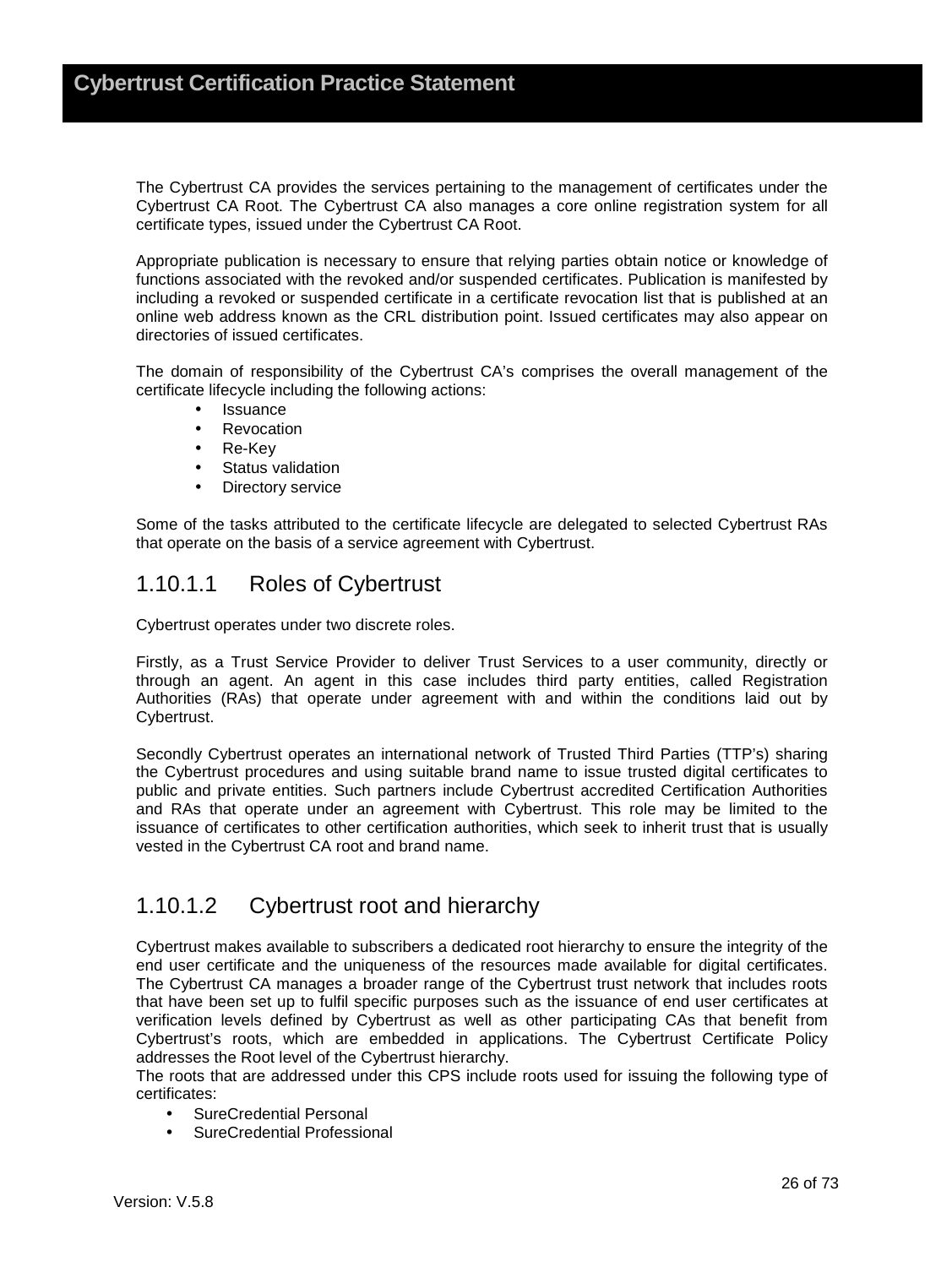- **SureServer**
- SureServer EV
- **SureCodesign**

### 1.10.2 Cybertrust Registration Authorities

The Cybertrust CA reaches its subscribers through designated Registration Authorities ('RA'). An RA requests the issuance, suspension and revocation of a certificate under this CPS. An RA submits the necessary data for the generation and revocation of the certificates to the CA.

### 1.10.2.1 RA role description

A Cybertrust RA interacts with the subscriber to perform its role in the provision of public certificate management services. A Cybertrust RA:

- Accepts, evaluates, approves or rejects the registration of certificate applications.
- Registers subscribers to Cybertrust CA certification services.
- Attends all stages of the identification of subscribers as assigned by the Cybertrust CA according to the type of certificates they issue.
- Uses official, notarized or otherwise reliable documents to evaluate a subscriber application.
- Following approval of an application, notify the Cybertrust CA to issue a certificate.
- Initiates the process to suspend, or unsuspend or revoke a certificate and request a certificate revocation from the Cybertrust CA Root.

A Cybertrust RA acts pursuant to an agreement with Cybertrust under which it must act in accordance with the approved practices and procedures of the Cybertrust CA including this CPS and documented Cybertrust RA procedures.

In order to issue certain specific types of certificates, Cybertrust RAs might need to rely on third party databases and sources of information. Identity cards and drivers licenses are such sources of authoritative subscriber information. Relying Parties are hereby prompted to seek specific information by referring to the appropriate certificate policies prevailing in managing specific certificate types issued under the Cybertrust Root.

If successful, the evaluation is followed by the issuance of the certificate to the applicant organization.

Some RA functions are sometimes carried out by Enterprise Registration Authorities ERAs act under the supervision and control of RAs.

### **1.10.2.2 RA specific requirements for SureServer EV certificates**

For the issuance of SureServer EV certificates, Cybertrust contractually obligates each RA and/or subcontractor to comply with all applicable requirements in the current and effective version of the Extended Validation Guidelines of the CA/Browser Forum ncorporated by reference herein and to perform them as required of the CA itself.

Under the terms of the EV Guidelines, Cybertrust may contractually authorize the Subject of a specified valid EV certificate to perform the RA function and authorize Cybertrust to issue additional EV Certificates at third and higher domain levels that contain the domain that was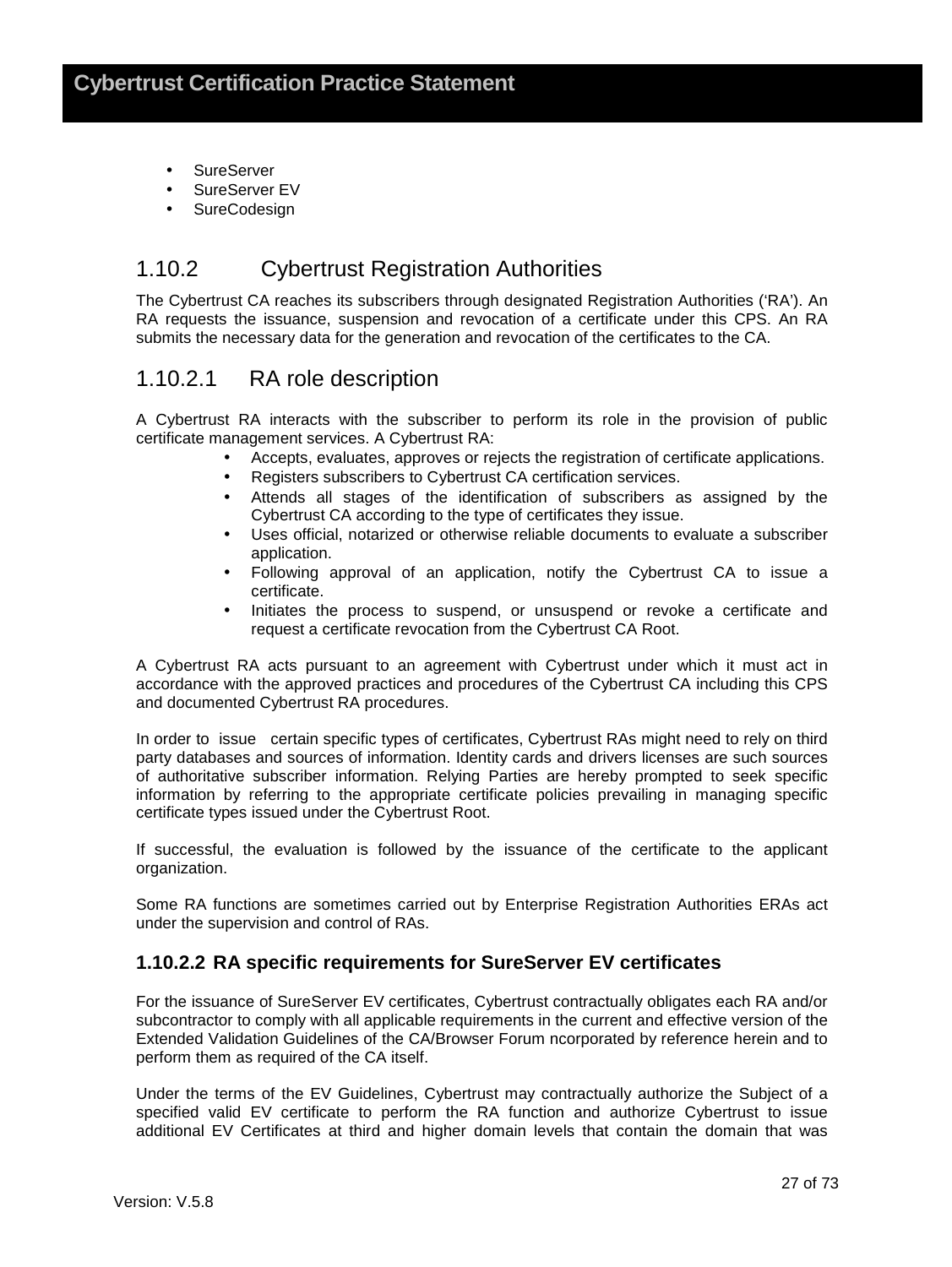included in the original EV Certificate (also known as "Enterprise EV Certificates"). In such case, the Subject shall be considered an Enterprise RA, and shall not authorize the CA to issue any SureServer EV certificate at the third or higher domain levels to any Subject other than the Enterprise RA or a business that is owned or directly controlled by the Enterprise RA.

Cybertrust shall not delegate the performance of the Final Cross-Correlation and Due Diligence requirements of Section 10.12 of Extended Validation Guidelines.

### 1.10.3 Subscribers

Subscribers of Cybertrust services are natural or legal persons that successfully apply for a certificate. Subscribers use electronic signature, authentication, and encryption services within the domain of the Cybertrust Root. Subscribers are parties that:

- Set the framework of providing certification services with the Cybertrust CA to the benefit of the subject mentioned in a certificate.
- Have ultimate authority over the private key corresponding to the public key that is listed in a subject certificate.

Natural persons that are subscribers typically hold a valid identification document, such as an identity card, passport or equivalent, which is used as credential in order to issue electronic certificates.

Legal persons are identified on the basis of the published by-laws and appointment of Director or corporate officer as well as the subsequent government gazette or other third party databases. Self-employed persons are identified on the basis of proof of professional registration supplied by the competent authority in the jurisdiction in which they reside.

For all categories of subscribers, additional credentials are required as explained on the online process for the application for a certificate.

Subscribers of end entity certificates issued under the Cybertrust CA include, but are not limited to, employees and agents involved in day-to-day activities within Cybertrust that require accessing Cybertrust network resources.

Subscribers are also sometimes operational or legal owners of signature creation devices that are issued with for the purpose of generating a key pair and storing a certificate.

It is expected that a subscriber organization has an employment or service agreement or otherwise a pre-existing contract relationship with Cybertrust authorizing it to carry out a specific function within the scope of an application that uses Cybertrust certificate services. Granting a certificate to a subscriber organization is only permitted pursuant to such an agreement between Cybertrust and the subscribing end entity.

### 1.10.4 Subjects

Subjects of Cybertrust CA certificates services are persons or entities that are subscribers or are associated with a subscriber. Subjects use electronic signature services under authorization of and within the domain that is designated by the subscriber (if applicable). Subjects are parties that:

- Apply for a certificate.
- Are identified in a certificate.
- Hold the private key corresponding to the public key that is listed in a subscriber certificate.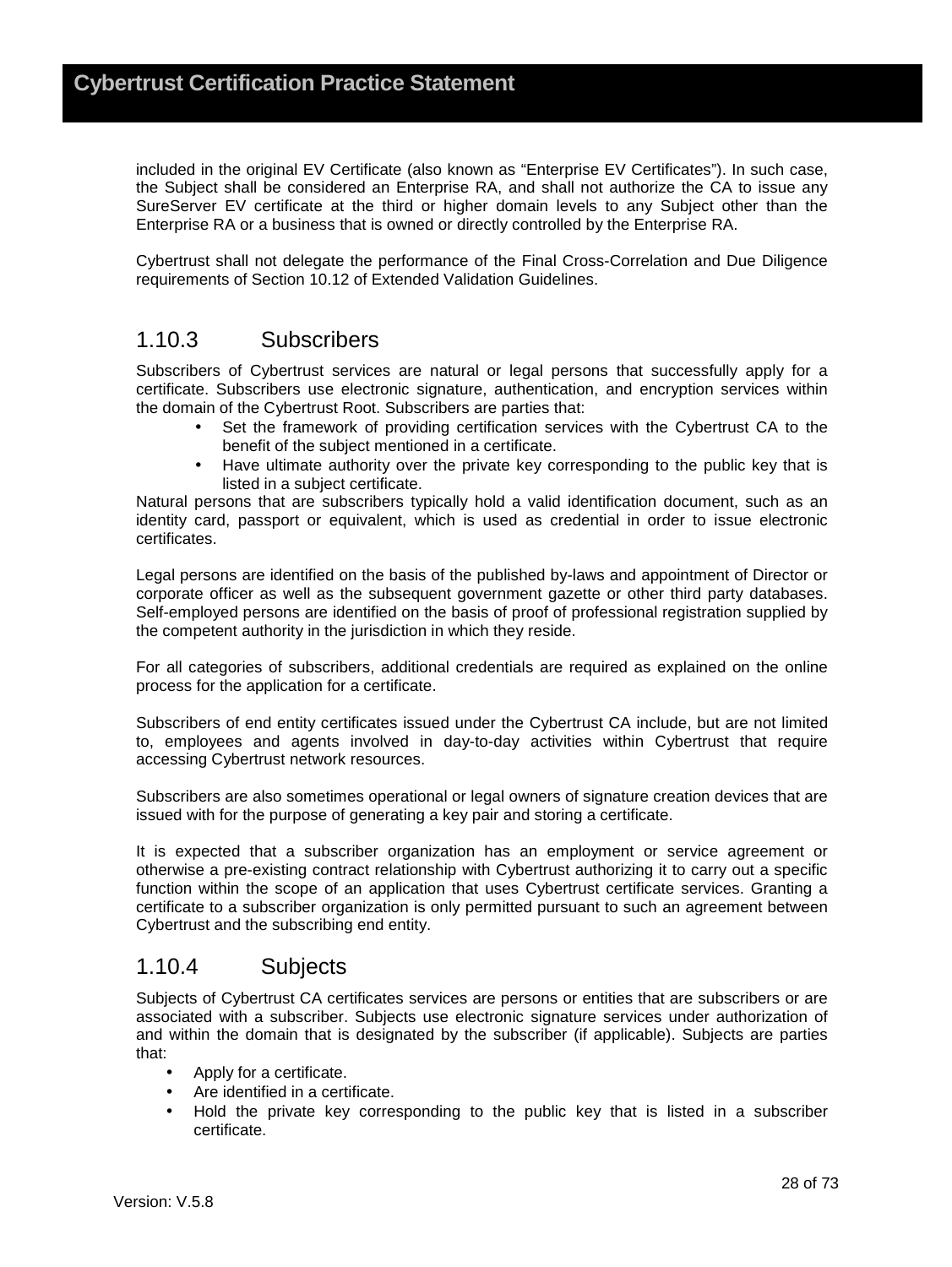A subject enrolls with the Cybertrust RA or a Service Provider that requires it to use a certificate within the designated service. A subject nominates a named Certificate Applicant also called a Subscriber, to apply for a certificate. A certificate applicant can be any natural person acting on behalf of the subject.

Natural persons can be listed as subjects of the following certificates:

- SureCredential Personal
- SureCredential Professional

Legal entities created through all recognized forms of incorporation or government entities can be listed as subjects of the following certificates:

• SureServer EV

Legal persons or self-employed professionals can be listed as subjects of the following certificates:

- SureServer
- **SureCodesign**

### 1.10.5 Certificate Applicants

A certificate applicant is a party wishing to become a subscriber of a certificate. A certificate applicant is a party designated by the subject to act on the subject's behalf in:

- Applying for a certificate.
- Agreeing with and accepting the CA's subscriber agreement.

The applicant may be:

- The same as the subject itself, where this is a named individual.
- An individual employed by the subject.
- An individual employed by a contractor, or sub-contractor acting upon explicit authorization.

### 1.10.6 Relying Parties

Relying parties are natural or legal persons that rely on a certificate and/or a digital signature verifiable with reference to a public key listed in a subscriber's certificate. For example, the Cybertrust operators that receive signed requests from Cybertrust CA subjects are relying parties of the Cybertrust certificates.

To verify the validity of a digital certificate, relying parties must always refer to Cybertrust CA revocation information, currently a Certificate Revocation List (CRL). Certificate validation takes place prior to relying on information featured in a certificate. Alternatively, relying parties may refer to an automated response by using the OCSP protocol where available. Relying parties meet specific obligations as described in this CPS.

### **1.11 Certificate use**

Certain limitations apply to the use of Cybertrust CA certificates.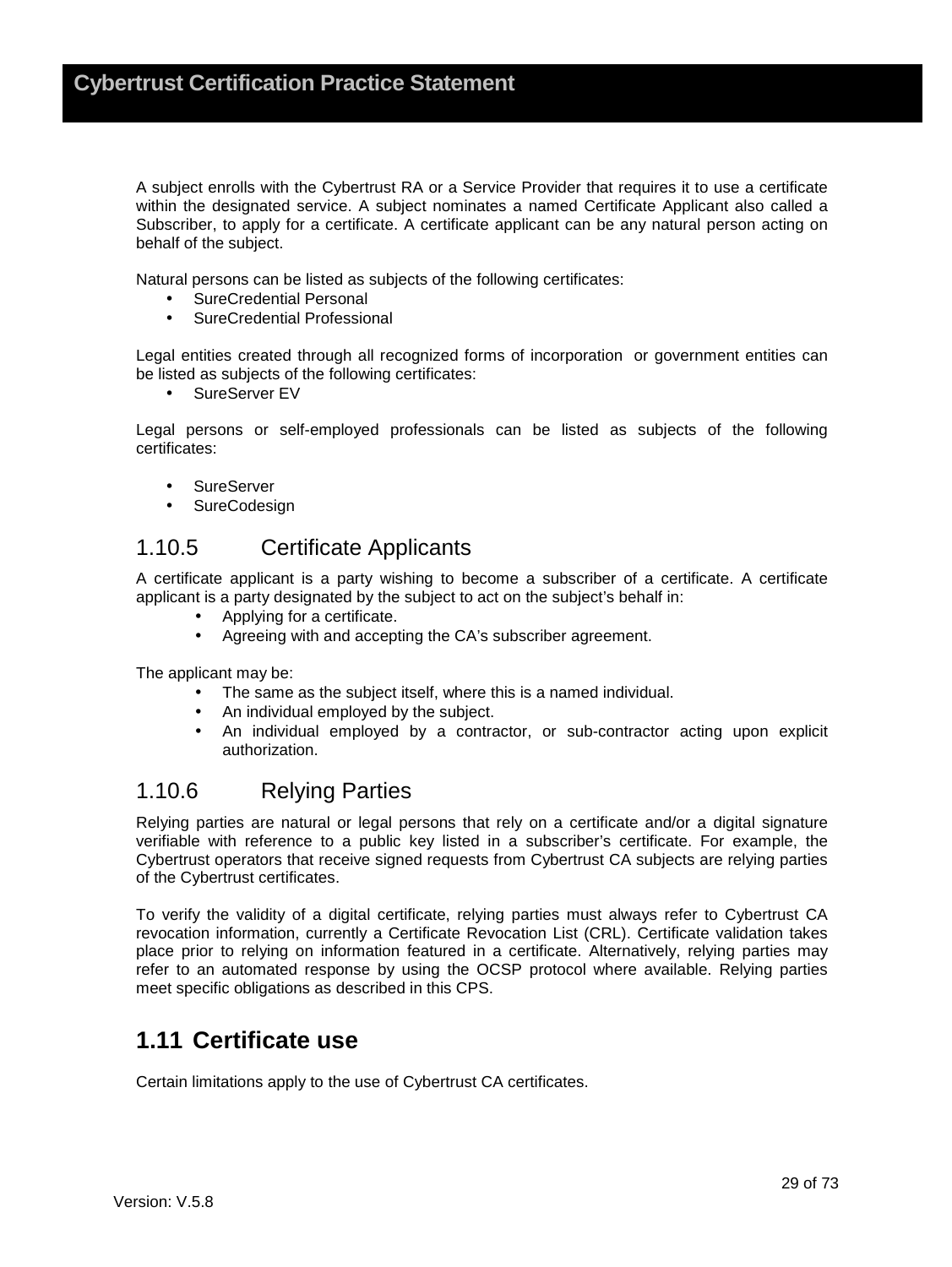### 1.11.1 Appropriate certificate usage

Certificates issued under the Cybertrust CA can be used for public domain transactions that require:

- Non-repudiation and
- Authentication
- Confidentiality

Additional uses are specifically designated once they become available to end entities. Unauthorized use of Cybertrust certificates will result in an annulment of warranties offered by the Cybertrust CA to subscribers and relying parties of Cybertrust certificates.

### 1.11.2 Prohibited certificate usage

End entity certificate use is restricted by using certificate extensions on key usage and extended key usage. Any usage of the certificate inconsistent with these extensions is not authorized. Cybertrust certificates are not authorized for use within Closed Groups unless such Groups have notified Cybertrust thereof and Cybertrust has consented to it.

**SSL Inspection**: Under no circumstances may a certificate be used for the purpose of clear text inspection of SSL/TLS encrypted traffic by means of a certificate issued to one organization containing a domain name registered by another organization that is the target server with which traffic is intended to be inspected.

### 1.11.3 Certificate extensions

Cybertrust issues certificates that contain extensions defined by the X.509 v.3 standard and other standards as well as any other formats including those used by specific user agent vendors.

Cybertrust uses certain constraints and extensions for its public PKI services as per the definition of the International Standards Organization (ISO). Such constraints and extensions may limit the role and position of a CA or subscriber certificate so that such subscribers can be identified under varying roles.

As key usage extension limits the technical purposes for which a public key listed in a certificate may be used, Cybertrust's own certificates may contain a key usage extension that limits the functionality of a key to only signing certificates, certificate revocation lists, and other data.

SSL certificates contain extended key usage extensions to limit their business purpose to server and client authentication. They contain CRL Distribution Point extensions to provide access to a Certificate Revocation List, a document signed by the issuing CA which confirms the status of all revoked and suspended certificates.

A certificate policy extension limits the usage of a certificate to the requirements of a business or a legal context.

### 1.11.4 Critical Extensions

Cybertrust uses certain critical extensions in the certificates it issues such as:

- A basic constraint in the key usage to show whether a certificate is meant for a CA or not.
- To show the intended usage of the key.
- To show the number of levels in the hierarchy under a CA certificate.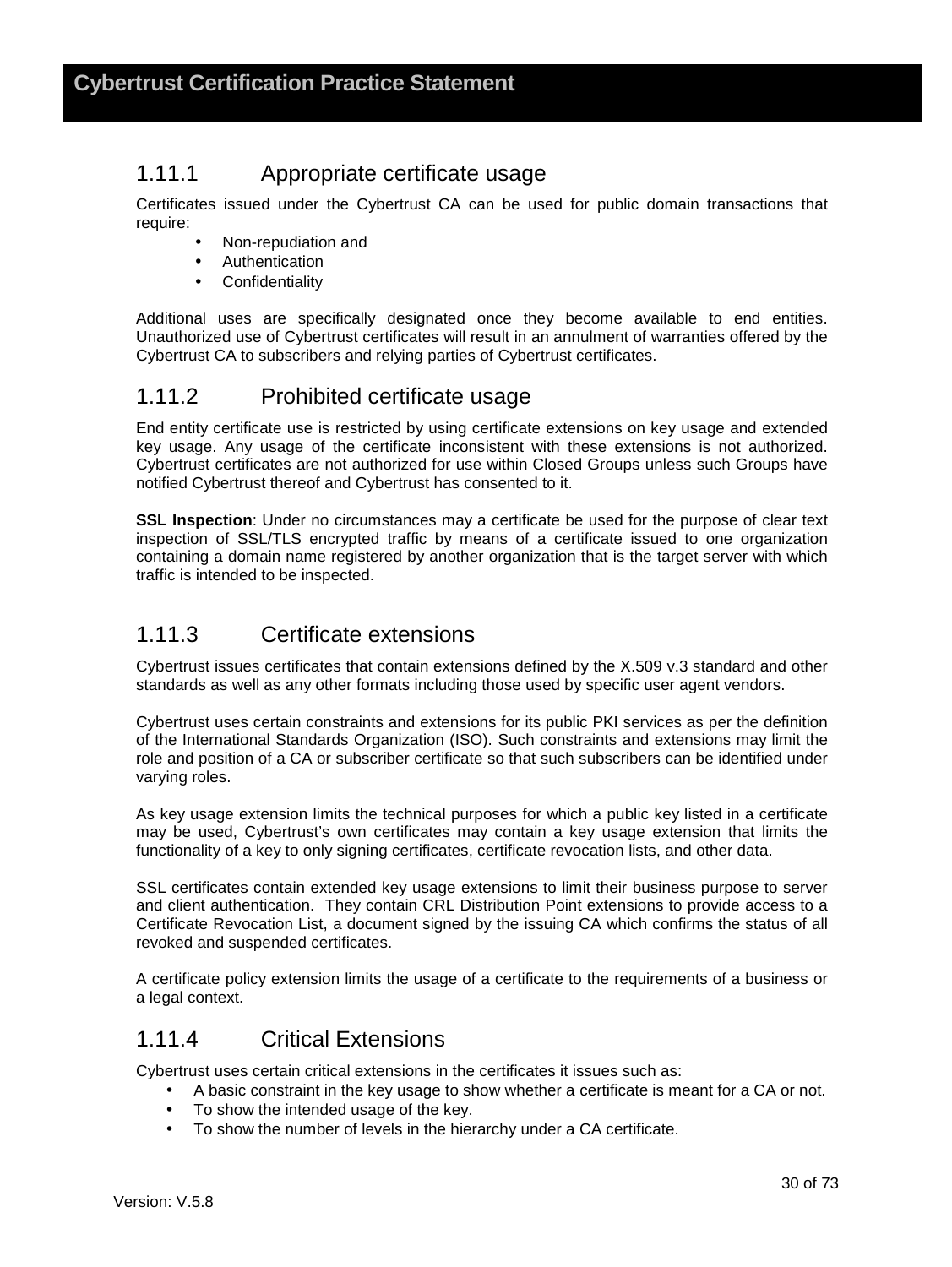### **1.12 Policy Administration**

The Cybertrust CA is a top root authority (also known as trust anchor) that manages certificates services within its own domain. The Cybertrust CA might also interact with or seek recognition by third party certification authorities.

The Policy Managing Authority of the Cybertrust CA manages this Cybertrust CPS. The Cybertrust CA registers, observes the maintenance of, and interprets this CPS. The Cybertrust CA makes available the operational conditions prevailing in the life-cycle management of certificates issued under the Cybertrust CA root.

#### 1.12.1 Scope

In an effort to invoke credibility and trust in the Cybertrust CPS and to better correspond to accreditation and legal requirements, Cybertrust may make revisions and updates to its policies as it sees fit or required by the circumstances. Such updates become binding for all certificates issued on or after the date of the publication of the updated version of the CP and/or CPS.

#### 1.12.2 Cybertrust Policy Management Authority

New versions and publicized updates of Cybertrust policies are approved by the Cybertrust Policy Management Authority. The Cybertrust Policy Management Authority in its present organizational structure comprises members as indicated below:

- At least one member of the management of Cybertrust.
- At least two authorized agents directly involved in the drafting and development of Cybertrust practices and policies.

The Management member chairs the Cybertrust Policy Management Authority ex officio.

All members of the Cybertrust Policy Management Authority have one vote. There are no other voting rights reserved for any other party. In case of lock vote the vote of the Chair of the Cybertrust Policy Management Authority counts double.

#### 1.12.3 Acceptance of Updated Versions of the CPS

Upon approval of a CPS update by the Cybertrust Policy Management Authority that CPS is published in the Cybertrust online Repository at http://secure.omniroot.com/repository.

Cybertrust publishes a notice of such updates on its public web site, currently located at http://secure.omniroot.com/repository. The updated version is binding against all existing and future subscribers unless notice is received within 30 days after communication of the notice. After such period the updated version of the CPS is binding against all parties including the subscribers and parties relying on certificates that have been issued under a previous version of the Cybertrust CPS.

Subscribers that are affected by changes may file comments with the policy administration organization within 15 days from notice. Only subscribers and the supervisory authority may submit objections to policy changes. Relying parties that are not subscribers do not have the right to submit objections and any such submissions will be regarded as never received.

Cybertrust publishes on its web site at least the current and immediately preceding versions of its CPS.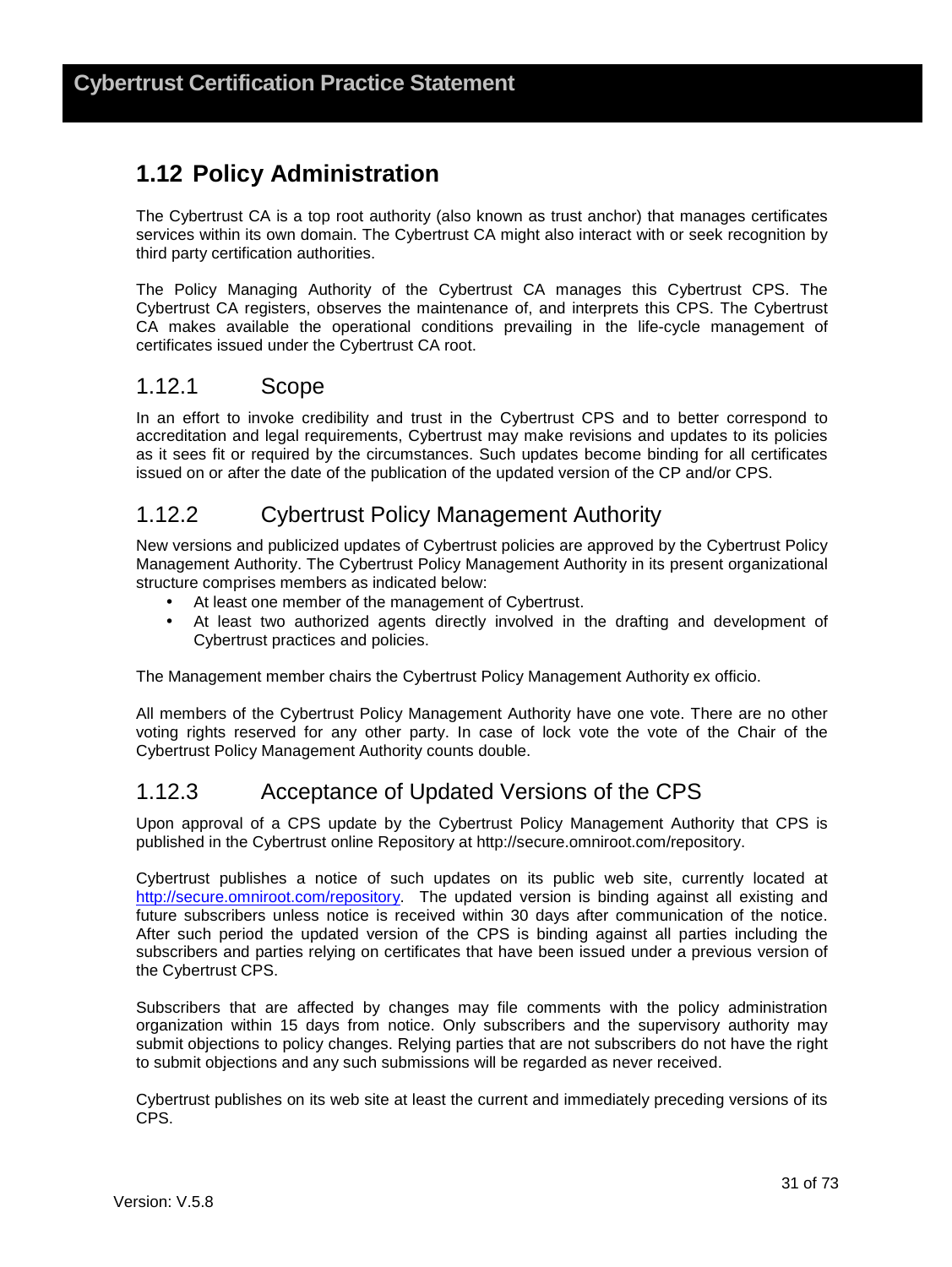#### 1.12.3.1 Changes with notification

Updated versions of this CPS are notified to parties that have a legal duty to receive such updates, e.g. auditors with a specific mandate to do so.

#### 1.12.4 Version management and denoting changes

Changes are denoted through new version numbers for the CPS. New versions are indicated with an integer number followed by one decimal that is zero. Minor changes are indicated through one decimal number that is larger than zero. Minor changes include:

- Minor editorial corrections
- Changes to contact details

### **1.13 Definitions and acronyms**

A list of definitions can be found at the end of this CPS.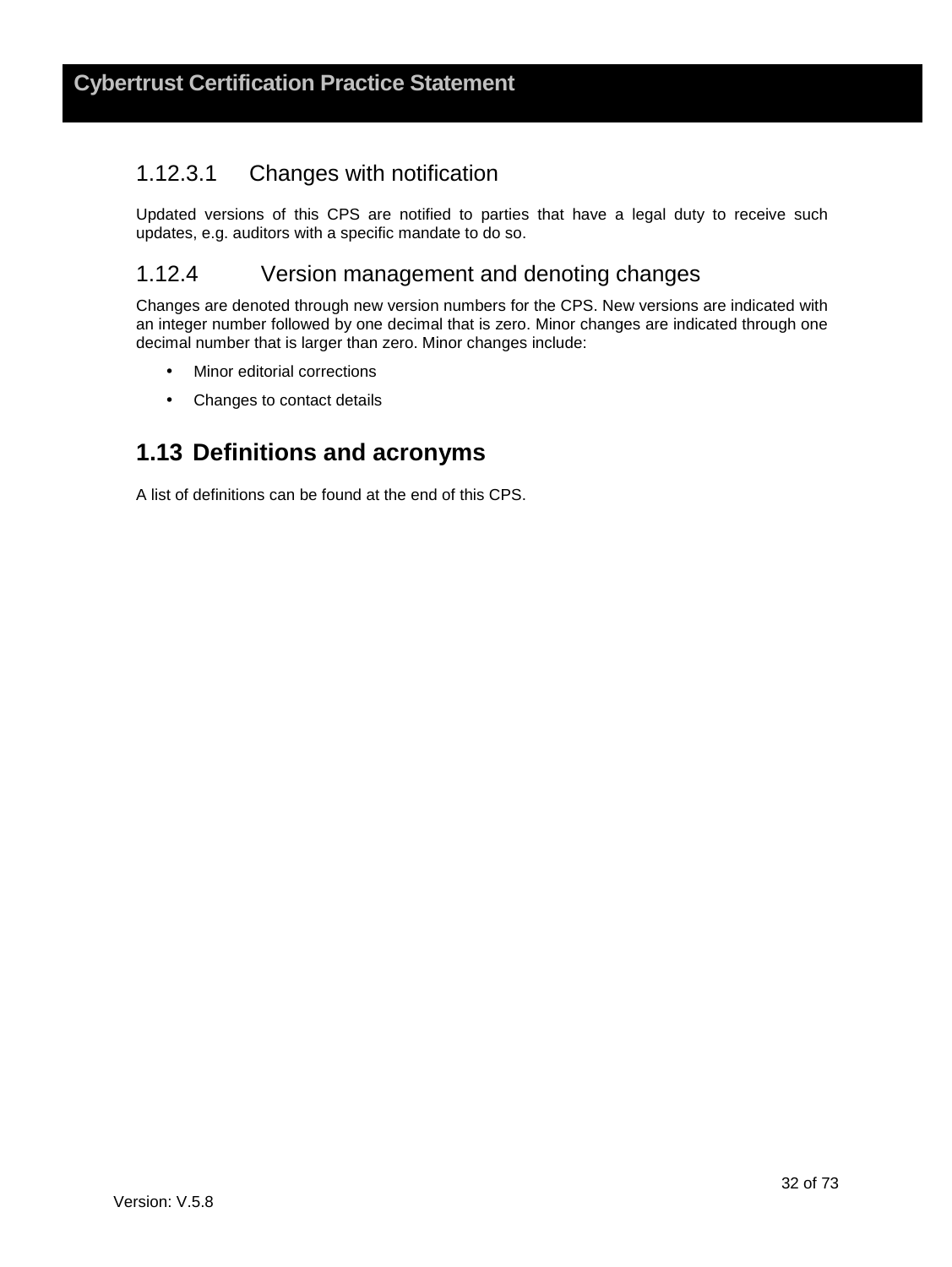# **2. Publication and Repository Responsibilities**

Cybertrust publishes information about the digital certificates that it issues in an online publicly accessible repository. Cybertrust reserves its right to publish certificate status information on third party repositories.

Cybertrust retains an online repository of documents where it makes certain disclosures about its practices, procedures and the content of certain policies including this CPS. Cybertrust reserves its right to make available and publish information on its policies by any appropriate means within the Cybertrust repository.

All parties who are associated with the issuance, use or management of Cybertrust certificates are hereby notified that Cybertrust may publish submitted information on publicly accessible directories in association with the provision of electronic certificate status information.

Cybertrust refrains from making publicly available certain elements of documents including security controls, procedures, internal security polices etc. However these elements are disclosed in audits associated with formal accreditation schemes that Cybertrust may subject itself to, such as Web Trust for CAs and WebTrust for EV CAs.

### **2.1 Access control on repositories**

While Cybertrust strives to keep access to its public repository and access to its policy is (e.g. CP, CPS etc.) free of charge, it might charge for services such as the publication of status information on third party databases, private directories, etc.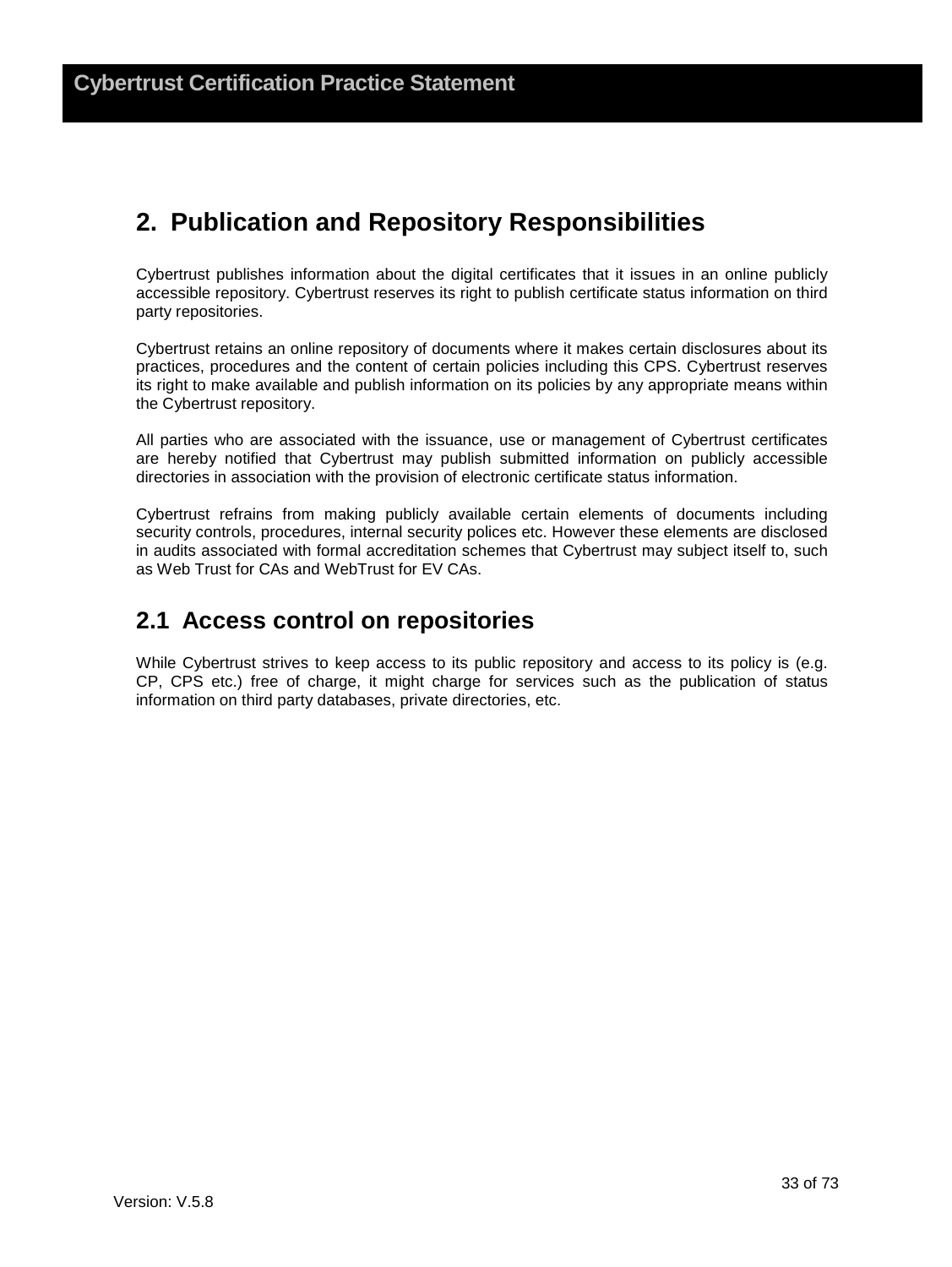# **3. Identification and Authentication**

Cybertrust operates RAs that verify and authenticate the identity and/or other attributes of an enduser certificate applicant for a certificate.

Prior to requesting the CA to issue a certificate, Cybertrust RAs verify the identity of applicants of a certificate.

Cybertrust RAs maintain appropriate procedures to address naming practices, including the recognition of trademark rights in certain names.

Cybertrust RAs authenticate the requests of parties wishing to revoke certificates under this policy.

### **3.1 Naming**

To identify a subscriber, the Cybertrust CA follows and the Cybertrust RAs apply certain naming and identification rules that include types of names assigned to the subject, such as X.500 distinguished names, RFC-822 names or X.400 names. The Cybertrust CA issues certificates to applicants that submit a documented application containing a verifiable name.

### **3.2 Initial Identity Validation**

The identification of the applicant for a certificate is carried out according to a documented procedure to be implemented by the Cybertrust RAs. Detailed procedures are documented in section 1 of this CPS specific to each certificate product based on the verification requirements of that product.

For the identification and authentication procedures of the initial subscriber registration, Cybertrust takes the following steps:

- The natural person identified in the subject field must demonstrate possession of the private key corresponding to the public key presented to the Cybertrust CA. The subject itself or its designated representative must demonstrate this.
- Cybertrust RAs might rely on such resources as third party databases to identify and authenticate natural persons applying for a certificate.

For the identification and authentication of appropriately authorized third party agents applying for a Cybertrust certificate, controls include the following:

- Controlling physical identification documents such as an identity card or passport issued by a designated authority in the country of origin of the applicant.
- Authenticating the identity of the applicant based on other documentation or credentials provided.
- Requesting a third party agent or his/her principal (e.g. a Cybertrust contractor) to produce evidence with regard to the relationship between Cybertrust and the third party agent (e.g. an outsource contract etc.).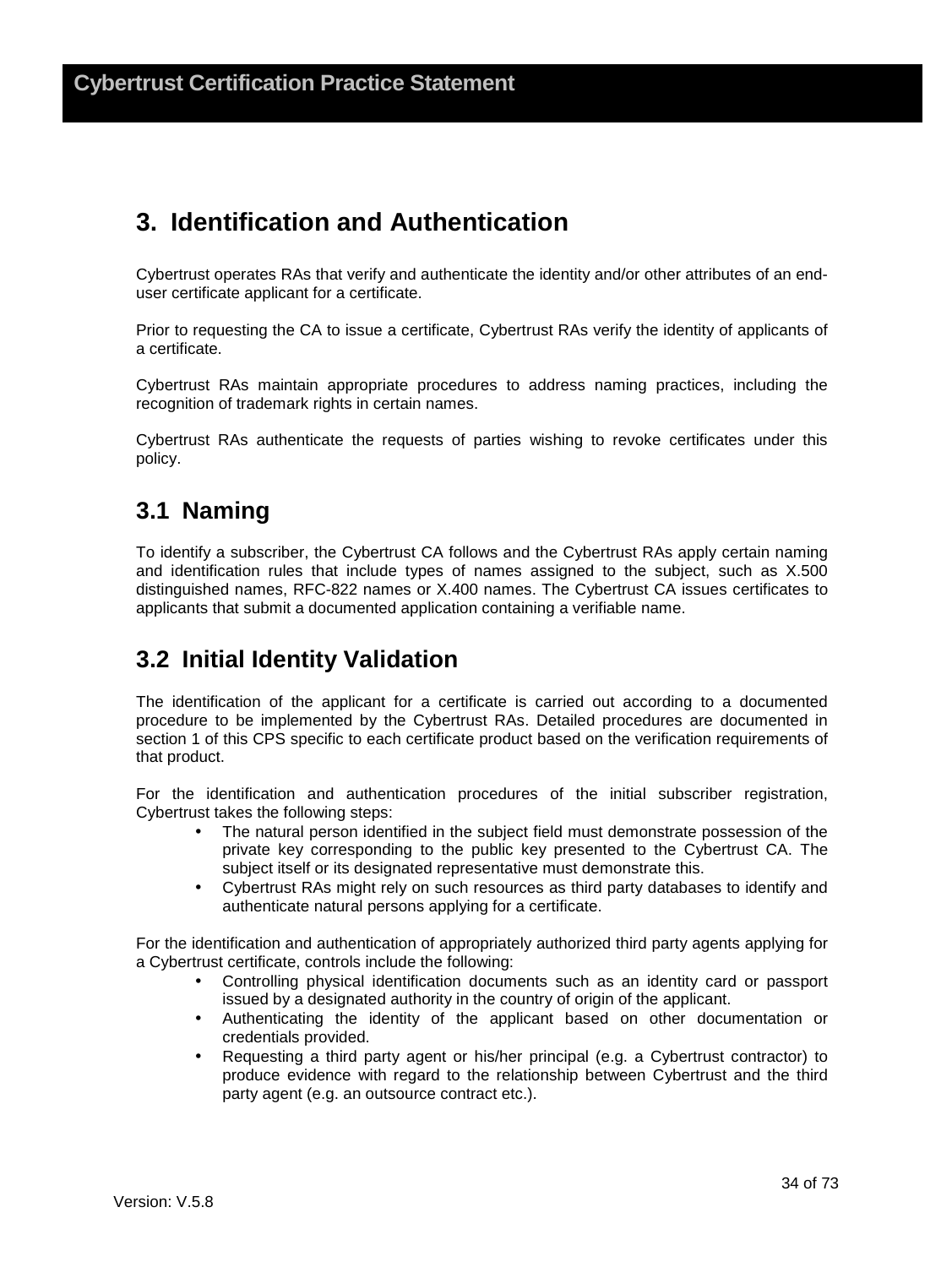A Cybertrust RA may refuse issuing a certificate to an applicant unless sufficient evidence is produced with regard to the applicant's identity. If an application is rejected applicants may subsequently reapply.

To issue certificates, a Cybertrust RA endeavors to provide the applicant with sufficient credentials (enrolment URL, password) such that the enrolment process can then proceed online.

At Cybertrust's discretion any such credentials may be two-factor, communicated by independent channels using agreed and proven contact methods.

The identification of an applicant for a certificate is carried out according to a documented procedure to be implemented by the Cybertrust RAs.

## **3.3 Subscriber registration process**

Unless otherwise provided in this CPS in connection with the EV guidelines (SureServer EV certificates), the following rules applies as to the Subscriber Registration Process.

Cybertrust ensures that:

- Subscribers of certificates are properly identified and authenticated
- Subscriber certificate requests are complete, accurate and duly authorized.

In particular:

- Cybertrust provides notice to the applicant through its web site at verizon.com/ssl and<br>the dedicated policy framework published on its repository at the dedicated policy framework published on its repository secure.omniroot.com/repository.
- Before entering any contractual relationship with the subscriber, Cybertrust makes available a subscriber agreement, which the applicant must approve prior to placing a request with Cybertrust. This agreement can also be consulted in advance on Cybertrust's repository at secure.omniroot.com/repository.
- Cybertrust's policy framework is limited under data protection and consumer protection laws and applicable warranty limitations, as explained in the Cybertrust CPS.
- Cybertrust maintains documented contractual relationships with all third party registration authorities or outsourced agents it uses to deliver certificates.

#### 3.3.1 Documents used for subscriber registration

Cybertrust or an authorized Cybertrust RA typically verifies by appropriate means and on the basis of a documented procedure, the identity and, if applicable, all specific attributes thereof of applicants of certificates.

Evidence on identity is checked against a natural person either directly or indirectly using means which provide equivalent assurance to physical presence. Submitted evidence may be in the form of either paper or electronic documentation. Examples of evidence checked indirectly against a natural person is documentation presented for registration that was acquired as the result of an application requiring physical presence.

Evidence on identity of organizations is checked against documents presented to establish the existence of organizations or through independent verification through third-party databases. Submitted evidence may be in the form of either paper or electronic documentation.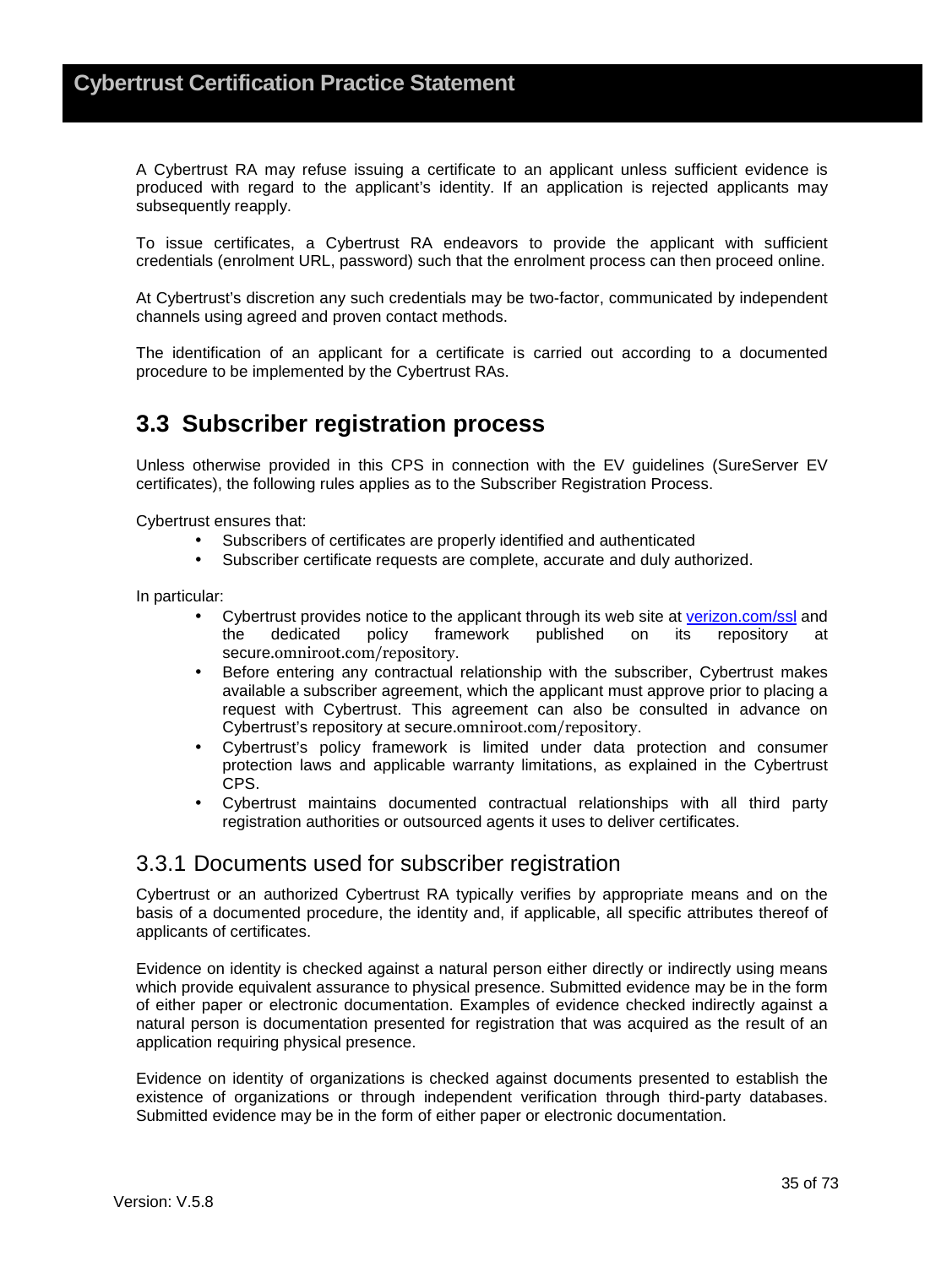Self-employed professionals that are eligible to be issued with certificates typically have to prove their identity as individuals as well as their professional registration.

Specific documents required include the following:

#### 3.3.1.1 SureCredential Personal

The applicant must submit to a Cybertrust Registration Authority a signed copy of an identification document such as an identity card, driver's license or passport.

### 3.3.1.2 SureCredential Professional

In all cases, the applicant must submit to a Cybertrust Registration Authority a signed registration form, a signed subscriber agreement in jurisdictions that accept click through agreements and proof of professional context and a copy of identity proof.

For a self-employed applicant belonging to an association or professional group an official document from the professional group and a membership card is required in addition to the above-mentioned documents.

Cybertrust may require additional proof of identity in support of the verification of the applicant.

#### 3.3.1.3 SureServer

The applicant must submit to a Cybertrust Registration Authority a signed registration form, and a signed subscriber agreement in jurisdictions that accept click through agreements. Cybertrust may prescribe additional identification proof in support of the verification of the applicant's identity.

#### 3.3.1.4 SureServer EV

The applicant (the Certificate Requester) must submit to a Cybertrust Registration Authority a registration form and a subscriber agreement, approved by the Certificate Approver and signed by the Certificate Signer to in accordance with the EV guidelines which are incorporated by reference herein.

Cybertrust may require additional identification proof in support of the verification of the applicant's identity according to the EV Guidelines.

#### 3.3.1.5 SureCodesign

The applicant must submit to a Cybertrust Registration Authority a signed registration form, and a signed subscriber agreement in jurisdictions that accept click through agreements.. Cybertrust may require additional identification proof in support of the verification of the applicant's identity.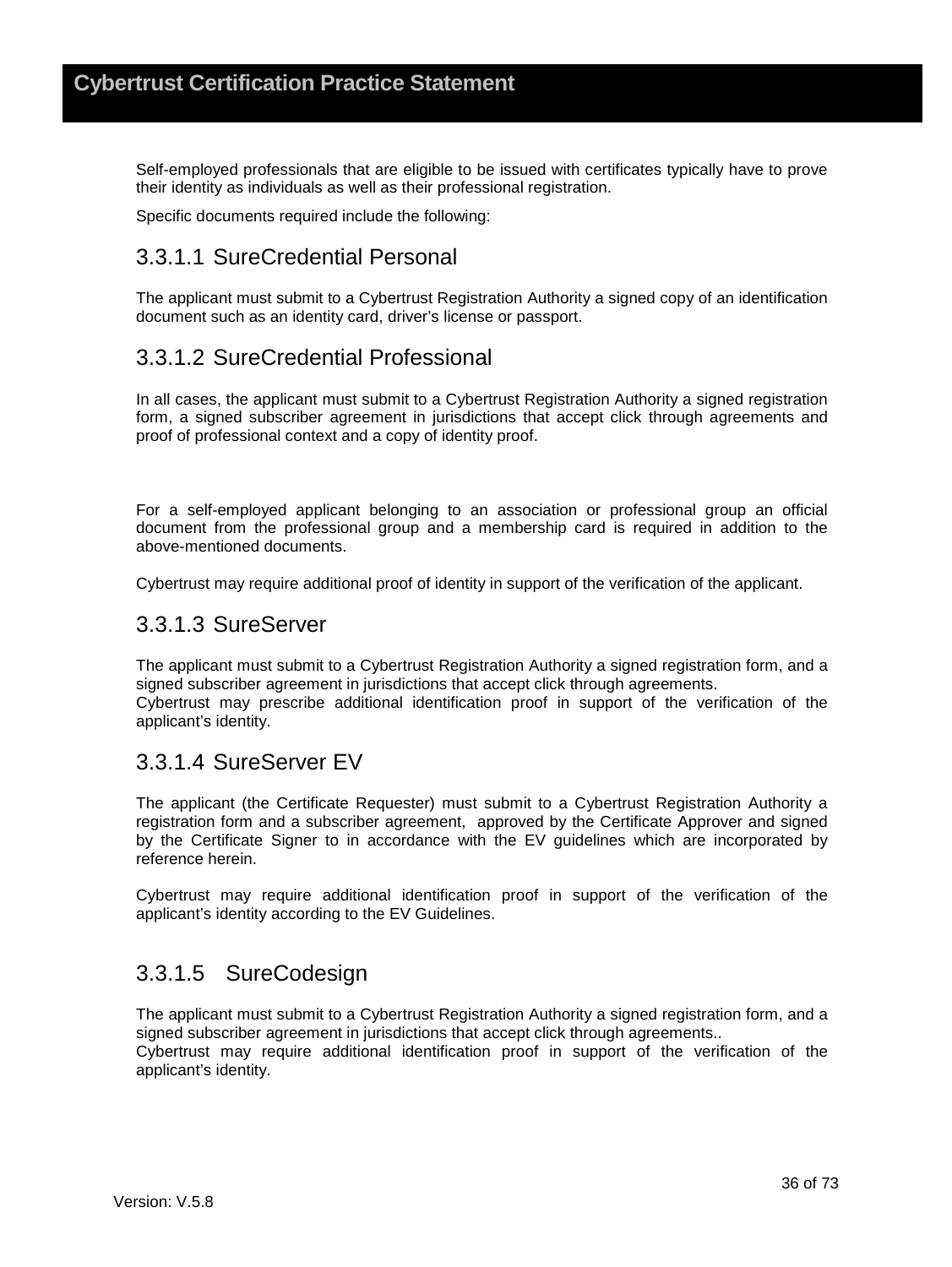### 3.3.2 Data needed for subscriber registration

Where an applicant is natural person evidence shall be provided of the following data prior to accepting an application for a certificate:

- Full name (including surname and given names).
- A nationally recognized identity number, or other attributes which may be used to, as far as possible, distinguish the person from others with the same name.

Where the subscriber is a person who is identified in association with an organizational entity, proof will be produced in terms of:

- Full name (including surname and given names) of the subscriber.
- A nationally recognized identity number, or other attributes of the subscriber which may be used to, as far as possible, distinguish the person from others with the same name.
- Full name and legal status of the associated legal person or other organizational entity.
- Any relevant existing registration information (e.g. company registration) of the associated legal person or other organizational entity.

Where the subscriber is an organization, proof will be produced in terms of:

- Full name and legal status of the associated legal person of the organizational entity.
- Company registration number, VAT number or other attributes of the subscriber which may be used to, as far as possible, distinguish it from others with a similar name.
- Any relevant existing registration information (e.g. company registration) of the associated legal person or other organizational entity.

Cybertrust neither recommends nor encourages any specific choice of an end user product. Applicants and subscribers are entirely responsible to make the appropriate requests for the issuance of their certificates.

#### 3.3.3 Pseudonyms

Cybertrust may conditionally accept the use of pseudonyms in its certificates. Cybertrust reserves its right to refuse granting a pseudonym certificate following a reasonably justified application assessment. Reasons for rejecting a pseudonym application include but are not limited to a pseudonym being:

- Already in use
- Violating third party rights
- Constituting slander

Cybertrust maintains documented records of a pseudonym application and application rejections.

Notice is hereby given that Cybertrust may disclose the real identity of the pseudonym certificate holder to any party, which can demonstrate a justified and legitimate interest to it.

The subscriber provides a physical address, or other attributes, which describe how the subscriber may be contacted.

Cybertrust reserves its right to insert names with pseudonyms in its certificates on a case-by-case basis. Cybertrust might make such designations in guidance documentation supplied to its RAs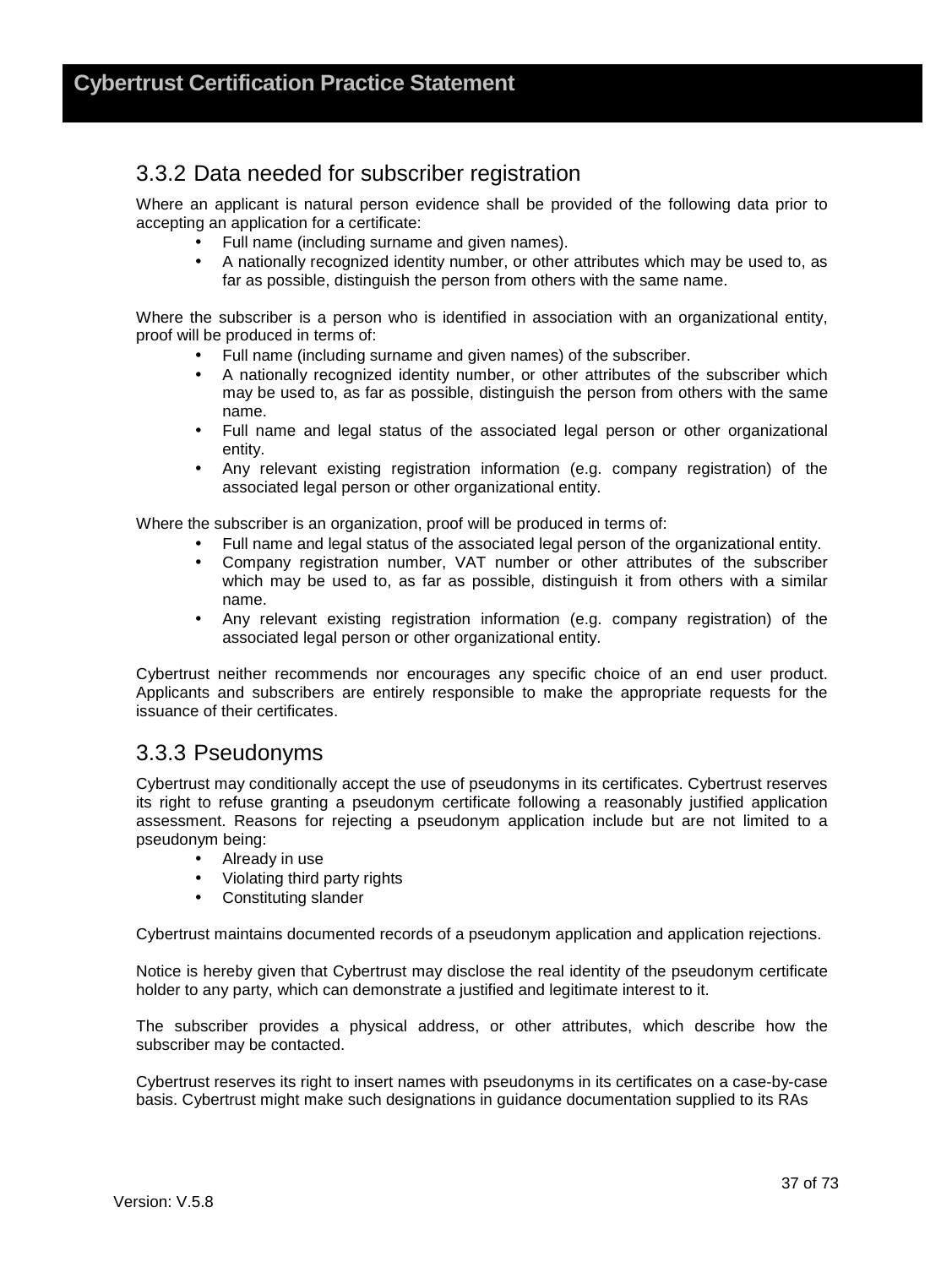### 3.3.4 Records for subscriber registration

Cybertrust records all information used to verify the subscriber identity, including any reference number on the documentation used for verification, and any limitations on the validity thereof.

Cybertrust maintains records of the executed subscriber agreement and any material or documents that support the application which also include but are not limited to:

- Cybertrust subscriber agreement as approved of, and executed by, the applicant.
- Consent to the keeping of a record by Cybertrust of information used in registration and any subsequent certificate status change and passing of this information to third parties under the same conditions as required by this CPS in the case of the CA terminating its services.
- Full name of the subscriber.
- Date and place of birth, a nationally recognized identity number, or other attributes of the subscriber which may be used to, as far as possible, distinguish the person from others with the same name.
- A specifically designed attribute that uniquely identifies the applicant within the context of the Cybertrust CA.
- Proof of organization context where necessary.
- Full name and legal status of the associated legal person or other organizational entity.
- Any relevant registration information (e.g. company registration) of the associated legal person or other organizational entity.
- Evidence that the subscriber is associated with that organizational entity.
- Any evidence produced in support of an application with a pseudonym.

A Cybertrust RA maintains such records. For organizational purposes a Cybertrust RA may also maintain duplicates of these records for a shorter period of time.

### **3.4 Identification and Authentication for Revocation Requests**

For the identification and authentication procedures of revocation requests of its subject types (CA, RA, subscriber, and other participants) Cybertrust requires using an online authentication mechanism (e.g. digital certificate authentication, PIN etc.) and a request addressed to the Cybertrust CA or an RA.

# **4. Certificate Life-Cycle Operational Requirements**

Unless otherwise provided in this CPS in connection with the EV guidelines (SureServer EV certificates), the following operational requirements apply to Certificate Life-Cycle.

All entities within the Cybertrust domain including the RAs and subscribers or other participants have a continuous duty to inform the Cybertrust CA of all changes in the information featured in a certificate during the operational period of such certificate and until it expires or gets revoked.

The Cybertrust CA issues, revokes or suspends certificates following an authenticated and duly signed request issued by a Cybertrust RA.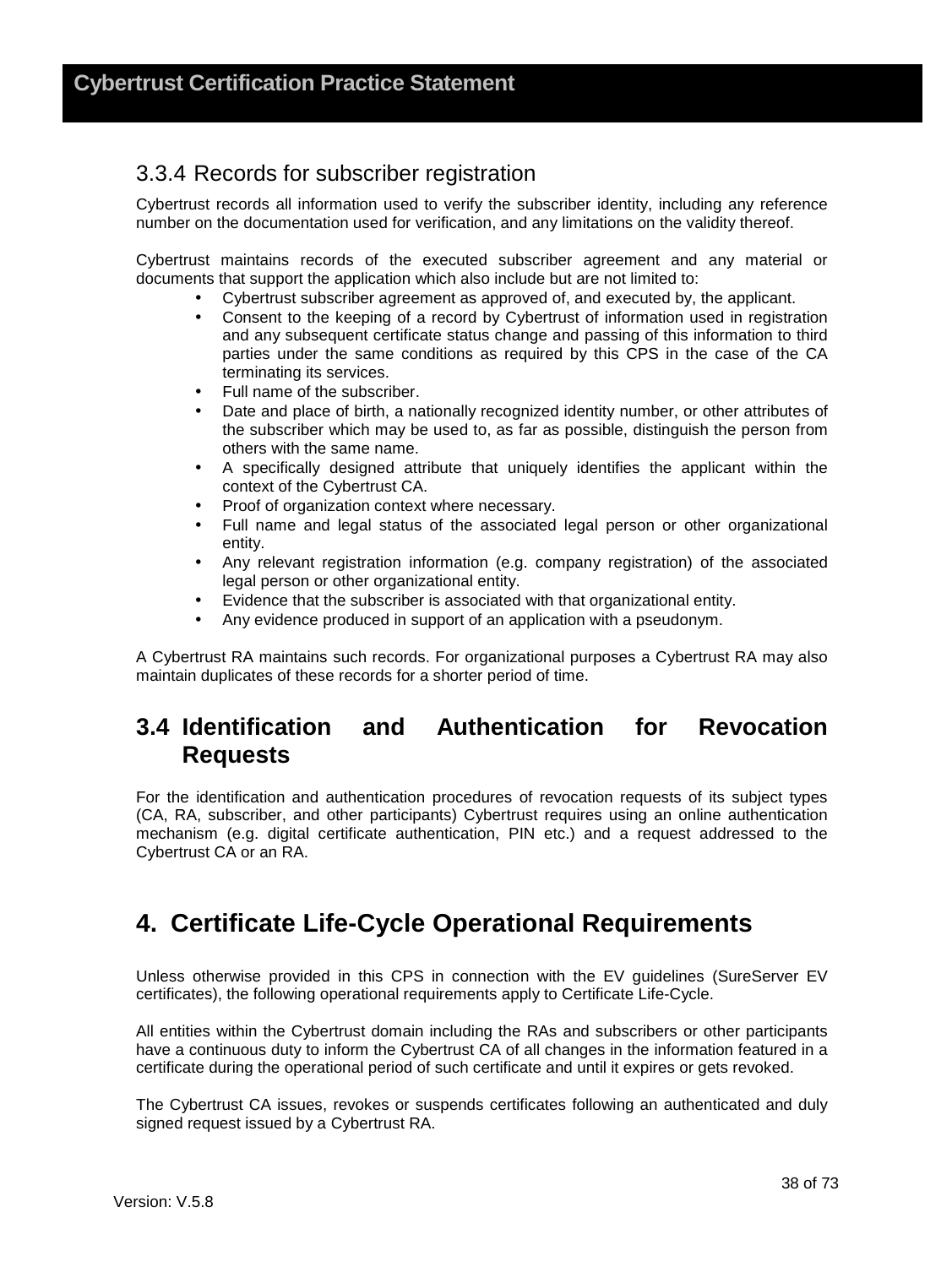To carry out its tasks Cybertrust may use third party agents. Cybertrust assumes full responsibility and accountability for all acts or omissions of all third party agents it may use to deliver services associated with CA operations within the Cybertrust CA.

# **4.1 Certificate Application**

A Cybertrust RA has the duty to provide the Cybertrust CA with accurate information on certificate requests it lodges on behalf of the end user applicants.

The Cybertrust CA acts upon request of an RA that has the authority to make a request to issue a certificate.

Subscribers undergo an enrolment process that requires:

- a. Filling out an application form.
- b. Generating a key pair, directly or through an agent.
- c. Delivering the generated public key corresponding to a private key to Cybertrust CA.
- d. Accepting the subscriber agreement.

In case of a subject that can be distinguished from a subscriber, then the above listed requirements (a) through to (d), are met by the subject; else, the subject's designated applicant meets them. The subscriber is required to accept the issuance terms by a subscriber agreement that will be executed with the Cybertrust CA. The subscriber agreement incorporates by reference this CPS.

In general, an online enrolment process will be sufficient, only as explicitly permitted by Cybertrust.

In all other cases (including EV certificates) credentials are requested, as appropriate, in a way that the exact identity of the applicant can reasonably be established. This includes a manually signed copy of the subscriber agreement, and a copy of identity card, or physical appearance before the RA.

### **4.2 Certificate Application Processing**

A Cybertrust RA acts upon a certificate application to validate an applicant's identity. Subsequently, an RA either approves or rejects a certificate application. Such approval or rejection does not necessarily have to be justified to the applicant or any other party.

The RA acts upon a certificate application to validate an applicant's identity as foreseen in a documented procedure.

Pursuant to a certificate application the RA either approves or rejects a certificate application. If the application is approved the RA transmits the registration data to Cybertrust.

For rejected applications of certificate requests, the RA notes the reason for rejecting the application.

### **4.3 Certificate Issuance**

The Cybertrust RA subsequently sends a certificate issuance request to the Cybertrust CA.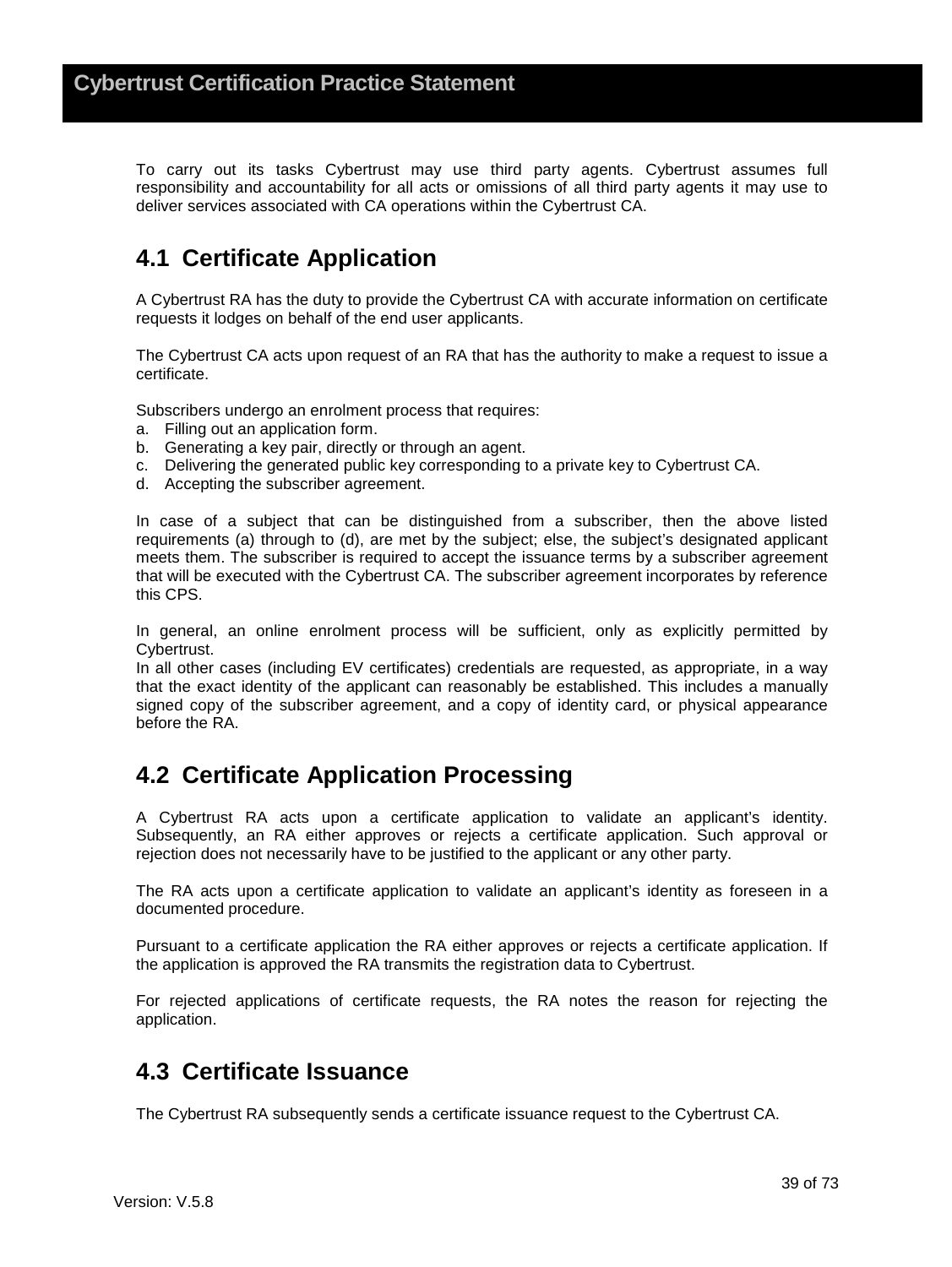Requests from the RA are granted approval provided that they are validly made and they contain valid subscriber data, formatted according the Cybertrust CA specifications.

The Cybertrust CA verifies the identity of the Cybertrust RA on the basis of credentials presented (a special RA administrator certificate). The Cybertrust CA retains its right to reject the application, or any applicant for RA certificates.

Following issuance of the certificate, the Cybertrust CA delivers the issued certificate to the subscriber directly or through an agent.

## **4.4 Certificate generation**

With reference to the issuance of certificates Cybertrust represents towards all parties that certificates are issued securely according to the conditions set below:

- The procedure to issue a certificate is securely linked to the associated registration, including the provision of any subscriber generated public key.
- The confidentiality and integrity of registration data is ensured at all times through appropriate SSL (Secure Socket layer) links, especially when the applicant carries out CA/RA communications.
- The authentication of registrars is ensured through appropriate credentials issued to them.
- Certificate requests and generation are also supported by robust and tested procedures that have been scrutinized for compliance with the prevailing standards.
- Cybertrust verifies that registration data is exchanged with recognized registration service providers, whose identity is authenticated, in the event that external registration service providers are ever used.
- Cybertrust accepts independent audits of its services and practices.

### **4.5 Certificate Acceptance**

An issued Cybertrust CA certificate is deemed accepted by the subscriber when the RA confirms the acceptance of a certificate the CA issues.

Any objection to accepting an issued certificate must explicitly be notified to the Cybertrust CA. The reasoning for rejection including any fields in the certificate that contain erroneous information must also be submitted.

The Cybertrust CA might post the issued certificate on a repository (X.500 or LDAP). The Cybertrust CA also reserves its right to notify the certificate issuance by the Cybertrust CA to other entities.

### **4.6 Key Pair and Certificate Usage**

The responsibilities relating to the use of keys and certificates include the ones addressed below:

#### 4.6.1 Subscriber

The obligations of the subscriber include the following ones: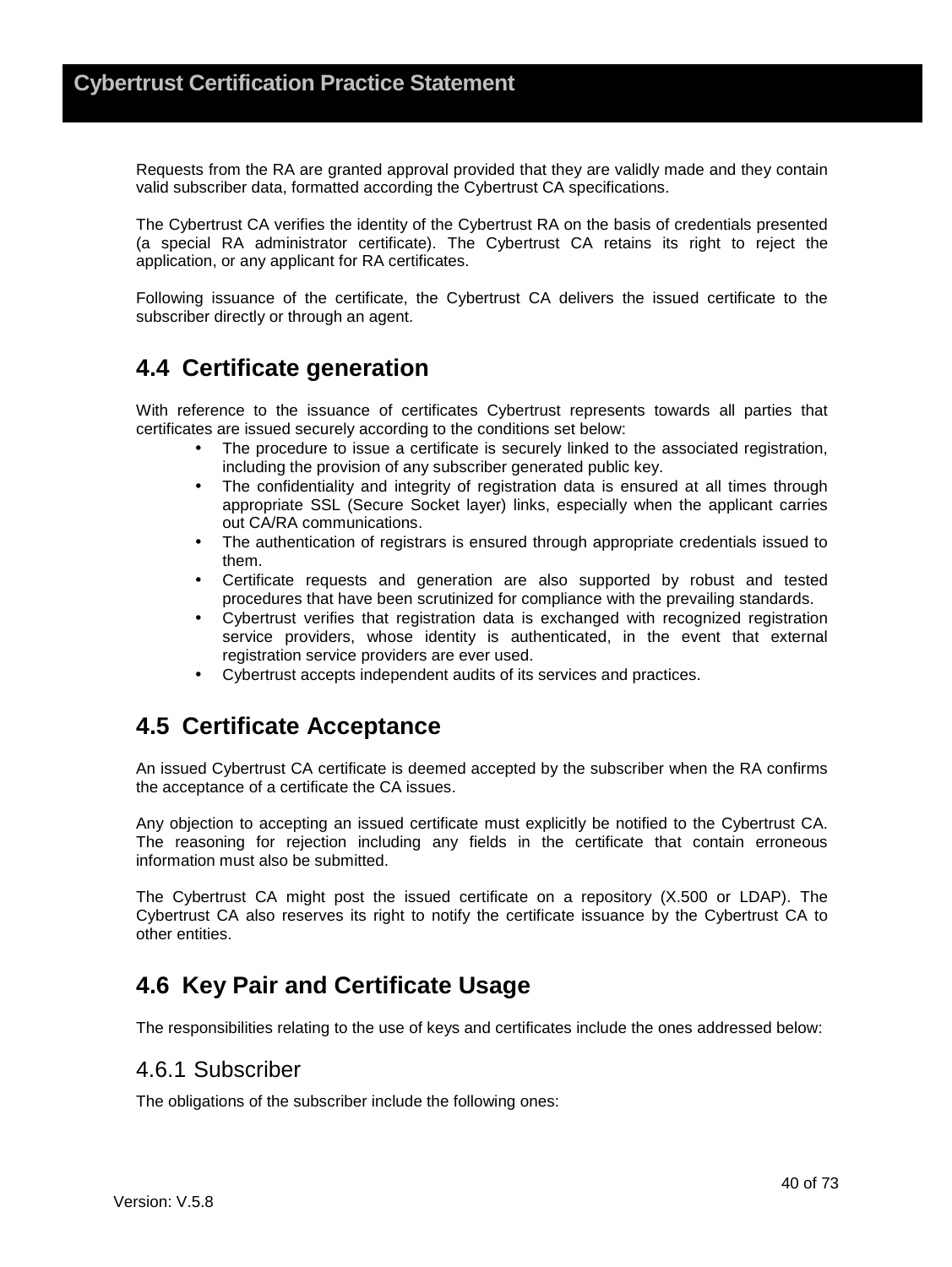#### 4.6.1.1 Subscriber duties

Unless otherwise stated in this CPS, the duties of subscribers include the following:

- 1. Accepting all applicable terms and conditions in the CPS of Cybertrust published in the Cybertrust Repository.
- 2. Notifying the Cybertrust CA or a Cybertrust RA of any changes in the information submitted that might materially affect the trustworthiness of that certificate.
- 3. Ceasing to use a Cybertrust certificate when it becomes invalid.
- 4. Using a Cybertrust certificate, as it may be reasonable under the circumstances.
- 5. Preventing the compromise, loss, disclosure, modification, or otherwise unauthorized use of their private key.
- 6. Using secure devices and products that provide appropriate protection to their keys.
- 7. Accepting responsibility for any acts and omissions of partners and agents as subscribers used to generate, retain, escrow, or destroy any private keys.
- 8. Refraining from submitting to Cybertrust or any Cybertrust directory any material that contains statements that violate any law or the rights of any party.
- 9. Request the revocation of a certificate in case of an occurrence that materially affects the integrity of a Cybertrust CA certificate.
- 10. Refraining from tampering with a certificate.
- 11. Only using certificates for legal and authorized purposes in accordance with the CPS.
- 12. Refrain from using a certificate outside possible license restrictions imposed by Cybertrust.

The Subscriber has all above stated duties towards the CA at all times. When the subscriber applies on behalf of a different named Subject certain duties can be mitigated to the Subject, which in return shall have to inform the Subscriber of any eventualities affecting the life cycle of a certificate. In such case of mitigation, duties 2, 3, 4, 5, 6, 8, 9 10, 11 above apply to the Subject and not to the Subscriber.

#### **4.6.1.1.1 Certificate Life-Cycle Operational Requirements**

Subscribers are hereby notified of their continuous duty to inform directly a Cybertrust RA of any and all changes in the information featured in a certificate during the validity period of such certificate or of any other fact that materially affects the validity of a certificate. This duty can be exercised either directly by the subscriber or through an agent.

Cybertrust issues, revokes or suspends certificates only at the request of the RA following a successful application of a certificate applicant.

#### 4.6.1.2 Subscriber Duty Towards Relying Parties

Without limiting other subscriber obligations stated elsewhere in this CP, subscribers have a duty to refrain from any misrepresentations they make in certificates to third parties that reasonably rely on the representations contained therein.

#### 4.6.1.3 Reliance at Own Risk

It is the sole responsibility of the parties accessing information featured in the Cybertrust CA repositories and web site to assess and rely on information featured therein. Parties acknowledge that they have received adequate information to decide whether to rely upon any information provided in a certificate. The Cybertrust CA takes steps necessary to update its records and directories concerning the status of the certificates. Failure to comply with the conditions of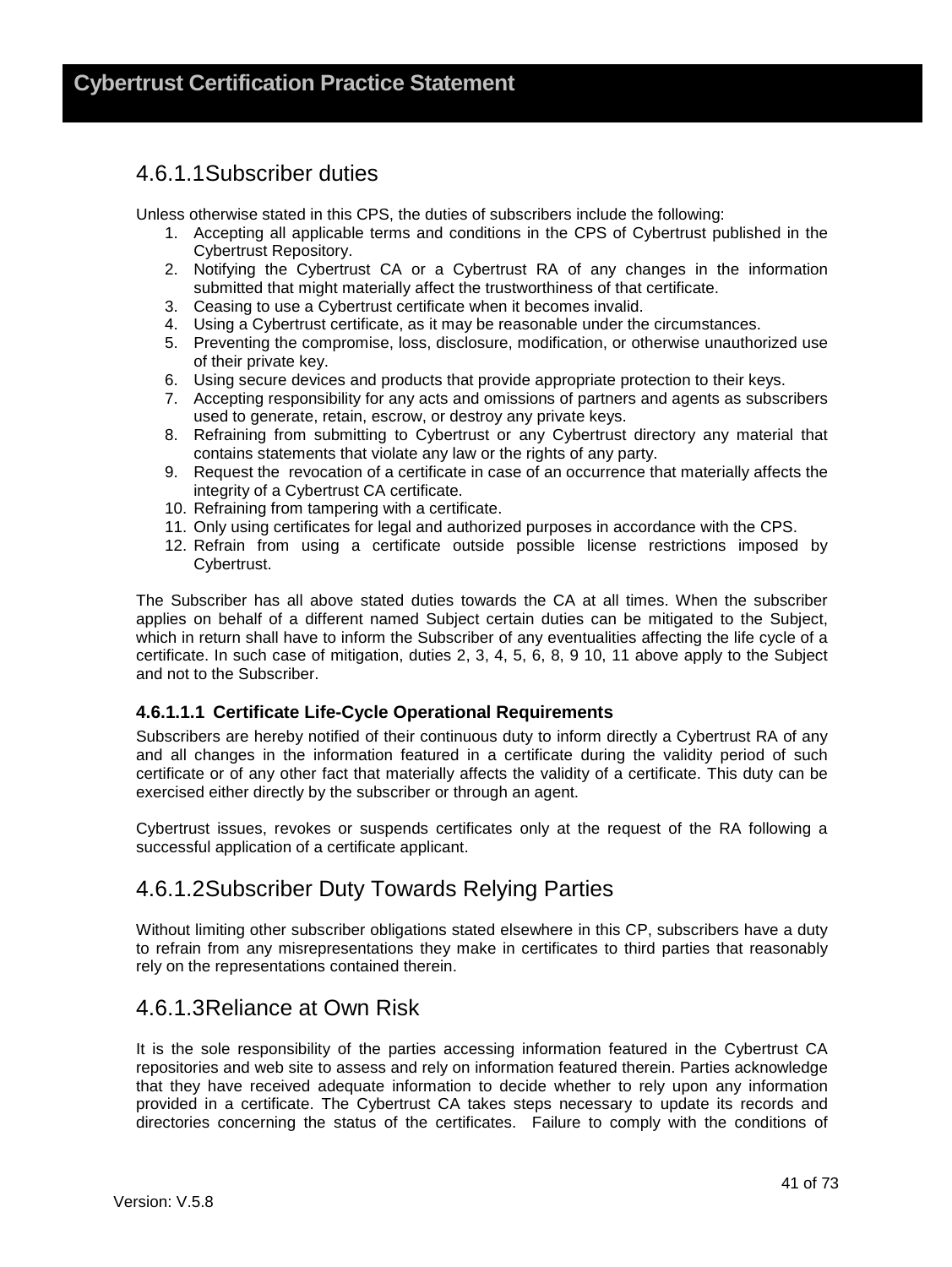usage of the Cybertrust CA Repositories and web site may result in terminating the relationship between the Cybertrust CA and the party.

#### 4.6.2 Relying party

The duties of a relying party are as follows:

#### 4.6.2.1 Relying party duties

A party relying on a Cybertrust certificate will:

- Receive notice of the Cybertrust CA and associated conditions for relying parties.
- Validate a Cybertrust certificate by using certificate status information (e.g. a CRL or OCSP) published by Cybertrust, in accordance with the certificate path validation procedure and validate at least those certificate attributes that materially affect the relying party's own signature policy if available.
- Trust a Cybertrust CA certificate only if all information featured on such a certificate can be verified via such a validation procedure as being correct and up to date.
- Rely on a Cybertrust certificate, only as it may be reasonable under the circumstances.
- Trust a certificate only if it has not been suspended or revoked.
- Validate at least those certificate attributes that materially affect the relying party's own signature policy or practices.

### 4.6.2.2 Cybertrust CA Repository and Web site Conditions

Parties, including subscribers and relying parties, accessing the Cybertrust CA Repository and web site agree with the provisions of this CPS and any other conditions of use that the Cybertrust CA may make available. Parties demonstrate acceptance of the conditions of usage of the CPS by submitting a query with regard to the status of a digital certificate or by anyway using or relying upon any such information or services provided:

- Obtaining information as a result of the search for a digital certificate.
- Verifying the status of digital signatures created with a private key corresponding to a public key included in a certificate.
- Validating the status of a digital certificate before encrypting data using the public key included in a certificate
- Obtaining information published on the Cybertrust CA web site.

### **4.7 Certificate Renewal**

Renewal, as defined as reuse of a private key for a longer life than initially granted, is not supported by Cybertrust CA certificates. In all references where the Cybertrust CA may reference its certificate products and use the term renewal, the term is to be construed as a rekeying of a certificate containing the same distinguished name as a certificate once previously issued by the Cybertrust CA to that subscriber.

Subscribers may request the issuance of re-keyed Cybertrust certificates. To request the renewal of a Cybertrust certificate, an end user lodges an online request. The renewal of a Cybertrust certificate consists in in essence of re-keying: a new public key is digitally signed.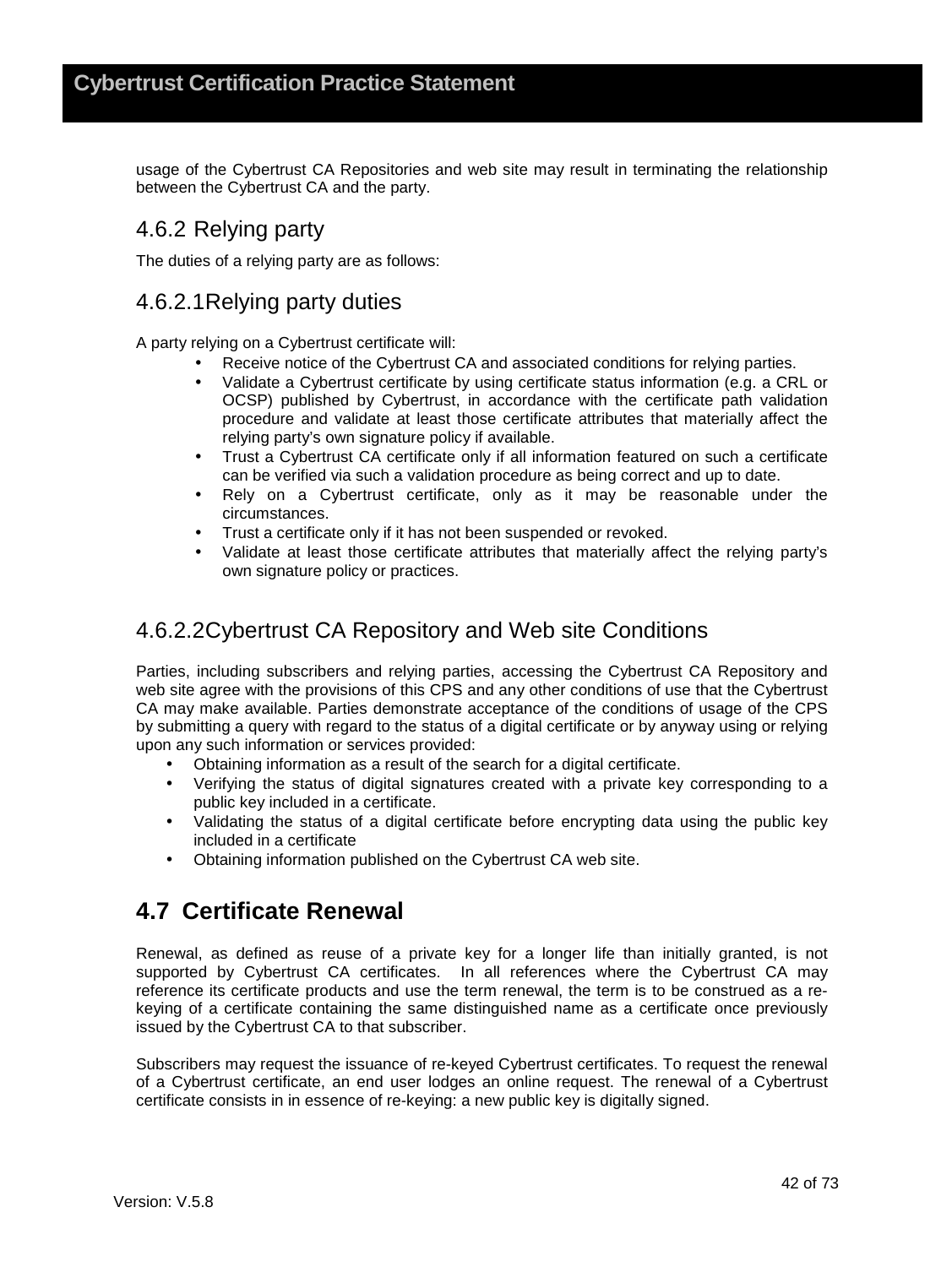Requirements for issuance of re-keyed certificates, where available, may vary from those originally required for subscribing to the service.

Before issuing a re-keyed SureServer EV certificate, Cybertrust must perform all authentication and verification tasks required by the EV Guidelines to ensure that the request is properly authorized by the Applicant and that the information displayed in the SureServer EV certificate is still accurate and valid.

### **4.8 Certificate Revocation and Suspension**

Cybertrust shall use reasonable efforts to publish clear guidelines for revoking certificates, and maintain a 24/7 ability to accept and respond to revocation requests.

The identification of the subscriber who applies for a revocation of a certificate is carried out according to an internal documented procedure. This procedure is subject to auditing by authorized parties in compliance with the requirements set by the accreditation schemes to which Cybertrust subjects itself.

Subject to prior agreement with Cybertrust, any Cybertrust RA may carry out the identification and authentication of holders seeking to revoke a certificate. To this effect an authenticated request is needed to initiate the procedure. The requesting party will have to be authenticated as the subscriber of that certificate or at least as an authorized agent of the subscriber of the certificate.

An RA might further challenge the requesting party until its identity is sufficiently established and distinguished from others.

Revocation and suspension requests can also be placed directly to the Cybertrust RA at the correspondence address listed at the beginning of this CPS or at EVServiceDesk@verizonbusiness.com.

Upon request from an RA, the Cybertrust CA revokes a digital certificate if:

- There has been loss, theft, modification, unauthorized disclosure, or other compromise of the private key of the certificate's subject.
- The certificate's subject or their appointed subscriber has breached a material obligation under this CPS.
- The performance of a person's obligations under this CPS is delayed or prevented by a natural disaster, computer or communications failure, or other cause beyond the person's reasonable control, and as a result, another person's information is materially threatened or compromised.
- There has been a modification of the information contained in the certificate of the certificate's subject.

The Cybertrust RA requests the revocation of a certificate promptly upon verifying the identity of the requesting party. Verification of the identity can be done through information elements featured in the identification data that the subscriber has submitted to the Cybertrust RA. Upon request by a Cybertrust RA, the Cybertrust CA takes prompt action to revoke the certificate.

Cybertrust does not provide suspension services directly to subscribers. Cybertrust is allowed to suspend a certificate for up to 7 calendar days if subscriber does not fulfil its obligations including financial compensation. Subscriber will be informed of a suspension and its reasons.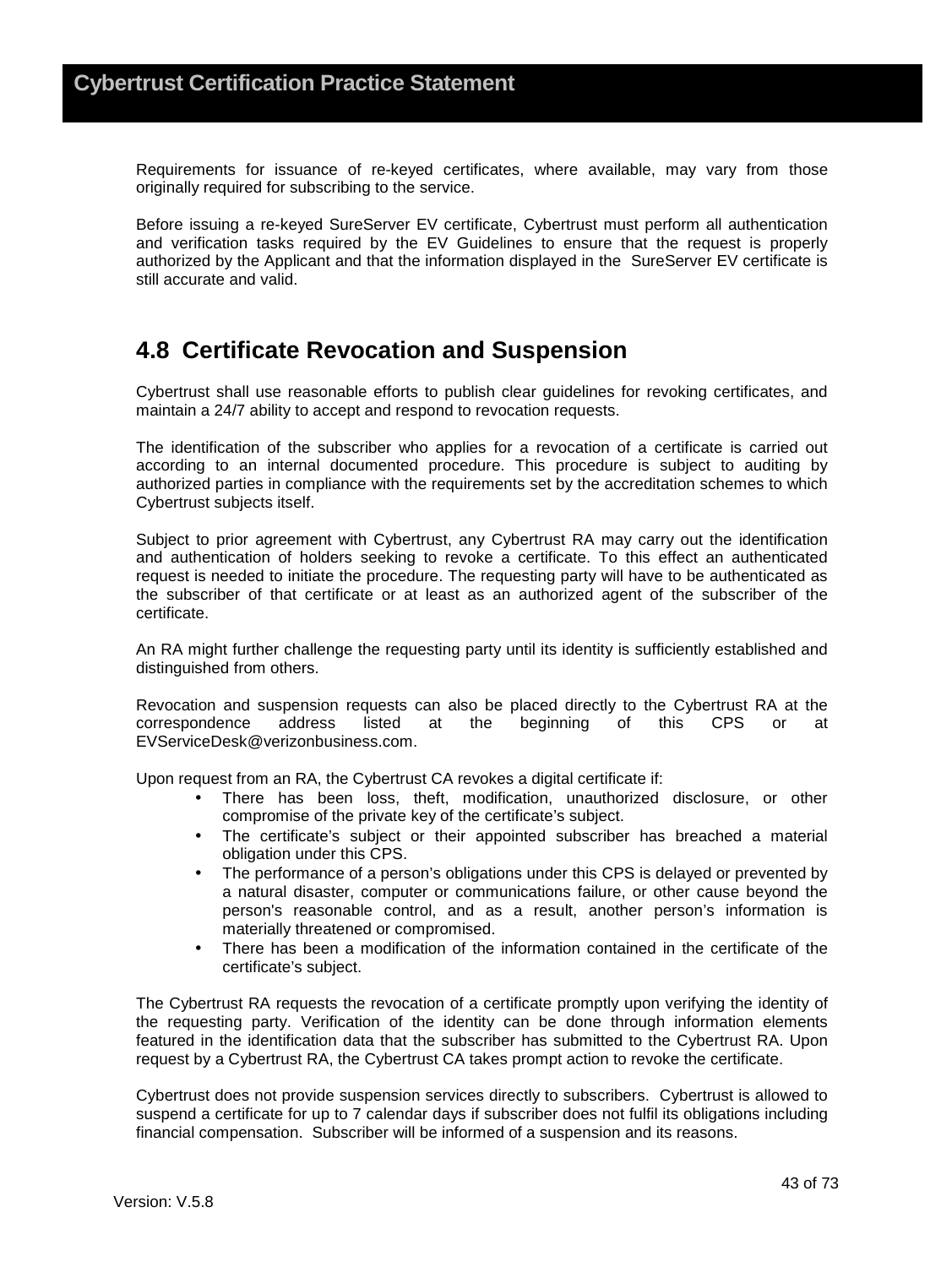For SureServer EV certificates, revocation shall be mandatory when the Cybertrust CA determines, in its sole discretion that the certificate was not issued in accordance with the terms and conditions of the EV guidelines.

#### 4.8.1 Term and Termination of Suspension and Revocation

Suspension may last for a maximum of seven calendar days to establish the conditions that caused the request of suspension.

The Cybertrust CA publishes notices of suspended or revoked certificates in the Cybertrust CA repository. The Cybertrust CA may publish its suspended or revoked certificates in its CRL and additionally, by any other means as it sees fit.

### **4.9 Certificate Status Services**

The Cybertrust CA makes available certificate status checking services including CRLs, OCSP where applicable, and appropriate Web interfaces.

#### **CRL**

A CRL lists all revoked and suspended certificates during the application period. CRLs for the different products are available from http://crl.omniroot.com/

A CRL is typically issued every 3 hours but may have a longer validity and usage period

#### OCSP

Where applicable, the Cybertrust CA offers a request and response interface able to report certificate status compliant with Online Certificate Status Protocol. Applicability of OCSP is determined by the presence of an Authority Information Access extension in the format of OCSP responder located within the subject certificate.

### **4.10 End of Subscription**

Subscriber subscription ends when a certificate is revoked, expired or the service is terminated.

### **4.11 Certificates Problem Reporting and Response Capability**

In addition to certificate revocation, Cybertrust provides Subscribers, Relying Parties, Application Software Vendors, and other third parties with clear instructions for reporting complaints or suspected Private Key compromise, certificate misuse, or other types of fraud, compromise, misuse, or inappropriate conduct related to certificates. Cybertrust shall use reasonable efforts to provide a 24x7 capability to accept and acknowledge and respond to such reports. This capability is offered via email at EVServiceDesk@verizonbusiness.com.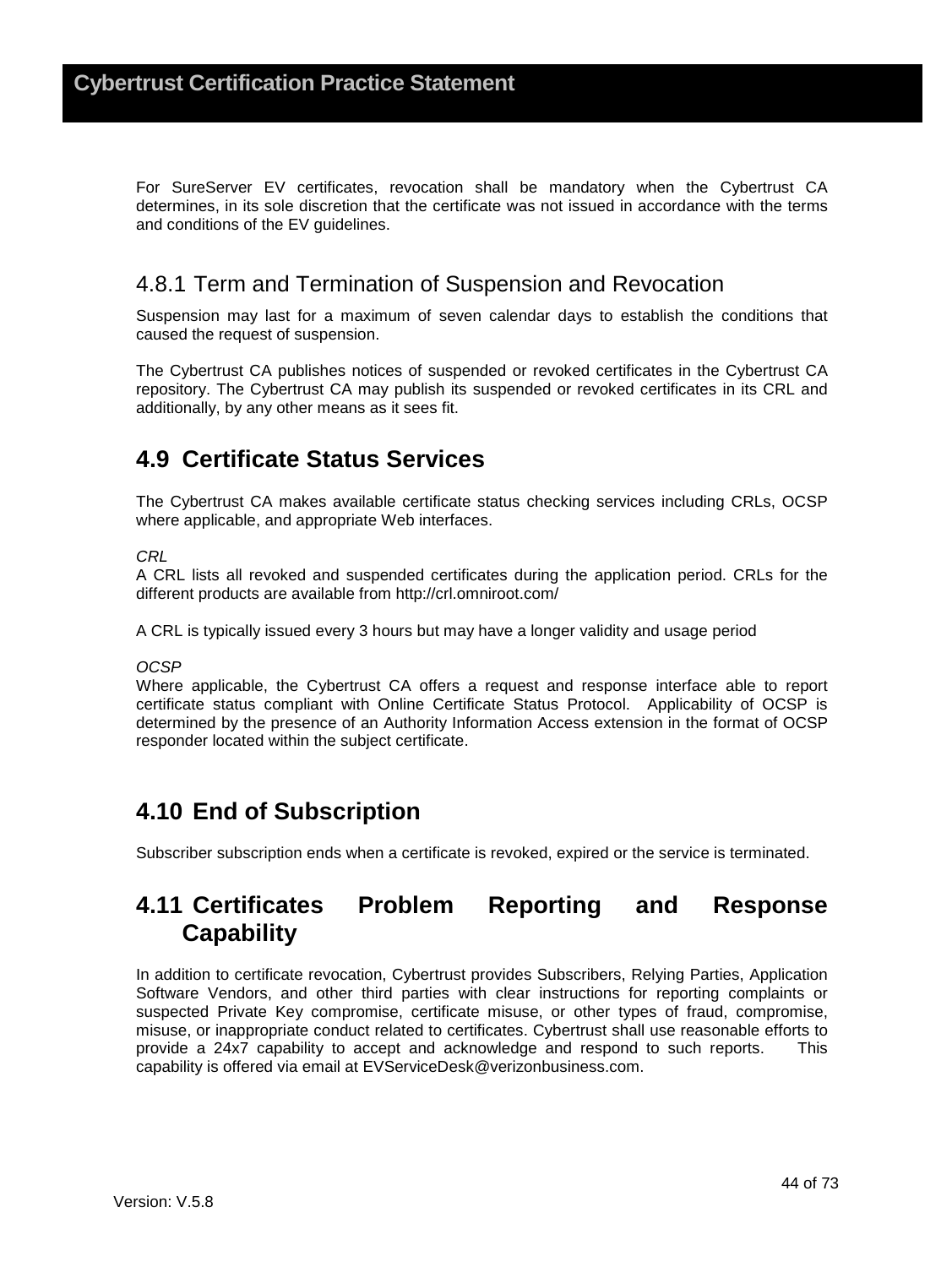# **5. Management, Operational, And Physical Controls**

This section describes non-technical security controls used by Cybertrust CA to perform the functions of key generation, subject authentication, certificate issuance, certificate revocation, audit, and archival.

Unless otherwise provided in this CPS in connection with the EV guidelines (SureServer EV certificates), the following requirements apply to management, operational, and physical controls:

### **5.1 Physical Security Controls**

The Cybertrust CA implements physical controls on its own, leased or rented premises.

The Cybertrust CA infrastructure is logically separated from any other certificate management infrastructure, used for other purposes.

Physical access is restricted by implementing mechanisms to control access from one area of the facility to another or access into high-security zones, such as locating CA operations in a secure computer room physically monitored and supported by security alarms and requiring movement from zone to zone to be accomplished using a token and access control lists.

The Cybertrust CA implements prevention and protection as well as measures against fire exposures.

Media are stored securely. Backup media are also stored in a separate location that is physically secure and protected from fire and water damages.

The Cybertrust CA implements a partial off-site backup.

The sites of the Cybertrust CA host the infrastructure to provide the Cybertrust CA services. The Cybertrust CA sites implement proper security controls, including access control, intrusion detection and monitoring. Access to the sites is limited to authorized personnel listed on an access list, which is subject to audit.

### **5.2 Procedural Controls**

The Cybertrust CA follows personnel and management practices that provide reasonable assurance of the trustworthiness and competence of the members of the staff and of the satisfactory performance of their duties in the fields of the electronic signature-related technologies.

The Cybertrust CA obtains a signed statement from each member of staff for maintaining confidentiality and protecting personal data.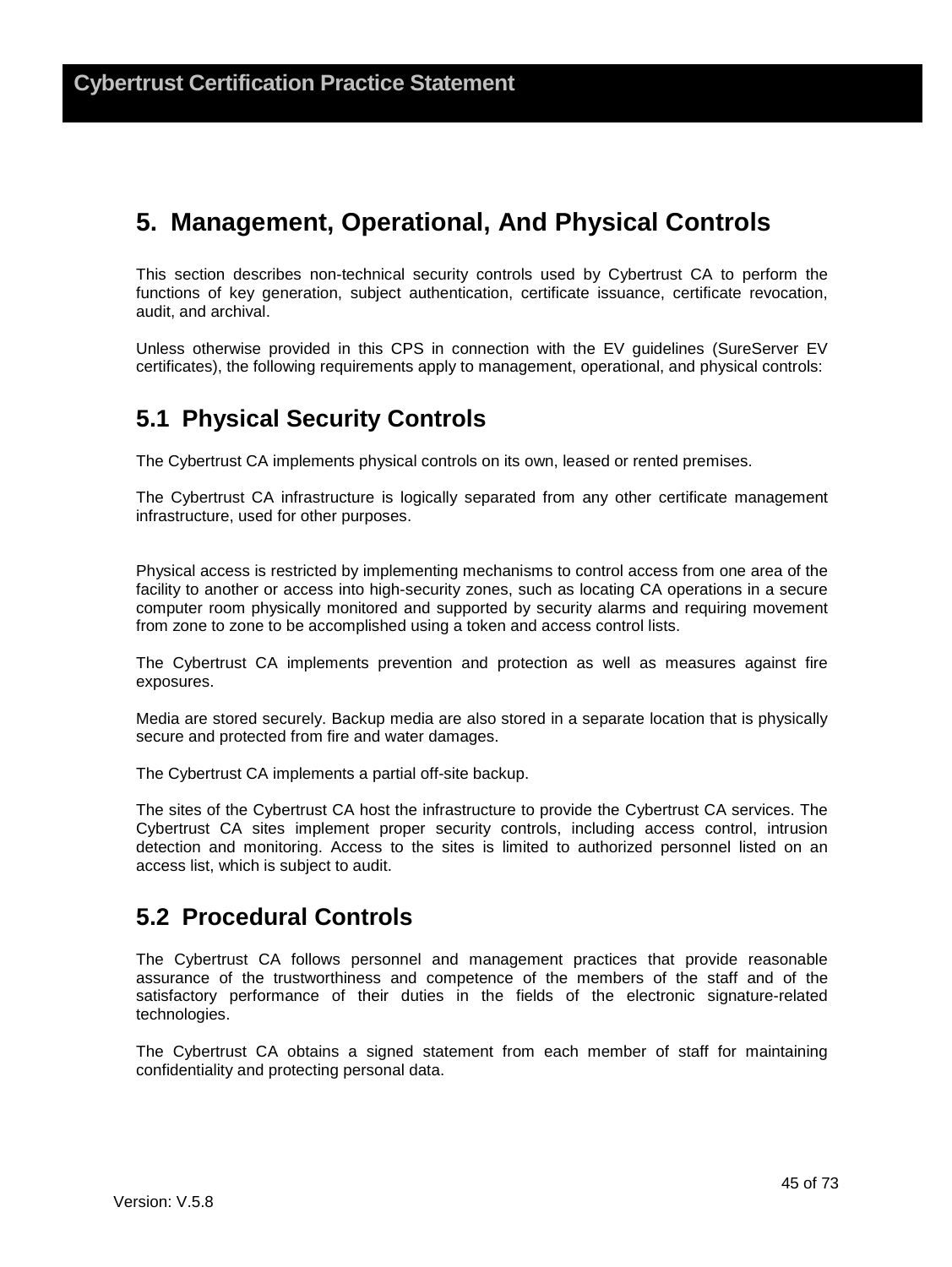All members of the staff operating the key management operations administrators, security officers, and system auditors or any other operations that materially affect such operations are considered as serving in a trusted position.

The Cybertrust CA conducts an initial investigation of all members of staff who are candidates to serve in trusted roles to make a reasonable attempt to determine their trustworthiness and competence.

Where dual control is required at least two trusted members of the Cybertrust CA staff need to bring their respective and split knowledge in order to be able to proceed with an ongoing operation.

The Cybertrust CA ensures that all actions with respect to the Cybertrust CA can be attributed to the system and the person of the CA that has performed the action.

The Cybertrust CA implements dual control for critical CA functions.

## **5.3 Personnel Security Controls**

#### 5.3.1 Qualifications, Experience, Clearances

The Cybertrust CA performs checks to establish the background, qualifications, and experience needed to perform within the competence context of the specific job. Such background checks are specifically directed towards. Background checks may include:

- Search of criminal record
- Check of professional references
- Confirmation of previous employment
- Confirmation of the most relevant educational degree obtained
- Check of representations made by the candidate.
- Any other as it might be deemed necessary.

#### 5.3.2 Background Checks and Clearance Procedures

The Cybertrust CA makes the relevant checks to prospective employees by means of status reports issued by a competent authority, third-party statements or self-declarations.

#### 5.3.3 Training Requirements and Procedures

The Cybertrust CA makes available training for their personnel to carry out CA and RA functions. Personnel in the RA verification role are required to understand the guidance of the CA/Browser Forum EV Guidelines and Baseline Requirements and are required to pass an exam documenting their knowledge prior to commencing verification work.

#### 5.3.4 Retraining Period and Retraining Procedures

Periodic training updates might also be performed to establish continuity and updates in the knowledge of the personnel and procedures.

#### 5.3.5 Job Rotation

Not applicable.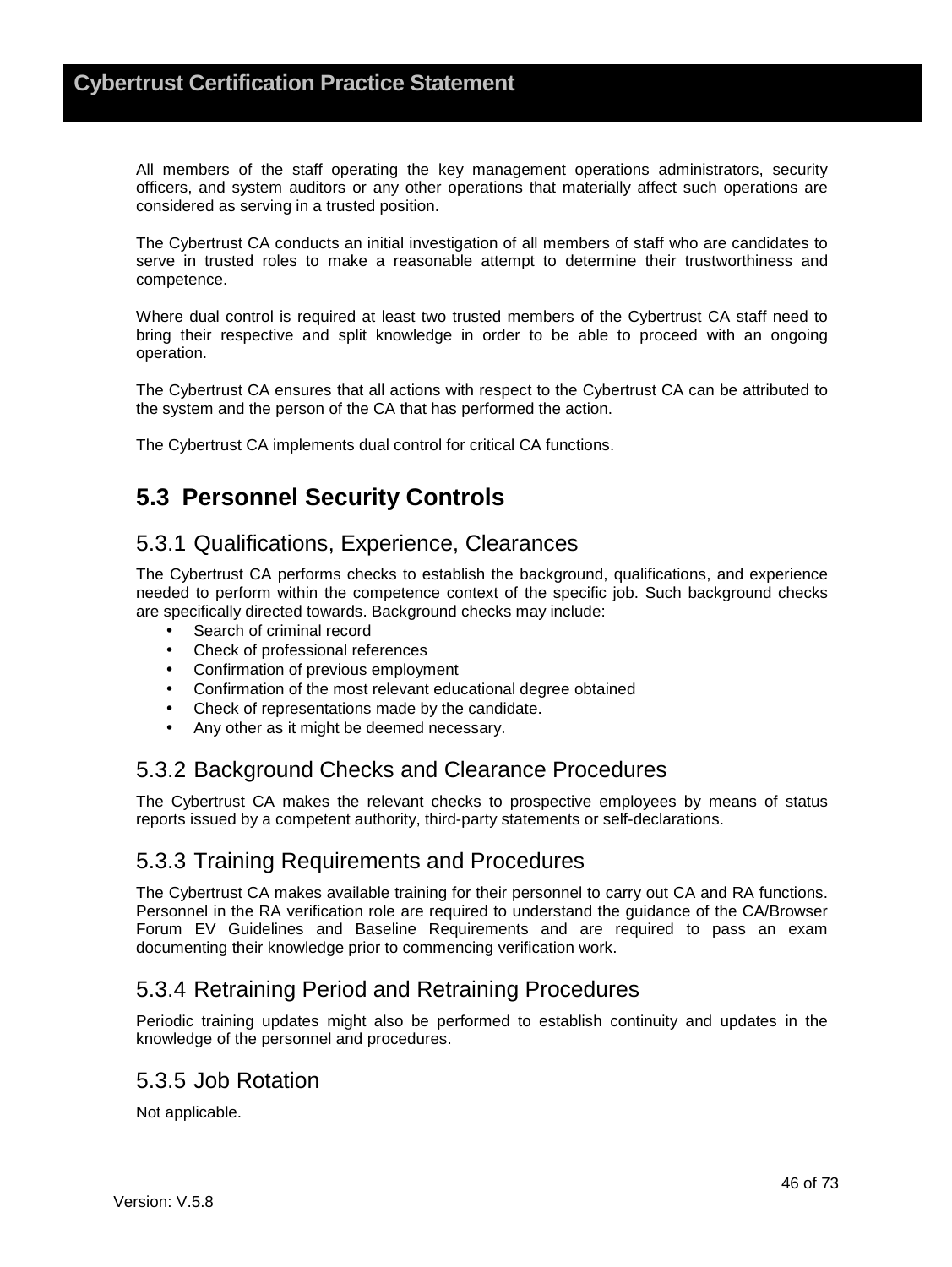#### 5.3.6 Sanctions against Personnel

Cybertrust CA sanctions personnel for unauthorized actions, unauthorized use of authority, and unauthorized use of systems for the purpose of imposing accountability on a participant's personnel, as it might be appropriate under the circumstances.

#### 5.3.7 Controls of independent contractors

Independent contractors and their personnel are subject to the same privacy protection and confidentiality conditions as Cybertrust CA personnel.

#### 5.3.8 Documentation for initial training and retraining

The Cybertrust CA, and RAs make available documentation to personnel, during initial training, retraining, or otherwise. In addition to the public documents available at the Cybertrust repository, secure.omniroot.com/repository, documentation is available for personnel including:

- RA verification specialist operations manual
- An extensive library of software installation and management guides related to the underlying PKI application software
- ERA User Guides for the managed services portals used by enterprise RAs
- External policy compliance guides
- Recorded and interactive training courses related to verification procedures

# **5.4 Audit Logging Procedures**

Audit logging procedures include event logging and audit systems, implemented for the purpose of maintaining a secure environment.

Cybertrust CA implements the following controls:

Cybertrust CA audit records events that include but are not limited to

- Issuance of a certificate
- Revocation of a certificate
- Suspension of a certificate
- Publishing of a CRL

Audit trail records contain:

- The identification of the operation
- The date and time of the operation
- The identification of the certificate, involved in the operation
- The identification of the person that performed the operation
- A reference to the request of the operation.

Cybertrust CA ensures that designated personnel review log files in response to suspected or detected anomalous events.

Log files and audit trails are archived for inspection by the authorized personnel of Cybertrust CA, the RA and designated auditors. The log files should be properly protected by an access control mechanism. Log files and audit trails are backed up and must be available to independent auditors upon request.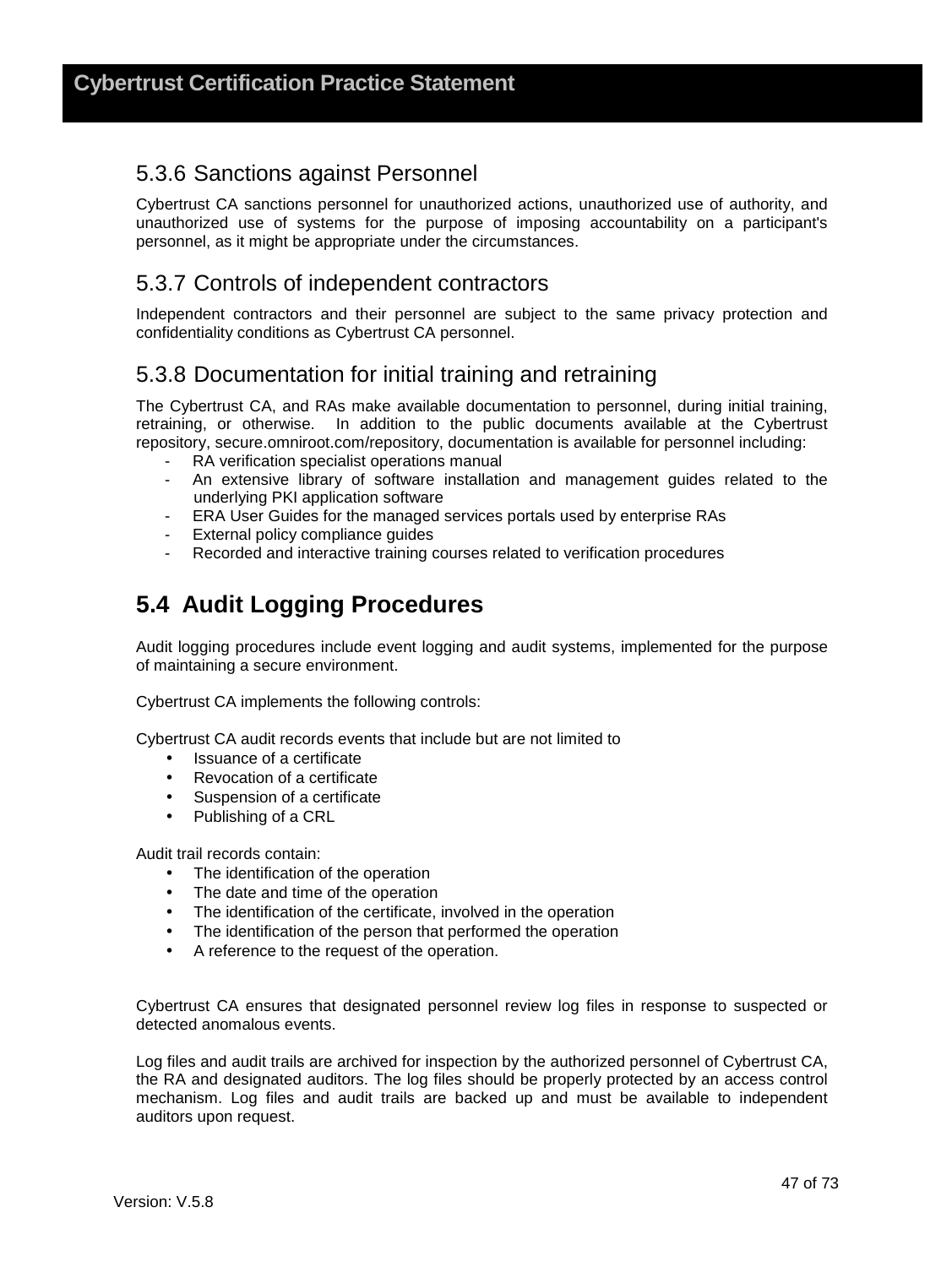Auditing events are not specifically noted in the log being audited.

## **5.5 Records Archival**

Cybertrust CA keeps archives in a retrievable format.

Cybertrust CA ensures the integrity of the physical storage media and implements proper copying mechanisms to prevent data loss.

Archives are accessible to authorized personnel of Cybertrust CA and the RA as appropriate.

The Cybertrust CA keeps internal records of the following items:

- All certificates for a period of a minimum of 7 years after the expiration of the certificate.
- Audit trails on the issuance of certificates for a period of a minimum of 7 years after issuance of a certificate.
- Audit trail of the revocation of a certificate for a period of a minimum of 7 years following the revocation of a certificate.
- CRLs for a minimum of 7 years after expiration or revocation of a certificate.
- Support documents on the issuance of certificates for a period of 7 years after expiration of a certificate.

Cybertrust maintains records for a period of 7 years for the following products:

- SureCredential Professional
- SureServer
- SureServer EV
- SureCodesign

As regards to such products, Cybertrust records in detail every action taken to process an EV Certificate Request and to issue an EV Certificate, including all information generated or received in connection with an EV Certificate Request, and every action taken to process the Request, including time, date, and personnel involved in the action. These records must be available as auditable proof of the CA's practices. The foregoing also applies to all registration agents (RAs) and subcontractors as well.

#### 5.5.1 Types of records

Cybertrust CA retains in a trustworthy manner records of Cybertrust CA digital certificates, audit data, certificate application information, log files and documentation supporting certificate applications.

#### 5.5.2 Retention period

Cybertrust CA retains in a trustworthy manner records of certificates for at least 7 years.

#### 5.5.3 Protection of archive

Conditions for the protection of archives include:

Only the records administrator (member of staff assigned with the records retention duty) may view the archive: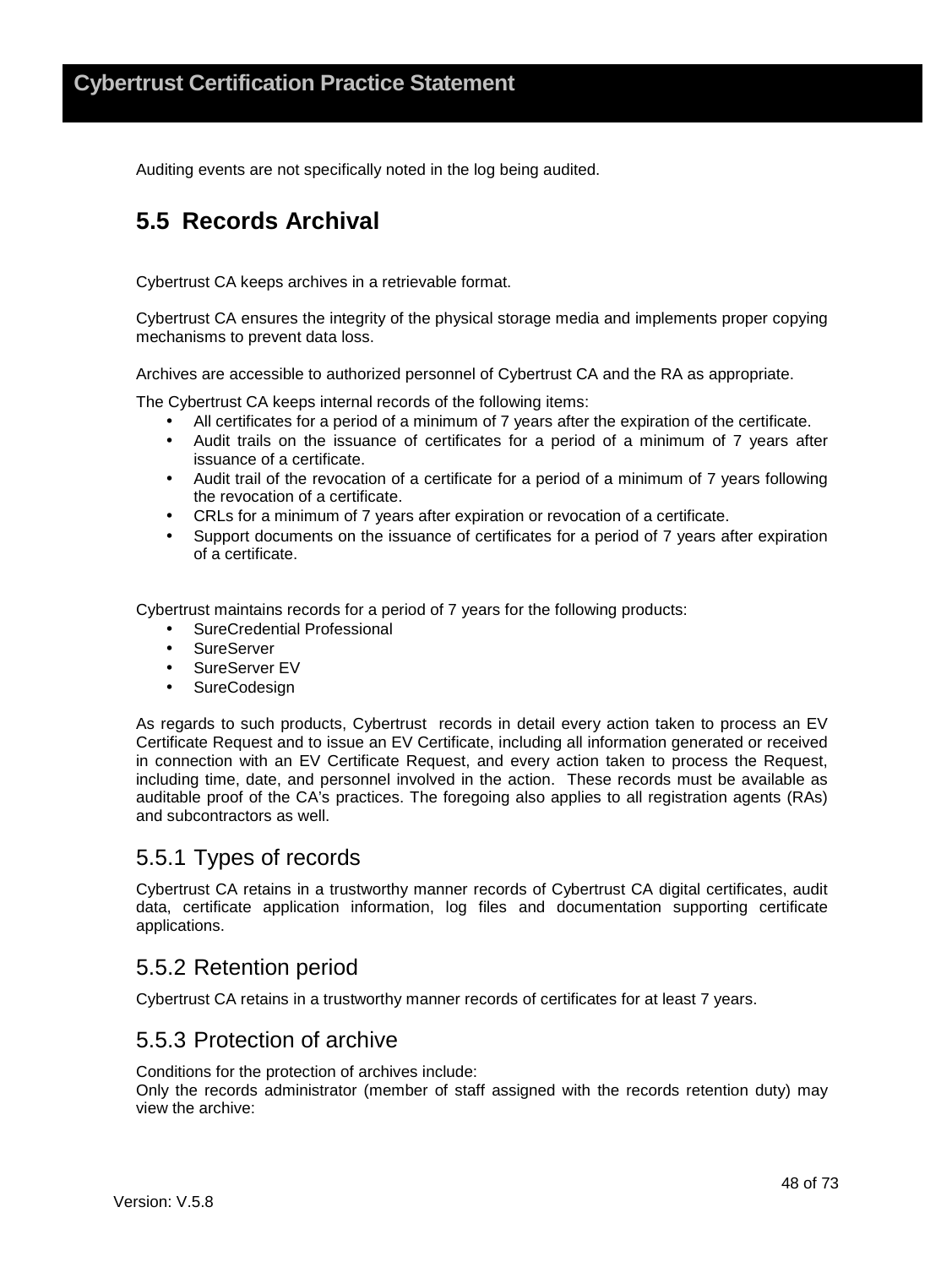- Protection against modification of archive, such as storing the data on a write once medium.
- Protection against deletion of archive.
- Protection against deterioration of the media on which the archive is stored, such as a requirement for data to be migrated periodically to fresh media.

#### 5.5.4 Archive Collection

The Cybertrust CA archive collection system is internal.

#### 5.5.5 Procedures to obtain and verify archive information

To obtain and verify archive information Cybertrust CA maintains records under clear hierarchical control.

The Cybertrust CA retains records in electronic or in paper-based format. The Cybertrust CA may require RAs, subscribers, or their agents to submit documents appropriately in support of this requirement.

Filing terms begin on the date of expiration or revocation. Such records may be retained in electronic or in paper-based format or any other format that the Cybertrust CA may see fit.

The Cybertrust CA may revise record retention terms as it might be required in order to comply with accreditation schemes including WebTrust for CAs, and the CA/browser forum EV Guidelines.

### **5.6 Compromise and Disaster Recovery**

In a separate internal document, the Cybertrust CA documents applicable incident, compromise reporting and handling procedures. The Cybertrust CA documents the recovery procedures used if computing resources, software, and/or data are corrupted or suspected of being corrupted.

The Cybertrust CA establishes the necessary measures to ensure full recovery of the service, in an appropriate time frame depending on the type of disruption, in case of a disaster, corrupted servers, software or data.

A business continuity plan has been implemented to ensure business continuity following a natural or other disaster.

In case of suspected or known compromise of Cybertrust CA private key, Cybertrust Crisis Management procedures are enacted according to the Incident Management process. and with approval from Cybertrust senior management. Notification to involved parties is performed through the communication plan and in CASE of CA Certificate revocation is required, the revoked status is communicated to relying parties through Cybertrust CRL Website at URL : http://crl.omniroot.com/.

Cybertrust has developed the capability to recover its CA operations within twelve (12) business hours following a disaster with support for all the key functions i.e. certificate issuance, certificate revocation, and publication of CRL information.

As to the products issued under the EV guidelines, Cybertrust undertakes to develop, implement, and maintain a comprehensive Security Program reasonably designed to protect the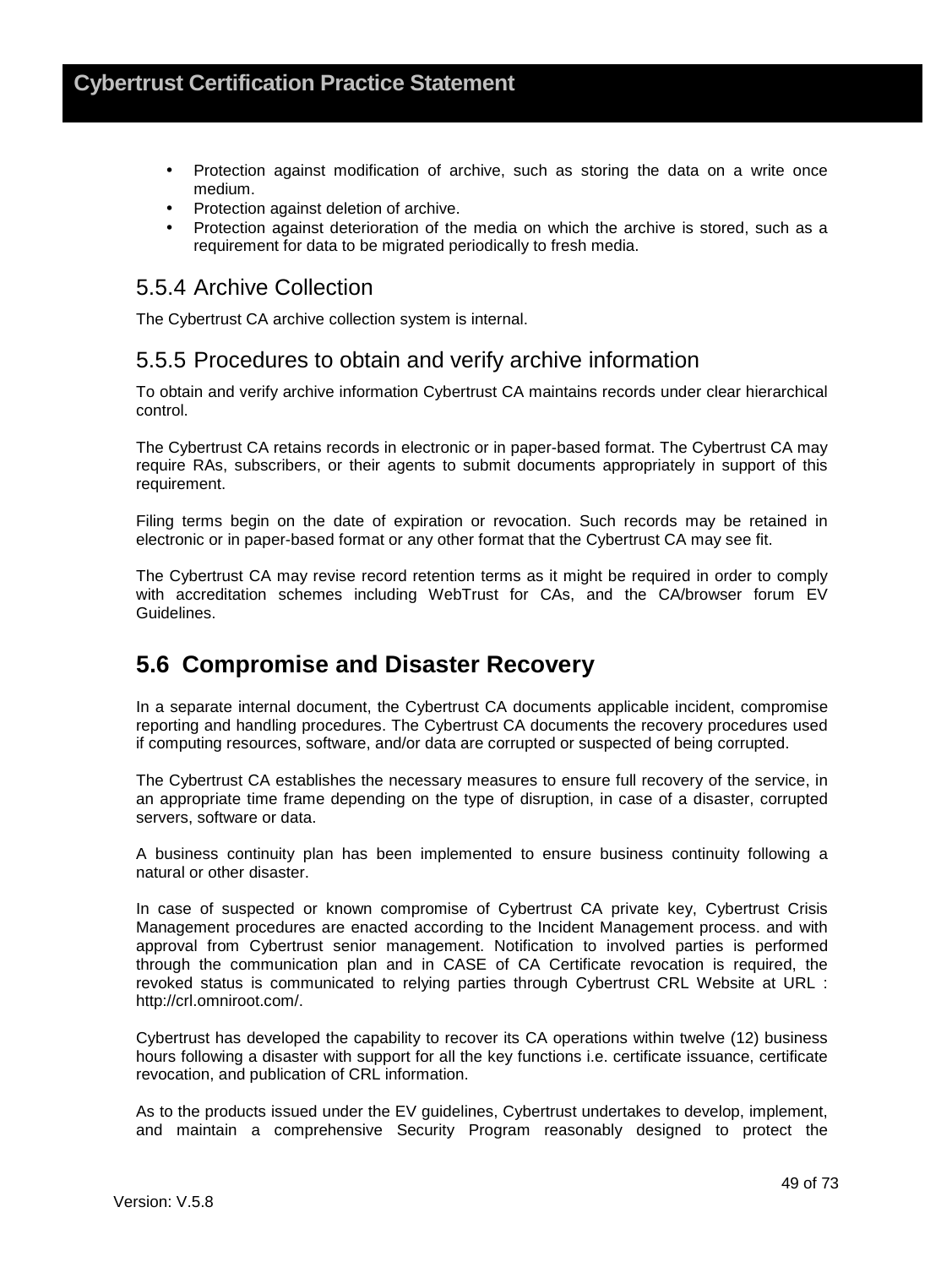confidentiality, integrity, and availability of the EV Data and EV Processes and comply with other security requirements applicable to the CA by law.

Cybertrust comprehensive Security Program includes a security plan base on a risk assessments document whereby the CA develops, implements, and maintains a Security Plan consisting of security procedures, measures, and products designed to achieve the objectives set forth above and to reasonably manage and control the risks identified during the Risk Assessment, commensurate with the sensitivity of the EV Data and EV Processes, as well as the complexity and scope of the activities of the CA. Such Security Plan shall include administrative, organizational, technical, and physical safeguards appropriate to the size, complexity, nature, and scope of the CA's business and the EV Data and EV Processes. Such Security Plan shall also take into account then-available technology and the cost of implementing the specific measures, and must implement a reasonable level of security appropriate to the harm that might result from a breach of security and the nature of the data to be protected.CA or RA Termination

# **5.7 CA or RA Termination**

Before terminating its CA activities, the Cybertrust CA will take steps to transfer to a designated organization the following information at the Cybertrust CA's own costs:

• All information, data, documents, repositories, archives and audit trails pertaining to the Cybertrust CA.

# **6. Technical Security Controls**

This section sets out the security measures taken by the Cybertrust CA to protect its cryptographic keys and activation data (e.g., PINs, passwords, or manually-held key shares).

### **6.1 Key Pair Generation and Installation**

The Cybertrust CA protects its private key(s) in accordance with this CPS. The Cybertrust CA uses private signing keys only for signing CRLs, and OCSP responses in accordance with the intended use of each of these keys.

The Cybertrust CA will refrain from using its private keys used within the Cybertrust CA in any way outside the scope of Cybertrust CA.

The Cybertrust CA, in its key pair generation events will:

- prepare and follow a Key Generation Script
- have a Qualified Auditor witness Root CA Key Pair generation process or record a video of the entire Root CA Key Pair generation process
- generate the keys in a physically secured environment as described in the CA's Certificate Policy and/or Certification Practice Statement
- generate the CA keys using personnel in trusted roles under the principles of multiple person control and split knowledge
- generate the CA keys within cryptographic modules meeting the applicable technical and business requirements as disclosed in the CA's Certificate Policy and/or Certification Practice Statement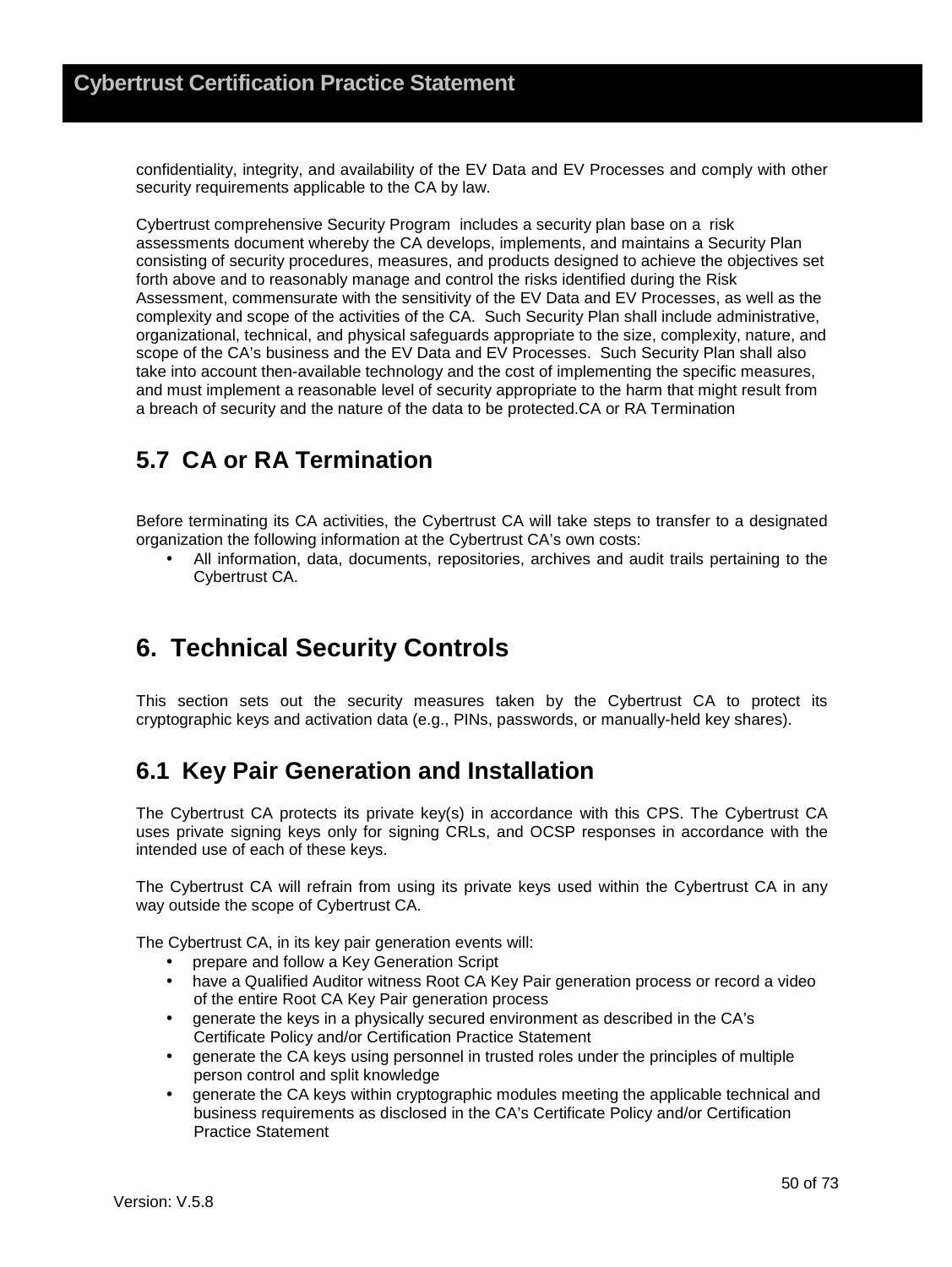- log its CA key generation activities
- maintain effective controls to provide reasonable assurance that the Private Key was generated and protected in conformance with the procedures described in its Certificate Policy and/or Certification Practice Statement and (if applicable) its Key Generation Script.

#### 6.1.1 Cybertrust CA Private Key Generation Process

The Cybertrust CA uses a trustworthy process for the generation of its root private key according to a documented procedure. The Cybertrust CA distributes fractional mirrors of its private key(s) across multiple secure locations.

#### 6.1.1.1 Cybertrust CA Private Key Usage

The private keys of the Cybertrust CA are used to sign Cybertrust CA issued certificates, Cybertrust CA certification revocation lists and OCSP responses. Other usages are restricted.

#### 6.1.1.2 Cybertrust CA Private Key Type

For the CA Root key it uses, the Cybertrust CA makes use of the RSA algorithm with a key length of minimum 1024 bits and a validity period of at least 10 years. Larger key sizes and longer validity periods may be used.

For the operational CA keys it uses the Cybertrust CA makes use of the RSA algorithm with a minimum key length of 2048 bits and a validity period of up to 14 years.

#### 6.1.2 Cybertrust CA Key Generation

The Cybertrust CA securely generates and protects its own private keys, using a trustworthy system, and takes necessary precautions to prevent the compromise or unauthorized usage of them. The Cybertrust CA implements and documents key generation procedures, in line with this CPS.

The Cybertrust key generation is carried out using an algorithm recognized as being fit for the purposes of certificates. Cybertrust uses RSA SHA-1 and SHA256.

The selected key length and algorithm for CA signing key is recognized as being fit for the purposes of certificates as issued by the CA.

#### 6.1.3 Cybertrust Key Generation Audit (EV Guidelines)

For root keys generated after the release of EV Guidelines, a Cybertrust Qualified Auditor witnesses the root key generation ceremony in order to observe the process and the controls over the integrity and confidentiality of the CA root keys produced. The Qualified Auditor then issues a report opining that the CA, during its root key and certificate generation process:

• Documented its Root CA key generation and protection procedures in its Certificate Policy , version, date and its Certification Practices Statement, version, date (CP and CPS);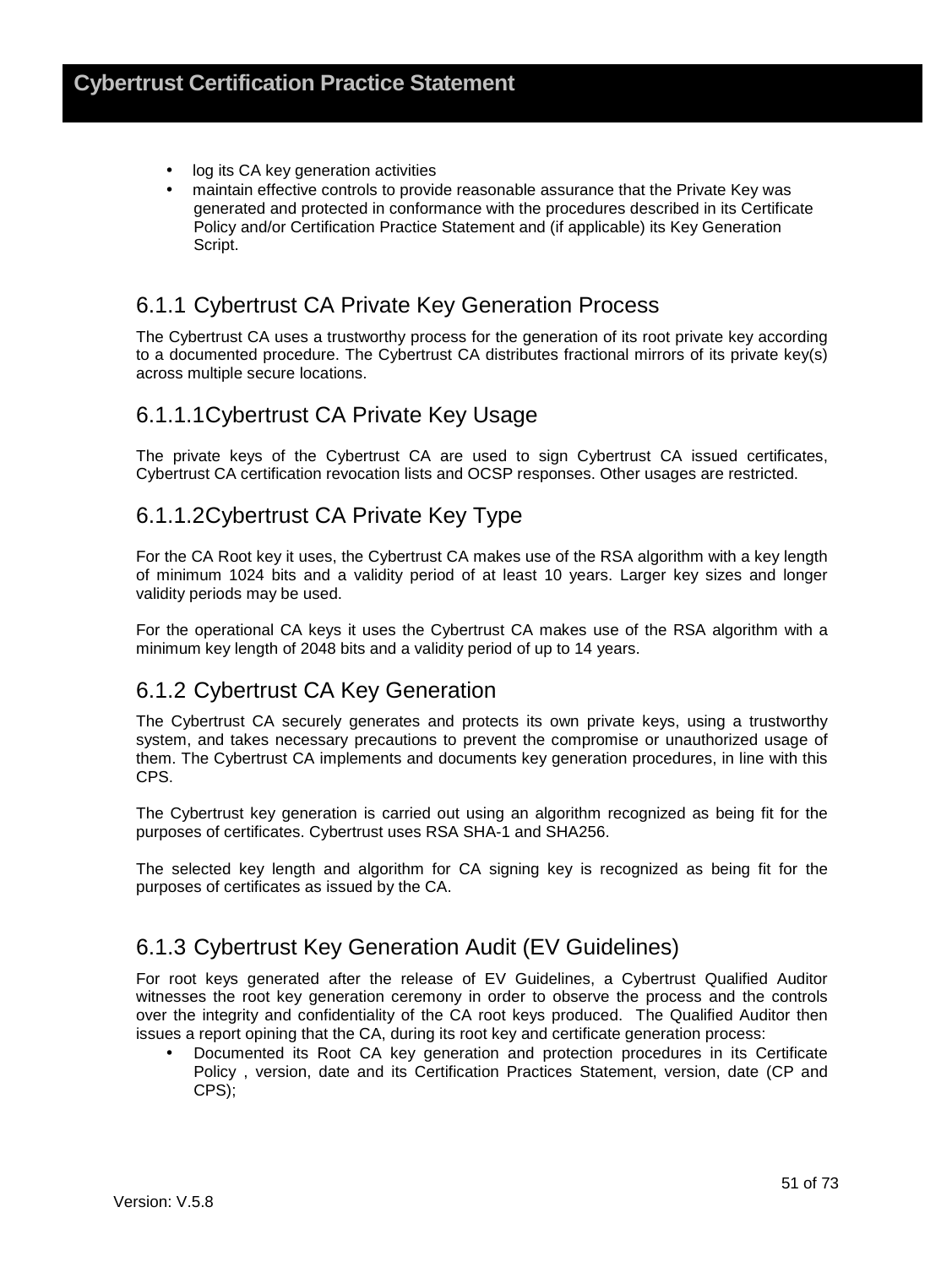- Included appropriate detailed procedures and controls in a documented plan of procedures to be performed for the generation of the root certification authority key pair (the "Root Key Generation Script") for the Root CA;
- Maintained effective controls to provide reasonable assurance that the Root CA was generated and protected in conformity with the procedures described in its CP/CPS and with its Root Key Generation Script; and
- Performed, during the root key generation process, all the procedures required by its Root Key Generation Script.
- A video of the entire key generation ceremony may be recorded for auditing purposes.

## **6.2 Key Pair re-generation and re-installation**

The Cybertrust CA decommissions and destroys keys used in the past as well as the active tamper-resistant devices and all backup or escrowed copies of its private keys.

### 6.2.1 Cybertrust CA Key Generation Devices

The generation of the private keys of the Cybertrust CA occurs within a secure cryptographic device.

#### 6.2.1.1 Cybertrust CA Key Generation Controls

The generation of the private key of the Cybertrust CA requires the control of more than one appropriately authorized member of staff serving in trustworthy positions. This action entails dual control.

### 6.2.2 Cybertrust CA Private Key Storage

The Cybertrust CA uses a secure cryptographic device to store its private keys meeting the appropriate requirements of ISO.

When outside the signature-creation device the Cybertrust private signing key for a certificate is encrypted at all times.

#### 6.2.2.1 Cybertrust CA Key Storage Controls

The storage of the private key of the Cybertrust CA requires multiple controls by appropriately authorized members of staff serving in trustworthy positions. This action entails dual control.

#### 6.2.2.2 Cybertrust CA Key Back Up

The Cybertrust CA's private keys are backed up, stored and recovered by multiple and appropriately authorized members of staff serving in trustworthy positions. This action entails dual control.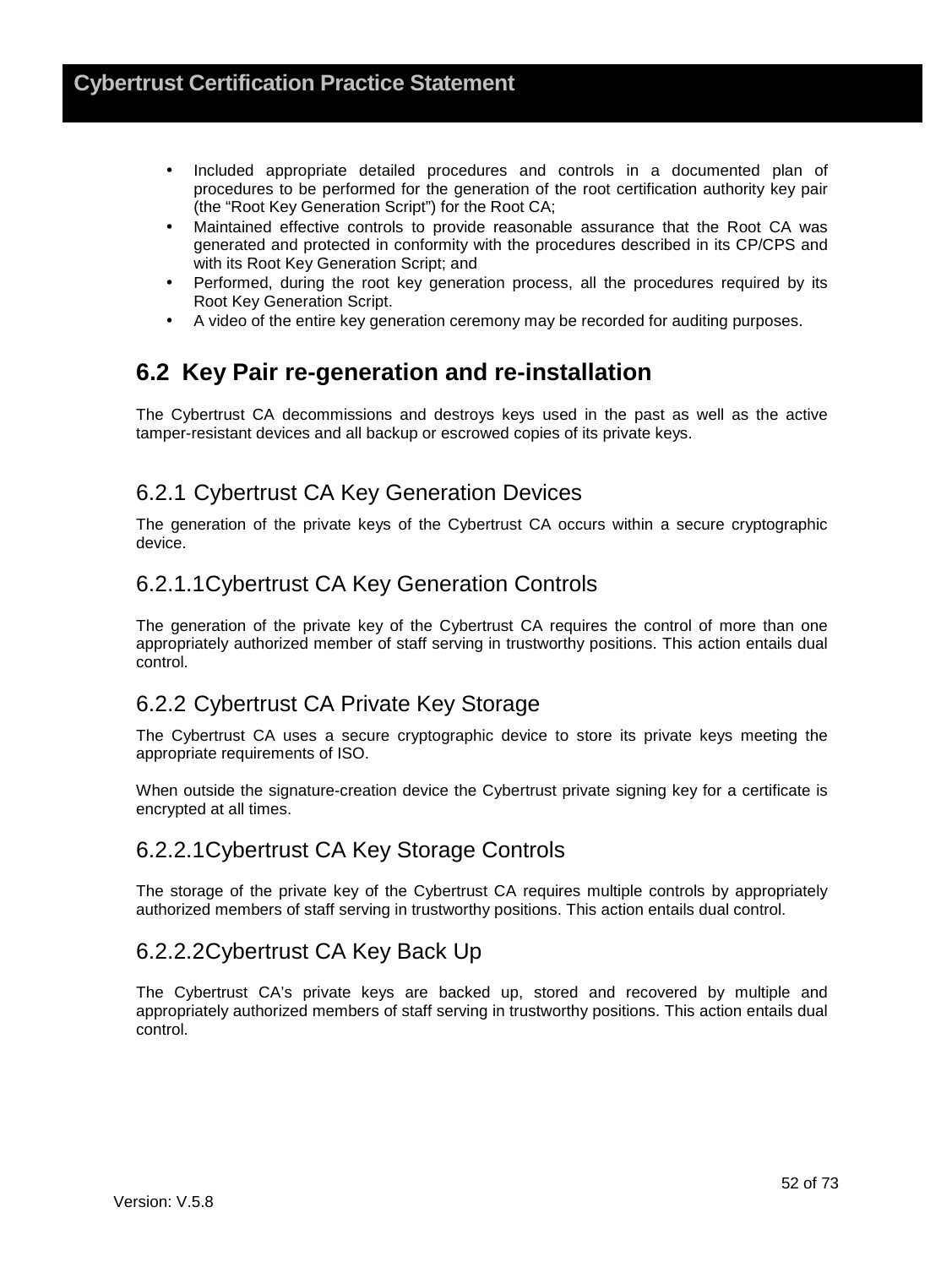#### 6.2.2.3 Secret Sharing

The Cybertrust CA secret shares use multiple authorized holders, to safeguard and improve the trustworthiness of private keys and provide for key recovery. The Cybertrust CA stores its own private keys in several tamper-resistant devices. This action entails dual control.

#### 6.2.2.4 Acceptance of Secret Shares

A secret shareholder receives the secret share within a physical medium, such as a Cybertrust CA approved hardware cryptographic module.

#### 6.2.3 Cybertrust CA Public Key Distribution

Cybertrust CA Public Key and Certificates are made available to Subscribers and Relying Parties through their inclusion in web browser software. Cybertrust provides new root CA to the browser manufacturers for inclusion in browser updates.

### 6.2.4 Cybertrust CA Private Key Destruction

Cybertrust CA private keys are destroyed by at least two trusted operatives present at the end of their lifetime in order to guarantee that they cannot ever be retrieved and used again.

Key destruction process is documented and associated records are archived.

### **6.3 Private Key Protection and Cryptographic Module Engineering Controls**

The Cybertrust CA uses appropriate cryptographic devices to perform CA key management tasks. Those cryptographic devices are known as Hardware Security Modules (HSMs).

Such devices meet formal requirements (FIPS 140-1 level 3 as minimum), which guarantee, amongst other things, that device tampering is immediately detected; and private keys cannot leave devices unencrypted.

Hardware and software mechanisms that protect CA private keys are documented. The document demonstrates that CA key protection mechanisms are of at least equivalent strength to the CA keys they are protecting.

Cybertrust CA custodians are assigned with the task to activate and deactivate the private key. The key is then active for a defined time period.

The Cybertrust CA private keys can be destroyed at the end of their lifetimes.

### **6.4 Other Aspects of Key Pair Management**

The Cybertrust CA archives its own public keys.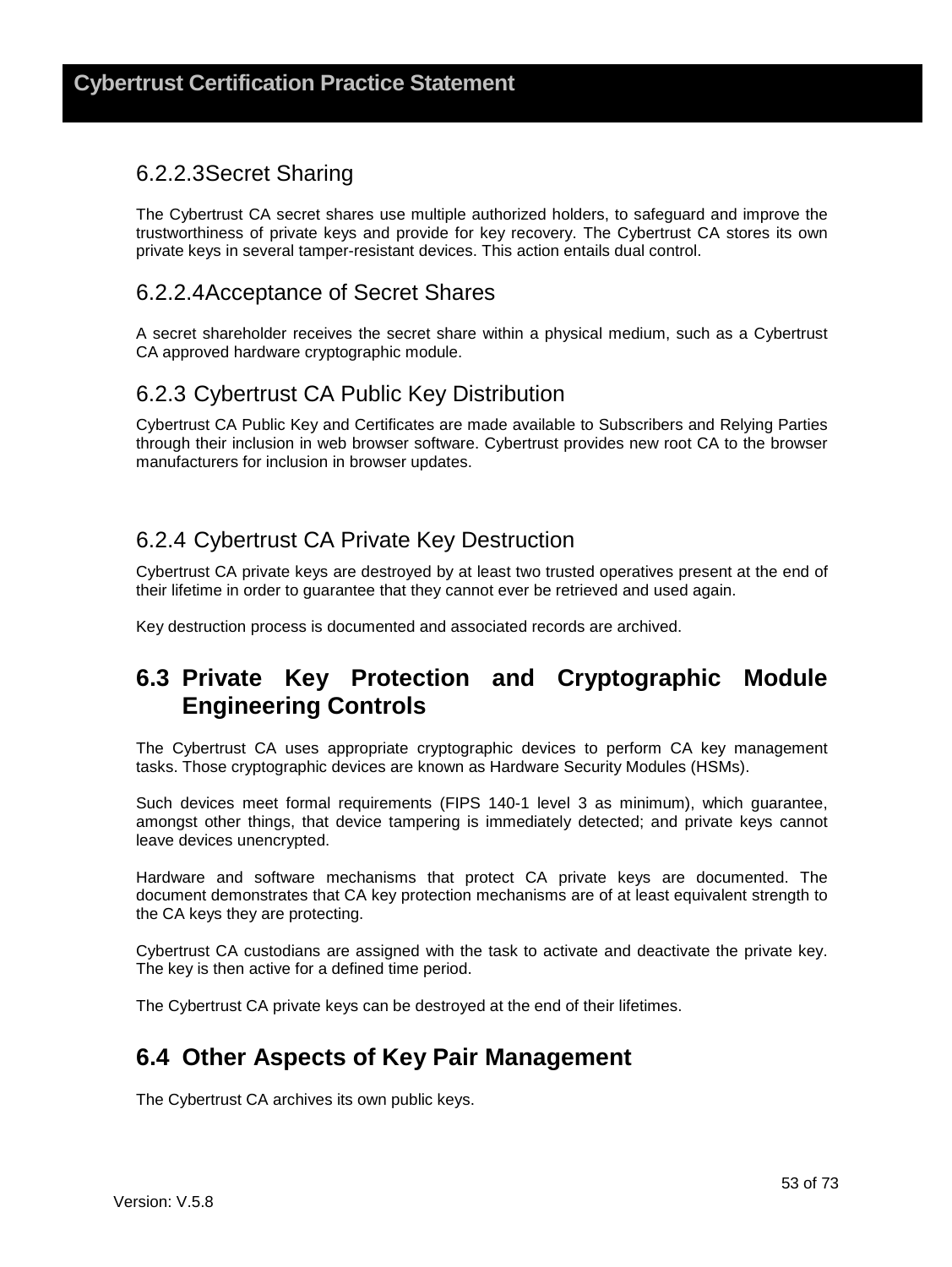#### 6.4.1 Computing resources, software, and/or data are corrupted

The Cybertrust CA establishes the necessary measures to ensure full recovery of the service in case of a disaster, corrupted servers, software or data.

If resources or services are not retained under the control of the Cybertrust CA, the CA ensures that any agreement with the resource owner or services provider is compliant with the requirements for disaster recovery.

#### 6.4.2 CA public key revocation

If a Cybertrust CA public key is revoked the Cybertrust CA will immediately:

• Notify all CAs with which it is cross-certified.

#### 6.4.3 CA private key is compromised

If the private key of the Cybertrust CA is compromised, the corresponding certificate will immediately be revoked. Additional measures will be taken including the revocation of all end user certificates.

### **6.5 Activation Data**

The Cybertrust CA securely stores and archives activation data associated with its own private key and operations.

### **6.6 Computer Security Controls**

The Cybertrust CA implements appropriate computer security controls including physical and logical access controls, role separation, multi-layered controls, intrusion detection, and multifactor authentication processes for all personnel who can cause the issuance of a certificate or cause a person to become able to issue a certificate.

# **6.7 Life Cycle Security Controls**

The Cybertrust CA performs periodic development controls and security management controls.

### **6.8 Network Security Controls**

The Cybertrust CA complies with the CA / Browser Forum Network and Certificate System Security Requirements, v. 1.0 as available at https://www.cabforum.org.

The Cybertrust CA maintains a high-level network of systems security including firewalls. Network intrusions are detected. In specific: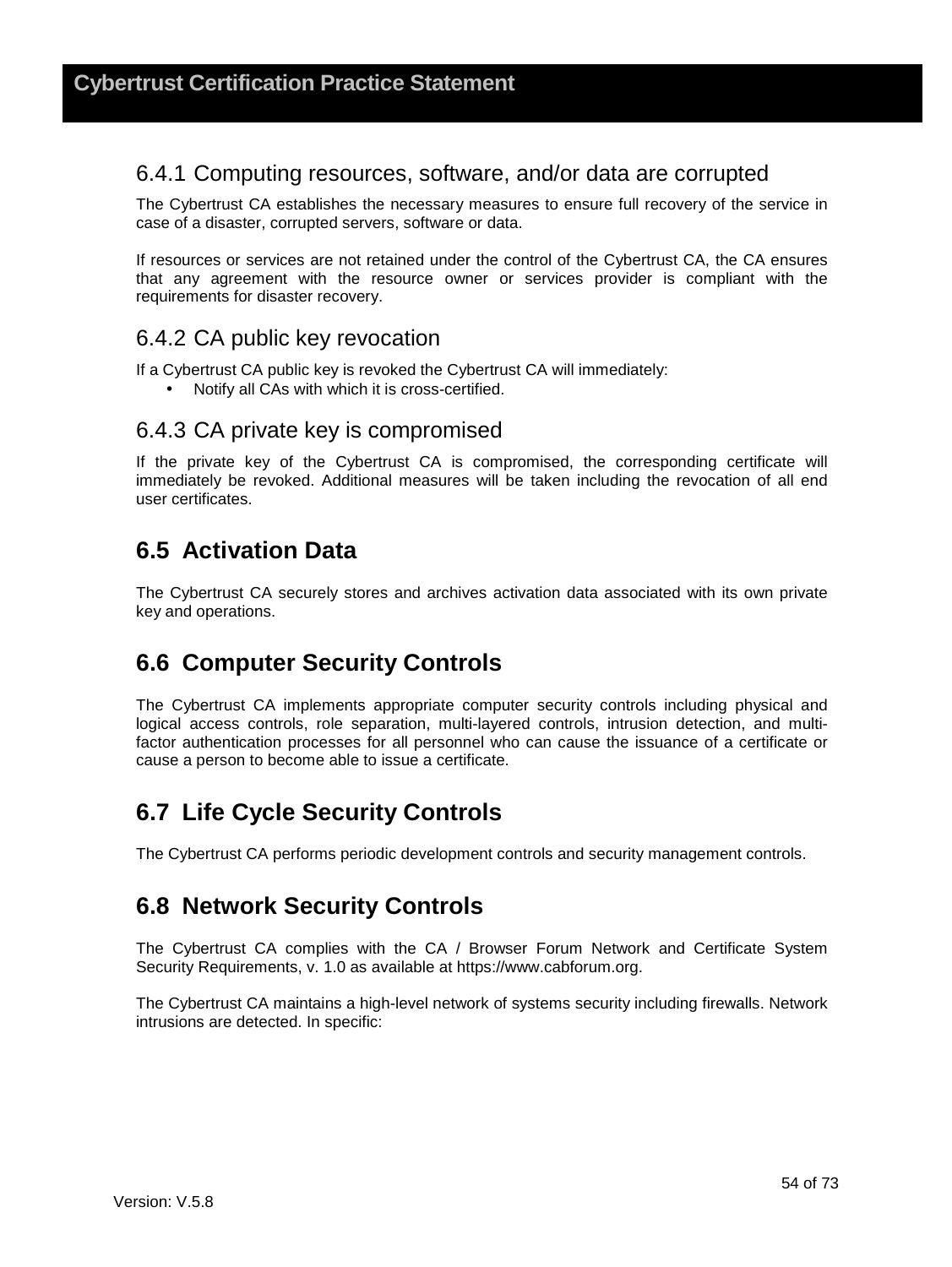- The Cybertrust CA encrypts connections to the RA, using dedicated administrative certificates.
- The Cybertrust CA website provides certificate based Secure Socket Layer connections and anti-virus protection.
- The Cybertrust CA network is protected by a managed firewall and intrusion detection system.
- Accessing Cybertrust CA databases from outside the CAs network is prohibited.
- Internet sessions for request and delivery of information are encrypted.

## **6.9 Time-stamping**

Not applicable.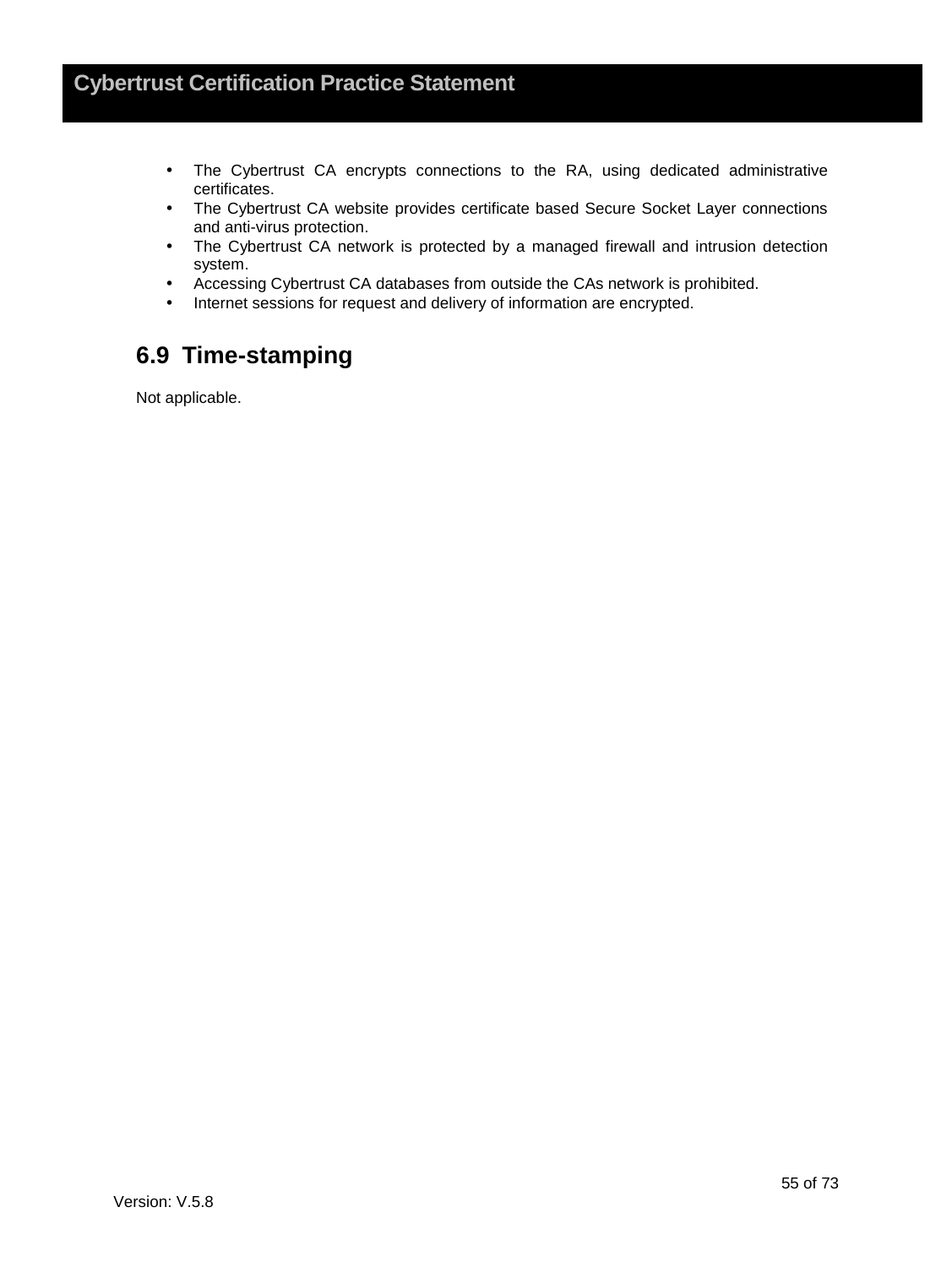# **7. Certificate and CRL Profiles**

This section specifies the certificate format, CRL and OCSP formats.

# **7.1 Certificate Profile**

Cybertrust certificate profiles are available upon request.

# **7.2 CRL Profile**

The Cybertrust CA maintains a record of the CRL profile it uses in an independent technical document. This will be made available at the discretion of the Cybertrust CA, on request from parties explaining their interest.

# **7.3 OCSP Profile**

The Cybertrust CA maintains a record of the OCSP profile it might use in an independent technical document. This will be made available at the discretion of the Cybertrust CA, on request from parties explaining their interest.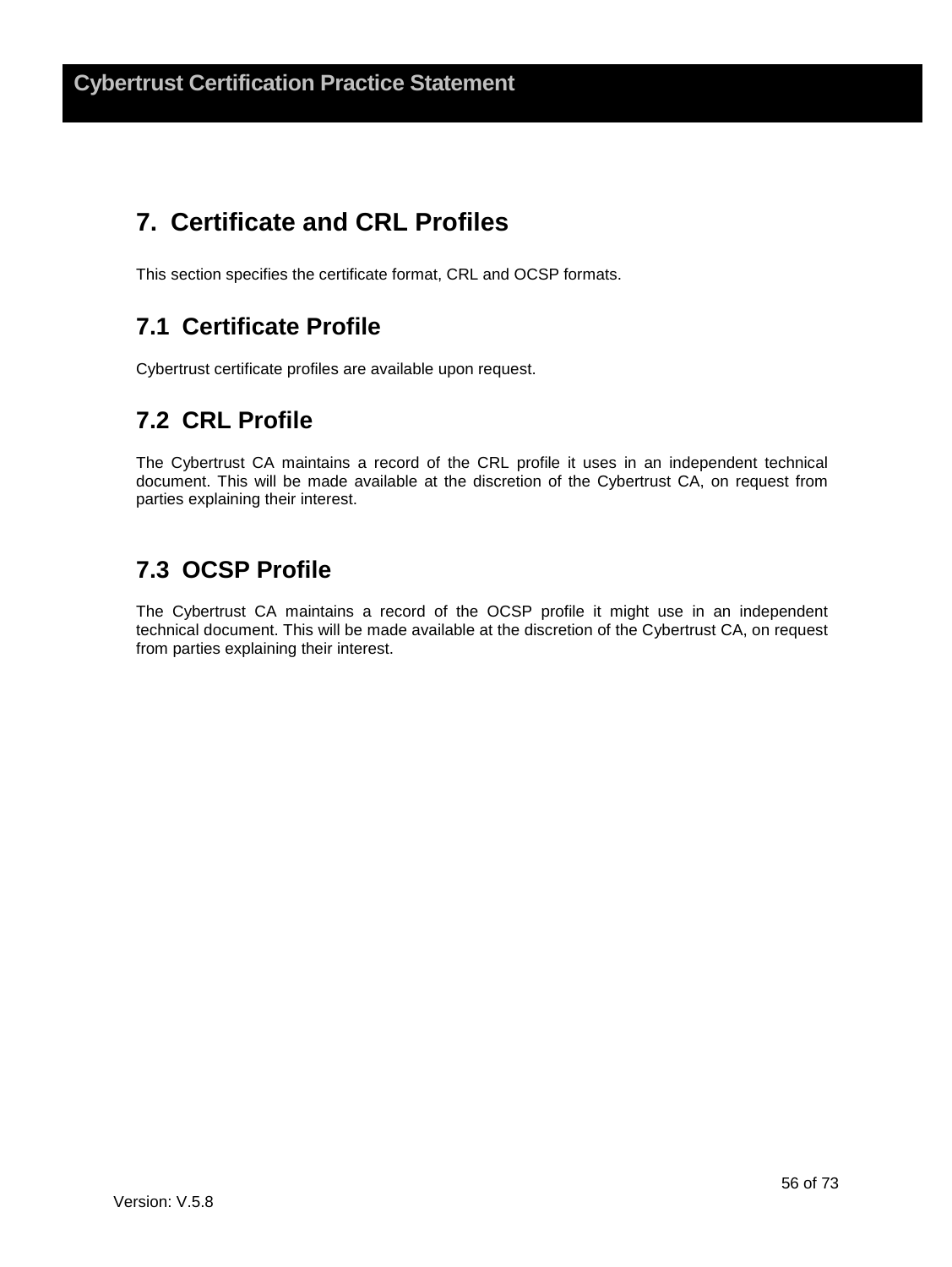# **8. Compliance Audit And Other Assessment**

The Cybertrust CA accepts under separate terms and conditions the auditing of practices and procedures it does not publicly disclose. The Cybertrust CA gives further consideration and evaluates the results of such audits before possibly implementing them.

Following its own approval with regard to the scope and content the Cybertrust CA may subject to compliance audits to ensure it meets requirements, standards, procedures and service levels according to this CPS and certain accreditation schemes it seeks to obtain and/or maintain compliant status.

### **8.1 Compliance Audit And Other Assessment**

Information on Cybertrust's conformance with the requirements of any other accreditation scheme can be sought by the organization of such accreditation scheme directly.

During the period in which it issues SureServer EV certificates, Cybertrust shall perform selfaudits as required by the EV Guidelines.

#### 8.1.1 Audit process conditions

To carry out the audits there will be an independent auditor appointed who will not be affiliated directly or indirectly in any way with Cybertrust nor having any conflicting interests thereof.

An audit is carried out in areas that include but are not limited to the following ones:

- Compliance of Cybertrust operating procedures and principles with the procedures and service levels defined in the CPS.
- Management of the infrastructure that implements CA services.
- Management of the physical site infrastructure.
- Adherence to the CPS.
- Adherence to relevant laws.
- Asserting agreed service levels.
- Inspection of audit trails, logs, relevant documents etc.
- Cause of any failure to comply with the conditions above.

#### 8.1.1.1 Business Partnerships

To better respond to the diverse certification needs of the distributed population of electronic commerce service providers and users, Cybertrust may co-operate with selected business partners to deliver certain services associated with PKI, including certification and registration. Cybertrust may outsource in part or whole certain aspects of the delivery of its services. Regardless of the partner or agent selected to manage certain parts of the certificate life cycle or operations, Cybertrust remains ultimately in charge of the whole process.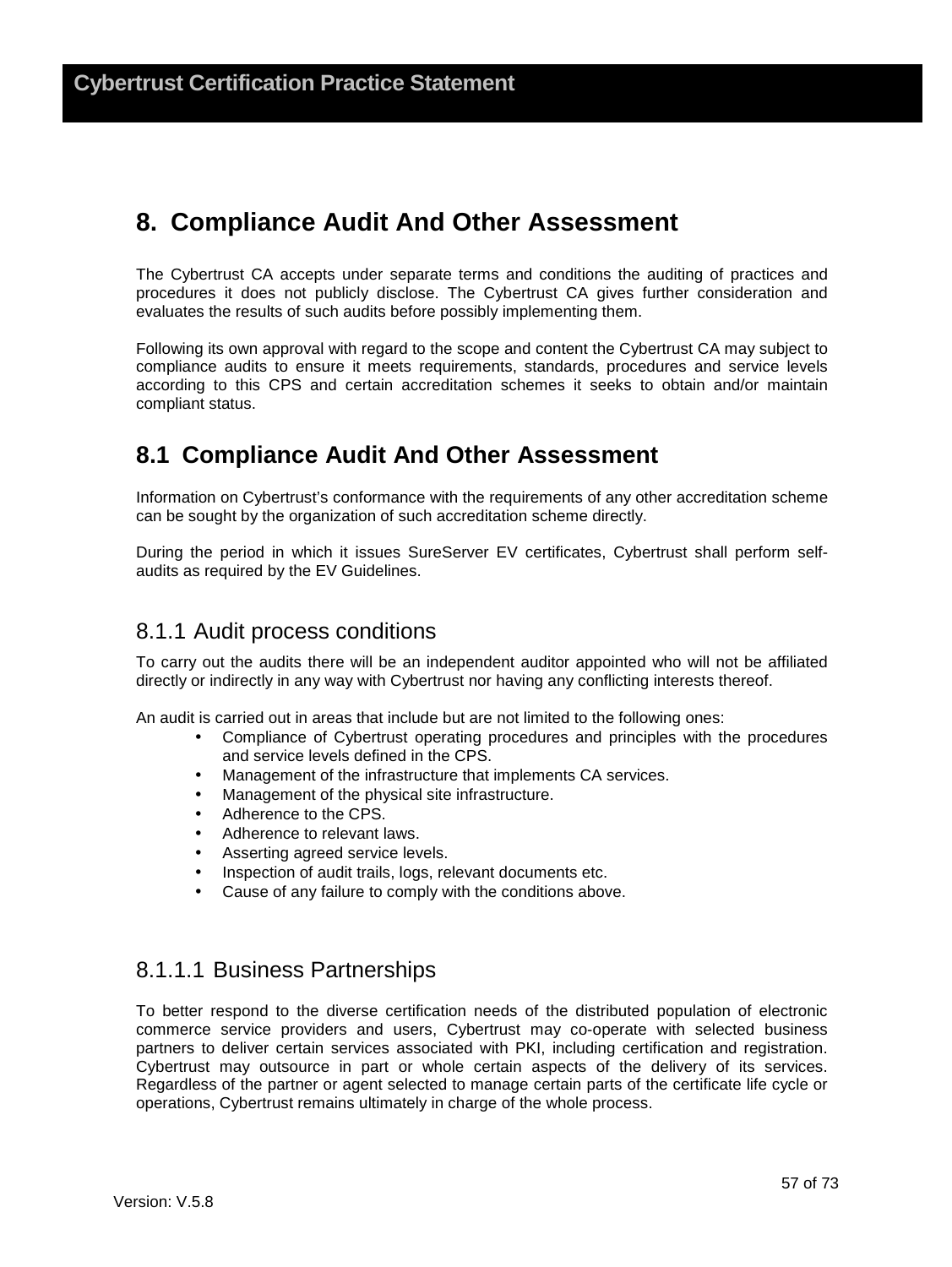#### 8.1.1.2 Secure Devices and Private Key Protection.

Cybertrust supports the use of secure devices and tamperproof equipment to securely issue, manage and store certificates. Cybertrust uses accredited trustworthy hardware to prevent compromise of its private key.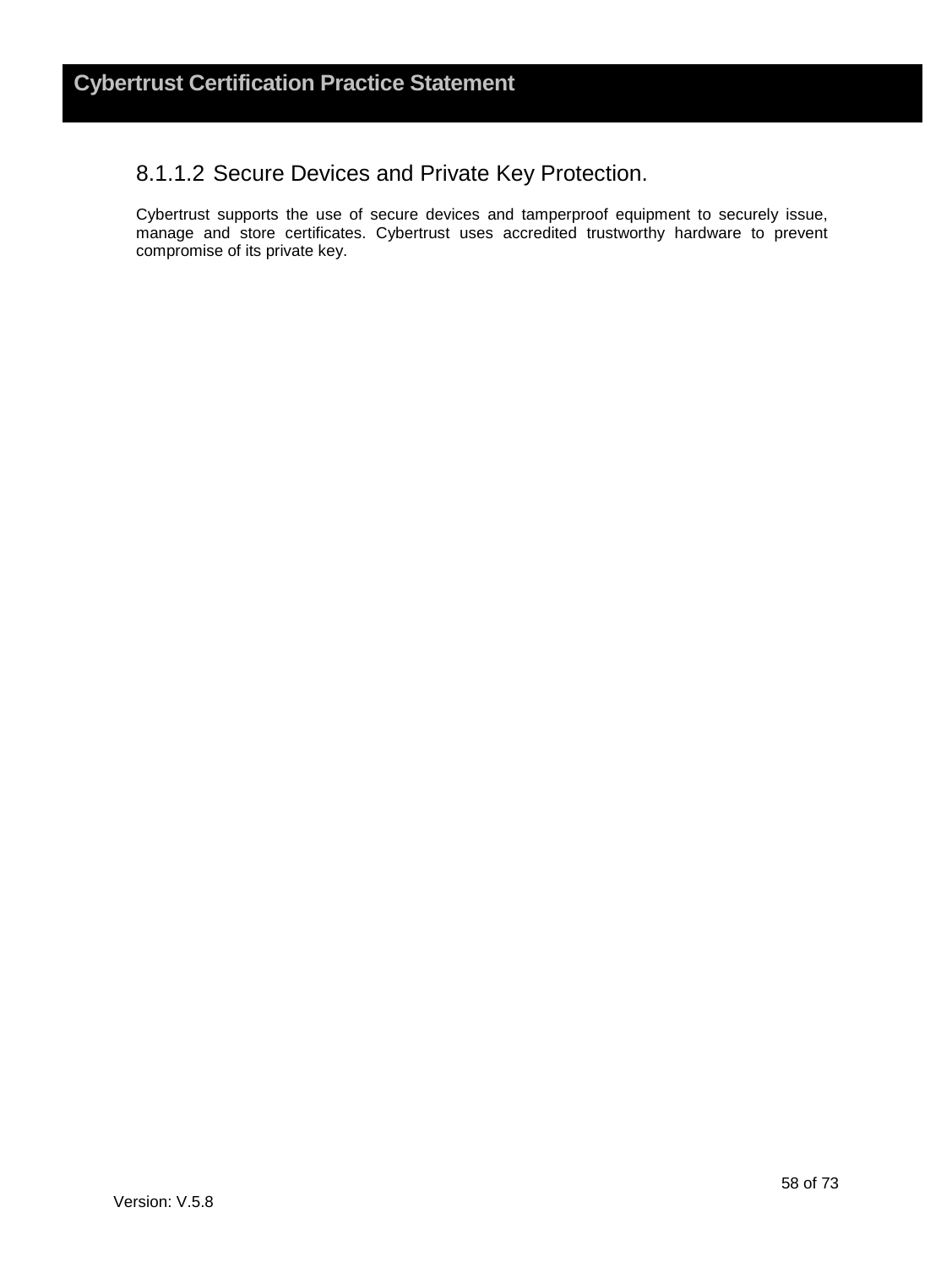# **9. Other Business and Legal Matters**

Certain Legal conditions apply to the issuance of the Cybertrust CA certificates under this CPS as described in this section.

### **9.1 Fees**

The issuance and management of Cybertrust CA certificates is, in general, subject to payment of fees as announced on the Cybertrust web site cybertrust.omniroot.com or through requested quotes.

#### 9.1.1 Refund policy

Subject to the terms and conditions of the applicable agreement, Cybertrust may accept requests for refund in writing. Refund requests must be duly justified and addressed to the Legal Services of Cybertrust. Cybertrust reserves its right to endorse or grant and refunds unless they are requested in the framework of a warranty offered by Cybertrust.

### **9.2 Financial Responsibility**

Cybertrust maintains sufficient resources to meet its perceived obligations under this CPS. The Cybertrust CA makes this service available on an "as is" basis. Warranties are provided and liability is accepted to the extent explicitly set forth in the relevant agreements entered into with Cybertrust (such as, for example, the subscriber agreement). All other warranties and liabilities are disclaimed to the maximum extent permitted by applicable law.

# **9.3 Confidentiality of Business Information**

The Cybertrust CA observes personal data privacy rules and confidentiality rules as described in the Cybertrust CPS. Confidential information includes:

- Any personal identifiable information on subscribers, other than that contained in a certificate.
- Reason for the revocation or suspension of a certificate, other than that contained in published certificate status information.
- Audit trails.
- Correspondence regarding CA services.
- CA Private key(s).

The following items are not confidential information:

- Certificates and their content.
- Status of a certificate.

Parties requesting and receiving confidential information are granted permission on the assumption that they use it for the requested purposes, secure it from compromise, and refrain from using it or disclosing it to third parties. Cybertrust may require that such parties enter into a confidentiality undertaking or similar form of security agreement.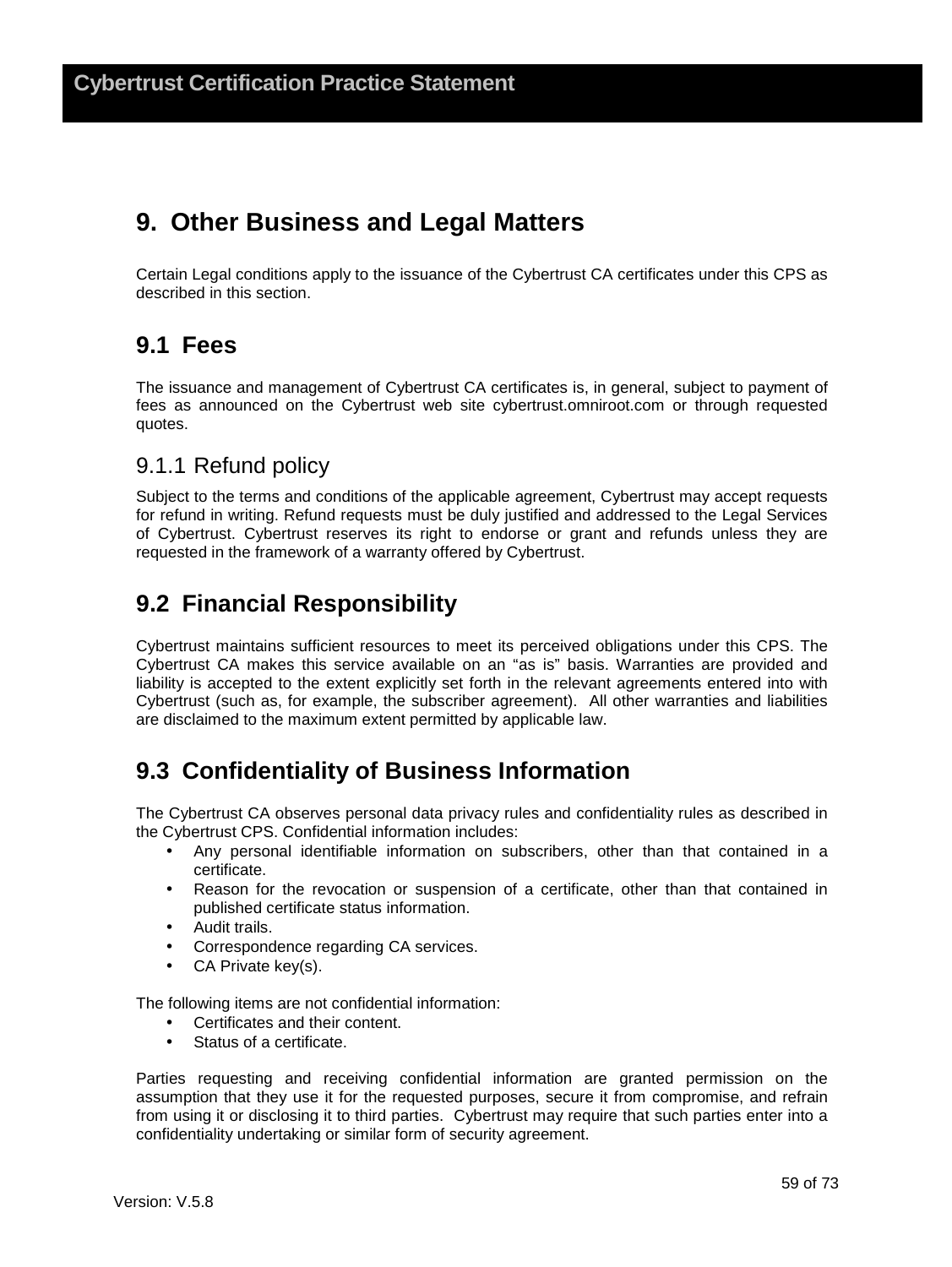#### 9.3.1 Disclosure Conditions

Non-confidential information can be disclosed to any subscriber and relying party under, for example, the following conditions:

- Only a single certificate is delivered per inquiry by subscriber or relying party.
- The status of a single certificate is provided per inquiry by a subscriber or relying party.
- Subscribers can consult the information the CA holds about them.

The Cybertrust CA properly manages the disclosure of information to the CA personnel.

The Cybertrust CA authenticates itself to any party requesting the disclosure of information by:

- Presenting an authentication certificate at the request of the subscriber or relying party
- Signing responses to OCSP requests and CRLs.

The Cybertrust CA encrypts certain communications of confidential information including:

- The communications link between the CA and the RAs.
- Sessions to deliver certificates and certificate status information.

To incorporate information by reference the Cybertrust CA uses computer-based and text-based pointers that include URLs, etc.

### **9.4 Privacy of Personal Information**

The Cybertrust CA makes available a specific Data Protection Policy for the protection of personal data of the applicant applying for a Cybertrust CA certificate that they make available through their web site. The Cybertrust CA maintains a Privacy Policy which can be consulted at http://secure.omniroot.com/repository.

### **9.5 Intellectual Property Rights**

The Cybertrust CA owns and reserves all intellectual property rights associated with its databases, web sites, Cybertrust CA digital certificates and any other publication whatsoever originating from Cybertrust CA including this CPS.

The Distinguished names of all CAs of the Cybertrust CA, remain the sole property of Cybertrust.

Certificates are and remain property of the Cybertrust CA. The Cybertrust CA permits the reproduction and distribution of certificates on a non-exclusive provided that they are reproduced and distributed in full, except that certificates are not published in any publicly accessible repository or directory without the express, prior written permission of the Cybertrust CA.

The Cybertrust CA owns and reserves all intellectual property rights associated with its own products and services.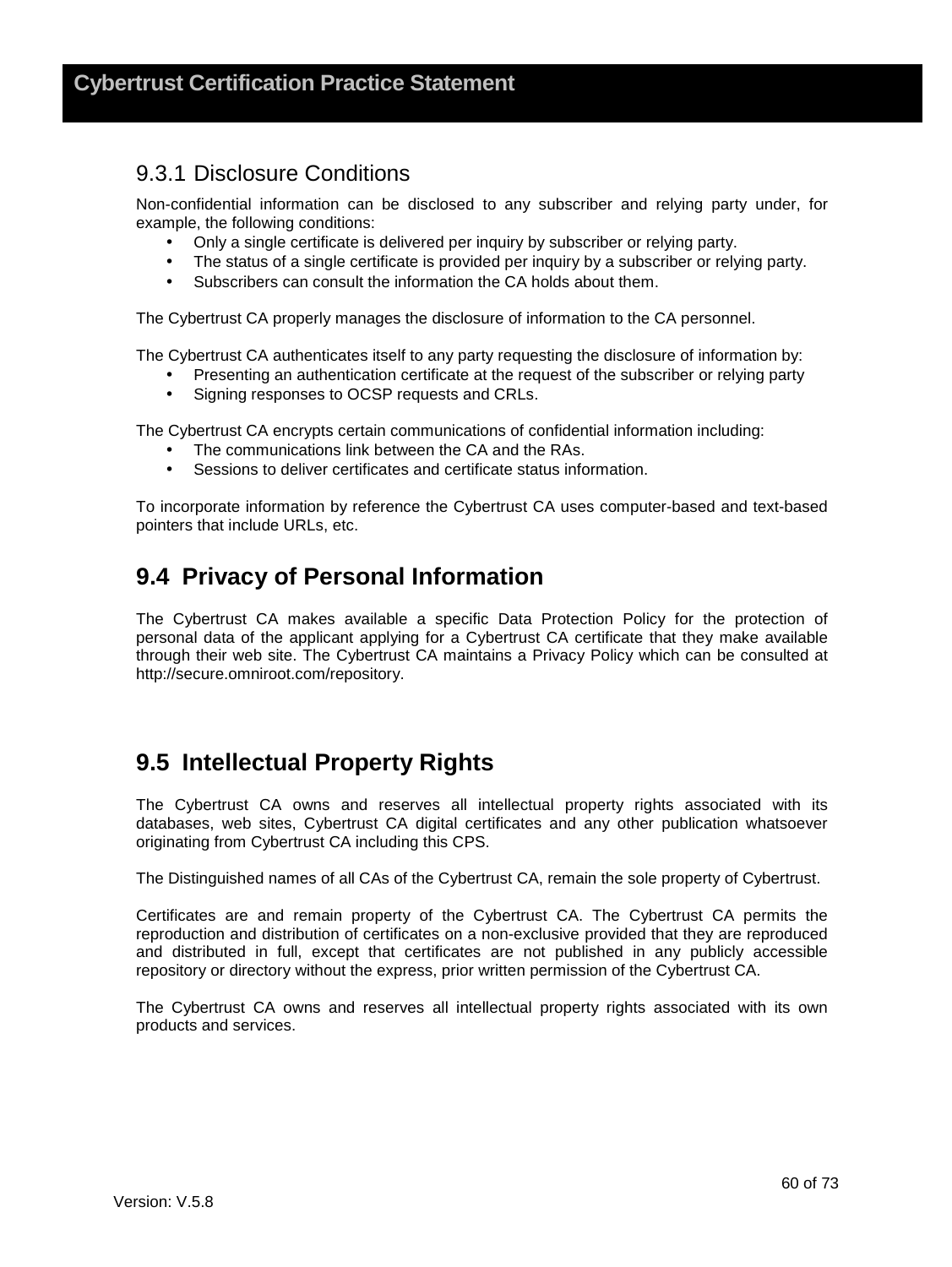### **9.6 Representations and Warranties**

Unless otherwise provided in this CPS in connection with the EV guidelines, warranties and representations shall be as set forth in the applicable agreement entered into by or with Cybertrust regarding its certificate services (such as, for example, the subscriber agreement).

Unless explicitly stated otherwise in this CPS or in the subscriber agreement, subscribers are responsible for having knowledge and, if necessary, seeking training on using digital certificates.

- Generating securely their private-public key pair, using a trustworthy system.
- Providing correct and accurate information in their communications with the Cybertrust CA.
- Ensuring that the public key submitted to the Cybertrust CA correctly corresponds to the private key used.
- Accepting all terms and conditions in the Cybertrust CA CPS and associated policies published in the Cybertrust CA Repository.
- Refraining from tampering with a Cybertrust CA certificate.
- Using Cybertrust CA certificates for legal and authorized purposes in accordance with this CPS.
- Notifying Cybertrust CA or a Cybertrust RA of any changes in the information submitted.
- Ceasing to use a Cybertrust CA certificate if any featured information becomes invalid.
- Ceasing to use a Cybertrust CA certificate when it becomes invalid.
- Removing a Cybertrust CA certificate when invalid from any applications and/or devices they have been installed on.
- Using a Cybertrust CA certificate, as it may be reasonable under the circumstances.
- Preventing the compromise, loss, disclosure, modification, or otherwise unauthorized use of their private key.
- For any acts and omissions of partners and agents subscribers use to generate, retain, escrow, or destroy any private keys.
- Refraining from submitting to Cybertrust CA or any Cybertrust CA directory any material that contains statements that violate any law or the rights of any party.
- Requesting the revocation of a certificate in case of an occurrence that materially affects the integrity of a Cybertrust CA certificate.
- Notifying the appropriate RA immediately, if a subscriber becomes aware of or suspects the compromise of a private key.

#### 9.6.1 Relying Party Obligations

Unless explicitly stated otherwise in this CPS, each party relying on a Cybertrust CA certificate shall:

- Have the technical capability to use digital certificates.
- Receive notice of the Cybertrust CA and associated conditions for relying parties.
- Validate a Cybertrust CA certificate by using certificate status information (e.g. a CRL) published by the Cybertrust CA in accordance with the proper certificate path validation procedure.
- Trust a Cybertrust CA certificate only if all information featured on such certificate can be verified via such a validation procedure as being correct and up to date.
- Rely on a Cybertrust CA certificate, only as it may be reasonable under the circumstances.
- Notify the appropriate RA immediately, if the relying party becomes aware of or suspects that a private key has been compromised.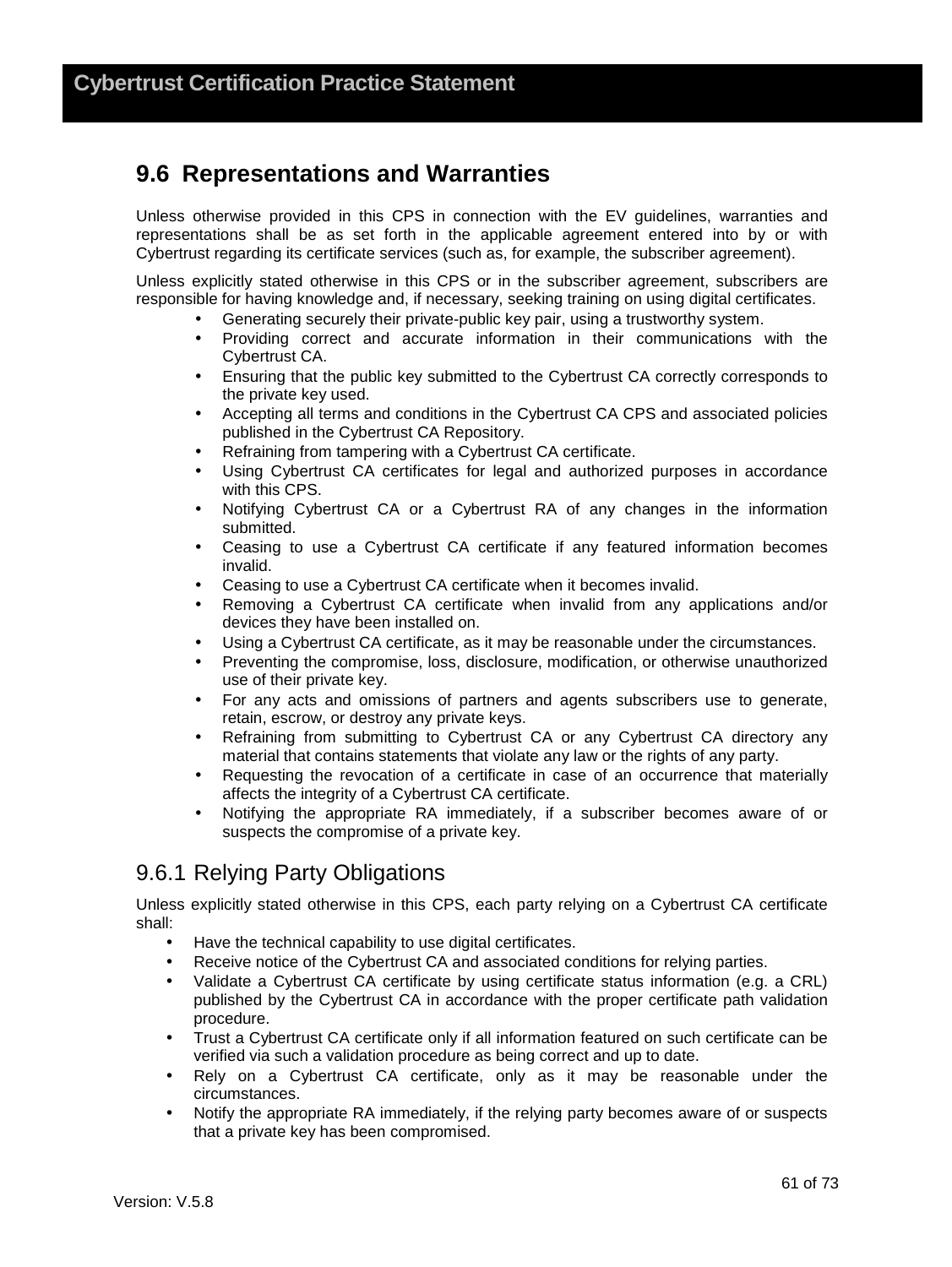- Verify the validity, suspension or revocation of the certificate using current revocation status information as indicated to the relying party.
- Take account of any limitations on the usage of the certificate indicated to the relying party either in the certificate or this CPS.
- Take any other precautions prescribed in the subscriber agreement, Cybertrust certificate as well as any other policies or terms and conditions made available in the application context a certificate might be used.

Relying parties must at all times establish that it is reasonable to rely on a certificate under the circumstances taking into account circumstances such as the specific application context a certificate is used in.

### 9.6.1.1 Conveying Relying party obligations

In order to give uninhibited access to revocation information and subsequently invoke Trust in its own services, Cybertrust refrains from implementing an agreement with the relying party with regard to controlling the validity of certificate services with the purpose of binding relying parties to their obligations.

Much like it applies to any other participant of Cybertrust public services, however, the use of Cybertrust resources that relying parties make is implied to be governed by the conditions set out in Cybertrust policy framework instigated by the Cybertrust CP and the Cybertrust CPS.

Relying parties are hereby notified that the conditions prevailing in this CPS are binding upon them each time they consult a Cybertrust resource for the purpose of establishing trust and validating a certificate.

#### 9.6.2 Subscriber Liability towards Relying Parties

Without limiting other subscriber obligations stated elsewhere in this CP, subscribers are liable for any misrepresentations they make in certificates to third parties that, reasonably rely on the representations contained therein.

### 9.6.3 Cybertrust CA Repository and Web site Conditions

Parties (including subscribers and relying parties) accessing the Cybertrust CA Repository and web site agree with the provisions of this CPS and any other conditions of usage that Cybertrust may make available. Parties demonstrate acceptance of the conditions of usage of the CPS by submitting a query with regard to the status of a digital certificate or by anyway using or relying upon any such information or services provided. The Cybertrust CA Repositories include or contain:

- Information provided as a result of the search for a digital certificate.
- Information to verify the status of digital signatures created with a private key corresponding to a public key listed in a certificate.
- Information to verify the status of a digital certificate before encrypting data using the public key included in a certificate
- Information published on the Cybertrust CA web site.
- Any other services that Cybertrust CA might advertise or provide through its web site.
- If a repository becomes aware of or suspects the compromise of a private key, it will immediately notify the appropriate RA. The party that operates a Repository has exclusive responsibility of all acts or omissions associated with it.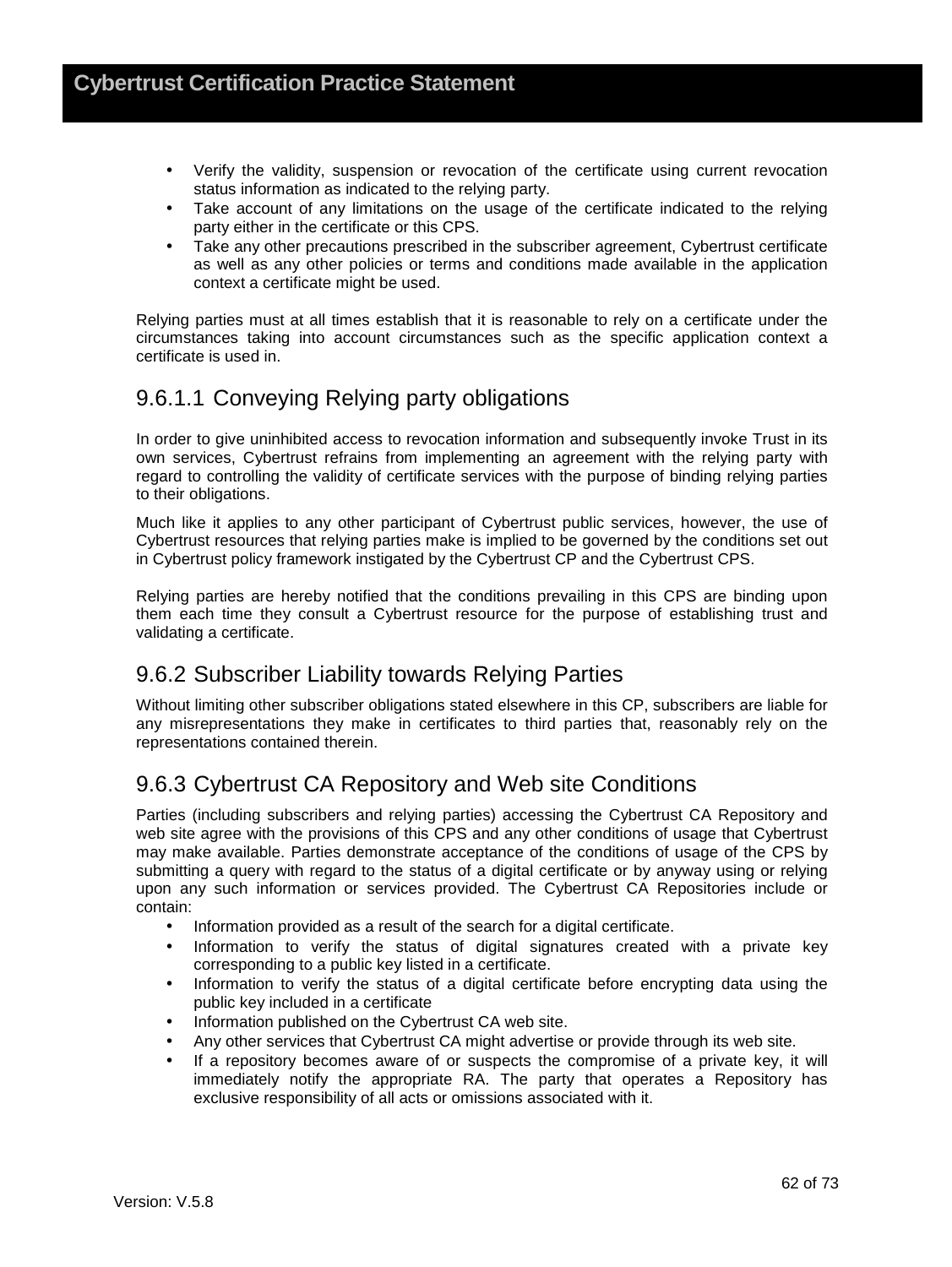The Cybertrust CA maintains a certificate repository during the application period and for a maximum of ten years after the expiration or revocation of a certificate. To verify its integrity the complete repository will be made available to the Cybertrust RAs for queries at any time.

Additionally, the Cybertrust CA repository is available to relying parties.

### 9.6.3.1 Reliance at Own Risk

It is the sole responsibility of the parties accessing information featured in the Cybertrust CA Repositories and web site to assess and rely on information featured therein. Parties acknowledge that they have received adequate information to decide whether to rely upon any information provided in a certificate. The Cybertrust CA takes steps necessary to update its records and directories concerning the status of the certificates and issue warnings about. Failure to comply with the conditions of usage of the Cybertrust Repositories and web site may result in terminating the relationship between the Cybertrust CA and the party.

#### 9.6.3.2 Accuracy of Information

The Cybertrust CA makes reasonable efforts to ensure that parties accessing its repositories receive accurate, updated and correct information.

### 9.6.4 Cybertrust CA Obligations

To the extent specified in the relevant sections of the CP, the Cybertrust CA promises to:

- Comply with this CPS and its amendments as published under http://secure.omniroot.com/repository.
- Manage and operate the service to be compliant to the latest version of the Baseline Requirements for the Issuance and Management of Publicly‐Trusted Certificates, the Guidelines for Extended Validation Certificates, and the CA / Browser Forum Network and Certificate System Security Requirements, v. 1.0 as available at https://www.cabforum.org.Provide infrastructure and certification services, including the establishment and operation of the Cybertrust CA Repository and web site for the operation of public certificate management services.
- Provide Trust mechanisms, including a key generation mechanism, key protection, and secret sharing procedures regarding its own infrastructure.
- Provide prompt notice in case of compromise of its own private key(s).
- Provide and validate application procedures for the various types of certificates that it makes publicly available.
- Issue electronic certificates in accordance with this CPS and fulfil its obligations presented herein.
- Revoke certificates issued according to this CPS upon receipt of a valid and authenticated request to revoke a certificate from an RA.
- Publish accepted certificates in accordance with this CPS.
- Provide support to subscribers and relying parties as described in this CPS.
- Provide for the expiration and re-keying of certificates according to this CPS.
- Publish CRLs and/or OCSP responses of all suspended and revoked certificates on a regular basis in accordance with this CPS.
- Provide appropriate service levels according to a service agreement.
- Notify relying parties of certificate revocation by publishing CRLs on the Cybertrust CA repository.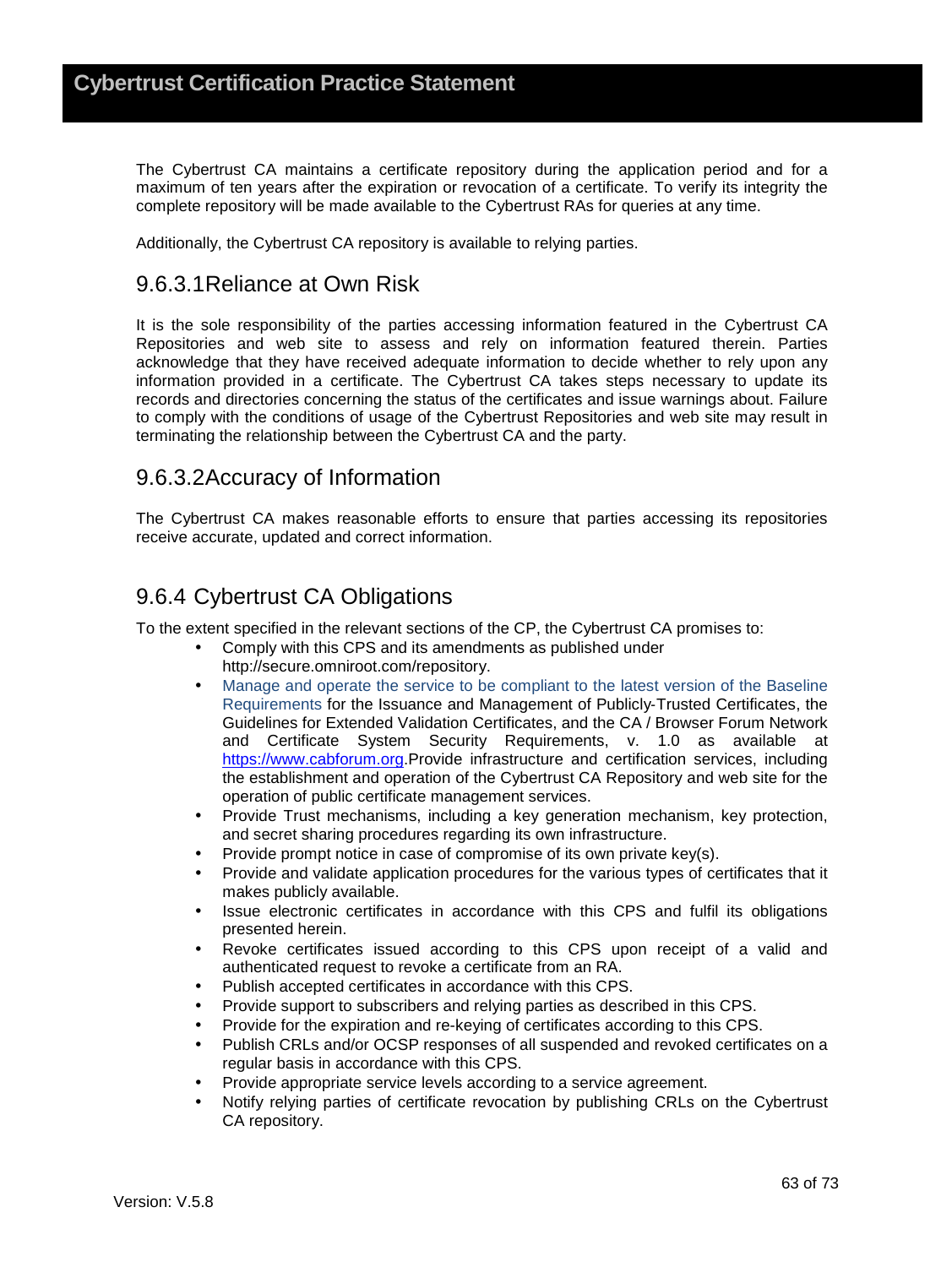To the extent permitted by law the Cybertrust CA cannot be held liable for:

- Any use of certificates, other than specified in this CPS.
- Falsification of transactions.
- Improper use or configuration of equipment, not operated under the responsibility of the CA, used in a transaction involving certificates.
- Compromise of private keys associated with the certificates.
- Loss, exposure or misuse of PIN code(s) etc. protecting private keys associated with the certificates.
- The submission of erroneous or incomplete data from an RA, including identification data, serial numbers and public key values
- Erroneous or incomplete requests for operations on certificates by the RA.
- Acts of God.
- The use of certificates.
- The use of public or private keys of cross-certified (non-subordinate) CA's and their relying parties.

The Cybertrust CA has no further obligations under this CPS.

### 9.6.5 Registration Authority Obligations

A Cybertrust RA operating within the Cybertrust network promises to:

- Generate securely an RA administrator key pair, using a trustworthy system directly or through an agent.
- Provide correct and accurate information in their communications with the Cybertrust CA.
- Ensure that the public key submitted to Cybertrust CA is the correct one (if applicable).
- Generating a new, secure key pair to be used in association with a certificate that they request from Cybertrust CA.
- Receive applications for the Cybertrust CA certificates in accordance with this Cybertrust CPS.
- Carry out all verification and authenticity actions prescribed by the Cybertrust CA procedures and this CPS.
- Submit to the Cybertrust CA the applicant's request in a signed message (certificate request).
- Receive, verify and relay to the Cybertrust CA all requests for revocation of a Cybertrust CA certificate in accordance with the Cybertrust CA procedures and the Cybertrust CA CPS.
- Verify the accuracy and authenticity of the information provided by the subscriber at the time of future repetitive issuance in response to expiration of a certificate according to this CPS.

#### 9.6.6 Information incorporated by reference into a digital certificate

The following information is incorporated by reference in every digital certificate it issues:

- Terms and conditions of the Cybertrust CA CPS.
- Any other applicable certificate policy as may be stated on an issued Cybertrust certificate.
- The mandatory elements of the standard X.509.
- Any non-mandatory but customized elements of the standard X.509.
- Content of extensions and enhanced naming that are not fully expressed within a certificate.
- Any other information that is indicated to be so in a field of a certificate.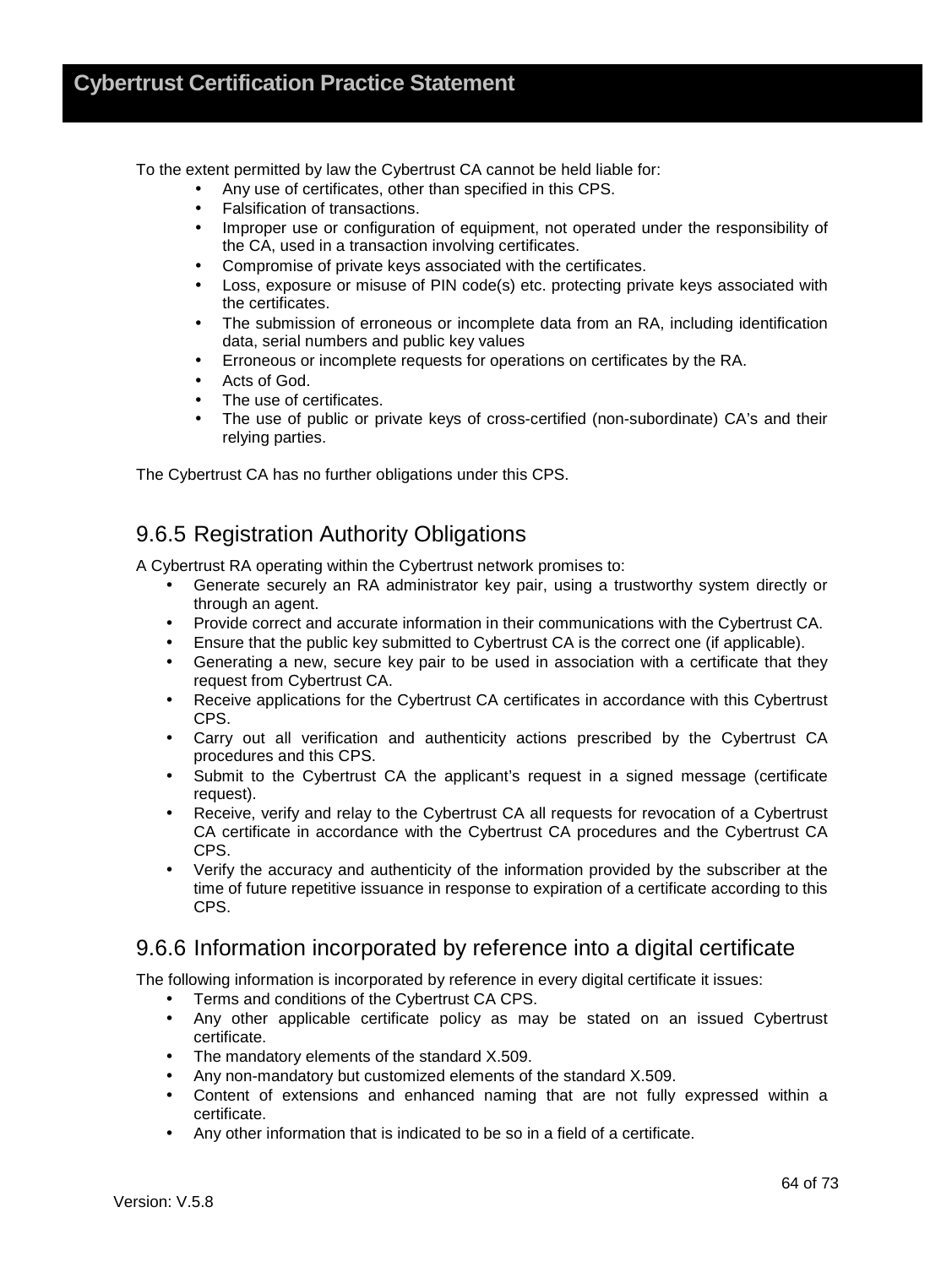The following information is also incorporated by reference in every SureServer EV digital certificate it issues:

• The CA/Browser Forum Guidelines for Extended Validation Certificates.

#### 9.6.7 Pointers to incorporate by reference

To incorporate information by reference Cybertrust uses computer-based and text-based pointers. Cybertrust may use URLs, OIDs etc.

### **9.7 Disclaimers of Warranties**

This section includes disclaimers of express warranties, without prejudice to any further limitations set forth in any applicable agreement (such as, for example, a subscriber agreement).

#### 9.7.1 Limitation for Other Warranties

The Cybertrust CA does not warrant:

- The accuracy of any unverifiable piece of information contained in certificates except as it may be stated in the relevant product description below in this CPS (in particular, products issued under the Guidelines for Extended Validation Certificates) and in the Cybertrust CA warranty policy, if available.
- The accuracy, authenticity, completeness or fitness of any information contained in, free, test or demo certificates.

#### 9.7.2 Exclusion of Certain Elements of Damages

In no event (except for fraud or wilful misconduct) is the Cybertrust CA liable for:

- Any loss of profits.
- Any loss of data.
- Any indirect, consequential or punitive damages arising from or in connection with the use, delivery, license, and performance or non-performance of certificates or digital signatures.
- Any transactions or services offered or within the framework of this CPS.
- Any other damages except for those due to reliance on the verified information in a certificate, except for information featured on, free, test or demo certificates.
- Any liability incurred in any case if the error in such verified information is the result of fraud or wilful misconduct of the applicant.

### **9.8 Limitations of Liability**

The total liability of the Cybertrust is limited to the maximum extent permitted by applicable law and further in accordance with the limits set forth in the applicable agreement.

Notice is hereby given that a Cybertrust certificate must not solely be relied upon for transactions involving a monetary value exceeding the following limits:

| SureCredential Personal Certificates     | \$5000 |  |
|------------------------------------------|--------|--|
| SureCredential Professional Certificates | \$5000 |  |
| <b>SureServer Certificates</b>           | \$5000 |  |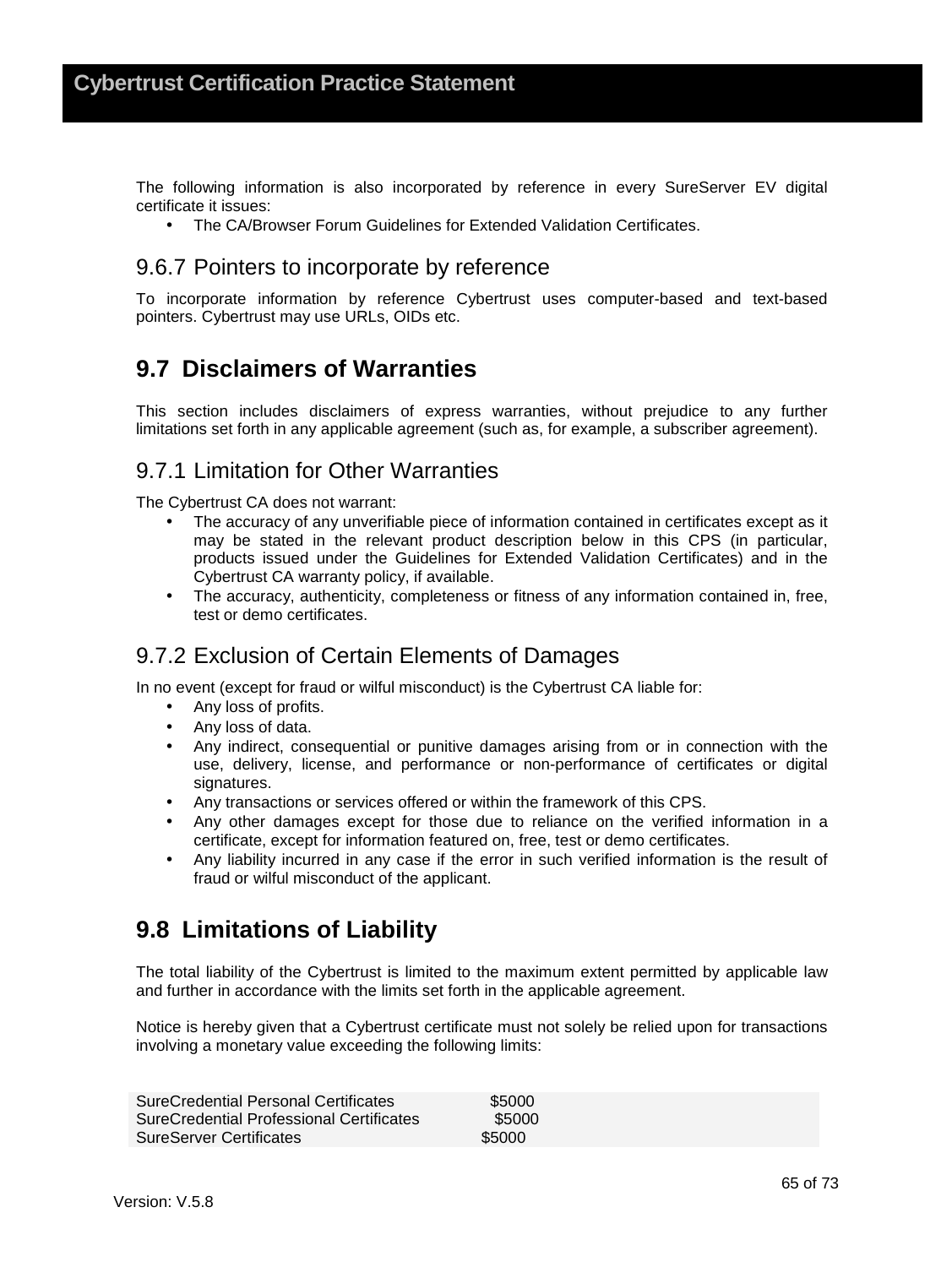SureCodesign Certificates **\$5000** SureServer EV Certificates cf. section 9.8.1

#### 9.8.1 Limitations on SureServer EV Certificate Liability

(1) Subscribers and Relying Parties

In cases where Cybertrust has issued and managed SureServer EV certificates or any other product in compliance with the EV Guidelines, Cybertrust shall not be liable to the SureServer EV Certificate Beneficiaries or any other third parties for any losses suffered as a result of use or reliance on such certificate beyond those specified in the CA's EV Policies.

In cases where Cybertrust has not issued or managed the Certificate in complete compliance with the EV Guidelines, Cybertrust may seek to limit its liability to the Subscriber and to Relying Parties for any cause of action or legal theory involved for any and all claims, losses or damages suffered as a result of the use or reliance on such SureServer EV certificate, provided that all such purported limitations must also be specified in Cybertrust CPS, and provided further that in no event shall Cybertrust seek to limit its liability to Subscribers or Relying Parties for legally recognized and provable claims to a monetary amount less than \$5,000 per Subscriber or \$2,000 per Relying Party per Sure Server certificate.

(2) Indemnification of Application Software Vendors

Notwithstanding any limitations on its liability to Subscribers and Relying Parties, Cybertrust acknowledges that the Application Software Vendors who has a root certificate distribution agreement in place do not assume any obligation or potential liability of Cybertrust under these Guidelines or that otherwise might exist because of the issuance or maintenance of Sure Server certificates or reliance thereon by Relying Parties or others.

Thus, Cybertrust shall defend, indemnify, and hold harmless each Application Software Vendor for any and all claims, damages, and losses suffered by such Application Software Vendor related to a SureServer EV Certificate, regardless of the cause of action or legal theory involved.

This shall not apply, however, to any claim, damages, or loss suffered by such Application Software Vendor related to a SureServer EV certificate issued by Cybertrust where such claim, damage, or loss was directly caused by such Application Software Vendor's software displaying as not trustworthy a SureServer EV certificate this is still valid, or displaying as trustworthy: (1) a SureServer EV certificate that has expired, or (2) a SureServer EV certificate that has been revoked (but only in cases where the revocation status is currently available from the CA online, and the browser software either failed to check such status or ignored an indication of revoked status).

### **9.9 Indemnities**

This section contains the applicable indemnities and apply without prejudice to any additional indemnification obligations set forth in any applicable agreement (such as, for example, a subscriber agreement).

To the extent permitted by law the subscriber must indemnify and hold the Cybertrust CA harmless from any acts or omissions resulting in liability, any loss or damage, and any suits and expenses of any kind, including reasonable attorneys' fees that Cybertrust may incur as a result of:

- Failure to protect the subscriber's private key,
- Failure to use a trustworthy system as required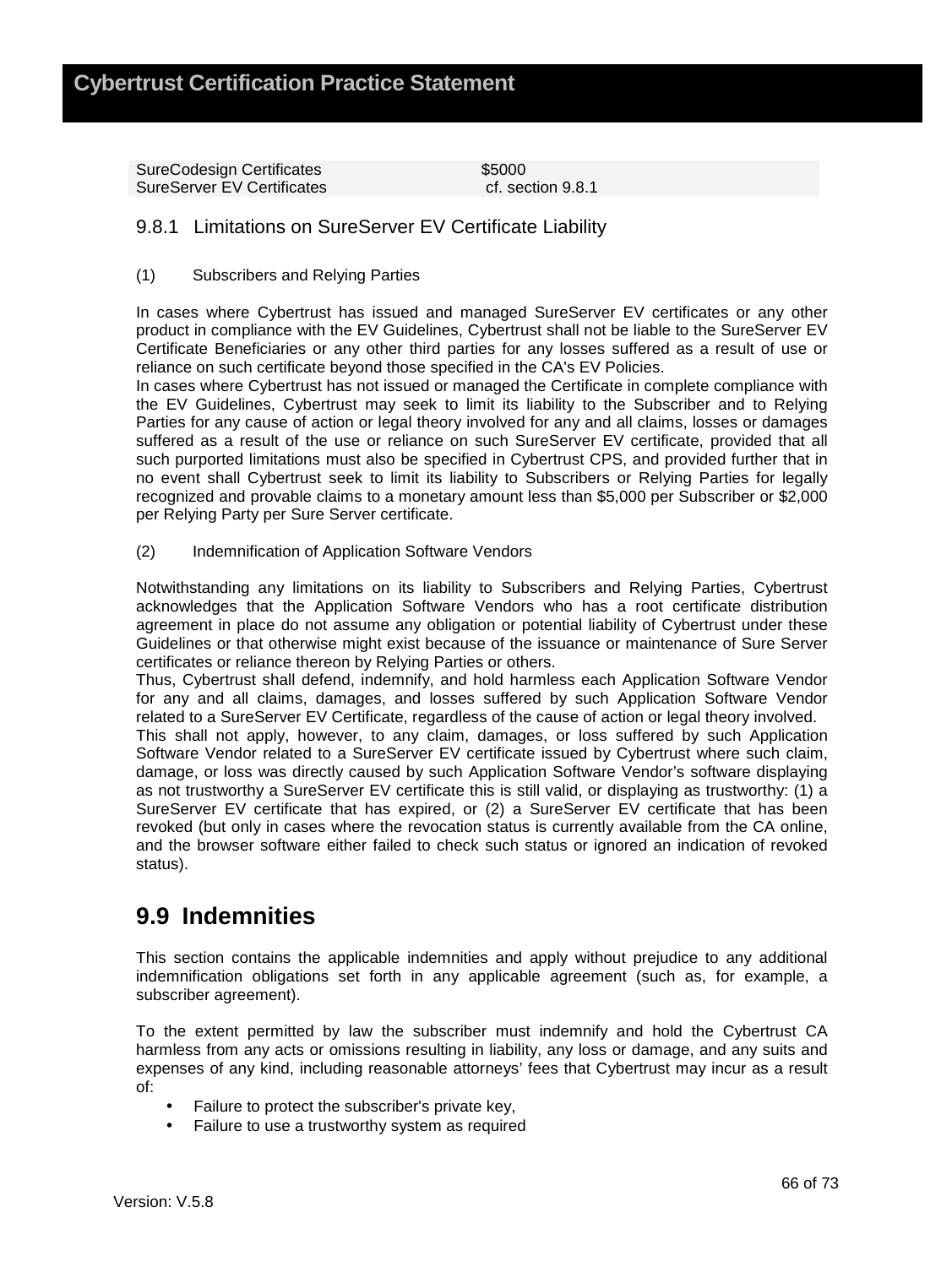• Failure to take precautions necessary to prevent the compromise, loss, disclosure, modification, or unauthorized use of the subscriber's private key

## **9.10 Term and Termination**

This CPS remains in force until notice of the opposite is communicated by the Cybertrust CA on its web site or repository.

Following publications, changes become applicable 30 days thereafter.

## **9.11 Individual notices and communications with participants**

The Cybertrust CA accepts notices related to this CPS by means of digitally signed messages or in paper form. Upon receipt of a valid, digitally signed acknowledgment of receipt from Cybertrust CA the sender of the notice deems its communication effective. The sender must receive such acknowledgment within twenty (20) business days, or else written notice must then be sent in paper form through a courier service that confirms delivery or via certified or registered mail, postage prepaid, return receipt requested, addressed to Cybertrust as documented in the beginning of this CPS.

## **9.12 Amendments**

Changes to this CPS are indicated by appropriate numbering.

## **9.13 Dispute Resolution Procedures**

Before resorting to any dispute resolution mechanism including adjudication or any type of Alternative Dispute Resolution (including without exception mini-trial, arbitration, binding expert's advice, co-operation monitoring and normal expert's advice) parties agree to notify Cybertrust of the dispute with a view to seek dispute resolution.

Upon receipt of a Dispute Notice, Cybertrust convenes a Dispute Committee that advises Cybertrust management on how to proceed with the dispute. The Dispute Committee convenes within twenty (20) business days from receipt of a Dispute Notice. The Dispute Committee is composed by a counsel, a data protection officer, a member of Cybertrust operational management and a security officer. The counsel or data protection officer chair the meeting. In its resolutions the Dispute Committee proposes a settlement to the Cybertrust executive management. The Cybertrust executive management may subsequently communicate the proposed settlement to the resting party.

### 9.13.1 Arbitration

If the dispute is not resolved within twenty (20) business days after initial notice pursuant to CPS, parties submit the dispute to arbitration, in accordance with art. 1676-1723 of the Belgian Judicial Code.

There will be 3 arbitrators of whom each party proposes one while both parties of the dispute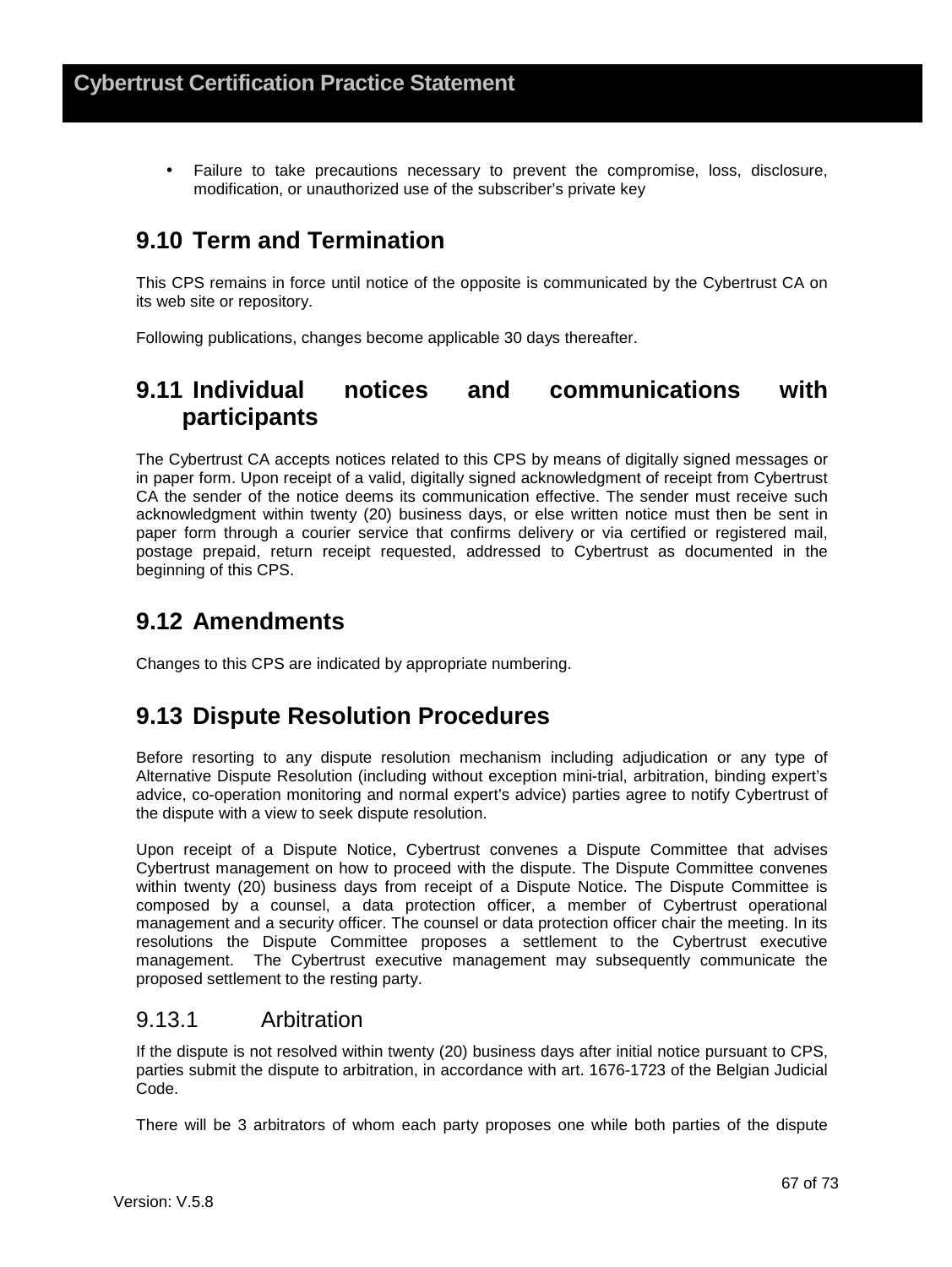choose the third arbitrator. The place of the arbitration is Leuven, Belgium and the arbitrators determine all associated costs.

For all technology related disputes and disputes related to this CPS the parties accept the arbitration authority of the Belgian branch of Stichting Geschillenoplossing Automatisering (Foundation for the Settlement of Automation Disputes) with registered offices in:

J. Scheepmansstraat 5,

3050 Oud-Heverlee, Belgium.

Tel.: +32-47-733 82 96, Fax: + 32-16-32 54 38.

# **9.14 Governing Law**

This CPS is governed, construed and interpreted in accordance with the laws of Belgium. This choice of law is made to ensure uniform interpretation of this CPS, regardless of the place of residence or place of use of Cybertrust digital certificates or other products and services. The laws of Belgium apply also to all Cybertrust commercial or contractual relationships in which this CPS may apply or quoted implicitly or explicitly in relation to Cybertrust products and services where the Cybertrust acts as a provider, supplier, beneficiary receiver or otherwise.

Each party, including Cybertrust partners, subscribers and relying parties, irrevocably submit to the jurisdiction of the district courts of Leuven, Belgium.

## **9.15 Compliance with Applicable Law**

Cybertrust CA complies with applicable laws of Belgium. Export of certain types of software used in certain Cybertrust CA public certificate management products and services may require the approval of appropriate public or private authorities. Parties (including the Cybertrust CA, subscribers and relying parties) agree to conform to applicable export laws and regulations as pertaining in Belgium.

### **9.16 Miscellaneous Provisions**

### 9.16.1 Survival

The obligations and restrictions contained under section "Legal Conditions" survive the termination of this CPS.

### 9.16.2 Severability

If any provision of this CPS, including limitation of liability clauses, is found to be invalid or unenforceable, the remainder of this CPS be interpreted in such manner as to effect the original intention of the parties.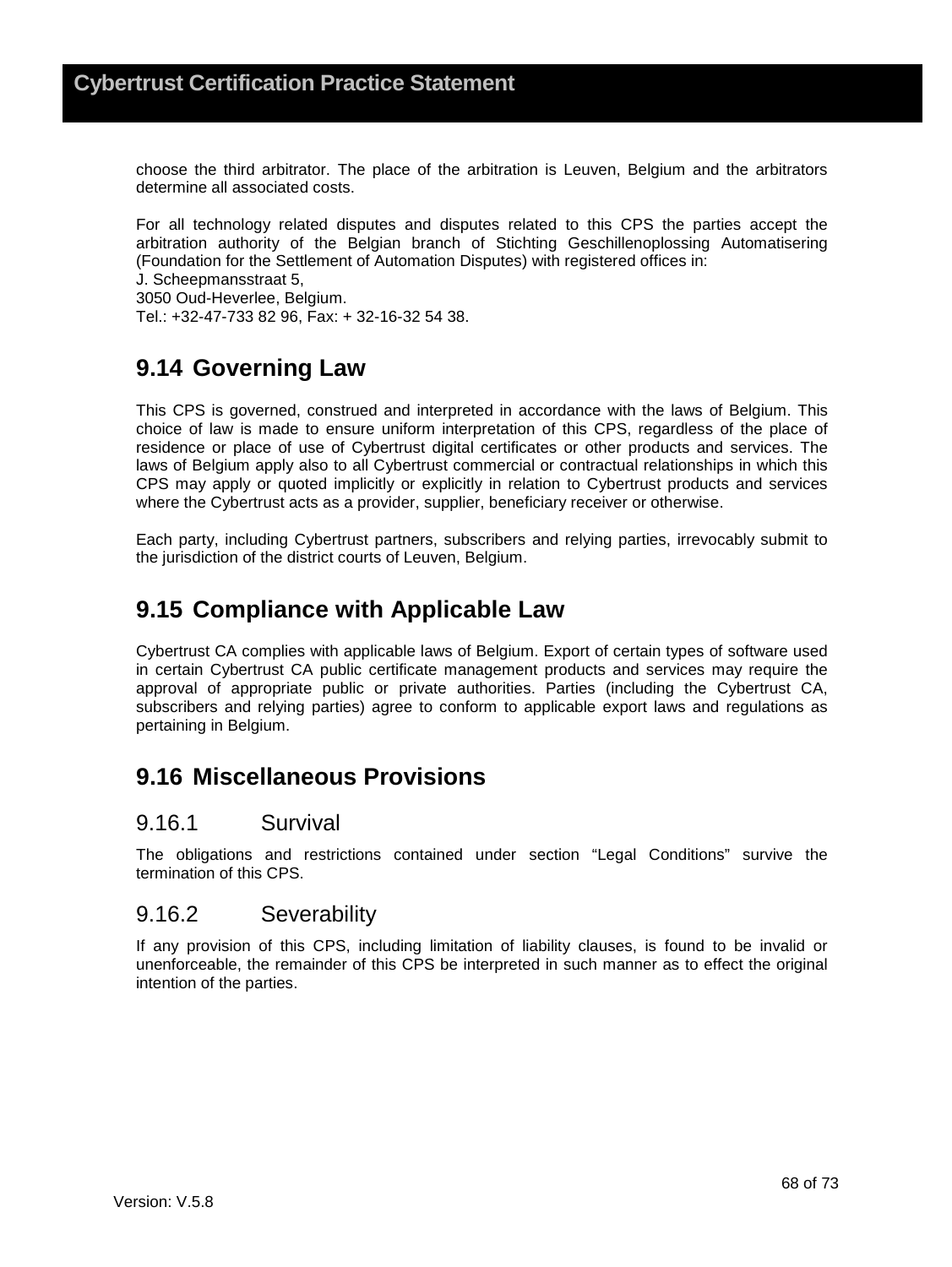# **10. List of definitions**

**ACCEPT (A CERTIFICATE)**

To approve of a digital certificate by a certificate applicant within a transactional framework.

**ACCREDITATION**

A formal declaration by an approving authority that a certain function/entity meets specific formal requirements **APPLICATION FOR A CERTIFICATE**

A request sent by a certificate applicant to a CA to issue a digital certificate

**APPLICATION SOFTWARE VENDOR**: A developer of Internet browser software or other software that displays or uses certificates and distributes root certificates, such as KDE, Microsoft Corporation, Mozilla Corporation, Opera Software ASA, and Red Hat, Inc.

A**RCHIVE**

To store records for period of time for purposes such as security, backup, or audit.

**ASSURANCES**

A set of statements or conduct aiming at conveying a general intention.

**AUDIT**

Procedure used to validate compliance with formal criteria or controls.

#### **AUTHENTICATED RECORD**

A signed document containing assurances of authentication or a message with a digital signature verified by a valid certificate by a relying party.

**AUTHENTICATION**

A process used to confirm the identity of a person or to prove the integrity of specific information by placing them within the right context and verifying such relationship.

**AUTHORISATION**

Granting of rights.

**AVAILABILITY**

The rate of accessibility of information or resources.

#### **HARDWARE MODULE**

The complete system of the hardware module used to keep the certificates and securely generate a key pair.

**BINDING**

A statement by an RA of the relationship between a named entity and its public key.

#### **CERTIFICATE**

The public key of a subject and the associated information, digitally signed with the private key of the issuer of the certificate. Unless explicitly specified, the certificates described here are the subscriber's .

#### **CERTIFICATE REVOCATION LIST** OR **CRL**

A list maintained by the CA of certificates that are revoked before their expiration time.

#### **CERTIFICATION AUTHORITY** OR **CA**

An entity that is trusted to associate a public key to the information on the subject, contained in the certificate. Unless explicitly specified, the CA described herein is the Cybertrust CA.

#### **CERTIFICATION PRACTICE STATEMENT** OR **CPS**

A statement of the practices in the management of certificates during all life phases.

#### **CERTIFICATE STATUS SERVICE** OR **CSS**

A service, enabling relying parties and others to verify the status of certificates.

**CERTIFICATE CHAIN**

A hierarchical list certificates containing an end-user subscriber certificate and CA certificates.

#### **CERTIFICATE EXPIRATION**

The end of the validity period of a digital certificate.

**CERTIFICATE EXTENSION**

A field in the digital certificate used to convey additional information on issues that include: the public key, the certified subscriber, the certificate issuer, and/or the certification process.

#### **CERTIFICATE HIERARCHY**

A level based sequence of certificates of one (root) CA and subordinate entities that include, CAs and subscribers.

#### **CERTIFICATE MANAGEMENT**

Actions associated with certificate management include storage, dissemination, publication, revocation, and suspension of certificates.

#### **CERTIFICATE REVOCATION LIST (CRL)**

A list issued and digitally signed by a CA that includes revoked and suspended certificates. Such list is to me consulted by relying parties at all times prior to relying on information featured in a certificate.

#### **CERTIFICATE SERIAL NUMBER**

A sequential number that uniquely identifies a certificate within the domain of a CA.

**CERTIFICATE SIGNING REQUEST (CSR)** 

A machine-readable application form to request a digital certificate. **CERTIFICATION**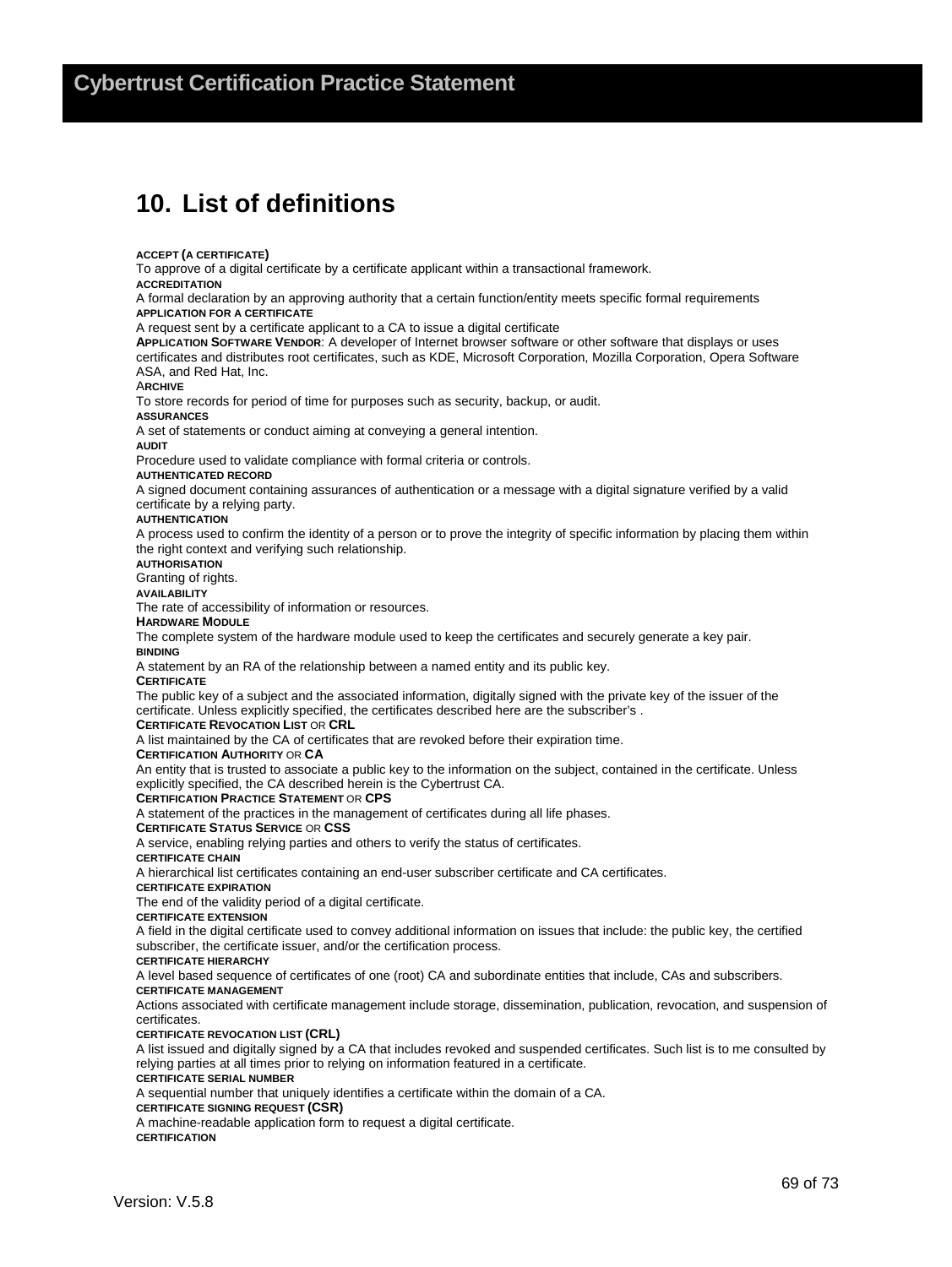The process to issue a digital certificate. **CERTIFICATION AUTHORITY (CA)**  An authority, such as the Cybertrust CA that issues, suspends, or revokes a digital certificate. **CERTIFICATE POLICY (CP)**  A statement of the practices of a CA and the conditions of issuance, suspension, revocation etc. of a certificate. A CP is also used as guidance to establish the trustworthiness of a certification services infrastructure. **CERTIFICATE ISSUANCE** Delivery of X.509 v3 digital certificates for authentication and digital signature based on personal data and public keys provided by the RA and compliant with RFC 3647 and RFC 3039 **CERTIFICATE SUSPENSION**  Online service used to temporarily disable a digital certificate and to automatically revoke it if no request for re-activating it is submitted within a certain time period **CERTIFICATE REVOCATION**  Online service used to permanently disable a digital certificate before its expiration date **CERTIFICATE REVOCATION LISTS** Online publication of complete and incremental digital certificates revocation lists compliant with RFC 2459 **COMMERCIAL REASONABLENESS** A legal term from Common Law. In electronic commerce it means the usage of technology that provide reasonable assurance of trustworthiness. **COMPROMISE** A violation of a security policy that results in loss of control over sensitive information. **CONFIDENTIALITY** The condition to disclose data to selected and authorized parties only. **CONFIRM A CERTIFICATE CHAIN** To validate a certificate chain in order to validate an end-user subscriber certificate. **DIGITAL CERTIFICATE**  A formatted piece of data that relates an identified subject with a public key the subject uses. **DIGITAL SIGNATURE** To encode a message by using an asymmetric cryptosystem and a hash function such that a person having the initial message and the signer's public key can accurately determine whether the transformation was created using the private key that corresponds to the signer's public key and whether the initial message has been altered since the transformation was made. **DISTINGUISHED NAME** A set of data that identifies a real-world entity, such as a person in a computer-based context. **DIRECTORY SERVICE**  Online publication of certificates allowing the retrieval of a certificate based on its certificate identifier. **END-USER SUBSCRIBER** A subscriber other than another CA. **ENHANCED NAMING** The usage of an extended organization field (OU=) in an X.509 v.3.0 certificate. **ENTERPRISE EV CERTIFICATE**: An EV Certificate that an Enterprise RA authorizes the CA to issue at third and higher domain levels that contain the domain that was included in an original Valid EV Certificate issued to the Enterprise RA. **ENTERPRISE RA**: The Subject of a specified Valid EV Certificate that is authorized by the issuing CA to perform the RA function and authorize the CA to issue additional EV Certificates at third and higher domain levels that contain the domain that was included in the original EV Certificate, in accordance with the requirements of these Guidelines.

#### **EXTENSIONS**

Extension fields in X.509 v.3.0 certificates.

**GENERATE A KEY PAIR**

A trustworthy process to create private keys during certificate application whose corresponding public key are submitted to the applicable CA during certificate application in a manner that demonstrates the applicant's capacity to use the private key.

**GOVERNMENT ENTITY:** A government-operated legal entity, agency, department, ministry, or similar element of the government of a country, or political subdivision within such country (such as a state, province, city, county, etc.).

#### **HASH**

An algorithm that maps or translates one set of bits into another (generally smaller) set in such a way that:

- A message yields the same result every time the algorithm is executed using the same message as input. • It is computationally infeasible for a message to be derived or reconstituted from the result produced by the algorithm.
- It is computationally infeasible to find two different messages that produce the same hash result using the same algorithm.

#### **IDENTIFICATION**

The process to confirm the identity of an entity. Identification is facilitated in public key cryptography by means of certificates.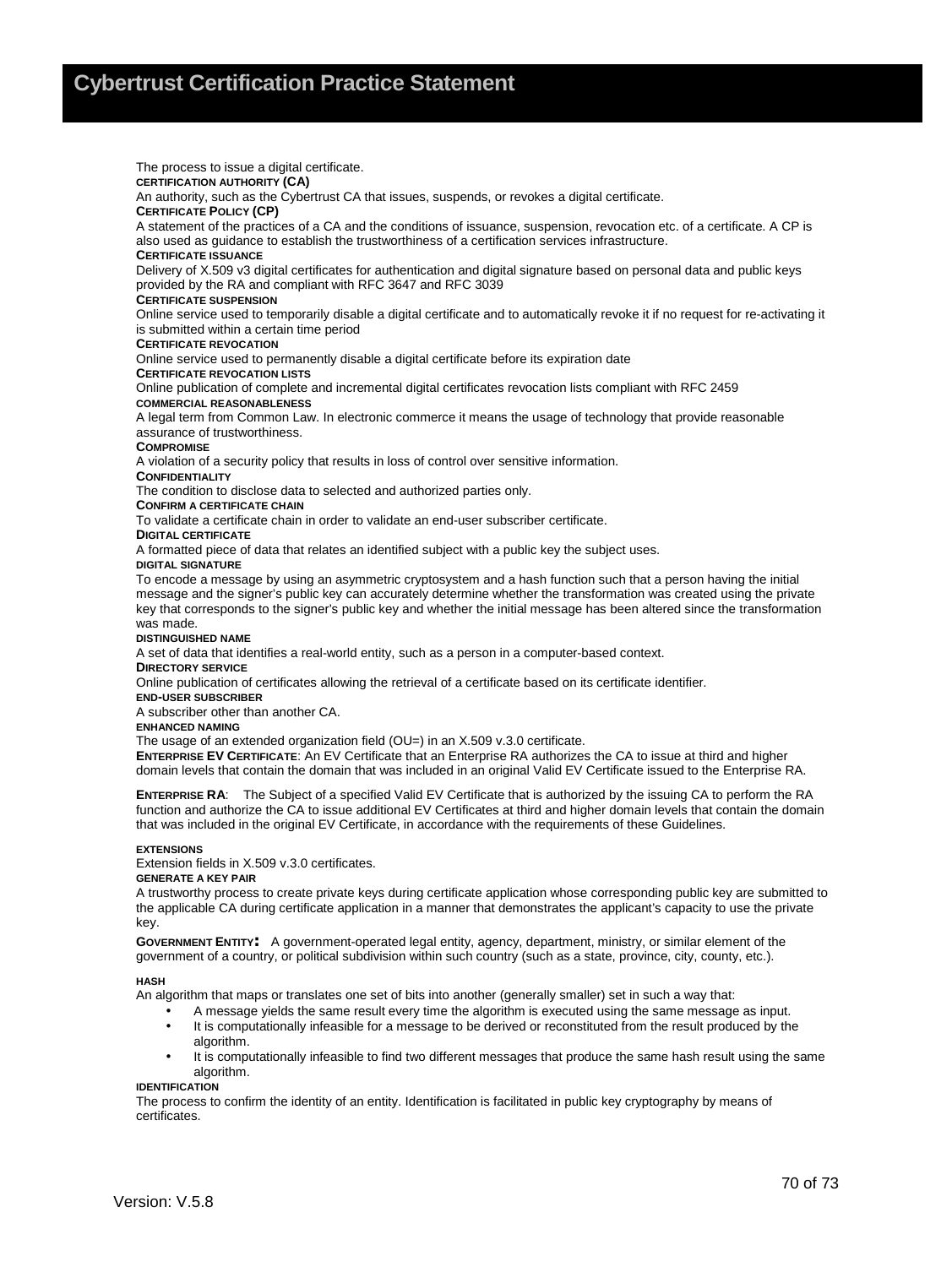#### **INCORPORATE BY REFERENCE**

To make one document a part of another by identifying the document to be incorporated, with information that allows the recipient to access and obtain the incorporated message in its entirety, and by expressing the intention that it be part of the incorporating message. Such an incorporated message shall have the same effect as if it had been fully stated in the message

**INCORPORATING AGENCY:** In the case of a Private Organization, the government agency in the Jurisdiction of Incorporation under whose authority the legal existence of the Private Organization was established (e.g., the government agency that issued the Certificate of Incorporation). In the case of a Government Entity, the entity that enacted the law, regulation, or decree establishing the legal existence of the Government Entity.

**JURISDICTION OF INCORPORATION:** In the case of a Private Organization, the country and (where applicable) the state or province where the organization's legal existence was established by a filing with (or an act of) an appropriate government agency or entity (e.g., where it was incorporated). In the case of a Government Entity, the country and (where applicable) the state or province where the Entity's legal existence was created by law.

#### **KEY GENERATION PROCESS**

The trustworthy process of creating a private/public key pair. The public key is supplied to a CA during the certificate application process.

#### **KEY PAIR**

A private key and its corresponding public key in asymmetric encryption.

#### **NOTICE**

The result of notification to parties involved in receiving CA services in accordance with this CPS.

**NOTIFY**

To communicate specific information to another person as required by this CPS and applicable law.

#### **NOTARIZED TIME STAMPING**

Online service used to timestamp and securely archive a document; the document is re-time stamped on a regular basis with up-to-date technology.

#### **OBJECT IDENTIFIER**

A sequence of integer components that can be assigned to a registered object and that has the property of being unique among all object identifiers within a specific domain.

#### **PKI HIERARCHY**

A set of CAs whose functions are organized according to the principle of delegation of authority and related to each other as subordinate and superior CA.

**PLACE OF BUSINESS:** The location of any facility (such as a factory, retail store, warehouse, etc.) where the Applicant's business is conducted

#### **PRIVATE KEY**

A mathematical key to create digital signatures and sometimes (depending upon the algorithm) to decrypt messages in combination with the corresponding public key.

#### **PUBLIC KEY**

A mathematical key that can be made publicly available that is used to verify signatures created with its corresponding private key. Depending on the algorithm, public keys can also be used to encrypt messages or files which can then be decrypted with the corresponding private key.

#### **PUBLIC KEY CRYPTOGRAPHY**

Cryptography that uses a key pair of mathematically related cryptographic keys.

#### **PUBLIC KEY INFRASTRUCTURE (PKI)**

The architecture, organization, techniques, practices, and procedures that collectively support the implementation and operation of a certificate-based public key cryptographic system.

#### **REGISTERED AGENT:** An individual or entity that is both:

authorized by the Applicant to receive service of process and business communications on behalf of the Applicant; and listed in the official records of the Applicant's Jurisdiction of Incorporation as acting in the role specified in (a) above. **REGISTERED OFFICE:** the official address of a company, as recorded with the Incorporating Agency, to which official documents are sent and legal notices received.

**REGISTRATION NUMBER:** The unique number assigned to the Private Organization Applicant or Subject entity by the Incorporating Agency in such entity's Jurisdiction of Incorporation.

#### **REGISTRATION AUTHORITY** OR **RA**:

An entity that has the responsibility to identify and authenticate subscribers. The RA does not issue certificates. It merely requests the issuance of a certificate on behalf of applicants whose identity it has verified.

#### **RELATIVE DISTINGUISHED NAME (RDN)**

A set of attributes that distinguishes the entity from others of the same type.

**RELIANCE** 

To accept a digital signature and act in a way that shows trust in it.

**RELYING PARTY**

Any entity that relies on a certificate for carrying out any action.

**REPOSITORY**

A database and/or directory listing digital certificates and other relevant information accessible on-line. **REVOKE A CERTIFICATE**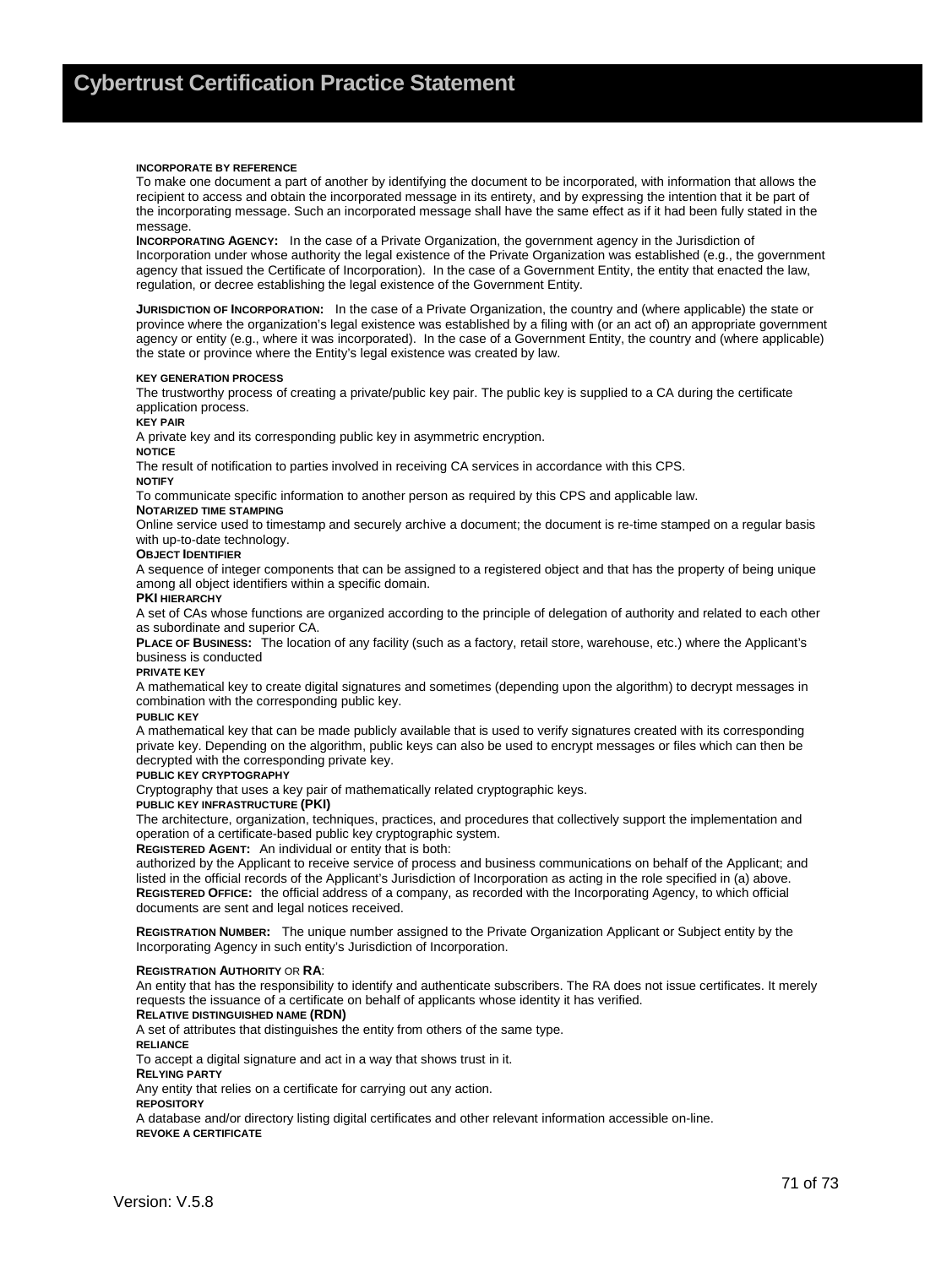To permanently end the operational period of a certificate from a specified time forward. **SECRET SHARE**

A portion of a cryptographic secret that has been divided among a number of physical tokens, such as smart cards etc. **SECRET SHARE HOLDER**

An person that holds a secret share.

#### **SHORT MESSAGE SERVICE (SMS)**

A service for sending messages of up to 160 characters (224 characters if using a 5-bit mode) to mobile phones that use Global System for Mobile (GSM) communication.

#### **SIGNATURE**

A method that is used or adopted by a document originator to identify himself or herself, which is either accepted by the recipient or its use is customary under the circumstances.

#### **SIGNER**

A person who creates a digital signature for a message, or a signature for a document.

#### **SMART CARD**

A hardware token that contains a chip to implement among others cryptographic functions.

#### **STATUS VERIFICATION**

Online service based on the Online Certificate Status Protocol (RFC 2560) used to determine the current status of a digital certificate without requiring CRLs

#### **SUBJECT OF A DIGITAL CERTIFICATE**

The named party to which the public key in a certificate is attributable, as user of the private key corresponding to the public key.

**SUBORDINATE CA:** Certification authority whose certificates are signed by the Root CA, or another Subordinate CA. A Subordinate CA may issue EV Certificates if the appropriate EV OID(s) or the special any Policy OID is specified in the certificate Policies extension.

#### **SUBSCRIBER**

The subject of a digital certificate, or a party designated by the subject to apply for the certificate.

#### **SUBSCRIBER AGREEMENT**

The agreement between a subscriber and a CA for the provision of public certification services.

#### **SUSPENDED CERTIFICATE**

Temporarily discarded certificate, which nevertheless is kept on hold for one week until revocation or reactivation notice is given to Cybertrust CA by the RA.

#### **TRUSTED POSITION**

A role within a CA that includes access to or control over cryptographic operations that may allow for privileged access to the issuance, use, suspension, or revocation of certificates, including operations that restrict access to a repository. **TRUSTWORTHY SYSTEM**

Computer hardware, software, and procedures that provide an acceptable level against security risks, provide a reasonable level of availability, reliability, and correct operation and enforce a security policy.

#### **CYBERTRUST CA REGISTRATION AUTHORITY**:

An entity that verifies and provides all subscriber data to the Cybertrust CA.

#### **CYBERTRUST CA PUBLIC CERTIFICATION SERVICES**

A digital certification system made available by Cybertrust CA as well as the entities that belong to the Cybertrust CA domain as described in this CPS.

#### **CYBERTRUST CA PROCEDURES**

A document describing the Cybertrust CA's internal procedures with regard to registration of end users, security etc. **WEBTRUST EV PROGRAM:** The additional audit procedures specified for CAs that issue EV Certificates by the AICPA/CICA to be used in conjunction with its WebTrust Program for Certification Authorities.

**WEBTRUST PROGRAM FOR CAS**: The then-current version of the AICPA/CICA WebTrust Program for Certification Authorities, available at http://www.webtrust.org/certauth fin.htm.

#### **WEB -- WORLD WIDE WEB (WWW)**

A graphics based medium for the document publication and retrieval of information on the Internet. **WRITING**

Information accessible and usable for reference.

#### **X.509**

The standard of the ITU-T (International Telecommunications Union-T) for digital certificates.